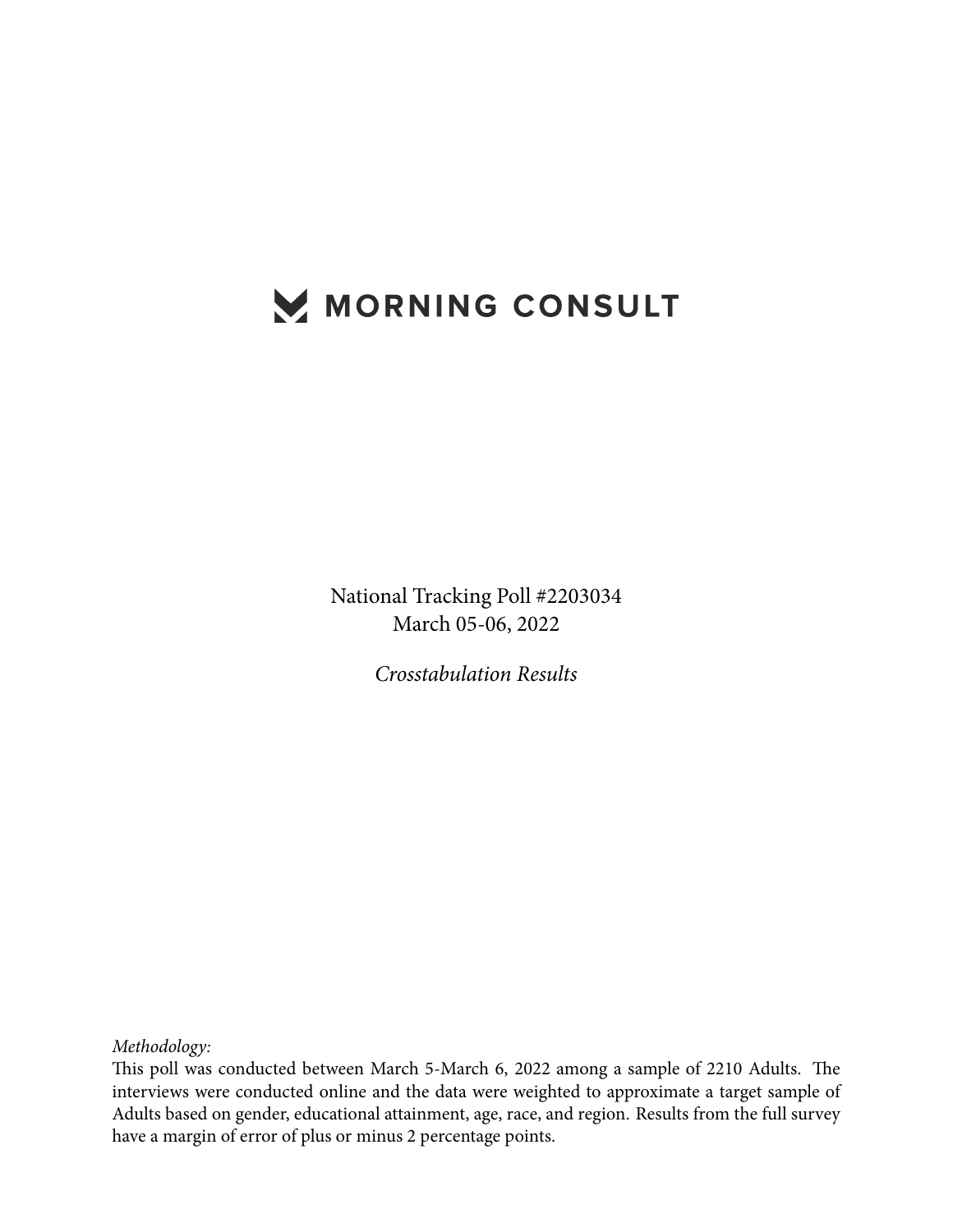# **Table Index**

| 1              | Table MCTE1: Generally, how well do you think your country is doing when it comes to<br>ensuring that the internet is open and secure? $\ldots \ldots \ldots \ldots \ldots \ldots \ldots \ldots \ldots$ | $\mathfrak{Z}$ |
|----------------|---------------------------------------------------------------------------------------------------------------------------------------------------------------------------------------------------------|----------------|
| 2              | Table MCTE2: Which of the following comes closest to your opinion, even if none is exactly                                                                                                              | 7              |
| $\mathfrak{Z}$ | Table MCTE3_1: To what extent are the following responsible for ensuring that the internet                                                                                                              | 11             |
| $\overline{4}$ | Table MCTE3_2: To what extent are the following responsible for ensuring that the internet<br>is open and secure around the world? Technology and social media companies $\dots \dots$                  | 15             |
| 5              | Table MCTE3_3: To what extent are the following responsible for ensuring that the internet<br>is open and secure around the world? Each country's government $\dots \dots \dots \dots \dots$            | 19             |
| 6              | Table MCTE3_4: To what extent are the following responsible for ensuring that the internet<br>is open and secure around the world? The United States and its allies $\dots \dots \dots \dots$           | 23             |
| 7              | Table MCTE3_5: To what extent are the following responsible for ensuring that the internet<br>is open and secure around the world? Global governing agencies $\ldots \ldots \ldots \ldots \ldots$       | 27             |
| 8              | Table MCTE4: Would you support or oppose a law in your country that would set up rules<br>and norms for ensuring that the internet is open and secure? $\dots \dots \dots \dots \dots \dots$            | 31             |
| 9              | Table MCTE5: Would you support or oppose the creation of a global agency that would set<br>up international rules and norms for ensuring that the internet is open and secure? $\dots$ .                | 35             |
| 10             | Table MCTE6: Would you support or oppose an effort led by the United States to set up rules<br>and norms for ensuring that the internet is open and secure? $\ldots \ldots \ldots \ldots \ldots$        | 39             |
| 11             | Table MCTE7: Which of the following comes closest to your opinion, even if none is exactly                                                                                                              | 43             |
| 12             | Table MCTE8: Which of the following comes closest to your opinion, even if none is exactly<br>right?                                                                                                    | 47             |
| 13             | Summary Statistics of Survey Respondent Demographics                                                                                                                                                    | 51             |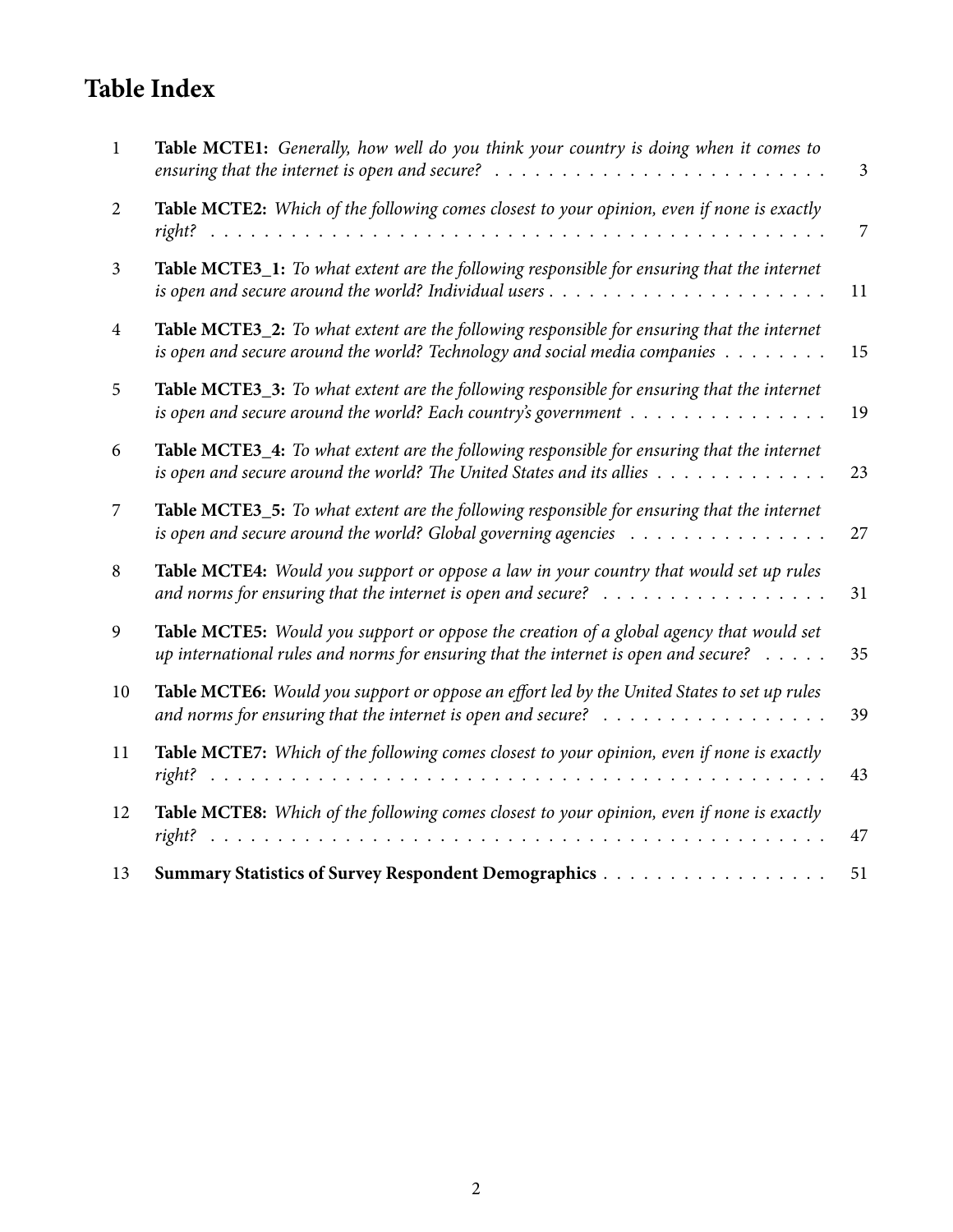# **Crosstabulation Results by Respondent Demographics**

<span id="page-2-0"></span>

|                          |        |                  |        |       |     |       |        |       |        | Don't know/ |                |  |  |  |  |
|--------------------------|--------|------------------|--------|-------|-----|-------|--------|-------|--------|-------------|----------------|--|--|--|--|
| Demographic              |        | <b>Excellent</b> |        | Good  |     | Fair  |        | Poor  |        | No opinion  | <b>Total N</b> |  |  |  |  |
| Adults                   | 14\%   | (308)            | 32\%   | (702) | 29% | (641) | 14\%   | (318) | $11\%$ | (241)       | 2210           |  |  |  |  |
| Gender: Male             | 22%    | (230)            | 33%    | (350) | 26% | (282) | 13%    | (134) | 7%     | (70)        | 1067           |  |  |  |  |
| Gender: Female           | 7%     | (77)             | 31%    | (352) | 31% | (359) | 16%    | (183) | 15%    | (171)       | 1143           |  |  |  |  |
| Age: 18-34               | 21%    | (139)            | 27%    | (179) | 23% | (153) | 15%    | (99)  | 13%    | (88)        | 658            |  |  |  |  |
| Age: 35-44               | 20%    | (72)             | 34\%   | (122) | 26% | (93)  | $11\%$ | (38)  | 10%    | (34)        | 359            |  |  |  |  |
| Age: 45-64               | 9%     | (66)             | 33%    | (247) | 32% | (241) | 15%    | (115) | $11\%$ | (86)        | 754            |  |  |  |  |
| Age: 65+                 | 7%     | (31)             | 35%    | (155) | 35% | (155) | 15%    | (65)  | 7%     | (33)        | 438            |  |  |  |  |
| GenZers: 1997-2012       | 15%    | (33)             | 29%    | (64)  | 20% | (44)  | 16%    | (34)  | 20%    | (44)        | 219            |  |  |  |  |
| Millennials: 1981-1996   | 23%    | (167)            | 29%    | (206) | 25% | (176) | 14%    | (97)  | $9\%$  | (67)        | 713            |  |  |  |  |
| GenXers: 1965-1980       | $9\%$  | (49)             | 33%    | (177) | 33% | (176) | 13%    | (72)  | 12%    | (63)        | 538            |  |  |  |  |
| Baby Boomers: 1946-1964  | $8\%$  | (56)             | 34%    | (226) | 33% | (219) | 16%    | (107) | 10%    | (64)        | 672            |  |  |  |  |
| PID: Dem (no lean)       | 23%    | (198)            | 38%    | (334) | 23% | (205) | $8\%$  | (66)  | $8\%$  | (74)        | 877            |  |  |  |  |
| PID: Ind (no lean)       | $6\%$  | (41)             | 28\%   | (188) | 31% | (214) | 20%    | (136) | 15%    | (104)       | 684            |  |  |  |  |
| PID: Rep (no lean)       | $11\%$ | (69)             | 28%    | (180) | 34% | (222) | 18%    | (116) | 10%    | (63)        | 649            |  |  |  |  |
| PID/Gender: Dem Men      | 34%    | (161)            | 36%    | (171) | 18% | (87)  | $6\%$  | (27)  | $5\%$  | (24)        | 469            |  |  |  |  |
| PID/Gender: Dem Women    | 9%     | (37)             | 40%    | (163) | 29% | (119) | 9%     | (39)  | 12%    | (50)        | 408            |  |  |  |  |
| PID/Gender: Ind Men      | 7%     | (23)             | 29%    | (94)  | 33% | (106) | 20%    | (63)  | $11\%$ | (35)        | 320            |  |  |  |  |
| PID/Gender: Ind Women    | 5%     | (18)             | 26\%   | (94)  | 30% | (109) | 20%    | (74)  | 19%    | (70)        | 364            |  |  |  |  |
| PID/Gender: Rep Men      | 17%    | (46)             | $31\%$ | (86)  | 32% | (90)  | 16%    | (44)  | $4\%$  | (11)        | 277            |  |  |  |  |
| PID/Gender: Rep Women    | $6\%$  | (23)             | 25%    | (95)  | 35% | (132) | 19%    | (71)  | 14%    | (51)        | 372            |  |  |  |  |
| Ideo: Liberal (1-3)      | 21%    | (131)            | 39%    | (244) | 24% | (153) | $8\%$  | (52)  | $8\%$  | (52)        | 631            |  |  |  |  |
| Ideo: Moderate (4)       | 12%    | (70)             | 34%    | (196) | 30% | (174) | 14%    | (81)  | $9\%$  | (54)        | 575            |  |  |  |  |
| Ideo: Conservative (5-7) | 12%    | (87)             | 29%    | (216) | 35% | (264) | 16%    | (122) | $8\%$  | (58)        | 747            |  |  |  |  |
| Educ: < College          | 10%    | (151)            | $31\%$ | (465) | 29% | (447) | 17%    | (254) | 13%    | (203)       | 1519           |  |  |  |  |
| Educ: Bachelors degree   | 22%    | (98)             | $34\%$ | (151) | 29% | (130) | 10%    | (43)  | $6\%$  | (25)        | 446            |  |  |  |  |
| Educ: Post-grad          | 24%    | (59)             | 35%    | (87)  | 26% | (65)  | $9\%$  | (22)  | 5%     | (13)        | 245            |  |  |  |  |
| Income: Under 50k        | 10%    | (106)            | 29%    | (318) | 29% | (320) | 16%    | (180) | 16%    | (175)       | 1097           |  |  |  |  |
| Income: 50k-100k         | 15%    | (105)            | 34%    | (244) | 31% | (223) | 13%    | (93)  | $6\%$  | (45)        | 710            |  |  |  |  |
| Income: 100k+            | 24%    | (97)             | 35%    | (140) | 24% | (99)  | $11\%$ | (45)  | $5\%$  | (22)        | 403            |  |  |  |  |

Table MCTE1: Generally, how well do you think your country is doing when it comes to ensuring that the internet is open and secure?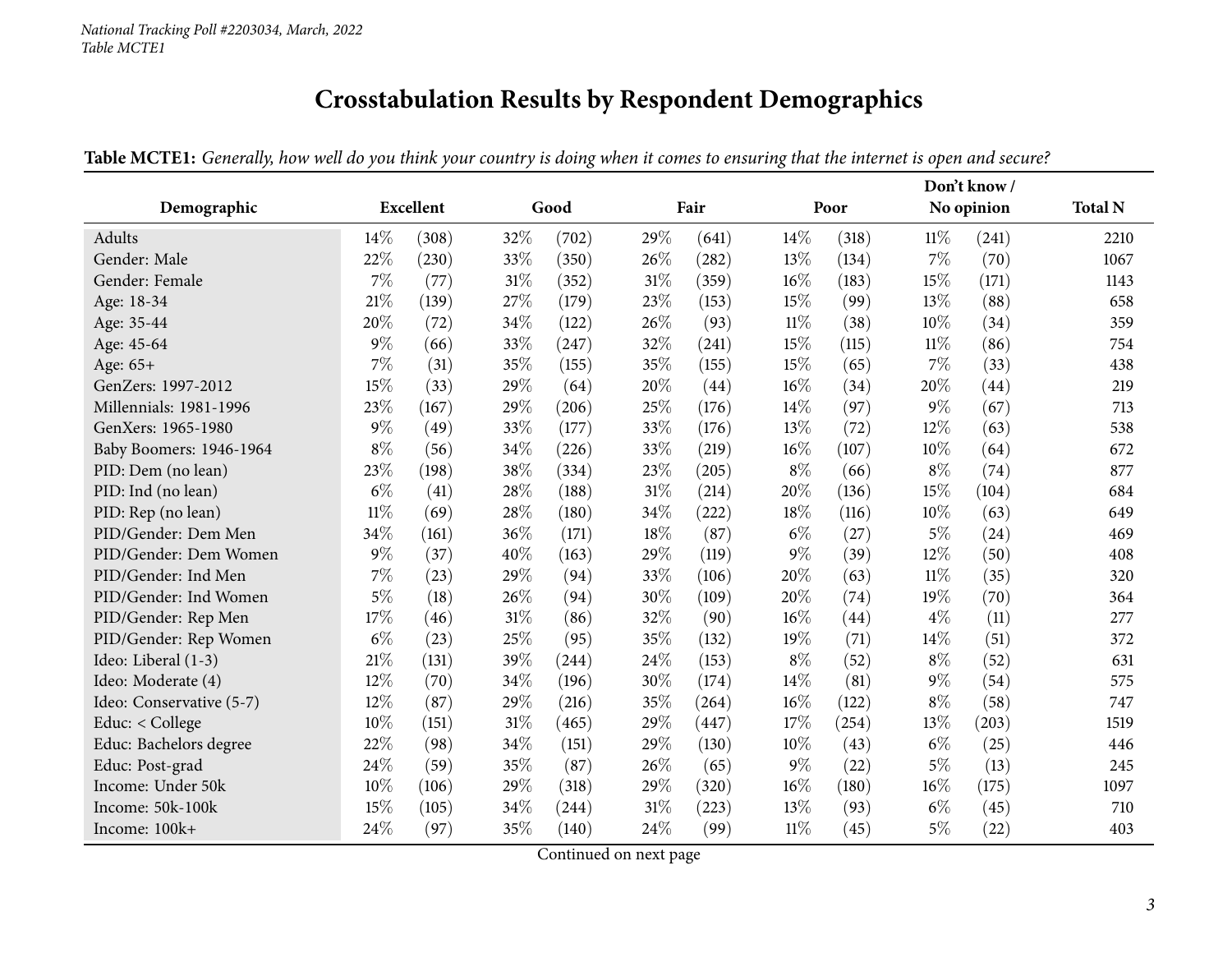|                                   |        |                  |        |       |     |       |       |       | Don't know/ |            |                |
|-----------------------------------|--------|------------------|--------|-------|-----|-------|-------|-------|-------------|------------|----------------|
| Demographic                       |        | <b>Excellent</b> |        | Good  |     | Fair  |       | Poor  |             | No opinion | <b>Total N</b> |
| Adults                            | 14%    | (308)            | 32%    | (702) | 29% | (641) | 14%   | (318) | $11\%$      | (241)      | 2210           |
| Ethnicity: White                  | 14%    | (242)            | 32%    | (557) | 30% | (511) | 14%   | (244) | 10%         | (176)      | 1730           |
| Ethnicity: Hispanic               | 19%    | (67)             | 31%    | (108) | 24% | (84)  | 15%   | (53)  | $11\%$      | (39)       | 351            |
| Ethnicity: Black                  | 16%    | (45)             | 33%    | (91)  | 25% | (68)  | 12%   | (32)  | 14%         | (39)       | 276            |
| Ethnicity: Other                  | 10%    | (21)             | 27%    | (55)  | 30% | (61)  | 20%   | (42)  | 13%         | (26)       | 205            |
| All Christian                     | 13%    | (133)            | 34%    | (354) | 32% | (334) | 12%   | (128) | $8\%$       | (81)       | 1030           |
| All Non-Christian                 | 42%    | (88)             | 32%    | (67)  | 13% | (28)  | $8\%$ | (18)  | $4\%$       | (9)        | 210            |
| Atheist                           | $2\%$  | (2)              | 40%    | (30)  | 26% | (20)  | 12%   | (9)   | 20%         | (15)       | 75             |
| Agnostic/Nothing in particular    | $11\%$ | (56)             | 29%    | (152) | 26% | (138) | 16%   | (87)  | 18%         | (96)       | 529            |
| Something Else                    | $8\%$  | (29)             | 27%    | (100) | 33% | (121) | 21%   | (76)  | 11%         | (40)       | 366            |
| Religious Non-Protestant/Catholic | 39%    | (90)             | 32%    | (74)  | 15% | (34)  | $8\%$ | (19)  | $6\%$       | (13)       | 231            |
| Evangelical                       | 15%    | (93)             | 32%    | (201) | 31% | (196) | 14%   | (90)  | 7%          | (46)       | 626            |
| Non-Evangelical                   | $8\%$  | (62)             | 33%    | (243) | 34% | (250) | 15%   | (111) | 9%          | (69)       | 735            |
| Community: Urban                  | 27%    | (183)            | 30%    | (198) | 23% | (152) | 9%    | (63)  | $11\%$      | (72)       | 668            |
| Community: Suburban               | 9%     | (86)             | 34%    | (334) | 32% | (310) | 16%   | (154) | 9%          | (91)       | 975            |
| Community: Rural                  | 7%     | (39)             | 30%    | (170) | 32% | (179) | 18%   | (101) | 14%         | (79)       | 567            |
| Employ: Private Sector            | 16%    | (110)            | 37%    | (249) | 26% | (173) | 12%   | (83)  | $8\%$       | (55)       | 669            |
| Employ: Government                | 19%    | (30)             | $31\%$ | (48)  | 28% | (44)  | 13%   | (20)  | $8\%$       | (13)       | 155            |
| Employ: Self-Employed             | 28%    | (75)             | 33%    | (88)  | 20% | (53)  | 15%   | (39)  | 5%          | (14)       | 268            |
| Employ: Homemaker                 | $5\%$  | (9)              | 25%    | (43)  | 38% | (66)  | 20%   | (34)  | 12%         | (20)       | 172            |
| Employ: Student                   | 21%    | (18)             | 32%    | (28)  | 22% | (20)  | $8\%$ | (7)   | 17%         | (15)       | 89             |
| Employ: Retired                   | $8\%$  | (39)             | 34%    | (168) | 35% | (173) | 14%   | (67)  | 9%          | (44)       | 491            |
| Employ: Unemployed                | $6\%$  | (13)             | 27%    | (56)  | 29% | (60)  | 17%   | (35)  | 22%         | (46)       | 211            |
| Employ: Other                     | 9%     | (14)             | 15%    | (23)  | 34% | (52)  | 21%   | (32)  | 22%         | (34)       | 155            |
| Military HH: Yes                  | 14%    | (50)             | 29%    | (108) | 34% | (127) | 15%   | (55)  | $8\%$       | (29)       | 371            |
| Military HH: No                   | 14%    | (258)            | 32%    | (594) | 28% | (513) | 14%   | (262) | 12%         | (212)      | 1839           |
| RD/WT: Right Direction            | 27%    | (218)            | 41%    | (332) | 19% | (156) | $6\%$ | (48)  | $8\%$       | (62)       | 816            |
| RD/WT: Wrong Track                | $6\%$  | (89)             | 27%    | (370) | 35% | (485) | 19%   | (270) | 13%         | (179)      | 1394           |
| <b>Biden Job Approve</b>          | 23%    | (222)            | 41%    | (400) | 22% | (218) | 7%    | (70)  | $7\%$       | (69)       | 979            |
| Biden Job Disapprove              | 7%     | (78)             | 26%    | (287) | 35% | (392) | 20%   | (223) | 12%         | (129)      | 1110           |

Table MCTE1: Generally, how well do you think your country is doing when it comes to ensuring that the internet is open and secure?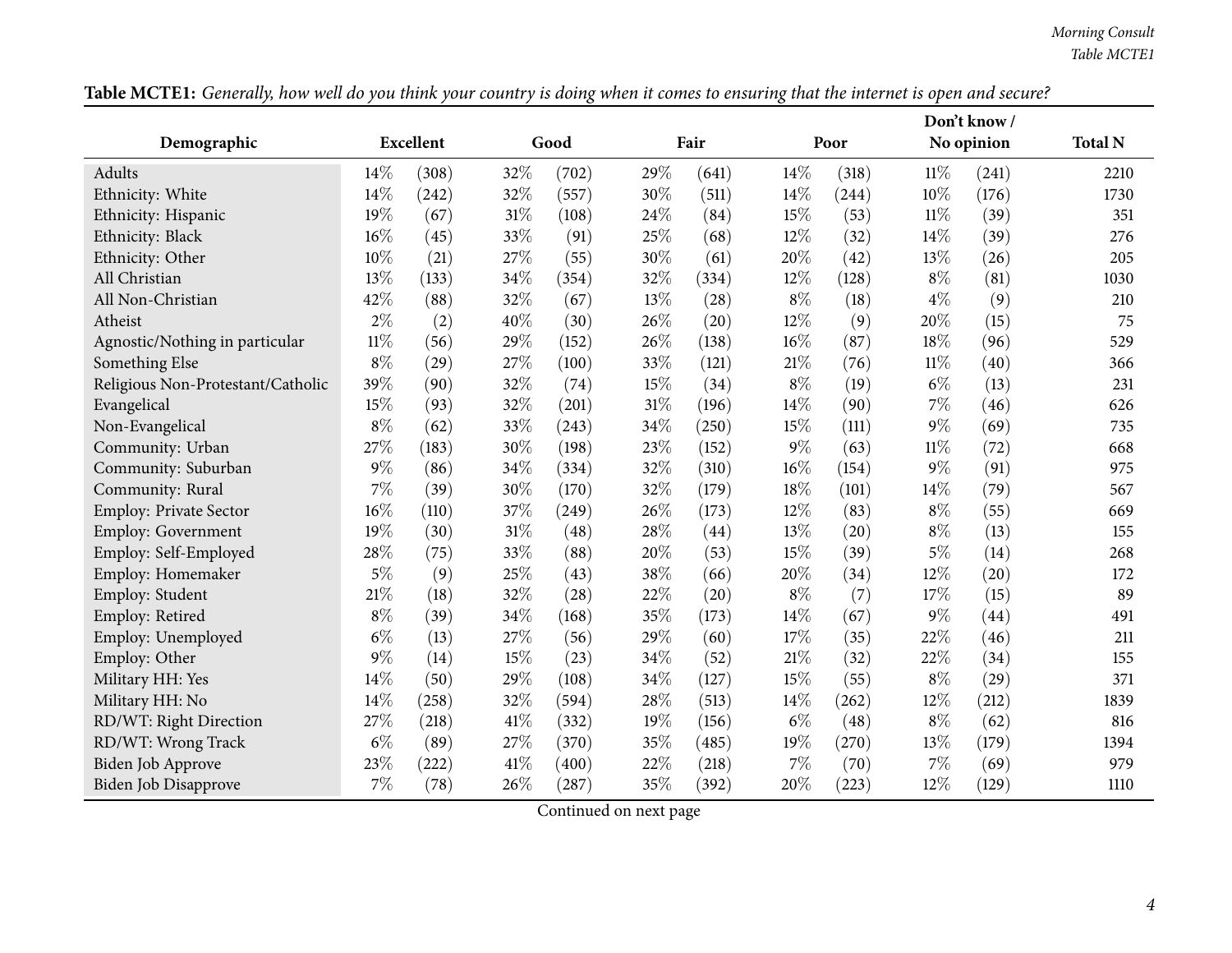|                                      |        |                  |     |       |        |       |       | Don't know / |        |            |                |
|--------------------------------------|--------|------------------|-----|-------|--------|-------|-------|--------------|--------|------------|----------------|
| Demographic                          |        | <b>Excellent</b> |     | Good  |        | Fair  |       | Poor         |        | No opinion | <b>Total N</b> |
| <b>Adults</b>                        | 14%    | (308)            | 32% | (702) | 29%    | (641) | 14%   | (318)        | $11\%$ | (241)      | 2210           |
| Biden Job Strongly Approve           | 38%    | (174)            | 38% | (178) | 14%    | (66)  | 5%    | (23)         | $5\%$  | (23)       | 464            |
| Biden Job Somewhat Approve           | 9%     | (48)             | 43% | (222) | 29%    | (152) | $9\%$ | (48)         | $9\%$  | (46)       | 515            |
| Biden Job Somewhat Disapprove        | 10%    | (32)             | 30% | (92)  | 32%    | (96)  | 14%   | (42)         | 14%    | (41)       | 303            |
| <b>Biden Job Strongly Disapprove</b> | $6\%$  | (47)             | 24% | (195) | 37%    | (296) | 22%   | (180)        | $11\%$ | (88)       | 806            |
| Favorable of Biden                   | 22%    | (217)            | 41% | (397) | 23%    | (225) | 7%    | (66)         | $7\%$  | (66)       | 969            |
| Unfavorable of Biden                 | $6\%$  | (71)             | 25% | (281) | 36%    | (400) | 21%   | (231)        | 12%    | (130)      | 1112           |
| Very Favorable of Biden              | 33%    | (152)            | 41% | (192) | $16\%$ | (72)  | $4\%$ | (18)         | $6\%$  | (29)       | 463            |
| Somewhat Favorable of Biden          | 13%    | (64)             | 40% | (205) | 30%    | (153) | $9\%$ | (48)         | 7%     | (37)       | 506            |
| Somewhat Unfavorable of Biden        | $8\%$  | (23)             | 31% | (88)  | 35%    | (100) | 13%   | (38)         | 13%    | (36)       | 285            |
| Very Unfavorable of Biden            | $6\%$  | (48)             | 23% | (192) | 36%    | (299) | 23%   | (193)        | $11\%$ | (94)       | 827            |
| #1 Issue: Economy                    | 12%    | (92)             | 32% | (257) | 33%    | (265) | 14%   | (108)        | 9%     | (74)       | 797            |
| #1 Issue: Security                   | 12%    | (42)             | 29% | (104) | 29%    | (103) | 19%   | (69)         | $10\%$ | (37)       | 355            |
| #1 Issue: Health Care                | $18\%$ | (50)             | 38% | (106) | 23%    | (64)  | 9%    | (25)         | 12%    | (33)       | 277            |
| #1 Issue: Medicare / Social Security | 9%     | (22)             | 39% | (93)  | 30%    | (72)  | 13%   | (30)         | 10%    | (24)       | 241            |
| #1 Issue: Women's Issues             | 23%    | (27)             | 18% | (21)  | 30%    | (35)  | 14%   | (16)         | 14%    | (17)       | 116            |
| #1 Issue: Education                  | 17%    | (21)             | 28% | (33)  | 22%    | (26)  | 17\%  | (20)         | $16\%$ | (19)       | 119            |
| #1 Issue: Energy                     | 23%    | (40)             | 30% | (54)  | 22%    | (39)  | 15%   | (27)         | 10%    | (17)       | 177            |
| #1 Issue: Other                      | $11\%$ | (14)             | 27% | (34)  | 28%    | (35)  | 18%   | (22)         | 17%    | (22)       | 127            |
| 2020 Vote: Joe Biden                 | 20%    | (188)            | 40% | (370) | 25%    | (227) | $8\%$ | (72)         | $7\%$  | (66)       | 922            |
| 2020 Vote: Donald Trump              | 9%     | (66)             | 26% | (202) | 36%    | (276) | 20%   | (154)        | 9%     | (66)       | 765            |
| 2020 Vote: Other                     | 12%    | (9)              | 19% | (15)  | 26%    | (21)  | 23%   | (18)         | 20%    | (16)       | 79             |
| 2020 Vote: Didn't Vote               | 10%    | (45)             | 26% | (115) | 26%    | (117) | 17%   | (73)         | 21%    | (93)       | 445            |
| 2018 House Vote: Democrat            | 21%    | (152)            | 40% | (288) | 25%    | (180) | $8\%$ | (61)         | $5\%$  | (38)       | 719            |
| 2018 House Vote: Republican          | 10%    | (62)             | 29% | (183) | 35%    | (223) | 19%   | (121)        | $8\%$  | (51)       | 642            |
| 2018 House Vote: Someone else        | $6\%$  | (3)              | 16% | (8)   | 32%    | (17)  | 24%   | (12)         | 23%    | (12)       | 52             |
| 2016 Vote: Hillary Clinton           | 20%    | (133)            | 40% | (267) | 25%    | (169) | $8\%$ | (52)         | $7\%$  | (49)       | 670            |
| 2016 Vote: Donald Trump              | $9\%$  | (62)             | 31% | (210) | 36%    | (245) | 17%   | (116)        | $8\%$  | (52)       | 684            |
| 2016 Vote: Other                     | 7%     | (6)              | 26% | (24)  | 31%    | (28)  | 28%   | (25)         | $8\%$  | (8)        | 90             |
| 2016 Vote: Didn't Vote               | 14\%   | (104)            | 27% | (202) | 26%    | (197) | 16%   | (124)        | 18%    | (133)      | 761            |
| Voted in 2014: Yes                   | 14%    | (180)            | 35% | (441) | 30%    | (384) | 14%   | (176)        | $6\%$  | (79)       | 1260           |
| Voted in 2014: No                    | 14%    | (128)            | 28% | (261) | 27%    | (257) | 15%   | (142)        | 17%    | (162)      | 950            |

#### Table MCTE1: Generally, how well do you think your country is doing when it comes to ensuring that the internet is open and secure?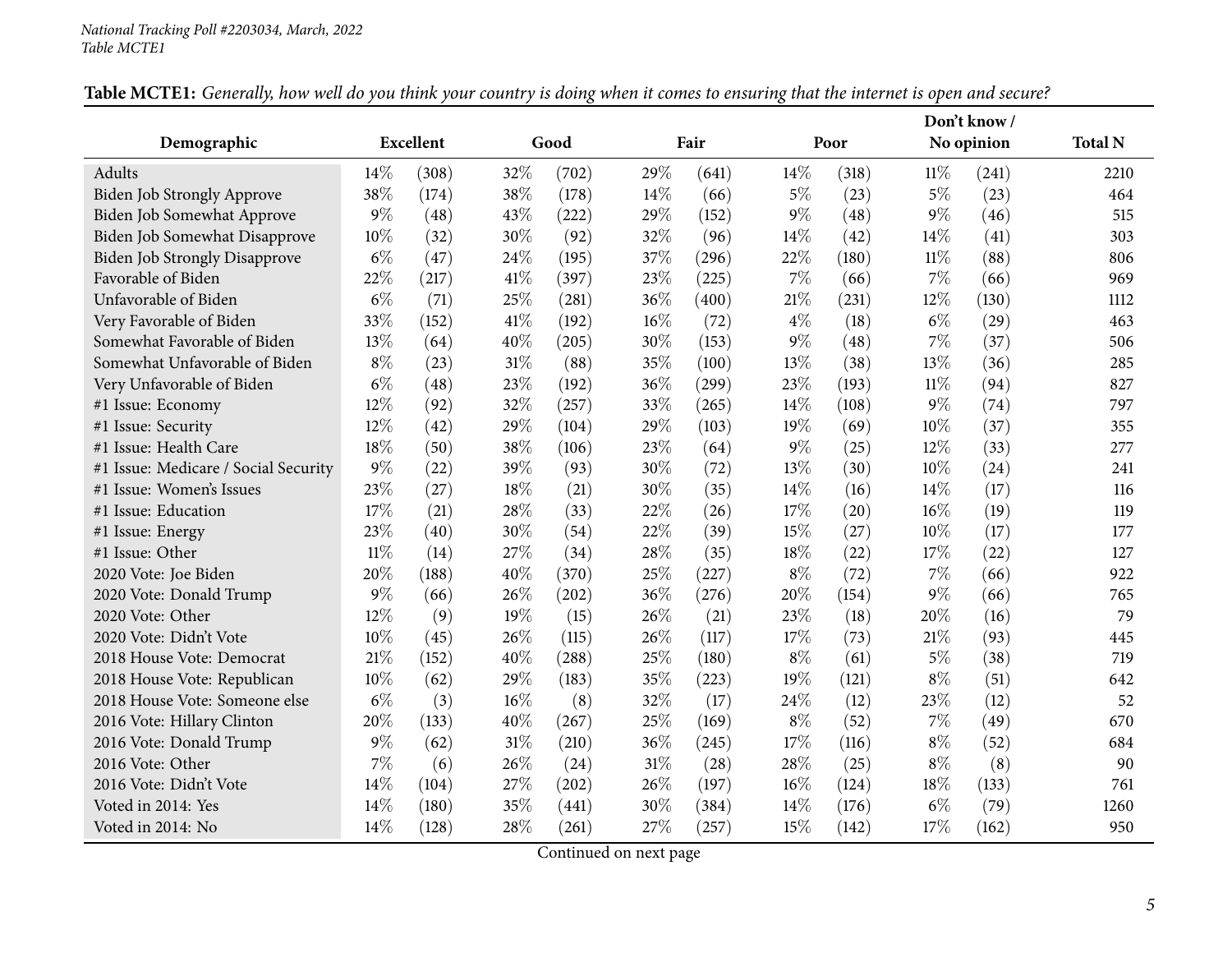| Demographic         |        | Excellent |        | Good      |        | Fair  |        | Poor  |        | Don't know/<br>No opinion | <b>Total N</b> |
|---------------------|--------|-----------|--------|-----------|--------|-------|--------|-------|--------|---------------------------|----------------|
| Adults              | $14\%$ | (308)     | $32\%$ | (702)     | 29%    | (641) | $14\%$ | (318) | $11\%$ | (241)                     | 2210           |
| 4-Region: Northeast | 22\%   | (85)      | 32%    | (125)     | $25\%$ | (98)  | 15%    | (59)  | $7\%$  | (27)                      | 395            |
| 4-Region: Midwest   | $9\%$  | (40)      | $31\%$ | (144)     | $31\%$ | (142) | $14\%$ | (64)  | $16\%$ | (74)                      | 464            |
| 4-Region: South     | $11\%$ | (91)      | $32\%$ | $^{'}261$ | $30\%$ | (247) | $16\%$ | (131) | $12\%$ | (97`                      | 828            |
| 4-Region: West      | $18\%$ | (92)      | $33\%$ | (171)     | 29%    | (154) | 12%    | (63)  | $8\%$  | (42)                      | 522            |

Table MCTE1: Generally, how well do you think your country is doing when it comes to ensuring that the internet is open and secure?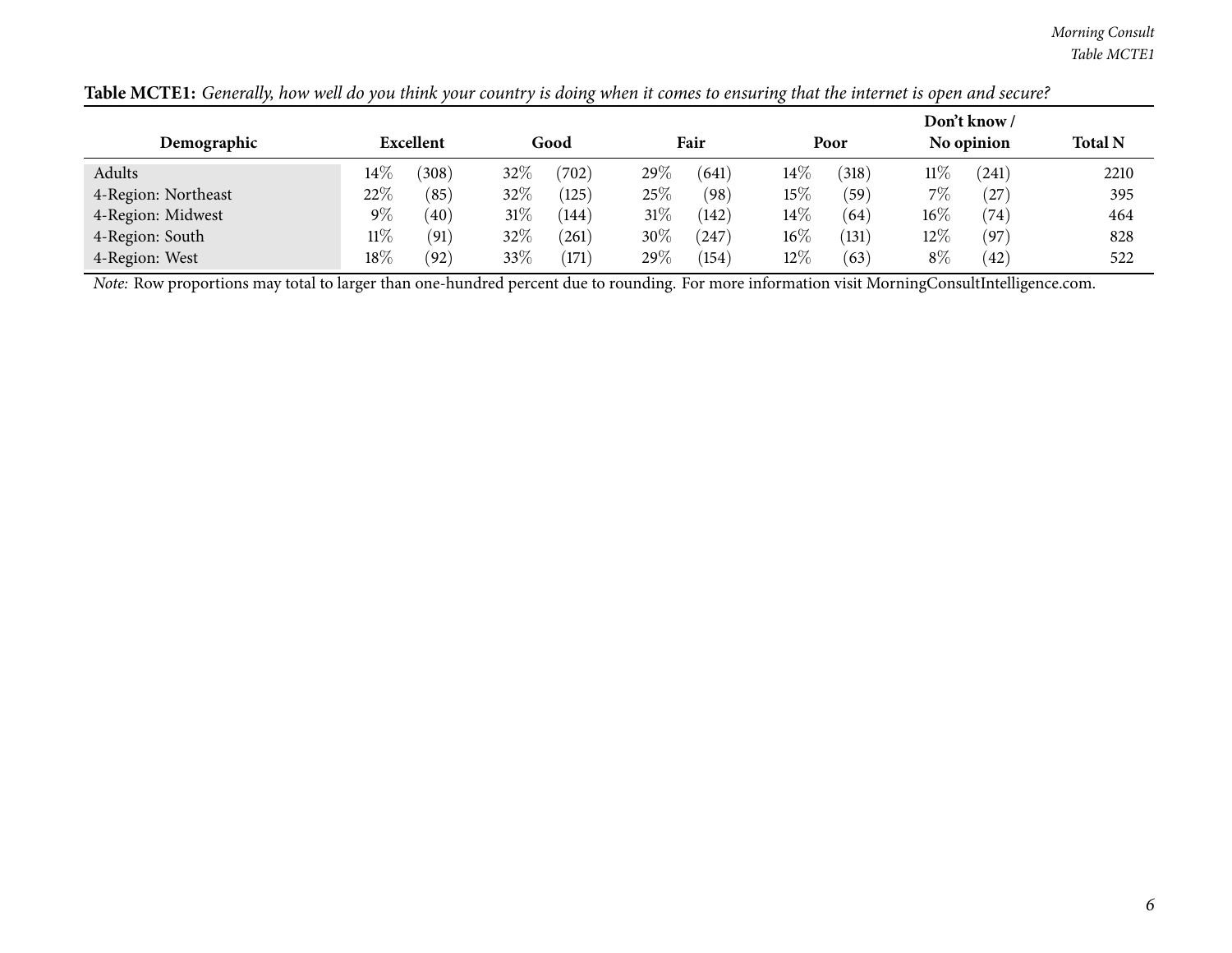<span id="page-6-0"></span>

|                          |        |                      |      | There is the right   |        |                      |        |                 |                |
|--------------------------|--------|----------------------|------|----------------------|--------|----------------------|--------|-----------------|----------------|
|                          |        | There is too much    |      | amount of            |        | There is not enough  |        |                 |                |
|                          |        | regulation in my     |      | regulation in my     |        | regulation in my     |        |                 |                |
|                          |        | country to ensure    |      | country to ensure    |        | country to ensure    |        |                 |                |
|                          |        | that the internet is |      | that the internet is |        | that the internet is |        | Don't know / No |                |
| Demographic              |        | open and secure      |      | open and secure      |        | open and secure      |        | opinion         | <b>Total N</b> |
| Adults                   | 13%    | (289)                | 32%  | (709)                | 32%    | (709)                | 23%    | (503)           | 2210           |
| Gender: Male             | 21%    | (225)                | 37%  | (393)                | 26%    | (276)                | 16%    | (173)           | 1067           |
| Gender: Female           | $6\%$  | (64)                 | 28%  | (316)                | 38%    | (433)                | 29%    | (330)           | 1143           |
| Age: 18-34               | 19%    | (127)                | 36%  | (237)                | 21\%   | (138)                | 24%    | (156)           | 658            |
| Age: 35-44               | 19%    | (67)                 | 35%  | (125)                | 28\%   | (102)                | 18%    | (65)            | 359            |
| Age: 45-64               | $9\%$  | (68)                 | 29%  | (218)                | 35%    | (266)                | 27%    | (203)           | 754            |
| Age: 65+                 | $6\%$  | (28)                 | 30%  | (129)                | 46%    | (202)                | 18%    | (79)            | 438            |
| GenZers: 1997-2012       | $11\%$ | (24)                 | 39%  | (86)                 | 18%    | (40)                 | 32%    | (69)            | 219            |
| Millennials: 1981-1996   | 22%    | (155)                | 35%  | (251)                | 24%    | (173)                | 19%    | (134)           | 713            |
| GenXers: 1965-1980       | 10%    | (56)                 | 30%  | (162)                | $31\%$ | (169)                | 28%    | (151)           | 538            |
| Baby Boomers: 1946-1964  | $8\%$  | (51)                 | 29%  | (193)                | 44%    | (295)                | 20%    | (133)           | 672            |
| PID: Dem (no lean)       | 14\%   | (125)                | 38%  | (333)                | $30\%$ | (264)                | 18%    | (155)           | 877            |
| PID: Ind (no lean)       | 10%    | (65)                 | 25%  | (170)                | 35%    | (240)                | $31\%$ | (209)           | 684            |
| PID: Rep (no lean)       | 15%    | (98)                 | 32%  | (206)                | 32%    | (205)                | 22%    | (140)           | 649            |
| PID/Gender: Dem Men      | 25%    | (115)                | 43%  | (203)                | 23%    | (107)                | $9\%$  | (44)            | 469            |
| PID/Gender: Dem Women    | $2\%$  | (10)                 | 32%  | (130)                | 39%    | (157)                | 27%    | (111)           | 408            |
| PID/Gender: Ind Men      | $15\%$ | (47)                 | 27%  | (87)                 | 32%    | (104)                | 26%    | (83)            | 320            |
| PID/Gender: Ind Women    | $5\%$  | (18)                 | 23%  | (83)                 | 37%    | (136)                | 35%    | (126)           | 364            |
| PID/Gender: Rep Men      | 22%    | (62)                 | 37%  | (104)                | 24\%   | (65)                 | 17\%   | (46)            | 277            |
| PID/Gender: Rep Women    | 10%    | (36)                 | 28%  | (103)                | 38%    | (139)                | 25%    | (93)            | 372            |
| Ideo: Liberal (1-3)      | 14\%   | (89)                 | 38%  | (242)                | 33%    | (209)                | 14\%   | (91)            | 631            |
| Ideo: Moderate (4)       | 7%     | (42)                 | 36%  | (209)                | 33%    | (189)                | 23%    | (134)           | 575            |
| Ideo: Conservative (5-7) | 18%    | (136)                | 29%  | (216)                | 32%    | (242)                | $21\%$ | (154)           | 747            |
| Educ: < College          | $11\%$ | (165)                | 28%  | (432)                | 34\%   | (520)                | 26%    | (402)           | 1519           |
| Educ: Bachelors degree   | 19%    | (87)                 | 40%  | (177)                | 25%    | (111)                | 16%    | (71)            | 446            |
| Educ: Post-grad          | 15%    | (37)                 | 41\% | (100)                | 32%    | (78)                 | 12%    | (30)            | 245            |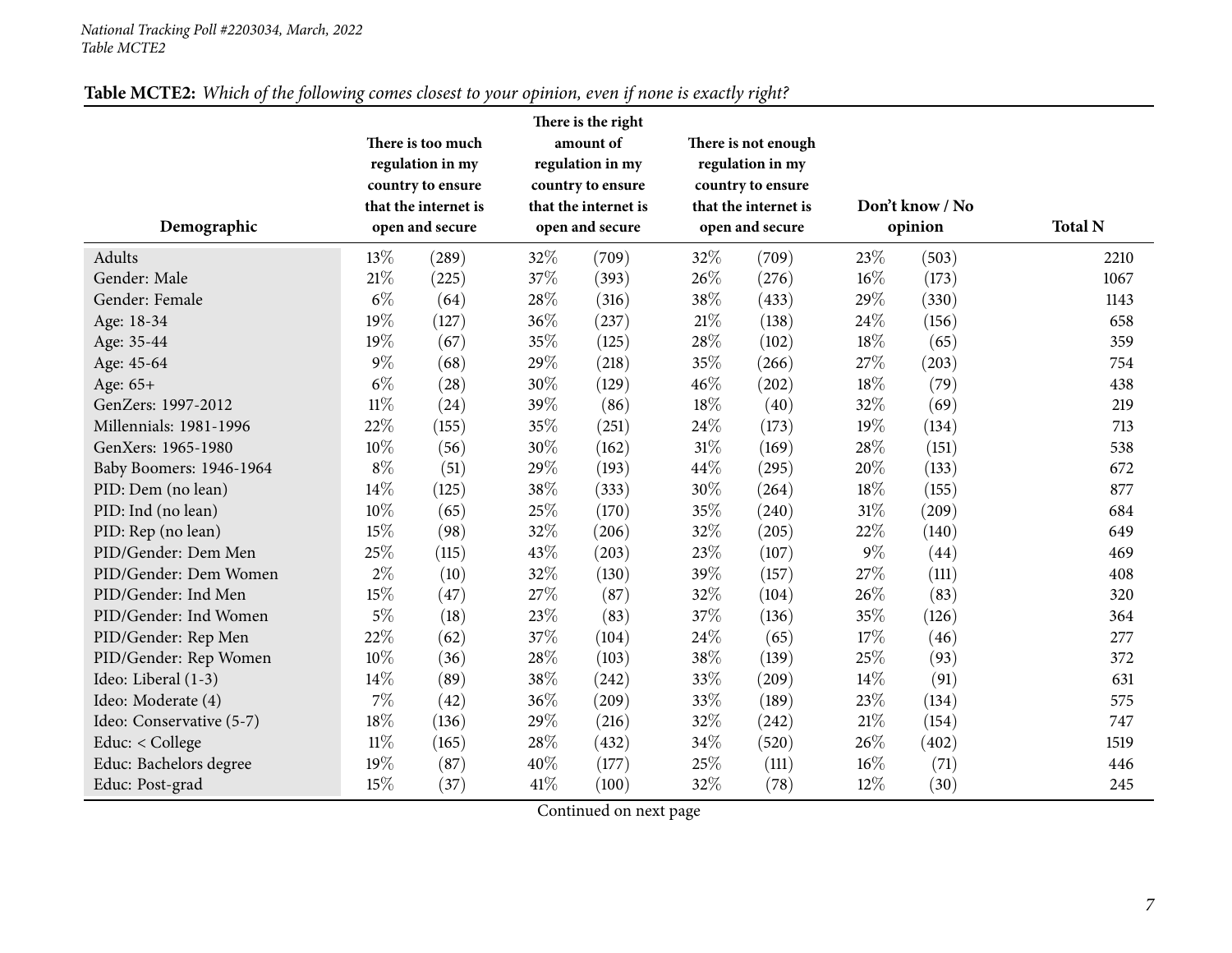| Demographic                       |        | There is too much<br>regulation in my<br>country to ensure<br>that the internet is<br>open and secure | There is the right<br>amount of<br>regulation in my<br>country to ensure<br>that the internet is<br>open and secure |       | There is not enough<br>regulation in my<br>country to ensure<br>that the internet is<br>open and secure |       |       | Don't know / No<br>opinion | <b>Total N</b> |
|-----------------------------------|--------|-------------------------------------------------------------------------------------------------------|---------------------------------------------------------------------------------------------------------------------|-------|---------------------------------------------------------------------------------------------------------|-------|-------|----------------------------|----------------|
| Adults                            | 13%    | (289)                                                                                                 | 32%                                                                                                                 | (709) | 32%                                                                                                     | (709) | 23%   | (503)                      | 2210           |
| Income: Under 50k                 | $9\%$  | (104)                                                                                                 | 29%                                                                                                                 | (318) | 32%                                                                                                     | (354) | 29%   | (322)                      | 1097           |
| Income: 50k-100k                  | 14%    | (101)                                                                                                 | 33%                                                                                                                 | (237) | 35%                                                                                                     | (247) | 18%   | (125)                      | 710            |
| Income: 100k+                     | 21\%   | (84)                                                                                                  | 38%                                                                                                                 | (155) | 27%                                                                                                     | (108) | 14%   | (56)                       | 403            |
| Ethnicity: White                  | 15%    | (251)                                                                                                 | 32%                                                                                                                 | (556) | 31%                                                                                                     | (542) | 22%   | (380)                      | 1730           |
| Ethnicity: Hispanic               | 20%    | (70)                                                                                                  | 38%                                                                                                                 | (135) | $21\%$                                                                                                  | (75)  | 20%   | (71)                       | 351            |
| Ethnicity: Black                  | $9\%$  | (24)                                                                                                  | 30%                                                                                                                 | (82)  | 35%                                                                                                     | (97)  | 26%   | (72)                       | 276            |
| Ethnicity: Other                  | 7%     | (14)                                                                                                  | 35%                                                                                                                 | (71)  | 34%                                                                                                     | (70)  | 25%   | (50)                       | 205            |
| All Christian                     | $11\%$ | (115)                                                                                                 | 36%                                                                                                                 | (371) | 33%                                                                                                     | (335) | 20%   | (208)                      | 1030           |
| All Non-Christian                 | 34%    | (72)                                                                                                  | 37%                                                                                                                 | (78)  | 24%                                                                                                     | (50)  | $5\%$ | (10)                       | 210            |
| Atheist                           | $5\%$  | (4)                                                                                                   | 29%                                                                                                                 | (22)  | 38%                                                                                                     | (29)  | 28%   | (21)                       | 75             |
| Agnostic/Nothing in particular    | $11\%$ | (58)                                                                                                  | 25%                                                                                                                 | (133) | 31%                                                                                                     | (166) | 32%   | (172)                      | 529            |
| Something Else                    | $11\%$ | (41)                                                                                                  | 29%                                                                                                                 | (106) | 35%                                                                                                     | (128) | 25%   | (92)                       | 366            |
| Religious Non-Protestant/Catholic | 33%    | (77)                                                                                                  | 36%                                                                                                                 | (83)  | 24%                                                                                                     | (55)  | $7\%$ | (17)                       | 231            |
| Evangelical                       | 15%    | (95)                                                                                                  | 33%                                                                                                                 | (208) | $31\%$                                                                                                  | (194) | 21%   | (129)                      | 626            |
| Non-Evangelical                   | $7\%$  | (54)                                                                                                  | 35%                                                                                                                 | (257) | 36%                                                                                                     | (263) | 22%   | (161)                      | 735            |
| Community: Urban                  | 20%    | (134)                                                                                                 | 32%                                                                                                                 | (216) | 27%                                                                                                     | (179) | 21%   | (139)                      | 668            |
| Community: Suburban               | 10%    | (93)                                                                                                  | 35%                                                                                                                 | (341) | 34%                                                                                                     | (333) | 21%   | (209)                      | 975            |
| Community: Rural                  | $11\%$ | (62)                                                                                                  | 27%                                                                                                                 | (153) | 35%                                                                                                     | (197) | 27%   | (155)                      | 567            |
| Employ: Private Sector            | 14%    | (94)                                                                                                  | 39%                                                                                                                 | (259) | 30%                                                                                                     | (201) | 17%   | (116)                      | 669            |
| Employ: Government                | 14%    | (22)                                                                                                  | 42%                                                                                                                 | (66)  | 26%                                                                                                     | (41)  | 17%   | (26)                       | 155            |
| Employ: Self-Employed             | 33%    | (89)                                                                                                  | 32%                                                                                                                 | (86)  | 22%                                                                                                     | (60)  | 12%   | (33)                       | 268            |
| Employ: Homemaker                 | $7\%$  | (12)                                                                                                  | 25%                                                                                                                 | (43)  | 37%                                                                                                     | (64)  | 31%   | (54)                       | 172            |
| Employ: Student                   | $8\%$  | (7)                                                                                                   | 40%                                                                                                                 | (36)  | $21\%$                                                                                                  | (18)  | 31%   | (27)                       | 89             |
| Employ: Retired                   | $7\%$  | (34)                                                                                                  | 27%                                                                                                                 | (133) | 46%                                                                                                     | (226) | 20%   | (98)                       | 491            |
| Employ: Unemployed                | $11\%$ | (23)                                                                                                  | 21%                                                                                                                 | (45)  | 27%                                                                                                     | (57)  | 41\%  | (86)                       | 211            |
| Employ: Other                     | $5\%$  | (7)                                                                                                   | 27%                                                                                                                 | (42)  | 27%                                                                                                     | (42)  | 41\%  | (64)                       | 155            |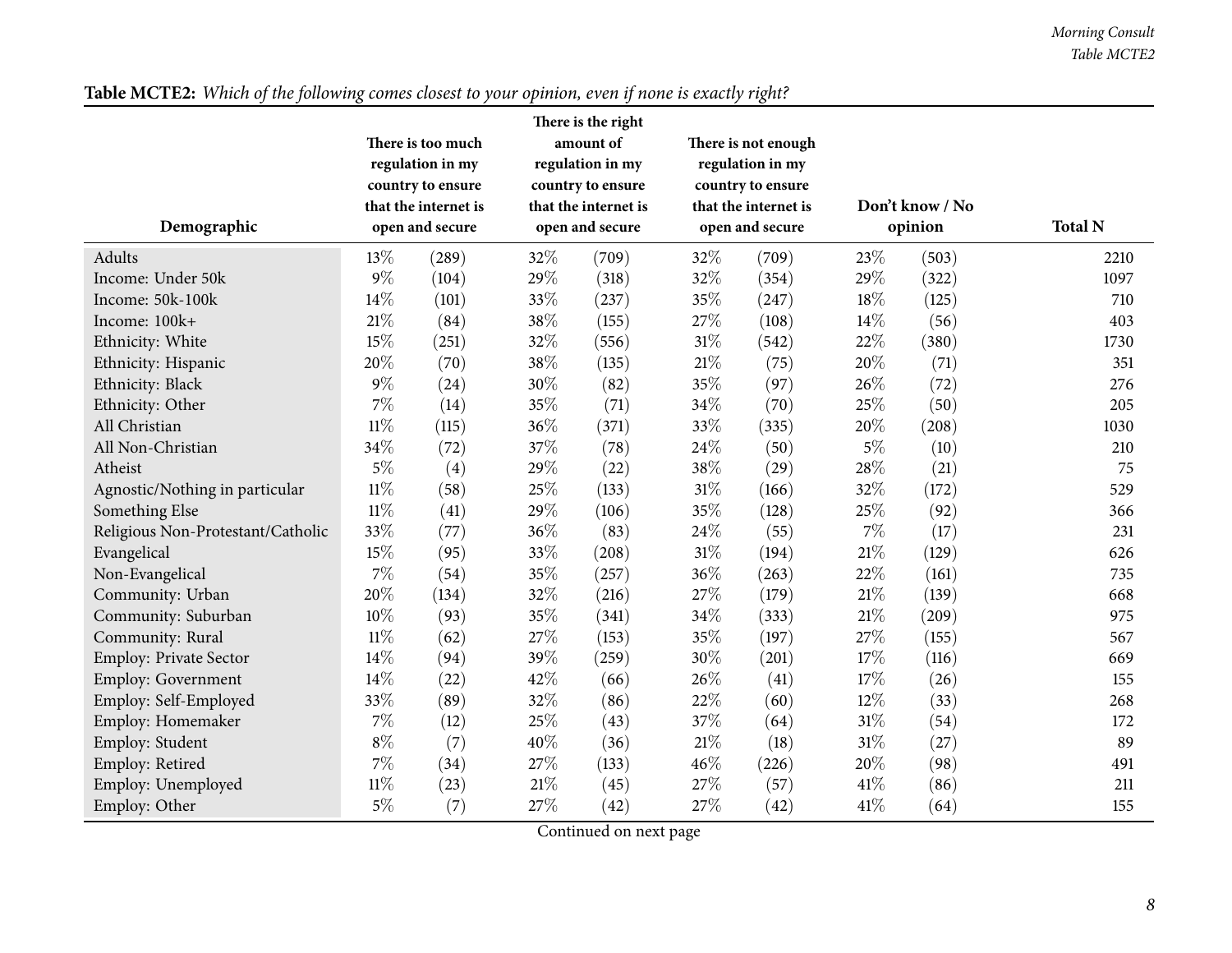| Demographic                          | There is too much<br>regulation in my<br>country to ensure<br>that the internet is<br>open and secure |       | There is the right<br>amount of<br>regulation in my<br>country to ensure<br>that the internet is<br>open and secure |                     |        | There is not enough<br>regulation in my<br>country to ensure<br>that the internet is<br>open and secure |        | Don't know / No<br>opinion | <b>Total N</b> |
|--------------------------------------|-------------------------------------------------------------------------------------------------------|-------|---------------------------------------------------------------------------------------------------------------------|---------------------|--------|---------------------------------------------------------------------------------------------------------|--------|----------------------------|----------------|
| Adults                               | 13%                                                                                                   | (289) |                                                                                                                     | (709)               | 32%    | (709)                                                                                                   | 23%    | (503)                      | 2210           |
| Military HH: Yes                     | 13%                                                                                                   | (49)  | 29%                                                                                                                 | (107)               | 38\%   | (142)                                                                                                   | 20%    | (73)                       | 371            |
| Military HH: No                      | 13%                                                                                                   | (240) | 33%                                                                                                                 | (603)               | 31\%   | (567)                                                                                                   | 23%    | (430)                      | 1839           |
| RD/WT: Right Direction               | 18%                                                                                                   | (148) | 40%                                                                                                                 | (326)               | 26%    | (212)                                                                                                   | 16%    | (130)                      | 816            |
| RD/WT: Wrong Track                   | 10%                                                                                                   | (141) | 27%                                                                                                                 | (383)               | 36%    | (497)                                                                                                   | 27%    | (373)                      | 1394           |
| Biden Job Approve                    | 15%                                                                                                   | (145) | 39%                                                                                                                 | (380)               | $31\%$ | (305)                                                                                                   | 15%    | (150)                      | 979            |
| Biden Job Disapprove                 | 13%                                                                                                   | (139) | 28%                                                                                                                 | (313)               | 34%    | (374)                                                                                                   | 26%    | (283)                      | 1110           |
| Biden Job Strongly Approve           | 24%                                                                                                   | (111) | 38%                                                                                                                 | (177)               | 27%    | (125)                                                                                                   | $11\%$ | (51)                       | 464            |
| Biden Job Somewhat Approve           | 7%                                                                                                    | (34)  | 39%                                                                                                                 | (203)               | 35%    | (179)                                                                                                   | 19%    | (100)                      | 515            |
| Biden Job Somewhat Disapprove        | 7%                                                                                                    | (20)  | 39%                                                                                                                 | (119)               | 29%    | (89)                                                                                                    | 25%    | (76)                       | 303            |
| <b>Biden Job Strongly Disapprove</b> | 15%                                                                                                   | (120) | 24\%                                                                                                                | (194)               | 35%    | (285)                                                                                                   | 26%    | (208)                      | 806            |
| Favorable of Biden                   | 13%                                                                                                   | (129) | 39%                                                                                                                 | (377)               | 33%    | (316)                                                                                                   | 15%    | (147)                      | 969            |
| Unfavorable of Biden                 | 13%                                                                                                   | (142) | 27%                                                                                                                 | (303)               | 34\%   | (376)                                                                                                   | 26%    | (290)                      | 1112           |
| Very Favorable of Biden              | 20%                                                                                                   | (92)  | 38%                                                                                                                 | (178)               | 28%    | (131)                                                                                                   | 13%    | (62)                       | 463            |
| Somewhat Favorable of Biden          | 7%                                                                                                    | (37)  | 39%                                                                                                                 | $\left( 200\right)$ | 36\%   | (185)                                                                                                   | 17\%   | (85)                       | 506            |
| Somewhat Unfavorable of Biden        | $8\%$                                                                                                 | (23)  | 35%                                                                                                                 | (100)               | 30%    | (85)                                                                                                    | 27%    | (76)                       | 285            |
| Very Unfavorable of Biden            | 14%                                                                                                   | (119) | 25%                                                                                                                 | (203)               | 35\%   | (290)                                                                                                   | 26%    | (214)                      | 827            |
| #1 Issue: Economy                    | 15%                                                                                                   | (116) | 34%                                                                                                                 | (269)               | 31%    | (245)                                                                                                   | 21%    | (167)                      | 797            |
| #1 Issue: Security                   | 10%                                                                                                   | (35)  | 32%                                                                                                                 | (114)               | 30%    | (106)                                                                                                   | 28%    | (99)                       | 355            |
| #1 Issue: Health Care                | 17%                                                                                                   | (47)  | 39%                                                                                                                 | (108)               | 24\%   | (66)                                                                                                    | 20%    | (56)                       | 277            |
| #1 Issue: Medicare / Social Security | $9\%$                                                                                                 | (22)  | 27%                                                                                                                 | (64)                | 41\%   | (99)                                                                                                    | 23%    | (56)                       | 241            |
| #1 Issue: Women's Issues             | $8\%$                                                                                                 | (9)   | 33%                                                                                                                 | (38)                | 34\%   | (39)                                                                                                    | 25%    | (29)                       | 116            |
| #1 Issue: Education                  | 15%                                                                                                   | (18)  | 33%                                                                                                                 | (39)                | 30%    | (36)                                                                                                    | 22%    | (26)                       | 119            |
| #1 Issue: Energy                     | 17%                                                                                                   | (29)  | 31%                                                                                                                 | (54)                | 38%    | (67)                                                                                                    | 15%    | (27)                       | 177            |
| #1 Issue: Other                      | $9\%$                                                                                                 | (12)  | 17%                                                                                                                 | (22)                | 40%    | (50)                                                                                                    | 34%    | (43)                       | 127            |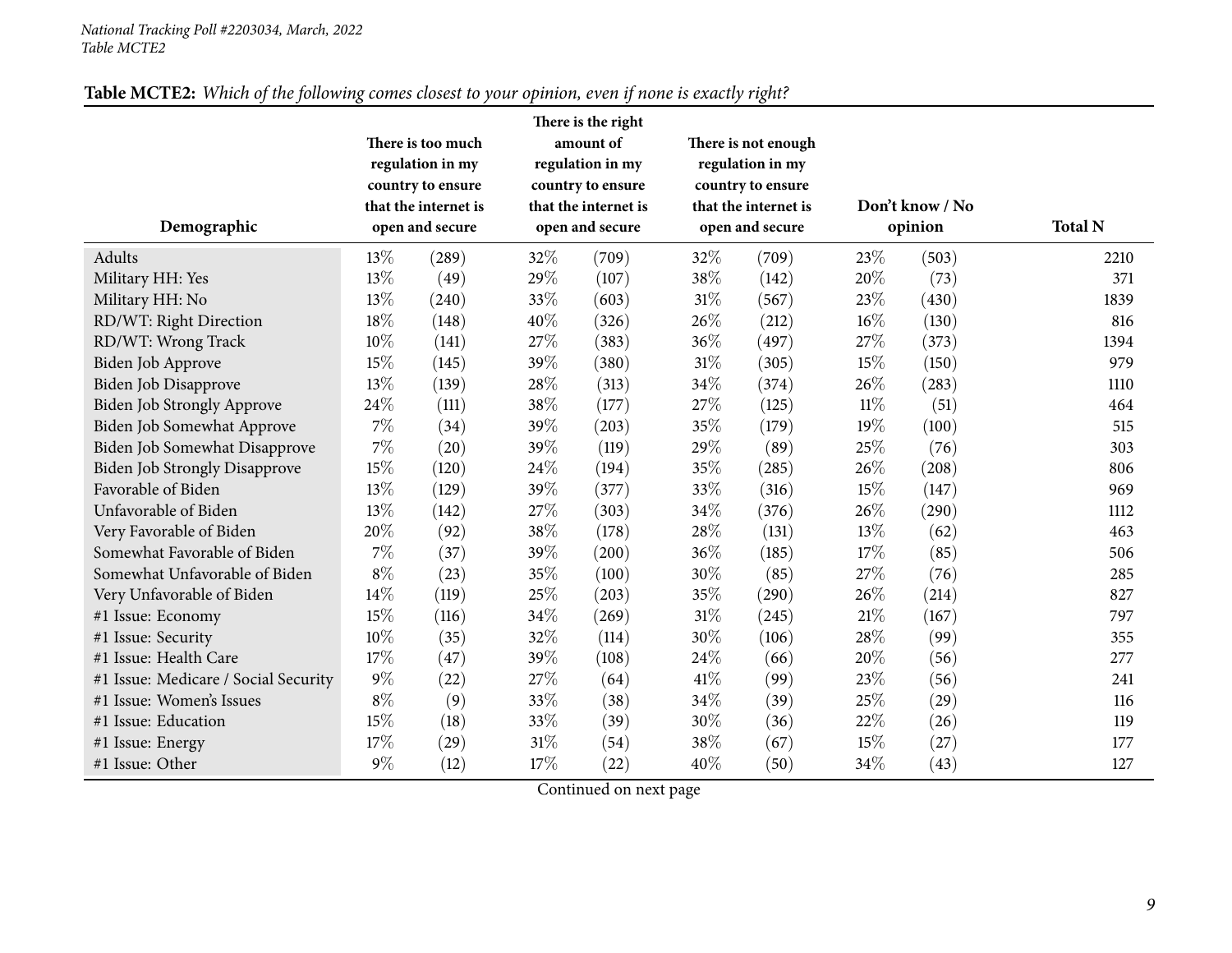| Demographic                   |        | There is too much<br>regulation in my<br>country to ensure<br>that the internet is<br>open and secure | There is the right<br>amount of<br>regulation in my<br>country to ensure<br>that the internet is<br>open and secure |       | There is not enough<br>regulation in my<br>country to ensure<br>that the internet is<br>open and secure |       | Don't know / No<br>opinion |       | <b>Total N</b> |
|-------------------------------|--------|-------------------------------------------------------------------------------------------------------|---------------------------------------------------------------------------------------------------------------------|-------|---------------------------------------------------------------------------------------------------------|-------|----------------------------|-------|----------------|
| Adults                        | $13\%$ | (289)                                                                                                 | 32\%                                                                                                                | (709) | 32\%                                                                                                    | (709) | 23\%                       | (503) | 2210           |
| 2020 Vote: Joe Biden          | 13\%   | (118)                                                                                                 | 38\%                                                                                                                | (351) | 33%                                                                                                     | (307) | $16\%$                     | (146) | 922            |
| 2020 Vote: Donald Trump       | 15%    | (116)                                                                                                 | 29%                                                                                                                 | (222) | 34\%                                                                                                    | (257) | 22%                        | (170) | 765            |
| 2020 Vote: Other              | 15%    | (12)                                                                                                  | 17%                                                                                                                 | (13)  | 26\%                                                                                                    | (20)  | 43\%                       | (33)  | 79             |
| 2020 Vote: Didn't Vote        | 10%    | (43)                                                                                                  | 28\%                                                                                                                | (123) | 28\%                                                                                                    | (124) | 35%                        | (154) | 445            |
| 2018 House Vote: Democrat     | $11\%$ | (78)                                                                                                  | 40%                                                                                                                 | (284) | 36\%                                                                                                    | (261) | $13\%$                     | (96)  | 719            |
| 2018 House Vote: Republican   | $16\%$ | (104)                                                                                                 | 30%                                                                                                                 | (194) | $34\%$                                                                                                  | (221) | 19%                        | (123) | 642            |
| 2018 House Vote: Someone else | $14\%$ | (7)                                                                                                   | 21%                                                                                                                 | (11)  | $24\%$                                                                                                  | (13)  | 41%                        | (21)  | 52             |
| 2016 Vote: Hillary Clinton    | $9\%$  | (63)                                                                                                  | 38\%                                                                                                                | (256) | 37\%                                                                                                    | (247) | $16\%$                     | (104) | 670            |
| 2016 Vote: Donald Trump       | $16\%$ | (107)                                                                                                 | $32\%$                                                                                                              | (219) | 33%                                                                                                     | (222) | 20%                        | (135) | 684            |
| 2016 Vote: Other              | 17%    | (15)                                                                                                  | 25\%                                                                                                                | (23)  | 35\%                                                                                                    | (31)  | 23\%                       | (21)  | 90             |
| 2016 Vote: Didn't Vote        | $14\%$ | (104)                                                                                                 | 28\%                                                                                                                | (211) | 27%                                                                                                     | (206) | 32\%                       | (240) | 761            |
| Voted in 2014: Yes            | $13\%$ | (166)                                                                                                 | 34\%                                                                                                                | (430) | 35\%                                                                                                    | (442) | 18%                        | (221) | 1260           |
| Voted in 2014: No             | 13\%   | (122)                                                                                                 | 29%                                                                                                                 | (279) | 28\%                                                                                                    | (266) | $30\%$                     | (282) | 950            |
| 4-Region: Northeast           | 17%    | (65)                                                                                                  | 34\%                                                                                                                | (136) | $31\%$                                                                                                  | (122) | 18%                        | (72)  | 395            |
| 4-Region: Midwest             | 13\%   | (62)                                                                                                  | 28\%                                                                                                                | (132) | $32\%$                                                                                                  | (146) | 27\%                       | (124) | 464            |
| 4-Region: South               | 10%    | (79)                                                                                                  | $31\%$                                                                                                              | (257) | 35\%                                                                                                    | (289) | 24\%                       | (203) | 828            |
| 4-Region: West                | $16\%$ | (82)                                                                                                  | 35%                                                                                                                 | (185) | $29\%$                                                                                                  | (152) | $20\%$                     | (104) | 522            |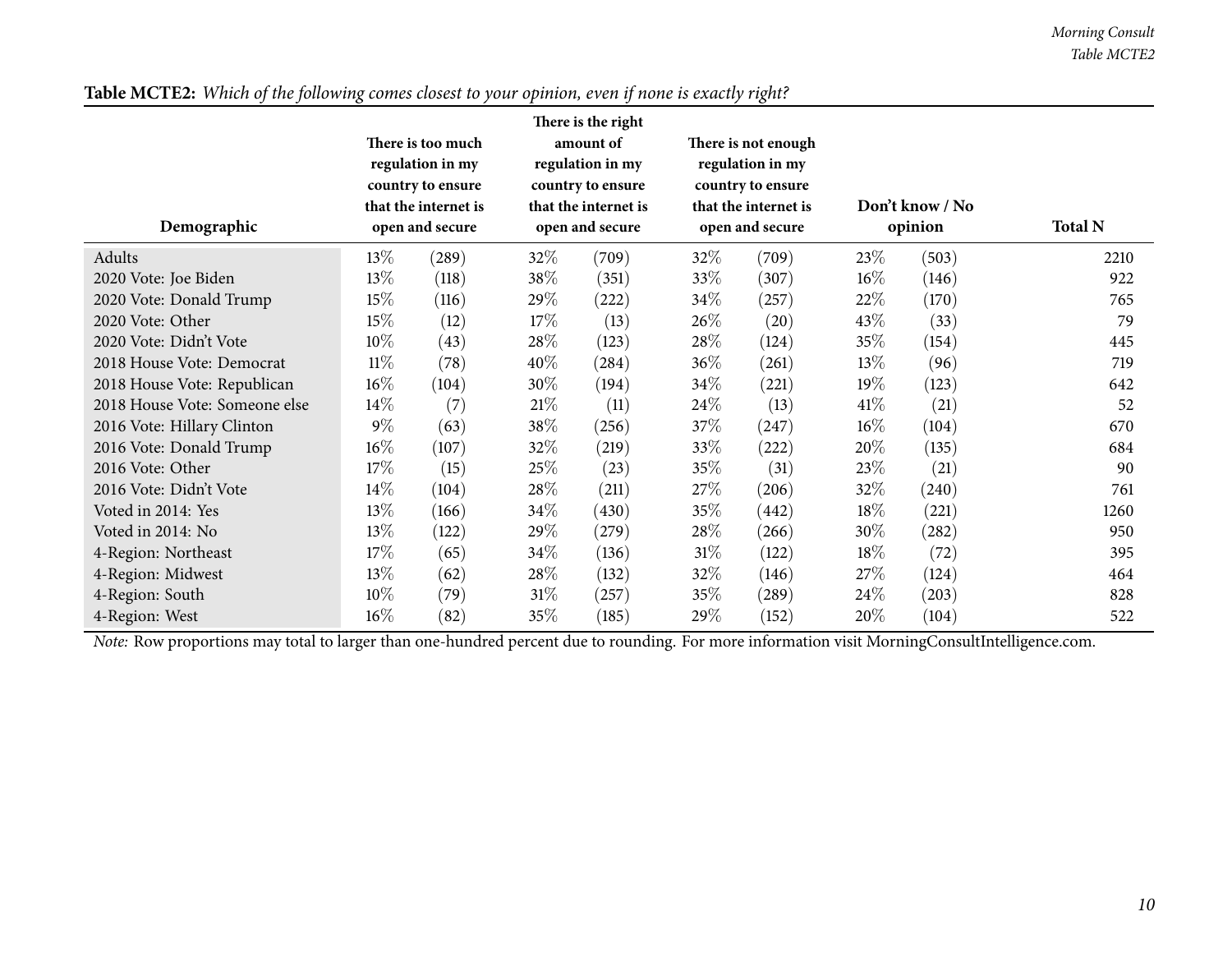| Table MCTE3_1: To what extent are the following responsible for ensuring that the internet is open and secure around the world? |  |
|---------------------------------------------------------------------------------------------------------------------------------|--|
| Individual users                                                                                                                |  |

<span id="page-10-0"></span>

| Demographic              |      | <b>Very</b><br>responsible |      | Somewhat<br>responsible |        | Not very<br>responsible |       | Not responsible<br>at all |        | Don't know /<br>No opinion | <b>Total N</b> |
|--------------------------|------|----------------------------|------|-------------------------|--------|-------------------------|-------|---------------------------|--------|----------------------------|----------------|
| Adults                   | 29%  | (641)                      | 34%  | (744)                   | 13%    | (286)                   | $7\%$ | (148)                     | 18%    | (392)                      | 2210           |
| Gender: Male             | 33%  | (353)                      | 35%  | (374)                   | 13%    | (135)                   | $7\%$ | (71)                      | 13%    | (135)                      | 1067           |
| Gender: Female           | 25%  | (288)                      | 32%  | (370)                   | 13%    | (151)                   | 7%    | (77)                      | 22%    | (257)                      | 1143           |
| Age: 18-34               | 30%  | (200)                      | 29%  | (189)                   | 16%    | (107)                   | $6\%$ | (38)                      | 19%    | (123)                      | 658            |
| Age: 35-44               | 30%  | (107)                      | 36%  | (128)                   | $8\%$  | (28)                    | $5\%$ | (18)                      | 22%    | (78)                       | 359            |
| Age: 45-64               | 28%  | (211)                      | 32%  | (240)                   | 12%    | (92)                    | $8\%$ | (57)                      | 20%    | (154)                      | 754            |
| Age: 65+                 | 28\% | (123)                      | 43%  | (186)                   | 13%    | (58)                    | $8\%$ | (35)                      | $8\%$  | (36)                       | 438            |
| GenZers: 1997-2012       | 28\% | (61)                       | 22%  | (48)                    | $21\%$ | (46)                    | $6\%$ | (13)                      | 23%    | (51)                       | 219            |
| Millennials: 1981-1996   | 32%  | (228)                      | 32%  | (231)                   | 12%    | (83)                    | $6\%$ | (41)                      | 18%    | (130)                      | 713            |
| GenXers: 1965-1980       | 26%  | (142)                      | 32%  | (173)                   | 13%    | (67)                    | 7%    | (36)                      | 22%    | (119)                      | 538            |
| Baby Boomers: 1946-1964  | 28%  | (191)                      | 40%  | (266)                   | $11\%$ | (77)                    | $8\%$ | (52)                      | 13%    | (87)                       | 672            |
| PID: Dem (no lean)       | 35%  | (311)                      | 32%  | (284)                   | $11\%$ | (97)                    | $6\%$ | (51)                      | 15%    | (134)                      | 877            |
| PID: Ind (no lean)       | 25%  | (168)                      | 34\% | (234)                   | 14%    | (95)                    | $5\%$ | (34)                      | 22%    | (153)                      | 684            |
| PID: Rep (no lean)       | 25%  | (161)                      | 35%  | (226)                   | 14%    | (93)                    | 10%   | (63)                      | 16%    | (105)                      | 649            |
| PID/Gender: Dem Men      | 41%  | (191)                      | 33%  | (155)                   | $11\%$ | (52)                    | $4\%$ | (17)                      | $11\%$ | (54)                       | 469            |
| PID/Gender: Dem Women    | 29%  | (120)                      | 32%  | (129)                   | $11\%$ | (45)                    | $8\%$ | (34)                      | 20%    | (80)                       | 408            |
| PID/Gender: Ind Men      | 28\% | (91)                       | 37%  | (118)                   | 12%    | (38)                    | $8\%$ | (25)                      | 15%    | (47)                       | 320            |
| PID/Gender: Ind Women    | 21\% | (77)                       | 32%  | (115)                   | 16%    | (57)                    | $2\%$ | (8)                       | 29%    | (106)                      | 364            |
| PID/Gender: Rep Men      | 26%  | (71)                       | 36%  | (100)                   | 16%    | (44)                    | 10%   | (28)                      | 12%    | (34)                       | 277            |
| PID/Gender: Rep Women    | 24%  | (90)                       | 34%  | (126)                   | 13%    | (49)                    | $9\%$ | (35)                      | 19%    | (71)                       | 372            |
| Ideo: Liberal (1-3)      | 33%  | (210)                      | 33%  | (208)                   | 14%    | (89)                    | 7%    | (44)                      | 13%    | (80)                       | 631            |
| Ideo: Moderate (4)       | 29%  | (169)                      | 38%  | (218)                   | $11\%$ | (63)                    | $5\%$ | (26)                      | 17%    | (98)                       | 575            |
| Ideo: Conservative (5-7) | 27%  | (204)                      | 36%  | (266)                   | 13%    | (97)                    | 9%    | (65)                      | 15%    | (115)                      | 747            |
| Educ: < College          | 28%  | (423)                      | 31%  | (477)                   | 12%    | (186)                   | $8\%$ | (116)                     | 21%    | (318)                      | 1519           |
| Educ: Bachelors degree   | 32%  | (142)                      | 37%  | (166)                   | 13%    | (59)                    | $5\%$ | (21)                      | 13%    | (57)                       | 446            |
| Educ: Post-grad          | 31%  | (76)                       | 41\% | (100)                   | 17%    | (41)                    | $5\%$ | (12)                      | $7\%$  | (16)                       | 245            |
| Income: Under 50k        | 28%  | (306)                      | 30%  | (327)                   | $12\%$ | (131)                   | $7\%$ | (79)                      | 23%    | (254)                      | 1097           |
| Income: 50k-100k         | 30%  | (213)                      | 36%  | (258)                   | 14%    | (98)                    | $6\%$ | (43)                      | 14\%   | (99)                       | 710            |
| Income: 100k+            | 30%  | (122)                      | 39%  | (159)                   | 14%    | (57)                    | $7\%$ | (26)                      | 10%    | (39)                       | 403            |
| Ethnicity: White         | 28%  | (489)                      | 36%  | (614)                   | 13%    | (230)                   | 7%    | (118)                     | 16%    | (278)                      | 1730           |
|                          | 30%  | (104)                      | 25%  | (89)                    | 20%    | (72)                    | $7\%$ |                           | 18%    |                            | 351            |
| Ethnicity: Hispanic      |      |                            |      |                         |        |                         |       | (24)                      |        | (62)                       |                |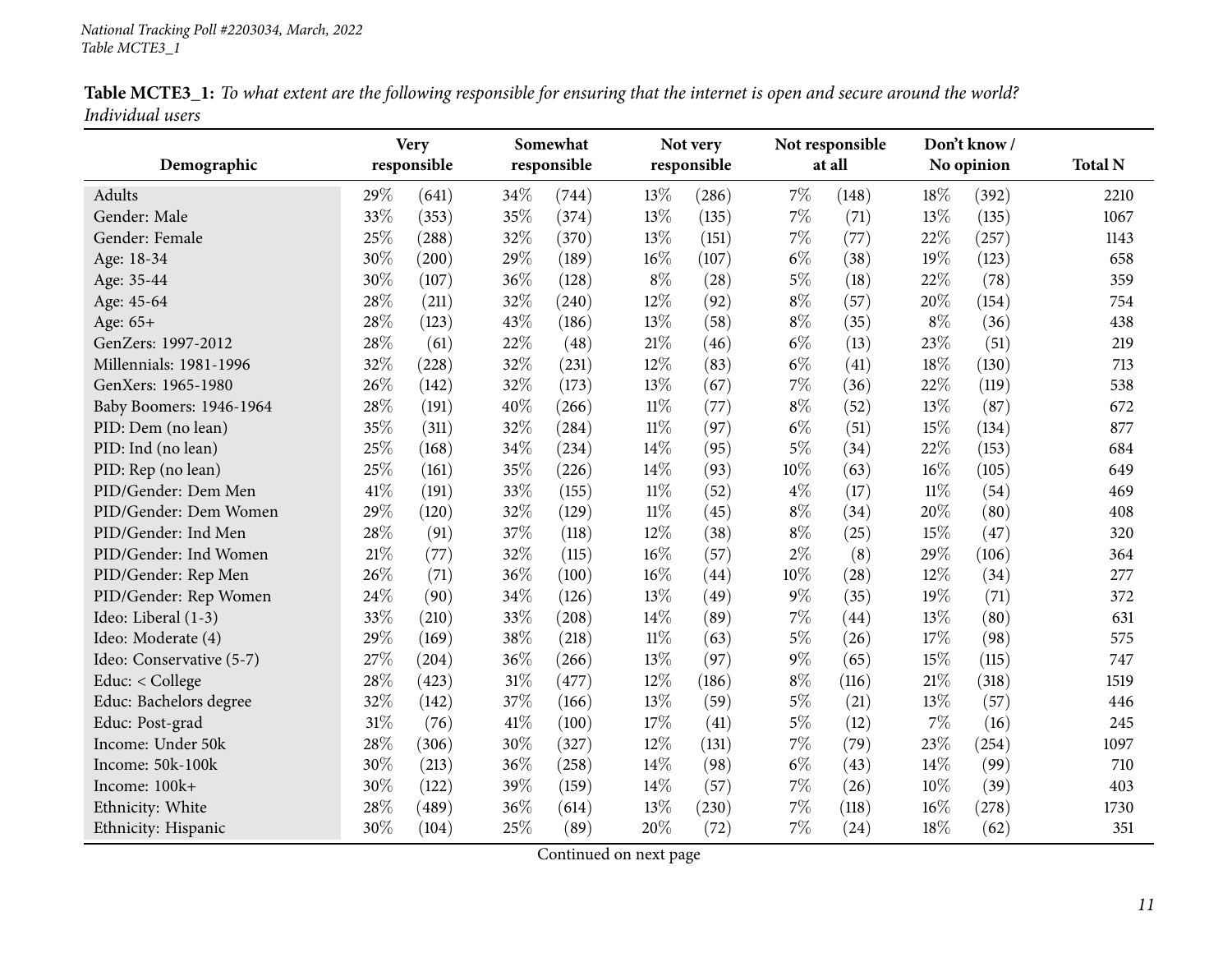Table MCTE3\_1: To what extent are the following responsible for ensuring that the internet is open and secure around the world? *Individual users*

| Demographic                       |     | <b>Very</b><br>responsible |      | Somewhat<br>Not very<br>responsible<br>responsible |        |       |       | Not responsible<br>at all |      | Don't know/<br>No opinion | <b>Total N</b> |
|-----------------------------------|-----|----------------------------|------|----------------------------------------------------|--------|-------|-------|---------------------------|------|---------------------------|----------------|
|                                   |     |                            |      |                                                    |        |       |       |                           |      |                           |                |
| Adults                            | 29% | (641)                      | 34\% | (744)                                              | 13\%   | (286) | 7%    | (148)                     | 18%  | (392)                     | 2210           |
| Ethnicity: Black                  | 33% | (91)                       | 25%  | (70)                                               | 10%    | (29)  | $5\%$ | (15)                      | 26%  | (72)                      | 276            |
| Ethnicity: Other                  | 30% | (61)                       | 29%  | (59)                                               | 13%    | (27)  | $8\%$ | (16)                      | 20%  | (42)                      | 205            |
| All Christian                     | 30% | (312)                      | 38%  | (394)                                              | 12%    | (126) | $5\%$ | (54)                      | 14\% | (144)                     | 1030           |
| All Non-Christian                 | 46% | (97)                       | 28%  | (60)                                               | $9\%$  | (20)  | $5\%$ | (11)                      | 10%  | (22)                      | 210            |
| Atheist                           | 29% | (22)                       | 21\% | (16)                                               | 32%    | (24)  | $8\%$ | (6)                       | 10%  | (7)                       | 75             |
| Agnostic/Nothing in particular    | 21% | (113)                      | 30%  | (159)                                              | 15%    | (78)  | $8\%$ | (43)                      | 26%  | (137)                     | 529            |
| Something Else                    | 27% | (97)                       | 32%  | (115)                                              | $11\%$ | (38)  | $9\%$ | (34)                      | 22%  | (81)                      | 366            |
| Religious Non-Protestant/Catholic | 45% | (105)                      | 28%  | (66)                                               | $9\%$  | (22)  | $5\%$ | (12)                      | 12%  | (27)                      | 231            |
| Evangelical                       | 30% | (189)                      | 39%  | (243)                                              | $8\%$  | (51)  | $8\%$ | (51)                      | 15%  | (92)                      | 626            |
| Non-Evangelical                   | 28% | (207)                      | 35%  | (256)                                              | 15%    | (108) | $5\%$ | (36)                      | 17%  | (128)                     | 735            |
| Community: Urban                  | 37% | (244)                      | 29%  | (194)                                              | $12\%$ | (81)  | $5\%$ | (36)                      | 17%  | (113)                     | 668            |
| Community: Suburban               | 27% | (261)                      | 36%  | (355)                                              | 15%    | (142) | 7%    | (66)                      | 16%  | (151)                     | 975            |
| Community: Rural                  | 24% | (136)                      | 34%  | (194)                                              | $11\%$ | (62)  | $8\%$ | (46)                      | 23%  | (128)                     | 567            |
| <b>Employ: Private Sector</b>     | 29% | (197)                      | 37%  | (247)                                              | $13\%$ | (85)  | $7\%$ | (44)                      | 14%  | (96)                      | 669            |
| Employ: Government                | 32% | (50)                       | 34%  | (53)                                               | 12%    | (18)  | $9\%$ | (14)                      | 13%  | (21)                      | 155            |
| Employ: Self-Employed             | 34% | (90)                       | 31%  | (83)                                               | 16%    | (43)  | 7%    | (20)                      | 12%  | (32)                      | 268            |
| Employ: Homemaker                 | 34% | (58)                       | 29%  | (50)                                               | 14%    | (24)  | $5\%$ | (8)                       | 19%  | (33)                      | 172            |
| Employ: Student                   | 23% | (21)                       | 30%  | (26)                                               | 22%    | (19)  | $1\%$ | (1)                       | 24%  | (21)                      | 89             |
| Employ: Retired                   | 29% | (141)                      | 40%  | (199)                                              | 12%    | (57)  | $7\%$ | (36)                      | 12%  | (59)                      | 491            |
| Employ: Unemployed                | 24% | (51)                       | 22%  | (46)                                               | $9\%$  | (20)  | 10%   | (22)                      | 34%  | (72)                      | 211            |
| Employ: Other                     | 21% | (32)                       | 26%  | (40)                                               | 12%    | (19)  | $3\%$ | (4)                       | 38%  | (59)                      | 155            |
| Military HH: Yes                  | 31% | (114)                      | 37%  | (136)                                              | 13%    | (47)  | $8\%$ | (29)                      | 12%  | (44)                      | 371            |
| Military HH: No                   | 29% | (526)                      | 33%  | (608)                                              | 13%    | (239) | $6\%$ | (119)                     | 19%  | (347)                     | 1839           |
| RD/WT: Right Direction            | 36% | (294)                      | 37%  | (299)                                              | 10%    | (83)  | $5\%$ | (44)                      | 12%  | (96)                      | 816            |
| RD/WT: Wrong Track                | 25% | (347)                      | 32%  | (445)                                              | $14\%$ | (202) | 7%    | (104)                     | 21%  | (296)                     | 1394           |
| Biden Job Approve                 | 36% | (348)                      | 36%  | (350)                                              | $11\%$ | (108) | $5\%$ | (48)                      | 13%  | (126)                     | 979            |
| Biden Job Disapprove              | 24% | (268)                      | 34%  | (374)                                              | 15%    | (162) | 9%    | (96)                      | 19%  | (210)                     | 1110           |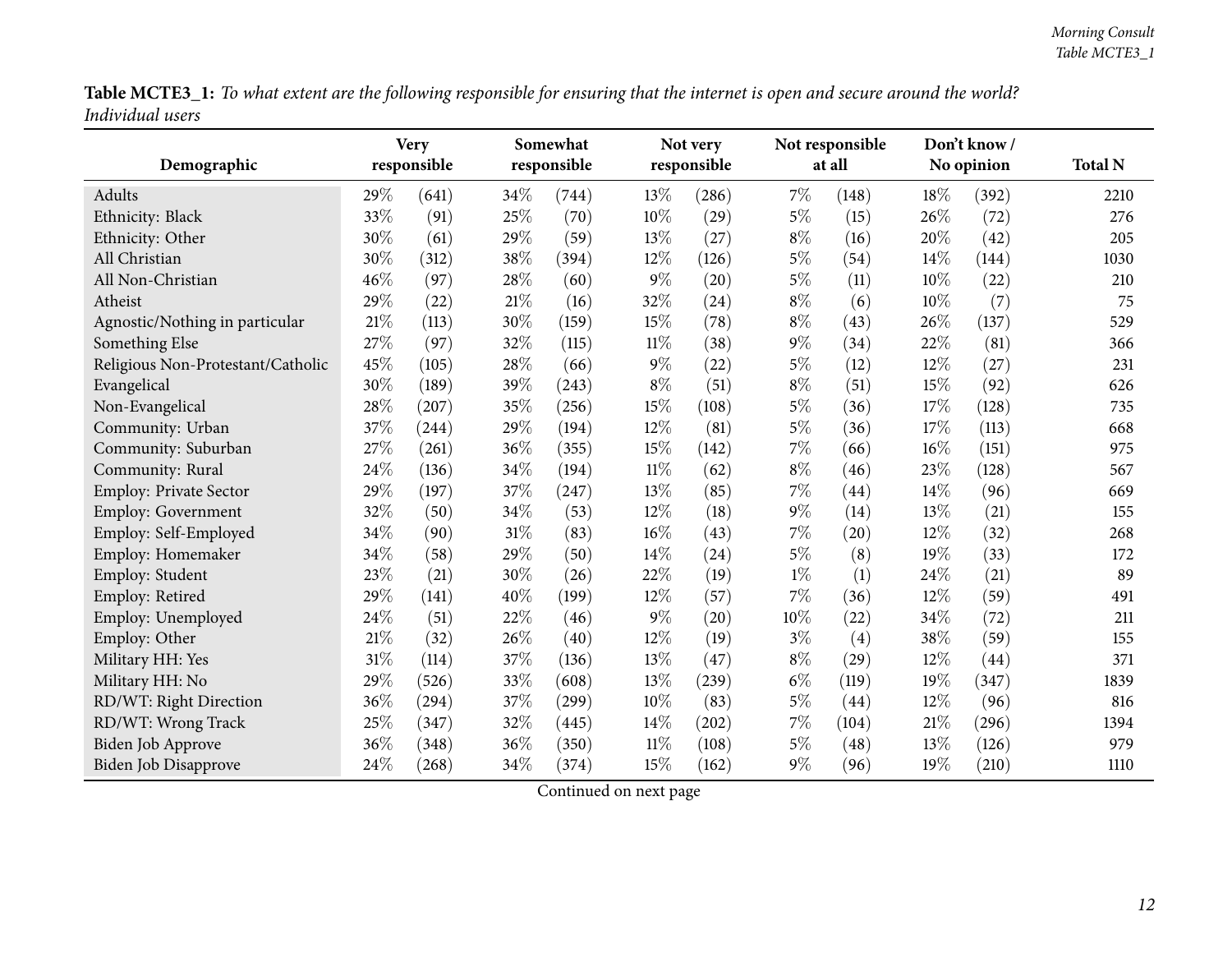| Table MCTE3_1: To what extent are the following responsible for ensuring that the internet is open and secure around the world? |  |
|---------------------------------------------------------------------------------------------------------------------------------|--|
| Individual users                                                                                                                |  |

| Demographic                          |     | <b>Very</b><br>responsible |      | Somewhat<br>responsible |        | Not very<br>responsible |        | Not responsible<br>at all |       | Don't know/<br>No opinion | <b>Total N</b> |
|--------------------------------------|-----|----------------------------|------|-------------------------|--------|-------------------------|--------|---------------------------|-------|---------------------------|----------------|
|                                      |     |                            |      |                         |        |                         |        |                           |       |                           |                |
| Adults                               | 29% | (641)                      | 34\% | (744)                   | 13%    | (286)                   | 7%     | (148)                     | 18%   | (392)                     | 2210           |
| Biden Job Strongly Approve           | 47% | (217)                      | 30%  | (138)                   | $9\%$  | (44)                    | $5\%$  | (24)                      | $9\%$ | (42)                      | 464            |
| Biden Job Somewhat Approve           | 26% | (132)                      | 41\% | (212)                   | 12%    | (64)                    | $5\%$  | (24)                      | 16%   | (84)                      | 515            |
| Biden Job Somewhat Disapprove        | 20% | (61)                       | 38%  | (114)                   | 16%    | (48)                    | $5\%$  | (17)                      | 21%   | (63)                      | 303            |
| Biden Job Strongly Disapprove        | 26% | (206)                      | 32%  | (259)                   | 14%    | (114)                   | 10%    | (80)                      | 18%   | (147)                     | 806            |
| Favorable of Biden                   | 36% | (346)                      | 35%  | (335)                   | 12%    | (112)                   | $5\%$  | (49)                      | 13%   | (127)                     | 969            |
| Unfavorable of Biden                 | 24% | (267)                      | 34%  | (380)                   | 15%    | (164)                   | $8\%$  | (93)                      | 19%   | (208)                     | 1112           |
| Very Favorable of Biden              | 46% | (214)                      | 30%  | (140)                   | 10%    | (45)                    | $5\%$  | (24)                      | 9%    | (40)                      | 463            |
| Somewhat Favorable of Biden          | 26% | (132)                      | 39%  | (195)                   | 13%    | (67)                    | $5\%$  | (25)                      | 17%   | (86)                      | 506            |
| Somewhat Unfavorable of Biden        | 19% | (55)                       | 41\% | (117)                   | 18%    | (51)                    | $5\%$  | (15)                      | 17%   | (48)                      | 285            |
| Very Unfavorable of Biden            | 26% | (212)                      | 32%  | (263)                   | 14%    | (114)                   | 9%     | (78)                      | 19%   | (161)                     | 827            |
| #1 Issue: Economy                    | 31% | (245)                      | 34%  | (274)                   | 13%    | (105)                   | $6\%$  | (44)                      | 16%   | (129)                     | 797            |
| #1 Issue: Security                   | 24% | (85)                       | 37%  | (131)                   | 15%    | (53)                    | $5\%$  | (19)                      | 19%   | (67)                      | 355            |
| #1 Issue: Health Care                | 28% | (77)                       | 32%  | (90)                    | 12%    | (34)                    | 7%     | (19)                      | 21%   | (58)                      | 277            |
| #1 Issue: Medicare / Social Security | 28% | (68)                       | 38%  | (93)                    | $11\%$ | (27)                    | $8\%$  | (19)                      | 14%   | (34)                      | 241            |
| #1 Issue: Women's Issues             | 31% | (36)                       | 19%  | (22)                    | 15%    | (17)                    | 10%    | (11)                      | 26%   | (30)                      | 116            |
| #1 Issue: Education                  | 37% | (44)                       | 35%  | (41)                    | $9\%$  | (10)                    | 5%     | (6)                       | 15%   | (18)                      | 119            |
| #1 Issue: Energy                     | 32% | (56)                       | 32%  | (57)                    | 13%    | (23)                    | $11\%$ | (19)                      | 12%   | (22)                      | 177            |
| #1 Issue: Other                      | 24% | (30)                       | 29%  | (37)                    | 12%    | (15)                    | $8\%$  | (11)                      | 27%   | (34)                      | 127            |
| 2020 Vote: Joe Biden                 | 34% | (311)                      | 36%  | (331)                   | 12%    | (112)                   | $6\%$  | (51)                      | 13%   | (116)                     | 922            |
| 2020 Vote: Donald Trump              | 27% | (207)                      | 36%  | (276)                   | 12%    | (95)                    | $8\%$  | (63)                      | 16%   | (124)                     | 765            |
| 2020 Vote: Other                     | 25% | (19)                       | 34%  | (27)                    | $8\%$  | (6)                     | $3\%$  | (3)                       | 30%   | (24)                      | 79             |
| 2020 Vote: Didn't Vote               | 23% | (103)                      | 25%  | (110)                   | 16%    | (72)                    | 7%     | (31)                      | 29%   | (128)                     | 445            |
| 2018 House Vote: Democrat            | 36% | (258)                      | 36%  | (260)                   | $11\%$ | (81)                    | $6\%$  | (43)                      | 11%   | (77)                      | 719            |
| 2018 House Vote: Republican          | 26% | (164)                      | 38%  | (246)                   | 13%    | (85)                    | $8\%$  | (51)                      | 15%   | (95)                      | 642            |
| 2018 House Vote: Someone else        | 24% | (13)                       | 36%  | (19)                    | 10%    | (5)                     | $2\%$  | (1)                       | 29%   | (15)                      | 52             |
| 2016 Vote: Hillary Clinton           | 35% | (235)                      | 35%  | (233)                   | 12%    | (78)                    | $5\%$  | (35)                      | 13%   | (89)                      | 670            |
| 2016 Vote: Donald Trump              | 26% | (179)                      | 38%  | (260)                   | 13%    | (86)                    | $8\%$  | (56)                      | 15%   | (103)                     | 684            |
| 2016 Vote: Other                     | 29% | (26)                       | 43%  | (39)                    | 10%    | (9)                     | $3\%$  | (3)                       | 15%   | (13)                      | 90             |
| 2016 Vote: Didn't Vote               | 26% | (200)                      | 27%  | (207)                   | 15%    | (113)                   | 7%     | (54)                      | 24%   | (186)                     | 761            |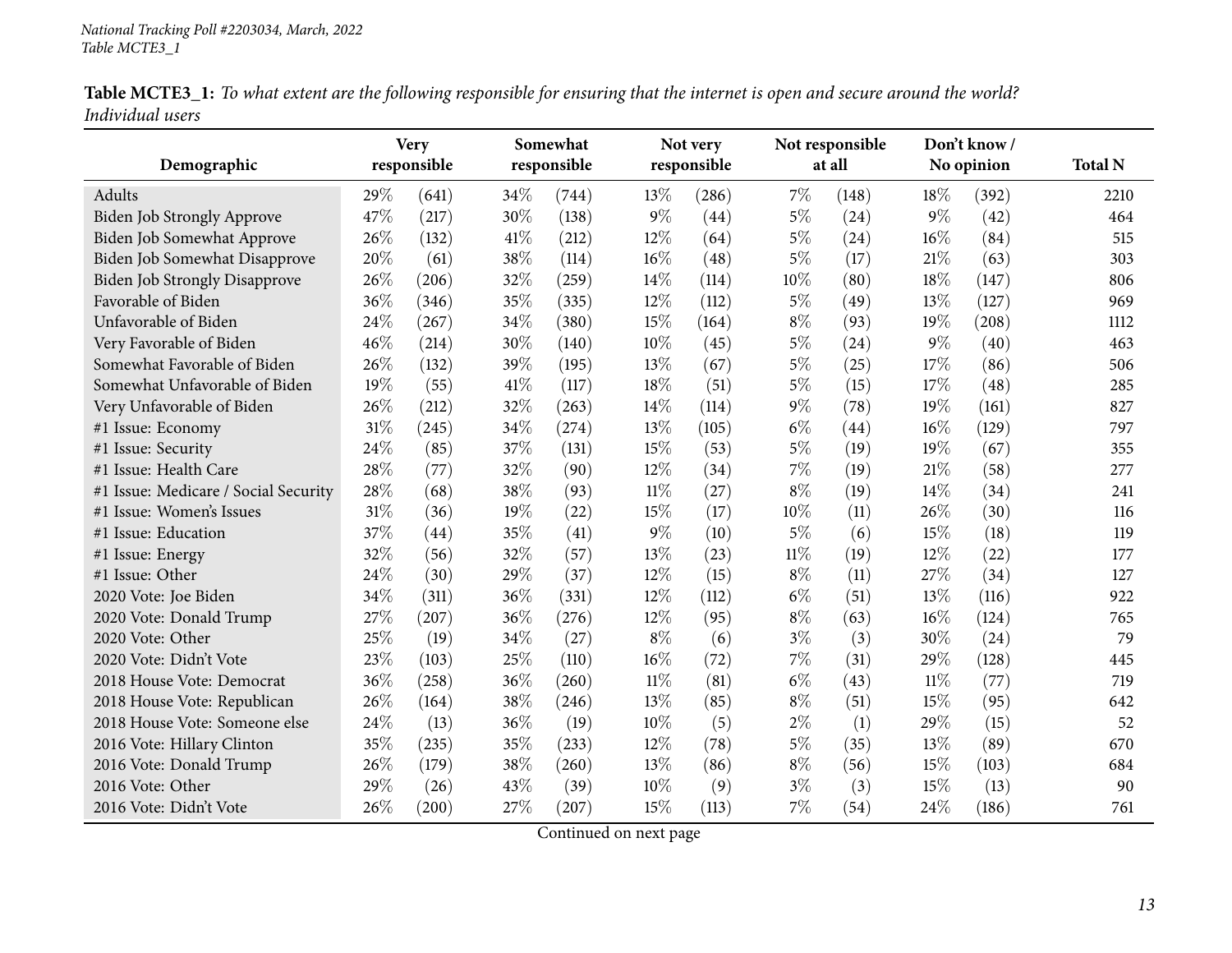| Table MCTE3_1: To what extent are the following responsible for ensuring that the internet is open and secure around the world? |  |
|---------------------------------------------------------------------------------------------------------------------------------|--|
| Individual users                                                                                                                |  |

|                     | Very            | Somewhat           | Not very        | Not responsible | Don't know /         |                |
|---------------------|-----------------|--------------------|-----------------|-----------------|----------------------|----------------|
| Demographic         | responsible     | responsible        | responsible     | at all          | No opinion           | <b>Total N</b> |
| Adults              | 29\%<br>(641)   | $34\%$<br>(744)    | 13\%<br>(286)   | $7\%$<br>(148)  | $18\%$<br>(392)      | 2210           |
| Voted in 2014: Yes  | $31\%$<br>(397) | $38\%$<br>(473)    | $12\%$<br>(145) | $6\%$<br>(77)   | $13\%$<br>(168)      | 1260           |
| Voted in 2014: No   | 26%<br>(244)    | 28\%<br>$^{'}271)$ | $15\%$<br>(140) | $7\%$<br>(71)   | $24\%$<br>$^{(224)}$ | 950            |
| 4-Region: Northeast | 33%<br>(129)    | $31\%$<br>(123)    | $14\%$<br>(54)  | $5\%$<br>(18)   | $18\%$<br>(71)       | 395            |
| 4-Region: Midwest   | 25%<br>(117)    | $36\%$<br>(168)    | $10\%$<br>(49)  | $7\%$<br>(33)   | 21%<br>(98)          | 464            |
| 4-Region: South     | $26\%$<br>(218) | $33\%$<br>(277)    | $14\%$<br>(120) | $8\%$<br>(66)   | $18\%$<br>(148)      | 828            |
| 4-Region: West      | $34\%$<br>(177) | $34\%$<br>(176)    | $12\%$<br>(63)  | $6\%$<br>(32)   | $14\%$<br>(74)       | 522            |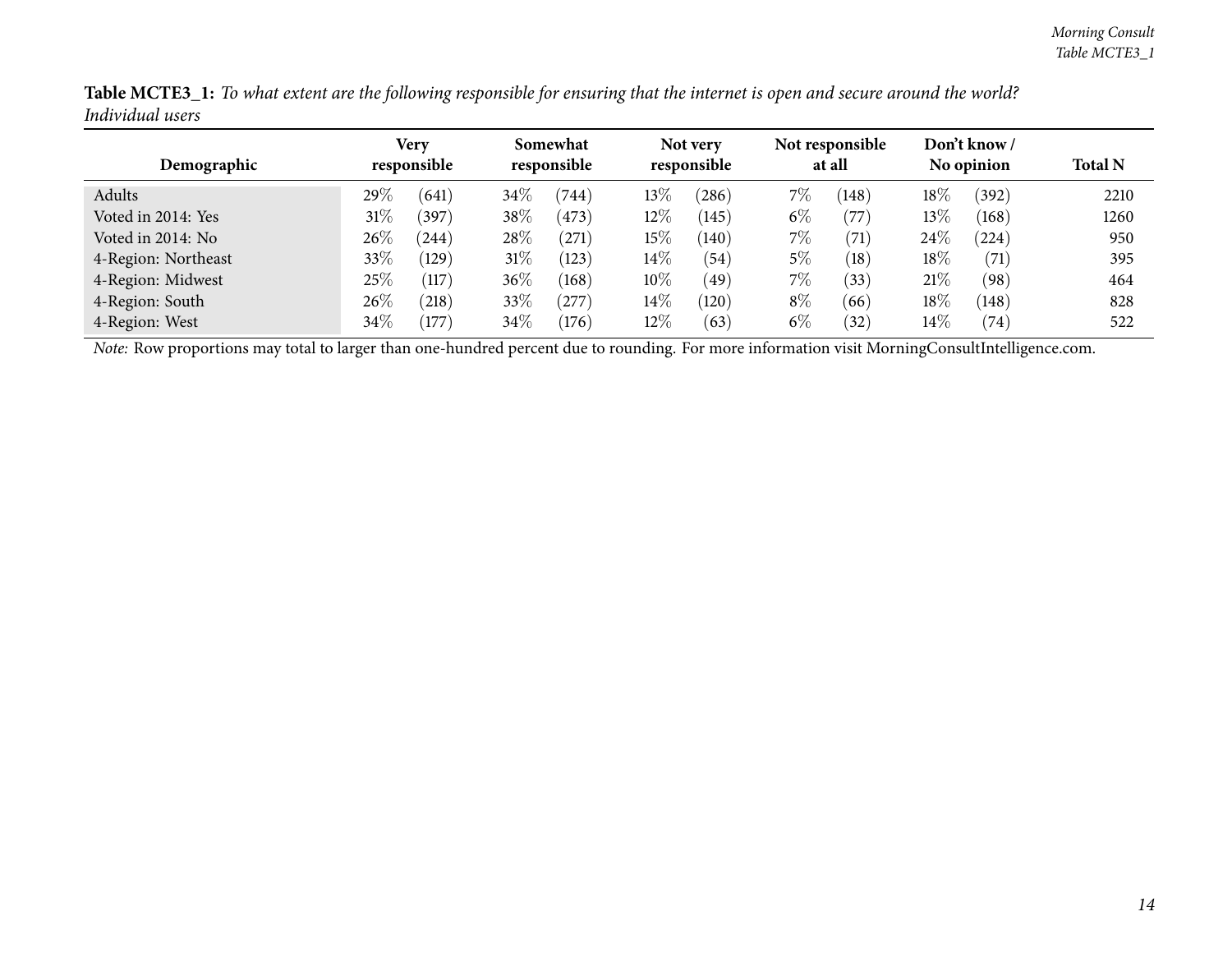| Table MCTE3_2: To what extent are the following responsible for ensuring that the internet is open and secure around the world? |  |
|---------------------------------------------------------------------------------------------------------------------------------|--|
| Technology and social media companies                                                                                           |  |

<span id="page-14-0"></span>

|                          |        | Very        |        | Somewhat    |        | Not very    |       | Not responsible |        | Don't know/ |                |
|--------------------------|--------|-------------|--------|-------------|--------|-------------|-------|-----------------|--------|-------------|----------------|
| Demographic              |        | responsible |        | responsible |        | responsible |       | at all          |        | No opinion  | <b>Total N</b> |
| Adults                   | 45%    | (998)       | 28\%   | (617)       | $7\%$  | (162)       | $4\%$ | (98)            | 15%    | (335)       | 2210           |
| Gender: Male             | 48%    | (513)       | 29%    | (310)       | $8\%$  | (87)        | $5\%$ | (49)            | $10\%$ | (108)       | 1067           |
| Gender: Female           | 42%    | (485)       | 27%    | (306)       | 7%     | (75)        | $4\%$ | (49)            | 20%    | (228)       | 1143           |
| Age: 18-34               | 41\%   | (271)       | 29%    | (191)       | $8\%$  | (52)        | $5\%$ | (33)            | 17%    | (111)       | 658            |
| Age: 35-44               | 39%    | (140)       | 30%    | (106)       | 10%    | (37)        | $4\%$ | (13)            | 18%    | (63)        | 359            |
| Age: 45-64               | 45%    | (339)       | 26%    | (194)       | $6\%$  | (46)        | $5\%$ | (36)            | 18%    | (139)       | 754            |
| Age: 65+                 | 57%    | (248)       | 28%    | (125)       | $6\%$  | (28)        | $4\%$ | (16)            | $5\%$  | (22)        | 438            |
| GenZers: 1997-2012       | 39%    | (85)        | 26%    | (57)        | $9\%$  | (19)        | $5\%$ | (11)            | 22%    | (48)        | 219            |
| Millennials: 1981-1996   | 41\%   | (295)       | 30%    | (214)       | $9\%$  | (64)        | $4\%$ | (32)            | 15%    | (108)       | 713            |
| GenXers: 1965-1980       | 42%    | (228)       | 26%    | (139)       | 7%     | (36)        | $4\%$ | (21)            | 21%    | (113)       | 538            |
| Baby Boomers: 1946-1964  | 52%    | (353)       | 27%    | (182)       | $6\%$  | (43)        | $4\%$ | (29)            | 10%    | (65)        | 672            |
| PID: Dem (no lean)       | $51\%$ | (450)       | 27%    | (238)       | $6\%$  | (57)        | $3\%$ | (23)            | 13%    | (110)       | 877            |
| PID: Ind (no lean)       | 40%    | (277)       | 29%    | (195)       | $6\%$  | (41)        | $4\%$ | (27)            | 21\%   | (143)       | 684            |
| PID: Rep (no lean)       | 42%    | (271)       | 28%    | (184)       | 10%    | (64)        | 7%    | (48)            | 13\%   | (82)        | 649            |
| PID/Gender: Dem Men      | 52%    | (245)       | 27%    | (128)       | $8\%$  | (40)        | $2\%$ | (12)            | 9%     | (44)        | 469            |
| PID/Gender: Dem Women    | 50%    | (205)       | 27%    | (110)       | $4\%$  | (17)        | $3\%$ | (11)            | 16%    | (66)        | 408            |
| PID/Gender: Ind Men      | 45%    | (143)       | 34%    | (108)       | $5\%$  | (17)        | $5\%$ | (16)            | $11\%$ | (36)        | 320            |
| PID/Gender: Ind Women    | 37%    | (134)       | 24\%   | (88)        | $7\%$  | (24)        | $3\%$ | (11)            | 29%    | (107)       | 364            |
| PID/Gender: Rep Men      | 45%    | (125)       | 27%    | (74)        | $11\%$ | (30)        | $8\%$ | (21)            | $10\%$ | (27)        | 277            |
| PID/Gender: Rep Women    | 39%    | (146)       | 29%    | (109)       | $9\%$  | (34)        | 7%    | (27)            | 15%    | (55)        | 372            |
| Ideo: Liberal (1-3)      | 52%    | (329)       | 28%    | (175)       | $7\%$  | (46)        | $3\%$ | (21)            | $10\%$ | (61)        | 631            |
| Ideo: Moderate (4)       | 48%    | (274)       | 30%    | (175)       | $6\%$  | (32)        | $2\%$ | (14)            | 14\%   | (79)        | 575            |
| Ideo: Conservative (5-7) | 42%    | (317)       | 29%    | (218)       | $8\%$  | (63)        | $6\%$ | (48)            | 14%    | (101)       | 747            |
| Educ: < College          | 43%    | (646)       | 26%    | (401)       | $8\%$  | (119)       | $5\%$ | (74)            | 18%    | (280)       | 1519           |
| Educ: Bachelors degree   | 50%    | (224)       | 30%    | (135)       | $6\%$  | (26)        | $4\%$ | (18)            | 10%    | (43)        | 446            |
| Educ: Post-grad          | 52%    | (127)       | 33%    | (81)        | $7\%$  | (18)        | $3\%$ | (6)             | $5\%$  | (12)        | 245            |
| Income: Under 50k        | 43%    | (472)       | 25%    | (272)       | $8\%$  | (83)        | $5\%$ | (51)            | 20%    | (219)       | 1097           |
| Income: 50k-100k         | 48%    | (339)       | $31\%$ | (217)       | $6\%$  | (46)        | $4\%$ | (29)            | $11\%$ | (79)        | 710            |
| Income: 100k+            | 46%    | (187)       | 32%    | (128)       | $8\%$  | (34)        | $4\%$ | (17)            | $9\%$  | (37)        | 403            |
| Ethnicity: White         | 45%    | (782)       | 29%    | (502)       | $8\%$  | (139)       | $4\%$ | (74)            | 14%    | (234)       | 1730           |
| Ethnicity: Hispanic      | 37%    | (129)       | 30%    | (105)       | $8\%$  | (29)        | $7\%$ | (25)            | 18%    | (63)        | 351            |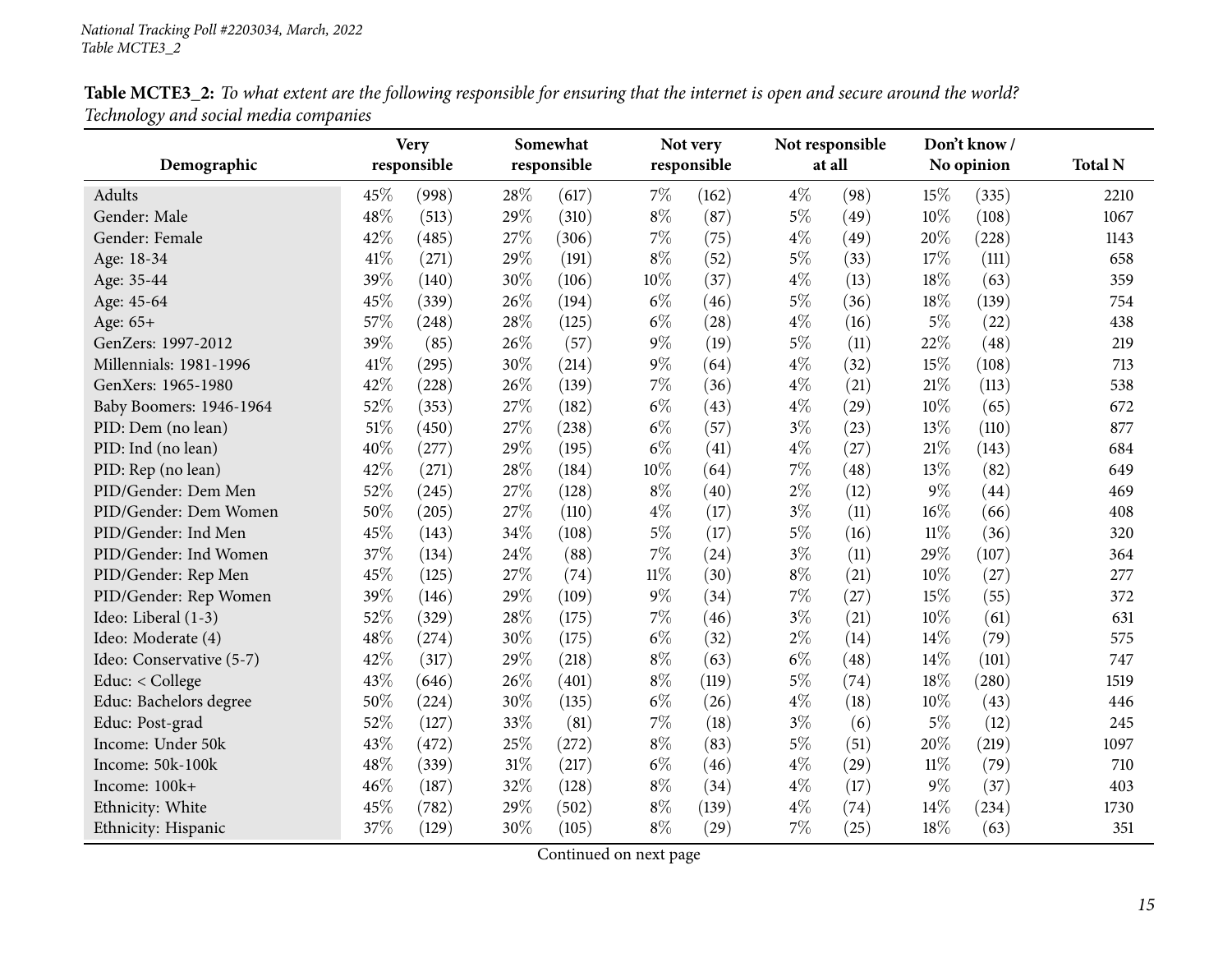| Table MCTE3_2: To what extent are the following responsible for ensuring that the internet is open and secure around the world? |
|---------------------------------------------------------------------------------------------------------------------------------|
| Technology and social media companies                                                                                           |

| ້<br>Demographic                  |      | <b>Very</b><br>responsible |        | Somewhat<br>responsible |        | Not very<br>responsible |       | Not responsible<br>at all |        | Don't know/<br>No opinion | <b>Total N</b> |
|-----------------------------------|------|----------------------------|--------|-------------------------|--------|-------------------------|-------|---------------------------|--------|---------------------------|----------------|
| Adults                            | 45\% | (998)                      | 28\%   | (617)                   | 7%     | (162)                   | $4\%$ | (98)                      | 15%    | (335)                     | 2210           |
| Ethnicity: Black                  | 50%  | (138)                      | 19%    | (54)                    | $5\%$  | (13)                    | $4\%$ | (12)                      | 21%    | (59)                      | 276            |
| Ethnicity: Other                  | 38%  | (79)                       | 30%    | (61)                    | $6\%$  | (11)                    | $6\%$ | (12)                      | 21%    | (42)                      | 205            |
| All Christian                     | 47%  | (483)                      | 30%    | (311)                   | 7%     | (74)                    | $4\%$ | (38)                      | 12%    | (123)                     | 1030           |
| All Non-Christian                 | 56%  | (117)                      | 27%    | (57)                    | $8\%$  | (17)                    | $3\%$ | (6)                       | 7%     | (14)                      | 210            |
| Atheist                           | 52%  | (39)                       | 26%    | (19)                    | 9%     | (7)                     | $3\%$ | (3)                       | 9%     | (7)                       | 75             |
| Agnostic/Nothing in particular    | 38%  | (202)                      | $27\%$ | (145)                   | $6\%$  | (34)                    | $5\%$ | (25)                      | 23%    | (123)                     | 529            |
| Something Else                    | 43%  | (157)                      | 23%    | (84)                    | $8\%$  | (31)                    | 7%    | (26)                      | 19%    | (69)                      | 366            |
| Religious Non-Protestant/Catholic | 55%  | (128)                      | 26%    | (61)                    | $8\%$  | (18)                    | $3\%$ | (6)                       | $8\%$  | (18)                      | 231            |
| Evangelical                       | 44%  | (273)                      | 29%    | (183)                   | $8\%$  | (53)                    | $5\%$ | (33)                      | 14%    | (85)                      | 626            |
| Non-Evangelical                   | 47%  | (348)                      | 28\%   | (205)                   | $7\%$  | (49)                    | $4\%$ | (31)                      | 14%    | (102)                     | 735            |
| Community: Urban                  | 49%  | (327)                      | 26%    | (174)                   | $8\%$  | (56)                    | $2\%$ | (16)                      | 14%    | (95)                      | 668            |
| Community: Suburban               | 45%  | (435)                      | 31%    | (300)                   | 7%     | (67)                    | $5\%$ | (46)                      | 13%    | (127)                     | 975            |
| Community: Rural                  | 42%  | (236)                      | 25%    | (143)                   | 7%     | (39)                    | $6\%$ | (36)                      | 20%    | (113)                     | 567            |
| Employ: Private Sector            | 44%  | (294)                      | 32%    | (212)                   | 7%     | (50)                    | $5\%$ | (31)                      | 12%    | (82)                      | 669            |
| Employ: Government                | 43%  | (66)                       | $34\%$ | (52)                    | 9%     | (14)                    | $3\%$ | (5)                       | $11\%$ | (17)                      | 155            |
| Employ: Self-Employed             | 46%  | (123)                      | 28%    | (75)                    | $9\%$  | (25)                    | 7%    | (18)                      | 10%    | (27)                      | 268            |
| Employ: Homemaker                 | 53%  | (92)                       | 20%    | (35)                    | $6\%$  | (11)                    | $2\%$ | (4)                       | 18%    | (31)                      | 172            |
| Employ: Student                   | 31%  | (28)                       | 36%    | (32)                    | $8\%$  | (7)                     | $2\%$ | (2)                       | 22%    | (20)                      | 89             |
| Employ: Retired                   | 55%  | (268)                      | 26%    | (127)                   | $6\%$  | (31)                    | $4\%$ | (20)                      | 9%     | (44)                      | 491            |
| Employ: Unemployed                | 40%  | (84)                       | $21\%$ | (45)                    | $4\%$  | (8)                     | $5\%$ | (11)                      | 30%    | (62)                      | 211            |
| Employ: Other                     | 27%  | (42)                       | 25%    | (38)                    | $11\%$ | (17)                    | $4\%$ | (6)                       | 33%    | (51)                      | 155            |
| Military HH: Yes                  | 47%  | (174)                      | $31\%$ | (114)                   | $6\%$  | (24)                    | $6\%$ | (21)                      | 10%    | (38)                      | 371            |
| Military HH: No                   | 45%  | (824)                      | 27%    | (502)                   | $8\%$  | (139)                   | $4\%$ | (77)                      | 16%    | (297)                     | 1839           |
| RD/WT: Right Direction            | 51%  | (413)                      | 30%    | (246)                   | $6\%$  | (53)                    | $3\%$ | (25)                      | 10%    | (80)                      | 816            |
| RD/WT: Wrong Track                | 42%  | (585)                      | 27%    | (371)                   | $8\%$  | (110)                   | $5\%$ | (72)                      | 18%    | (256)                     | 1394           |
| Biden Job Approve                 | 51%  | (501)                      | 31%    | (300)                   | $6\%$  | (58)                    | $2\%$ | (23)                      | 10%    | (97)                      | 979            |
| <b>Biden Job Disapprove</b>       | 42%  | (470)                      | 27%    | (296)                   | $9\%$  | (97)                    | $6\%$ | (72)                      | 16%    | (175)                     | 1110           |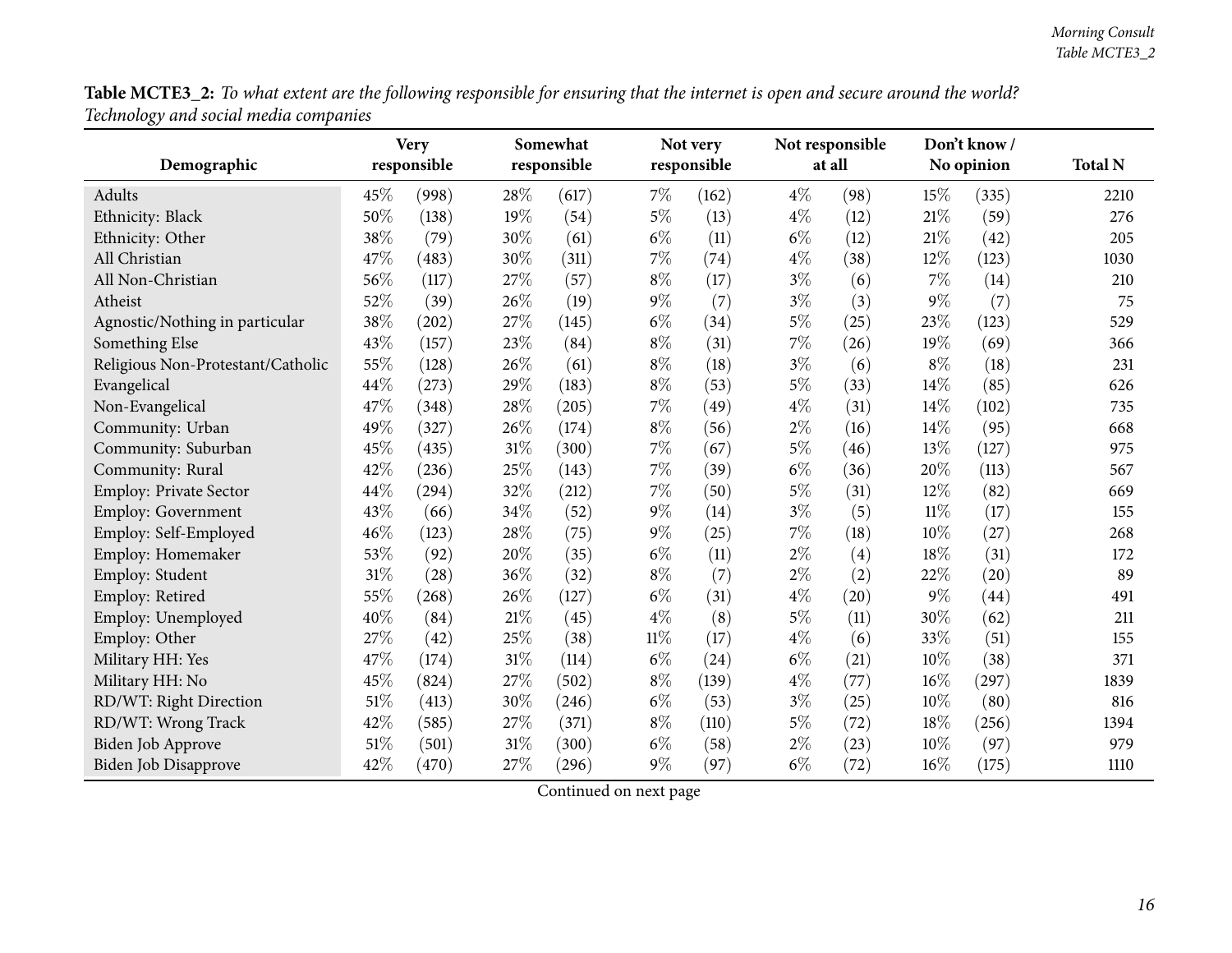Table MCTE3\_2: To what extent are the following responsible for ensuring that the internet is open and secure around the world? *Technology and social media companies*

|                                      |     | <b>Very</b> |     | Somewhat    |        | Not very    |       | Not responsible |        | Don't know/ |                |
|--------------------------------------|-----|-------------|-----|-------------|--------|-------------|-------|-----------------|--------|-------------|----------------|
| Demographic                          |     | responsible |     | responsible |        | responsible |       | at all          |        | No opinion  | <b>Total N</b> |
| Adults                               | 45% | (998)       | 28% | (617)       | $7\%$  | (162)       | $4\%$ | (98)            | 15%    | (335)       | 2210           |
| <b>Biden Job Strongly Approve</b>    | 60% | (279)       | 23% | (107)       | $7\%$  | (31)        | $3\%$ | (15)            | 7%     | (31)        | 464            |
| Biden Job Somewhat Approve           | 43% | (222)       | 38% | (194)       | $5\%$  | (27)        | $1\%$ | (8)             | 13%    | (66)        | 515            |
| Biden Job Somewhat Disapprove        | 42% | (128)       | 31% | (94)        | $7\%$  | (20)        | $4\%$ | (11)            | 17%    | (50)        | 303            |
| <b>Biden Job Strongly Disapprove</b> | 42% | (342)       | 25% | (202)       | $9\%$  | (76)        | $8\%$ | (61)            | 15%    | (125)       | 806            |
| Favorable of Biden                   | 53% | (511)       | 29% | (277)       | $6\%$  | (55)        | $3\%$ | (25)            | 10%    | (101)       | 969            |
| Unfavorable of Biden                 | 42% | (465)       | 28% | (306)       | $9\%$  | (99)        | $6\%$ | (67)            | 16%    | (174)       | 1112           |
| Very Favorable of Biden              | 60% | (280)       | 24% | (111)       | $6\%$  | (27)        | $3\%$ | (16)            | $6\%$  | (29)        | 463            |
| Somewhat Favorable of Biden          | 46% | (231)       | 33% | (166)       | $6\%$  | (28)        | $2\%$ | (9)             | 14\%   | (72)        | 506            |
| Somewhat Unfavorable of Biden        | 41% | (117)       | 33% | (95)        | $9\%$  | (24)        | $3\%$ | (9)             | 14%    | (40)        | 285            |
| Very Unfavorable of Biden            | 42% | (347)       | 26% | (212)       | $9\%$  | (75)        | 7%    | (58)            | 16%    | (135)       | 827            |
| #1 Issue: Economy                    | 43% | (344)       | 30% | (242)       | $8\%$  | (64)        | $4\%$ | (31)            | 14%    | (115)       | 797            |
| #1 Issue: Security                   | 43% | (154)       | 28% | (99)        | $9\%$  | (33)        | $4\%$ | (14)            | 16%    | (55)        | 355            |
| #1 Issue: Health Care                | 37% | (101)       | 31% | (86)        | $11\%$ | (30)        | $4\%$ | (11)            | 18%    | (49)        | 277            |
| #1 Issue: Medicare / Social Security | 51% | (123)       | 27% | (64)        | $4\%$  | (10)        | $6\%$ | (14)            | $12\%$ | (30)        | 241            |
| #1 Issue: Women's Issues             | 49% | (57)        | 21% | (25)        | $3\%$  | (3)         | $5\%$ | (6)             | 22%    | (25)        | 116            |
| #1 Issue: Education                  | 49% | (58)        | 23% | (28)        | $9\%$  | (11)        | $5\%$ | (6)             | 13%    | (16)        | 119            |
| #1 Issue: Energy                     | 55% | (97)        | 27% | (48)        | $4\%$  | (7)         | $5\%$ | (9)             | $9\%$  | (15)        | 177            |
| #1 Issue: Other                      | 50% | (64)        | 19% | (24)        | $3\%$  | (3)         | $5\%$ | (6)             | 23%    | (29)        | 127            |
| 2020 Vote: Joe Biden                 | 52% | (483)       | 29% | (268)       | $6\%$  | (55)        | $3\%$ | (27)            | 10%    | (89)        | 922            |
| 2020 Vote: Donald Trump              | 42% | (325)       | 30% | (226)       | $9\%$  | (69)        | $6\%$ | (44)            | 13%    | (101)       | 765            |
| 2020 Vote: Other                     | 30% | (23)        | 29% | (23)        | 10%    | (8)         | $4\%$ | (3)             | 27%    | (21)        | 79             |
| 2020 Vote: Didn't Vote               | 37% | (167)       | 22% | (99)        | 7%     | (31)        | 5%    | (24)            | 28%    | (123)       | 445            |
| 2018 House Vote: Democrat            | 55% | (398)       | 30% | (212)       | $5\%$  | (37)        | $3\%$ | (21)            | 7%     | (50)        | 719            |
| 2018 House Vote: Republican          | 42% | (268)       | 31% | (198)       | $9\%$  | (61)        | 7%    | (42)            | $11\%$ | (73)        | 642            |
| 2018 House Vote: Someone else        | 24% | (12)        | 32% | (17)        | 10%    | (5)         | $6\%$ | (3)             | 28%    | (14)        | 52             |
| 2016 Vote: Hillary Clinton           | 54% | (365)       | 28% | (190)       | $6\%$  | (38)        | $2\%$ | (17)            | $9\%$  | (61)        | 670            |
| 2016 Vote: Donald Trump              | 43% | (294)       | 30% | (206)       | $9\%$  | (63)        | $6\%$ | (41)            | $12\%$ | (80)        | 684            |
| 2016 Vote: Other                     | 36% | (33)        | 35% | (31)        | 13%    | (11)        | $5\%$ | (4)             | $11\%$ | (10)        | 90             |
| 2016 Vote: Didn't Vote               | 40% | (307)       | 24% | (185)       | $7\%$  | (50)        | $5\%$ | (35)            | 24\%   | (184)       | 761            |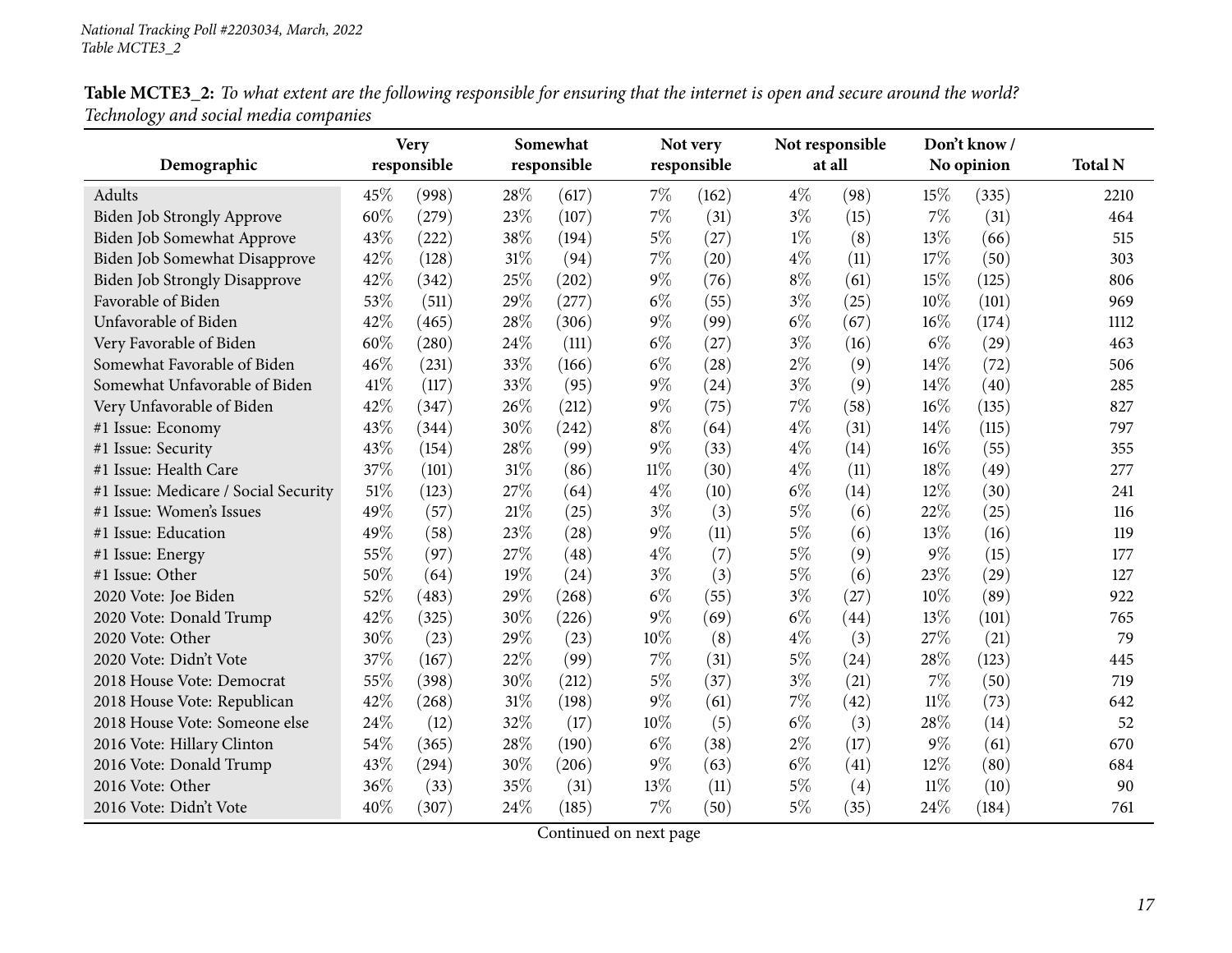| Demographic         |      | <b>Very</b><br>responsible |        | Somewhat<br>responsible |       | Not very<br>responsible |       | Not responsible<br>at all |        | Don't know /<br>No opinion | <b>Total N</b> |
|---------------------|------|----------------------------|--------|-------------------------|-------|-------------------------|-------|---------------------------|--------|----------------------------|----------------|
| Adults              | 45%  | (998)                      | 28%    | (617)                   | $7\%$ | (162)                   | $4\%$ | (98)                      | $15\%$ | (335)                      | 2210           |
| Voted in 2014: Yes  | 49\% | (618)                      | $29\%$ | (370)                   | $8\%$ | (95)                    | $5\%$ | (60)                      | $9\%$  | (118)                      | 1260           |
| Voted in 2014: No   | 40%  | (380)                      | $26\%$ | $^{'}247$               | $7\%$ | (68)                    | $4\%$ | $^{'}37$                  | 23\%   | (218)                      | 950            |
| 4-Region: Northeast | 49\% | (194)                      | $24\%$ | (94)                    | $8\%$ | 32)                     | $3\%$ | (13)                      | $16\%$ | (62)                       | 395            |
| 4-Region: Midwest   | 43%  | $^{\prime}$ 199)           | $29\%$ | (135)                   | $6\%$ | $^{'}27$                | $5\%$ | (23)                      | $17\%$ | (81)                       | 464            |
| 4-Region: South     | 47\% | (386)                      | 25%    | (208)                   | $8\%$ | (69)                    | $6\%$ | 47                        | $14\%$ | (119)                      | 828            |
| 4-Region: West      | 42%  | (220)                      | $34\%$ | (179)                   | $7\%$ | $^{\prime}35)$          | $3\%$ | $\left(15\right)$         | $14\%$ | (73)                       | 522            |

Table MCTE3\_2: To what extent are the following responsible for ensuring that the internet is open and secure around the world? *Technology and social media companies*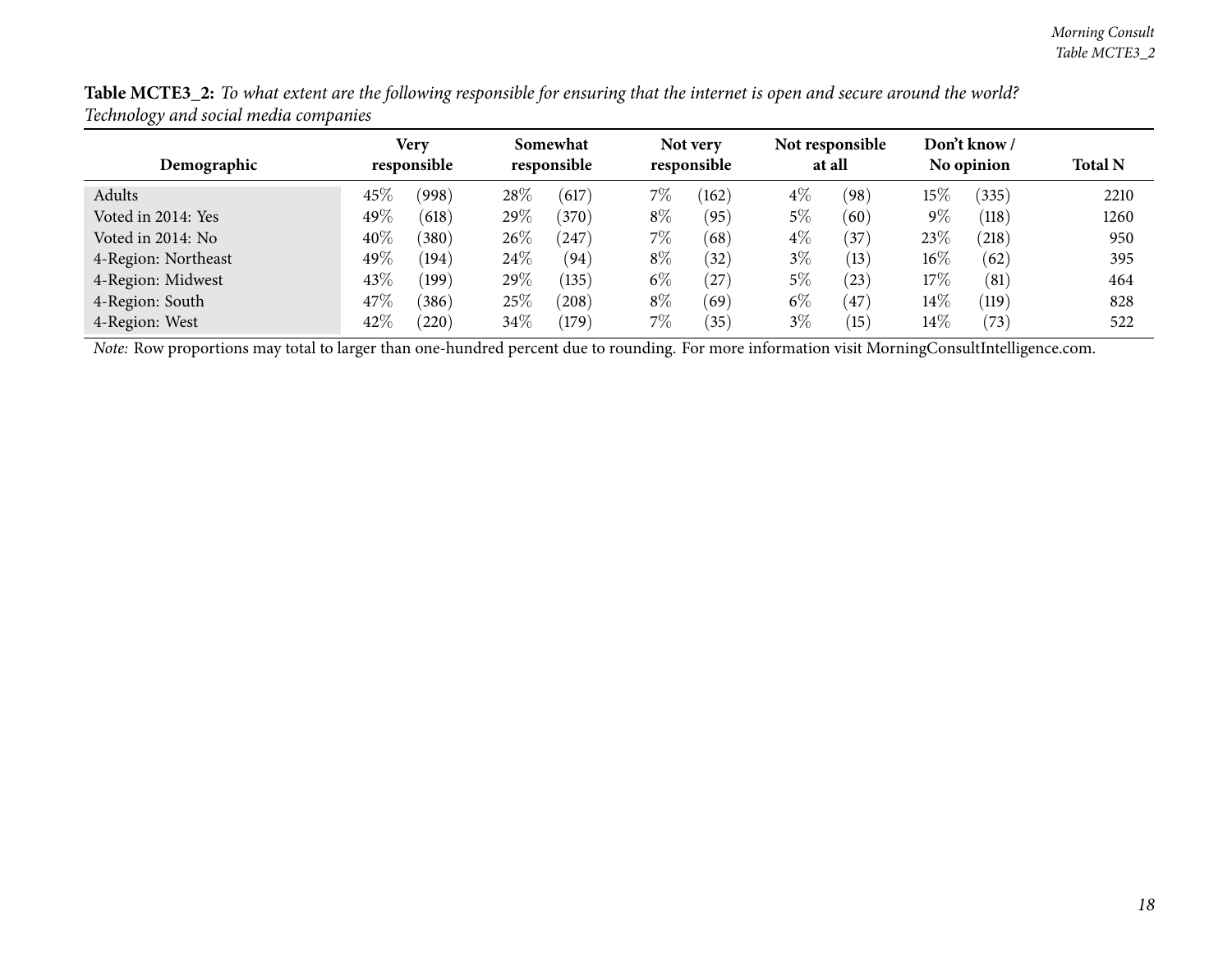| Table MCTE3_3: To what extent are the following responsible for ensuring that the internet is open and secure around the world? |  |
|---------------------------------------------------------------------------------------------------------------------------------|--|
| Each country's government                                                                                                       |  |

<span id="page-18-0"></span>

|                          |      | <b>Very</b> |        | Somewhat    |        | Not very    |       | Not responsible |        | Don't know / |                |
|--------------------------|------|-------------|--------|-------------|--------|-------------|-------|-----------------|--------|--------------|----------------|
| Demographic              |      | responsible |        | responsible |        | responsible |       | at all          |        | No opinion   | <b>Total N</b> |
| Adults                   | 41\% | (895)       | 30%    | (671)       | $8\%$  | (181)       | $3\%$ | (64)            | 18%    | (399)        | 2210           |
| Gender: Male             | 45%  | (479)       | $31\%$ | (329)       | 9%     | (97)        | $3\%$ | (35)            | 12%    | (126)        | 1067           |
| Gender: Female           | 36%  | (416)       | 30%    | (342)       | $7\%$  | (84)        | $3\%$ | (29)            | 24%    | (273)        | 1143           |
| Age: 18-34               | 38%  | (251)       | 28\%   | (184)       | $11\%$ | (70)        | $3\%$ | (23)            | 20%    | (130)        | 658            |
| Age: 35-44               | 40%  | (145)       | 30%    | (107)       | $7\%$  | (25)        | $3\%$ | (10)            | 20%    | (72)         | 359            |
| Age: 45-64               | 39%  | (293)       | 30%    | (225)       | $8\%$  | (58)        | $3\%$ | (21)            | 21%    | (157)        | 754            |
| Age: 65+                 | 47%  | (206)       | 35%    | (155)       | $6\%$  | (28)        | $2\%$ | (10)            | $9\%$  | (40)         | 438            |
| GenZers: 1997-2012       | 32%  | (71)        | 30%    | (66)        | 9%     | (19)        | $5\%$ | (10)            | 24%    | (53)         | 219            |
| Millennials: 1981-1996   | 42%  | (302)       | 26%    | (188)       | $10\%$ | (71)        | $3\%$ | (20)            | 18%    | (132)        | 713            |
| GenXers: 1965-1980       | 35%  | (190)       | $31\%$ | (164)       | 9%     | (50)        | $2\%$ | (11)            | 23%    | (122)        | 538            |
| Baby Boomers: 1946-1964  | 45%  | (300)       | 34%    | (231)       | $5\%$  | (37)        | $3\%$ | (21)            | 12%    | (83)         | 672            |
| PID: Dem (no lean)       | 47%  | (416)       | 30%    | (262)       | $7\%$  | (63)        | $1\%$ | (9)             | 15%    | (128)        | 877            |
| PID: Ind (no lean)       | 36%  | (248)       | 30%    | (205)       | $6\%$  | (44)        | $2\%$ | (15)            | 25%    | (172)        | 684            |
| PID: Rep (no lean)       | 36%  | (231)       | 32%    | (204)       | $11\%$ | (74)        | $6\%$ | (40)            | 15%    | (99)         | 649            |
| PID/Gender: Dem Men      | 52%  | (244)       | 29%    | (134)       | $8\%$  | (38)        | $1\%$ | (6)             | 10%    | (47)         | 469            |
| PID/Gender: Dem Women    | 42%  | (172)       | $31\%$ | (128)       | $6\%$  | (24)        | $1\%$ | (2)             | 20%    | (81)         | 408            |
| PID/Gender: Ind Men      | 42%  | (133)       | 33%    | (105)       | $7\%$  | (22)        | $3\%$ | (8)             | 16%    | (50)         | 320            |
| PID/Gender: Ind Women    | 32%  | (115)       | 27%    | (99)        | $6\%$  | (22)        | $2\%$ | (7)             | 33%    | (121)        | 364            |
| PID/Gender: Rep Men      | 37%  | (102)       | 32%    | (90)        | 13%    | (37)        | 7%    | (20)            | 10%    | (29)         | 277            |
| PID/Gender: Rep Women    | 35%  | (129)       | $31\%$ | (115)       | 10%    | (38)        | $5\%$ | (20)            | 19%    | (71)         | 372            |
| Ideo: Liberal (1-3)      | 49%  | (312)       | 30%    | (188)       | 7%     | (46)        | $1\%$ | (8)             | $12\%$ | (77)         | 631            |
| Ideo: Moderate (4)       | 41\% | (233)       | $31\%$ | (177)       | $9\%$  | (53)        | $2\%$ | (10)            | 18%    | (101)        | 575            |
| Ideo: Conservative (5-7) | 38%  | (282)       | $34\%$ | (253)       | $8\%$  | (59)        | $4\%$ | (32)            | 16%    | (121)        | 747            |
| Educ: < College          | 37%  | (565)       | 29%    | (443)       | 9%     | (135)       | $3\%$ | (45)            | $22\%$ | (331)        | 1519           |
| Educ: Bachelors degree   | 46%  | (207)       | 34%    | (150)       | $6\%$  | (26)        | $3\%$ | (14)            | $11\%$ | (48)         | 446            |
| Educ: Post-grad          | 50%  | (123)       | 32%    | (78)        | $8\%$  | (19)        | $2\%$ | (4)             | $8\%$  | (20)         | 245            |
| Income: Under 50k        | 37%  | (406)       | 28\%   | (312)       | $9\%$  | (96)        | $3\%$ | (31)            | 23%    | (252)        | 1097           |
| Income: 50k-100k         | 43%  | (303)       | 33%    | (233)       | $8\%$  | (57)        | $2\%$ | (16)            | 14\%   | (101)        | 710            |
| Income: 100k+            | 46%  | (186)       | $31\%$ | (127)       | $7\%$  | (28)        | $4\%$ | (16)            | $11\%$ | (46)         | 403            |
| Ethnicity: White         | 40%  | (695)       | 33%    | (563)       | $8\%$  | (137)       | $3\%$ | (50)            | 16%    | (284)        | 1730           |
| Ethnicity: Hispanic      | 39%  | (139)       | 27%    | (96)        | $9\%$  | (32)        | $4\%$ | (13)            | 20%    | (71)         | 351            |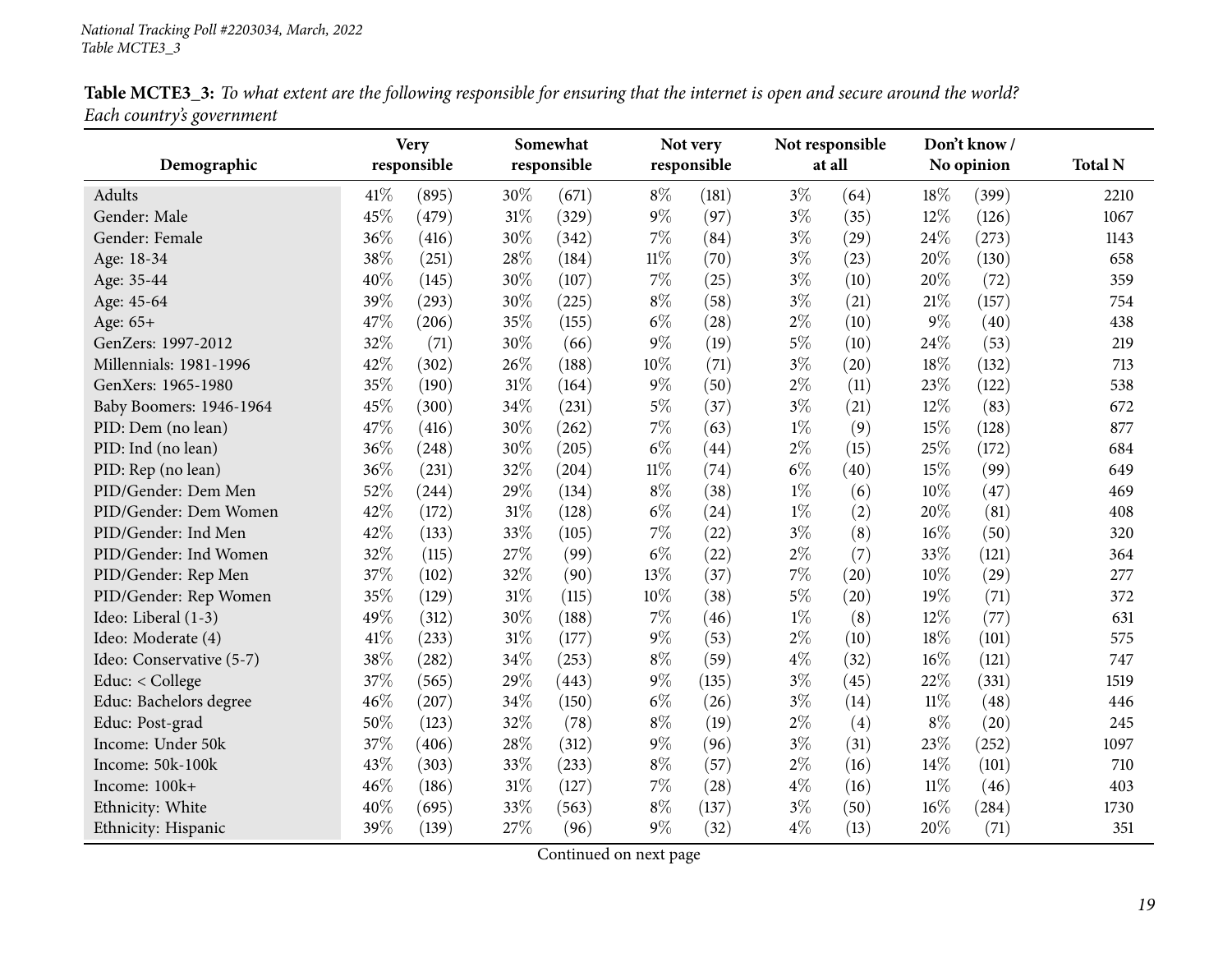Table MCTE3\_3: To what extent are the following responsible for ensuring that the internet is open and secure around the world? *Each country's governmen<sup>t</sup>*

| Demographic                       |      | <b>Very</b><br>responsible | Somewhat<br>responsible |       |        | Not very<br>responsible | Not responsible<br>at all |      |        | Don't know/<br>No opinion | <b>Total N</b> |
|-----------------------------------|------|----------------------------|-------------------------|-------|--------|-------------------------|---------------------------|------|--------|---------------------------|----------------|
|                                   |      |                            |                         |       |        |                         |                           |      |        |                           |                |
| Adults                            | 41\% | (895)                      | 30%                     | (671) | $8\%$  | (181)                   | $3\%$                     | (64) | 18%    | (399)                     | 2210           |
| Ethnicity: Black                  | 47%  | (131)                      | 17%                     | (47)  | $8\%$  | (23)                    | $1\%$                     | (3)  | 26%    | (71)                      | 276            |
| Ethnicity: Other                  | 34%  | (70)                       | 30%                     | (61)  | 10%    | (21)                    | 5%                        | (10) | 21\%   | (43)                      | 205            |
| All Christian                     | 43%  | (445)                      | 33%                     | (339) | 7%     | (70)                    | $2\%$                     | (26) | 15%    | (150)                     | 1030           |
| All Non-Christian                 | 54%  | (113)                      | 26%                     | (55)  | $9\%$  | (19)                    | $1\%$                     | (2)  | 10%    | (22)                      | 210            |
| Atheist                           | 48%  | (36)                       | 26%                     | (19)  | $5\%$  | (4)                     | 10%                       | (8)  | 10%    | (8)                       | 75             |
| Agnostic/Nothing in particular    | 32%  | (171)                      | 30%                     | (160) | 10%    | (51)                    | $2\%$                     | (8)  | 26%    | (139)                     | 529            |
| Something Else                    | 35%  | (129)                      | 27%                     | (98)  | 10%    | (38)                    | $6\%$                     | (21) | 22%    | (80)                      | 366            |
| Religious Non-Protestant/Catholic | 53%  | (123)                      | 26%                     | (59)  | $9\%$  | (20)                    | $1\%$                     | (3)  | $11\%$ | (26)                      | 231            |
| Evangelical                       | 42%  | (265)                      | 31%                     | (191) | $9\%$  | (58)                    | $3\%$                     | (16) | 15%    | (95)                      | 626            |
| Non-Evangelical                   | 40%  | (293)                      | 32%                     | (237) | $6\%$  | (47)                    | $4\%$                     | (29) | 17%    | (128)                     | 735            |
| Community: Urban                  | 47%  | (312)                      | 28%                     | (184) | $9\%$  | (58)                    | $1\%$                     | (6)  | 16%    | (109)                     | 668            |
| Community: Suburban               | 40%  | (389)                      | 31%                     | (301) | $9\%$  | (83)                    | $4\%$                     | (34) | 17%    | (168)                     | 975            |
| Community: Rural                  | 34%  | (195)                      | 33%                     | (186) | $7\%$  | (40)                    | $4\%$                     | (24) | 22%    | (123)                     | 567            |
| Employ: Private Sector            | 42%  | (280)                      | 31%                     | (211) | $9\%$  | (58)                    | $3\%$                     | (18) | 15%    | (102)                     | 669            |
| Employ: Government                | 35%  | (54)                       | 39%                     | (60)  | $12\%$ | (19)                    | $3\%$                     | (4)  | 12%    | (18)                      | 155            |
| Employ: Self-Employed             | 43%  | (117)                      | 29%                     | (79)  | 10%    | (26)                    | $5\%$                     | (14) | 12%    | (33)                      | 268            |
| Employ: Homemaker                 | 42%  | (72)                       | 24%                     | (42)  | $8\%$  | (14)                    | $2\%$                     | (4)  | 24%    | (41)                      | 172            |
| Employ: Student                   | 33%  | (29)                       | 37%                     | (32)  | $6\%$  | (5)                     | $1\%$                     | (1)  | 24%    | (21)                      | 89             |
| Employ: Retired                   | 45%  | (221)                      | 34%                     | (167) | $8\%$  | (38)                    | $2\%$                     | (8)  | 12%    | (57)                      | 491            |
| Employ: Unemployed                | 39%  | (82)                       | 21%                     | (44)  | $3\%$  | (6)                     | $3\%$                     | (7)  | 34%    | (71)                      | 211            |
| Employ: Other                     | 26%  | (41)                       | 24%                     | (37)  | 10%    | (15)                    | 5%                        | (7)  | 35%    | (55)                      | 155            |
| Military HH: Yes                  | 44%  | (163)                      | 31%                     | (115) | 10%    | (36)                    | $3\%$                     | (10) | 13%    | (47)                      | 371            |
| Military HH: No                   | 40%  | (732)                      | 30%                     | (556) | $8\%$  | (145)                   | $3\%$                     | (54) | 19%    | (352)                     | 1839           |
| RD/WT: Right Direction            | 48%  | (392)                      | 32%                     | (261) | 7%     | (59)                    | $1\%$                     | (7)  | 12%    | (96)                      | 816            |
| RD/WT: Wrong Track                | 36%  | (503)                      | 29%                     | (410) | $9\%$  | (122)                   | $4\%$                     | (56) | 22%    | (303)                     | 1394           |
| <b>Biden Job Approve</b>          | 49%  | (478)                      | 33%                     | (321) | $6\%$  | (56)                    | $1\%$                     | (9)  | 12%    | (115)                     | 979            |
| <b>Biden Job Disapprove</b>       | 35%  | (386)                      | 30%                     | (338) | $11\%$ | (118)                   | $5\%$                     | (54) | 19%    | (213)                     | 1110           |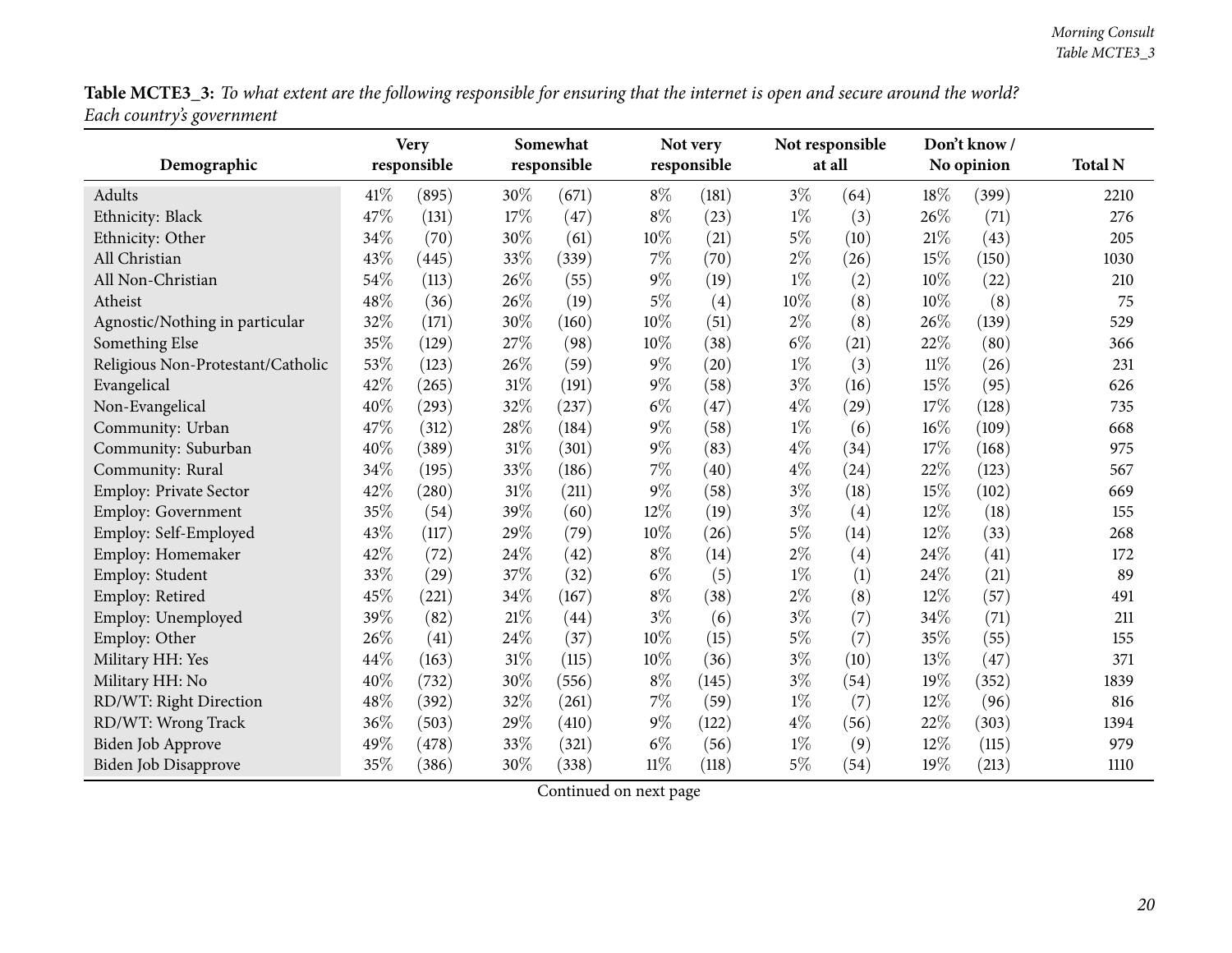| Table MCTE3_3: To what extent are the following responsible for ensuring that the internet is open and secure around the world? |  |
|---------------------------------------------------------------------------------------------------------------------------------|--|
| Each country's government                                                                                                       |  |

| Demographic                          |      | <b>Very</b><br>responsible |     | Somewhat<br>responsible |        | Not very<br>responsible |       | Not responsible<br>at all |       | Don't know/<br>No opinion | <b>Total N</b> |
|--------------------------------------|------|----------------------------|-----|-------------------------|--------|-------------------------|-------|---------------------------|-------|---------------------------|----------------|
|                                      |      |                            |     |                         |        |                         |       |                           |       |                           |                |
| Adults                               | 41\% | (895)                      | 30% | (671)                   | $8\%$  | (181)                   | $3\%$ | (64)                      | 18%   | (399)                     | 2210           |
| <b>Biden Job Strongly Approve</b>    | 60%  | (278)                      | 26% | (119)                   | $5\%$  | (25)                    | $1\%$ | (5)                       | $8\%$ | (35)                      | 464            |
| Biden Job Somewhat Approve           | 39%  | (200)                      | 39% | (202)                   | $6\%$  | (30)                    | $1\%$ | (4)                       | 15%   | (80)                      | 515            |
| Biden Job Somewhat Disapprove        | 35%  | (106)                      | 31% | (94)                    | 10%    | (31)                    | $3\%$ | (8)                       | 21%   | (64)                      | 303            |
| <b>Biden Job Strongly Disapprove</b> | 35%  | (280)                      | 30% | (244)                   | $11\%$ | (87)                    | $6\%$ | (46)                      | 19%   | (149)                     | 806            |
| Favorable of Biden                   | 49%  | (478)                      | 31% | (304)                   | $5\%$  | (52)                    | $1\%$ | (9)                       | 13%   | (127)                     | 969            |
| Unfavorable of Biden                 | 35%  | (386)                      | 30% | (338)                   | $11\%$ | (122)                   | $5\%$ | (55)                      | 19%   | (210)                     | 1112           |
| Very Favorable of Biden              | 61\% | (281)                      | 25% | (114)                   | $5\%$  | (23)                    | $1\%$ | (3)                       | $9\%$ | (41)                      | 463            |
| Somewhat Favorable of Biden          | 39%  | (197)                      | 37% | (190)                   | $6\%$  | (29)                    | $1\%$ | (5)                       | 17%   | (86)                      | 506            |
| Somewhat Unfavorable of Biden        | 34%  | (96)                       | 34% | (97)                    | 13\%   | (37)                    | $3\%$ | (7)                       | 17%   | (48)                      | 285            |
| Very Unfavorable of Biden            | 35%  | (290)                      | 29% | (242)                   | 10%    | (85)                    | $6\%$ | (48)                      | 20%   | (162)                     | 827            |
| #1 Issue: Economy                    | 38%  | (306)                      | 32% | (257)                   | 9%     | (68)                    | $3\%$ | (22)                      | 18%   | (144)                     | 797            |
| #1 Issue: Security                   | 36%  | (126)                      | 30% | (107)                   | 10%    | (35)                    | $5\%$ | (19)                      | 19%   | (67)                      | 355            |
| #1 Issue: Health Care                | 37%  | (103)                      | 31% | (87)                    | 10%    | (27)                    | $2\%$ | (5)                       | 20%   | (55)                      | 277            |
| #1 Issue: Medicare / Social Security | 45%  | (109)                      | 33% | (80)                    | $6\%$  | (14)                    | $1\%$ | (3)                       | 15%   | (35)                      | 241            |
| #1 Issue: Women's Issues             | 39%  | (45)                       | 32% | (37)                    | $6\%$  | (7)                     | $1\%$ | (1)                       | 22%   | (26)                      | 116            |
| #1 Issue: Education                  | 51\% | (60)                       | 31% | (37)                    | $5\%$  | (6)                     | $3\%$ | (4)                       | 10%   | (12)                      | 119            |
| #1 Issue: Energy                     | 53%  | (95)                       | 23% | (40)                    | $9\%$  | (16)                    | $2\%$ | (3)                       | 13%   | (23)                      | 177            |
| #1 Issue: Other                      | 40%  | (51)                       | 21% | (27)                    | $6\%$  | (7)                     | $5\%$ | (6)                       | 28%   | (36)                      | 127            |
| 2020 Vote: Joe Biden                 | 49%  | (450)                      | 31% | (287)                   | $6\%$  | (56)                    | $1\%$ | (13)                      | 13%   | (115)                     | 922            |
| 2020 Vote: Donald Trump              | 36%  | (273)                      | 33% | (253)                   | 10%    | (80)                    | $5\%$ | (37)                      | 16%   | (122)                     | 765            |
| 2020 Vote: Other                     | 37%  | (29)                       | 17% | (14)                    | 14%    | (11)                    | $1\%$ | (1)                       | 31%   | (24)                      | 79             |
| 2020 Vote: Didn't Vote               | 32%  | (143)                      | 26% | (117)                   | $8\%$  | (34)                    | $3\%$ | (13)                      | 31%   | (138)                     | 445            |
| 2018 House Vote: Democrat            | 51\% | (368)                      | 31% | (220)                   | 7%     | (49)                    | $2\%$ | (12)                      | 10%   | (70)                      | 719            |
| 2018 House Vote: Republican          | 38%  | (245)                      | 32% | (208)                   | 10%    | (65)                    | $4\%$ | (27)                      | 15%   | (96)                      | 642            |
| 2018 House Vote: Someone else        | 31\% | (16)                       | 26% | (13)                    | 10%    | (5)                     | $5\%$ | (2)                       | 28%   | (15)                      | 52             |
| 2016 Vote: Hillary Clinton           | 49%  | (330)                      | 31% | (211)                   | $6\%$  | (39)                    | $1\%$ | (9)                       | 12%   | (81)                      | 670            |
| 2016 Vote: Donald Trump              | 39%  | (266)                      | 32% | (218)                   | 10%    | (70)                    | $4\%$ | (29)                      | 15%   | (101)                     | 684            |
| 2016 Vote: Other                     | 40%  | (36)                       | 30% | (27)                    | $11\%$ | (10)                    | $3\%$ | (2)                       | 16%   | (15)                      | 90             |
| 2016 Vote: Didn't Vote               | 34%  | (261)                      | 28% | (214)                   | $8\%$  | (61)                    | $3\%$ | (23)                      | 27%   | (202)                     | 761            |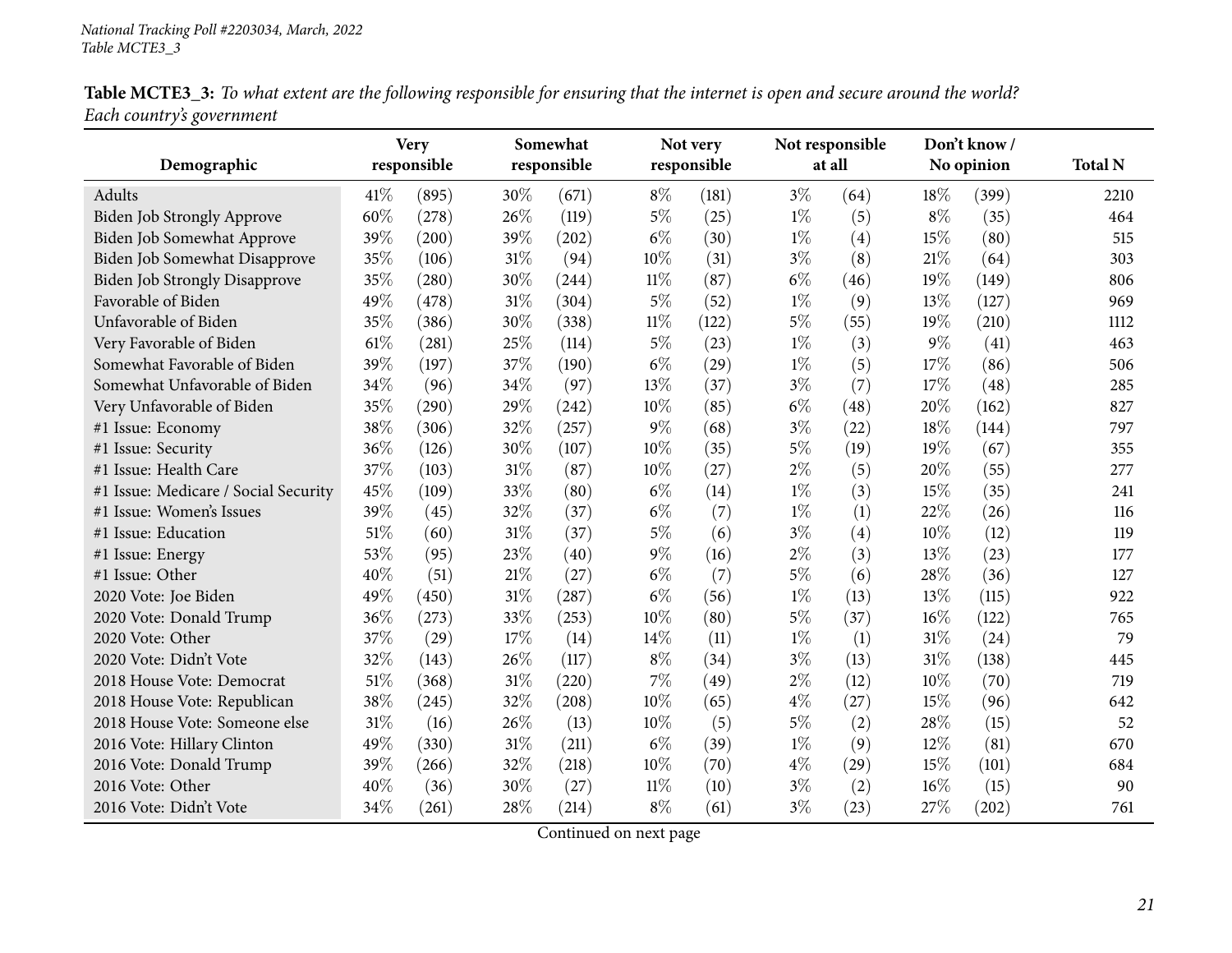| $\epsilon$<br>ັ     |                            |       |                         |       |                         |           |                           |      |                           |            |                |  |
|---------------------|----------------------------|-------|-------------------------|-------|-------------------------|-----------|---------------------------|------|---------------------------|------------|----------------|--|
| Demographic         | <b>Very</b><br>responsible |       | Somewhat<br>responsible |       | Not very<br>responsible |           | Not responsible<br>at all |      | Don't know/<br>No opinion |            | <b>Total N</b> |  |
| Adults              | 41\%                       | (895) | $30\%$                  | (671) | $8\%$                   | (181)     | $3\%$                     | (64) | $18\%$                    | (399)      | 2210           |  |
| Voted in 2014: Yes  | 45\%                       | (565) | 32%                     | (397) | $8\%$                   | (100)     | $3\%$                     | (38) | $13\%$                    | (160)      | 1260           |  |
| Voted in 2014: No   | 35%                        | (330) | 29 $\%$                 | (274) | $9\%$                   | (81)      | $3\%$                     | (26) | $25\%$                    | $^{'}239)$ | 950            |  |
| 4-Region: Northeast | 47\%                       | (184) | $28\%$                  | (110) | $8\%$                   | (31)      | $3\%$                     | (10) | $15\%$                    | (61)       | 395            |  |
| 4-Region: Midwest   | 38\%                       | (176) | $30\%$                  | (139) | $6\%$                   | $^{'}29)$ | $3\%$                     | (16) | 22%                       | (104)      | 464            |  |
| 4-Region: South     | 40%                        | (334) | $29\%$                  | (237) | $10\%$                  | (87)      | $3\%$                     | (23) | $18\%$                    | (147)      | 828            |  |
| 4-Region: West      | $38\%$                     | 201   | 35%                     | (185) | $7\%$                   | 34        | $3\%$                     | (15) | $17\%$                    | (87)       | 522            |  |

Table MCTE3\_3: To what extent are the following responsible for ensuring that the internet is open and secure around the world? *Each country's governmen<sup>t</sup>*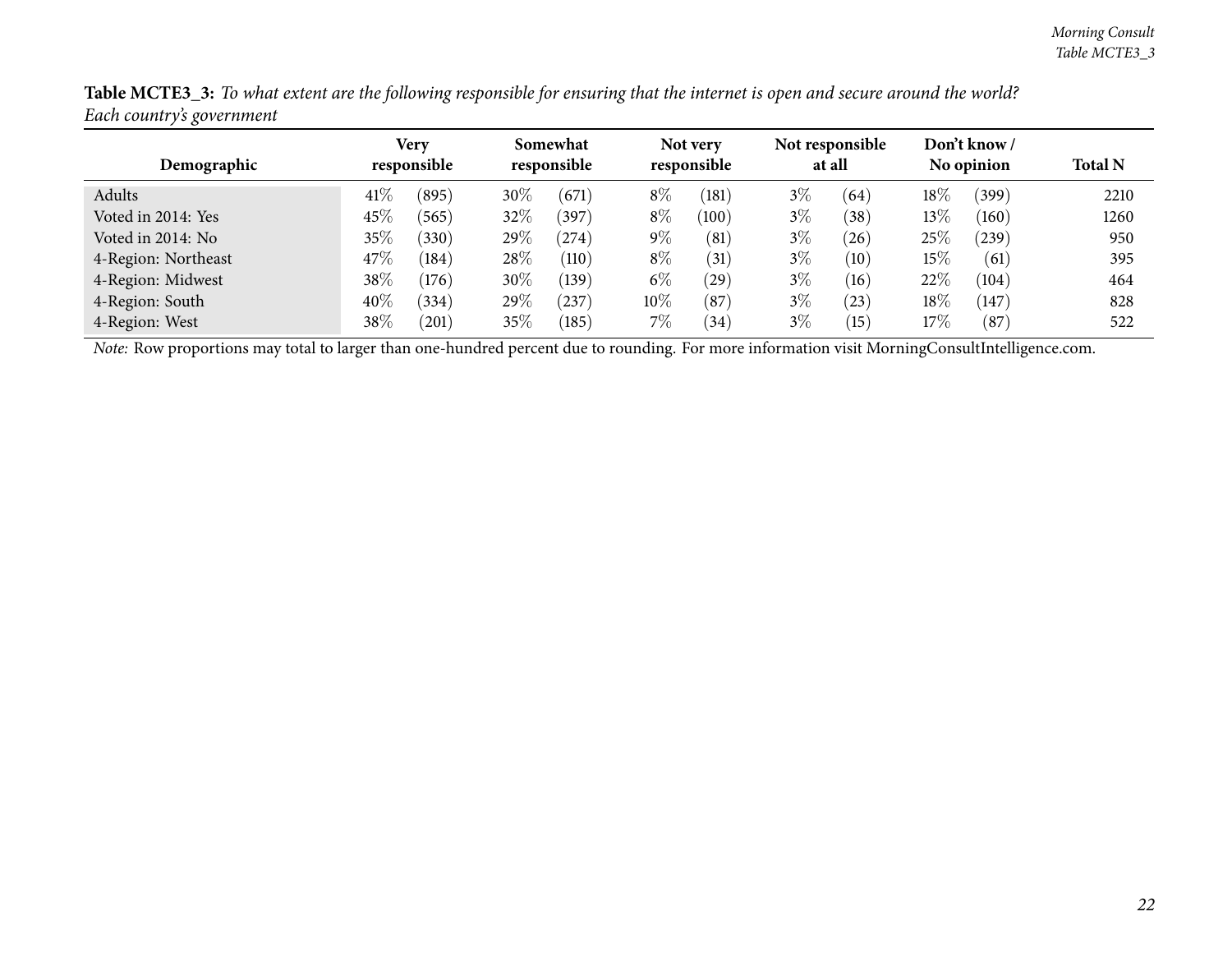| Table MCTE3_4: To what extent are the following responsible for ensuring that the internet is open and secure around the world? |  |
|---------------------------------------------------------------------------------------------------------------------------------|--|
| The United States and its allies                                                                                                |  |

<span id="page-22-0"></span>

|                          |      | <b>Very</b> |        | Somewhat    |        | Not very    | Not responsible |        | Don't know/ |       |                |
|--------------------------|------|-------------|--------|-------------|--------|-------------|-----------------|--------|-------------|-------|----------------|
| Demographic              |      | responsible |        | responsible |        | responsible |                 | at all | No opinion  |       | <b>Total N</b> |
| Adults                   | 37%  | (819)       | 33%    | (720)       | $9\%$  | (202)       | $4\%$           | (79)   | 18%         | (390) | 2210           |
| Gender: Male             | 42%  | (450)       | 33%    | (356)       | 10%    | (109)       | $3\%$           | (36)   | $11\%$      | (115) | 1067           |
| Gender: Female           | 32%  | (369)       | 32%    | (364)       | $8\%$  | (93)        | $4\%$           | (43)   | 24\%        | (274) | 1143           |
| Age: 18-34               | 35%  | (228)       | 32%    | (213)       | $9\%$  | (62)        | $4\%$           | (26)   | 19%         | (128) | 658            |
| Age: 35-44               | 38%  | (136)       | 27%    | (99)        | 12%    | (44)        | $5\%$           | (17)   | 18%         | (64)  | 359            |
| Age: 45-64               | 35%  | (266)       | 33%    | (245)       | 7%     | (55)        | $3\%$           | (25)   | 22%         | (163) | 754            |
| Age: 65+                 | 43%  | (188)       | 37%    | (163)       | 9%     | (40)        | $3\%$           | (11)   | $8\%$       | (35)  | 438            |
| GenZers: 1997-2012       | 29%  | (63)        | 33%    | (73)        | 7%     | (15)        | $5\%$           | (11)   | 26%         | (57)  | 219            |
| Millennials: 1981-1996   | 39%  | (278)       | 30%    | (211)       | $11\%$ | (75)        | $4\%$           | (27)   | 17%         | (121) | 713            |
| GenXers: 1965-1980       | 32%  | (170)       | 32%    | (173)       | 10%    | (53)        | $3\%$           | (16)   | 23%         | (126) | 538            |
| Baby Boomers: 1946-1964  | 41\% | (273)       | 36%    | (241)       | 7%     | (50)        | $3\%$           | (23)   | 13\%        | (84)  | 672            |
| PID: Dem (no lean)       | 47%  | (411)       | $31\%$ | (276)       | $8\%$  | (72)        | $1\%$           | (10)   | 12%         | (109) | 877            |
| PID: Ind (no lean)       | 29%  | (198)       | 33%    | (227)       | $9\%$  | (61)        | $4\%$           | (24)   | 26%         | (174) | 684            |
| PID: Rep (no lean)       | 32%  | (211)       | 33%    | (217)       | $11\%$ | (70)        | 7%              | (45)   | 16%         | (106) | 649            |
| PID/Gender: Dem Men      | 53%  | (246)       | $31\%$ | (145)       | $8\%$  | (39)        | $1\%$           | (4)    | 7%          | (34)  | 469            |
| PID/Gender: Dem Women    | 40%  | (164)       | 32%    | (131)       | $8\%$  | (33)        | $1\%$           | (6)    | 18%         | (75)  | 408            |
| PID/Gender: Ind Men      | 34%  | (108)       | 34%    | (110)       | $11\%$ | (35)        | $5\%$           | (16)   | $16\%$      | (51)  | 320            |
| PID/Gender: Ind Women    | 25%  | (90)        | 32%    | (117)       | 7%     | (25)        | 2%              | (8)    | 34%         | (123) | 364            |
| PID/Gender: Rep Men      | 35%  | (96)        | 37%    | (101)       | 13%    | (35)        | $6\%$           | (15)   | $11\%$      | (29)  | 277            |
| PID/Gender: Rep Women    | 31%  | (115)       | $31\%$ | (116)       | 9%     | (35)        | $8\%$           | (30)   | 21%         | (77)  | 372            |
| Ideo: Liberal (1-3)      | 48%  | (302)       | 31%    | (193)       | 10%    | (61)        | $2\%$           | (14)   | 10%         | (61)  | 631            |
| Ideo: Moderate (4)       | 39%  | (222)       | 35%    | (198)       | 7%     | (43)        | $3\%$           | (15)   | 17%         | (97)  | 575            |
| Ideo: Conservative (5-7) | 31%  | (235)       | $36\%$ | (269)       | 10%    | (75)        | $6\%$           | (43)   | 17%         | (125) | 747            |
| Educ: < College          | 34%  | (523)       | 31%    | (471)       | 10%    | (149)       | $4\%$           | (55)   | 21%         | (322) | 1519           |
| Educ: Bachelors degree   | 43%  | (191)       | 35%    | (158)       | 7%     | (30)        | 4%              | (18)   | $11\%$      | (49)  | 446            |
| Educ: Post-grad          | 43%  | (106)       | 37%    | (92)        | 9%     | (23)        | $3\%$           | (7)    | $8\%$       | (18)  | 245            |
| Income: Under 50k        | 34%  | (375)       | 29%    | (314)       | 10%    | (114)       | $4\%$           | (46)   | 23%         | (249) | 1097           |
| Income: 50k-100k         | 39%  | (279)       | 36%    | (254)       | $8\%$  | (56)        | $3\%$           | (23)   | $14\%$      | (98)  | 710            |
| Income: 100k+            | 41\% | (165)       | 38%    | (152)       | $8\%$  | (33)        | $3\%$           | (10)   | $11\%$      | (43)  | 403            |
| Ethnicity: White         | 37%  | (632)       | 34%    | (596)       | 9%     | (164)       | $3\%$           | (59)   | 16%         | (280) | 1730           |
| Ethnicity: Hispanic      | 34%  | (118)       | 37%    | (130)       | $11\%$ | (39)        | $4\%$           | (13)   | 14%         | (51)  | 351            |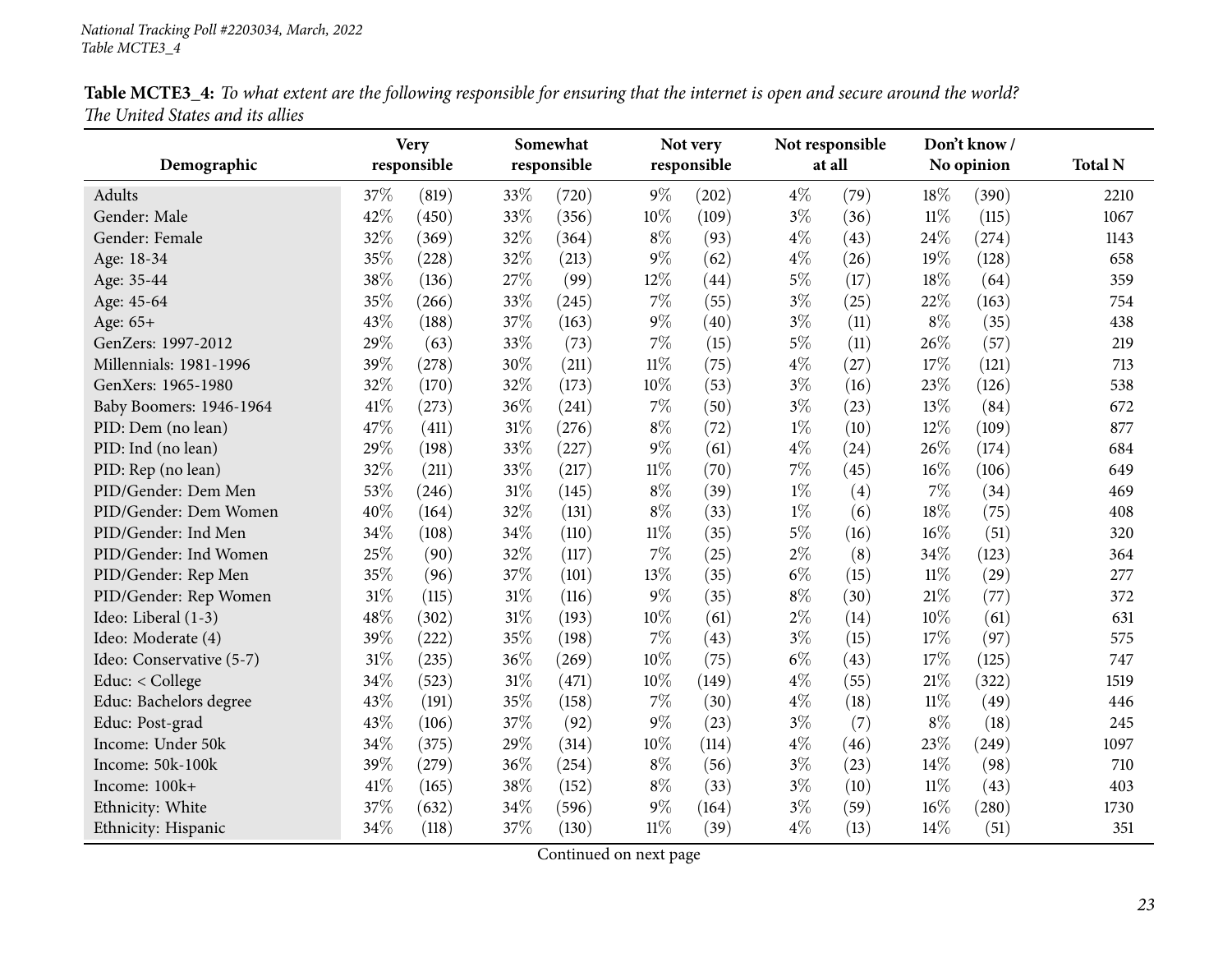Table MCTE3\_4: To what extent are the following responsible for ensuring that the internet is open and secure around the world? *The United States and its allies*

|                                   |     | <b>Very</b> | Somewhat<br>responsible |       |        | Not very    | Not responsible<br>at all |      |        | Don't know/ |                |
|-----------------------------------|-----|-------------|-------------------------|-------|--------|-------------|---------------------------|------|--------|-------------|----------------|
| Demographic                       |     | responsible |                         |       |        | responsible |                           |      |        | No opinion  | <b>Total N</b> |
| Adults                            | 37% | (819)       | 33%                     | (720) | $9\%$  | (202)       | $4\%$                     | (79) | 18%    | (390)       | 2210           |
| Ethnicity: Black                  | 45% | (123)       | 21%                     | (58)  | $9\%$  | (23)        | $3\%$                     | (8)  | 23%    | (63)        | 276            |
| Ethnicity: Other                  | 31% | (64)        | 33%                     | (67)  | 7%     | (15)        | $6\%$                     | (12) | 23%    | (47)        | 205            |
| All Christian                     | 36% | (374)       | 37%                     | (384) | $8\%$  | (84)        | $3\%$                     | (33) | 15%    | (154)       | 1030           |
| All Non-Christian                 | 54% | (114)       | 26%                     | (55)  | $9\%$  | (20)        | $1\%$                     | (2)  | $9\%$  | (19)        | 210            |
| Atheist                           | 40% | (30)        | 28%                     | (21)  | $16\%$ | (12)        | $2\%$                     | (2)  | 14\%   | (10)        | 75             |
| Agnostic/Nothing in particular    | 35% | (183)       | 32%                     | (167) | $9\%$  | (48)        | $3\%$                     | (14) | 22%    | (116)       | 529            |
| Something Else                    | 32% | (117)       | 25%                     | (92)  | 10%    | (38)        | $8\%$                     | (28) | 25%    | (90)        | 366            |
| Religious Non-Protestant/Catholic | 53% | (122)       | 27%                     | (62)  | $9\%$  | (20)        | $2\%$                     | (4)  | 10%    | (24)        | 231            |
| Evangelical                       | 38% | (237)       | 30%                     | (191) | 10%    | (64)        | 5%                        | (29) | 17%    | (106)       | 626            |
| Non-Evangelical                   | 33% | (245)       | 37%                     | (273) | $8\%$  | (56)        | $4\%$                     | (30) | 18%    | (132)       | 735            |
| Community: Urban                  | 43% | (290)       | 30%                     | (198) | $8\%$  | (53)        | $2\%$                     | (12) | 17%    | (115)       | 668            |
| Community: Suburban               | 35% | (345)       | 35%                     | (337) | $11\%$ | (104)       | $4\%$                     | (39) | 15%    | (151)       | 975            |
| Community: Rural                  | 32% | (184)       | 33%                     | (185) | $8\%$  | (45)        | $5\%$                     | (29) | 22%    | (124)       | 567            |
| Employ: Private Sector            | 36% | (240)       | 37%                     | (250) | $10\%$ | (65)        | $4\%$                     | (26) | 13%    | (87)        | 669            |
| Employ: Government                | 37% | (58)        | 30%                     | (47)  | 14%    | (21)        | $5\%$                     | (8)  | 13%    | (21)        | 155            |
| Employ: Self-Employed             | 44% | (119)       | 33%                     | (87)  | $8\%$  | (22)        | $3\%$                     | (8)  | 12%    | (32)        | 268            |
| Employ: Homemaker                 | 32% | (54)        | 32%                     | (55)  | 10%    | (16)        | $2\%$                     | (4)  | 25%    | (43)        | 172            |
| Employ: Student                   | 21% | (19)        | 38%                     | (34)  | $9\%$  | (8)         | 5%                        | (4)  | 27%    | (24)        | 89             |
| Employ: Retired                   | 43% | (209)       | 34%                     | (167) | 10%    | (48)        | $2\%$                     | (10) | 12%    | (57)        | 491            |
| Employ: Unemployed                | 36% | (75)        | 21%                     | (43)  | $6\%$  | (12)        | $5\%$                     | (11) | 33%    | (69)        | 211            |
| Employ: Other                     | 29% | (44)        | 24%                     | (37)  | $6\%$  | (9)         | 5%                        | (8)  | 36%    | (56)        | 155            |
| Military HH: Yes                  | 37% | (138)       | 37%                     | (137) | 12%    | (45)        | $3\%$                     | (9)  | $11\%$ | (42)        | 371            |
| Military HH: No                   | 37% | (681)       | 32%                     | (583) | 9%     | (157)       | $4\%$                     | (70) | 19%    | (348)       | 1839           |
| RD/WT: Right Direction            | 45% | (370)       | 33%                     | (267) | 10%    | (80)        | $2\%$                     | (14) | 10%    | (85)        | 816            |
| RD/WT: Wrong Track                | 32% | (449)       | 33%                     | (453) | $9\%$  | (122)       | $5\%$                     | (65) | 22%    | (304)       | 1394           |
| <b>Biden Job Approve</b>          | 45% | (443)       | 34%                     | (336) | $8\%$  | (80)        | $1\%$                     | (14) | $11\%$ | (107)       | 979            |
| <b>Biden Job Disapprove</b>       | 31% | (348)       | 33%                     | (368) | 10%    | (115)       | $6\%$                     | (64) | 19%    | (214)       | 1110           |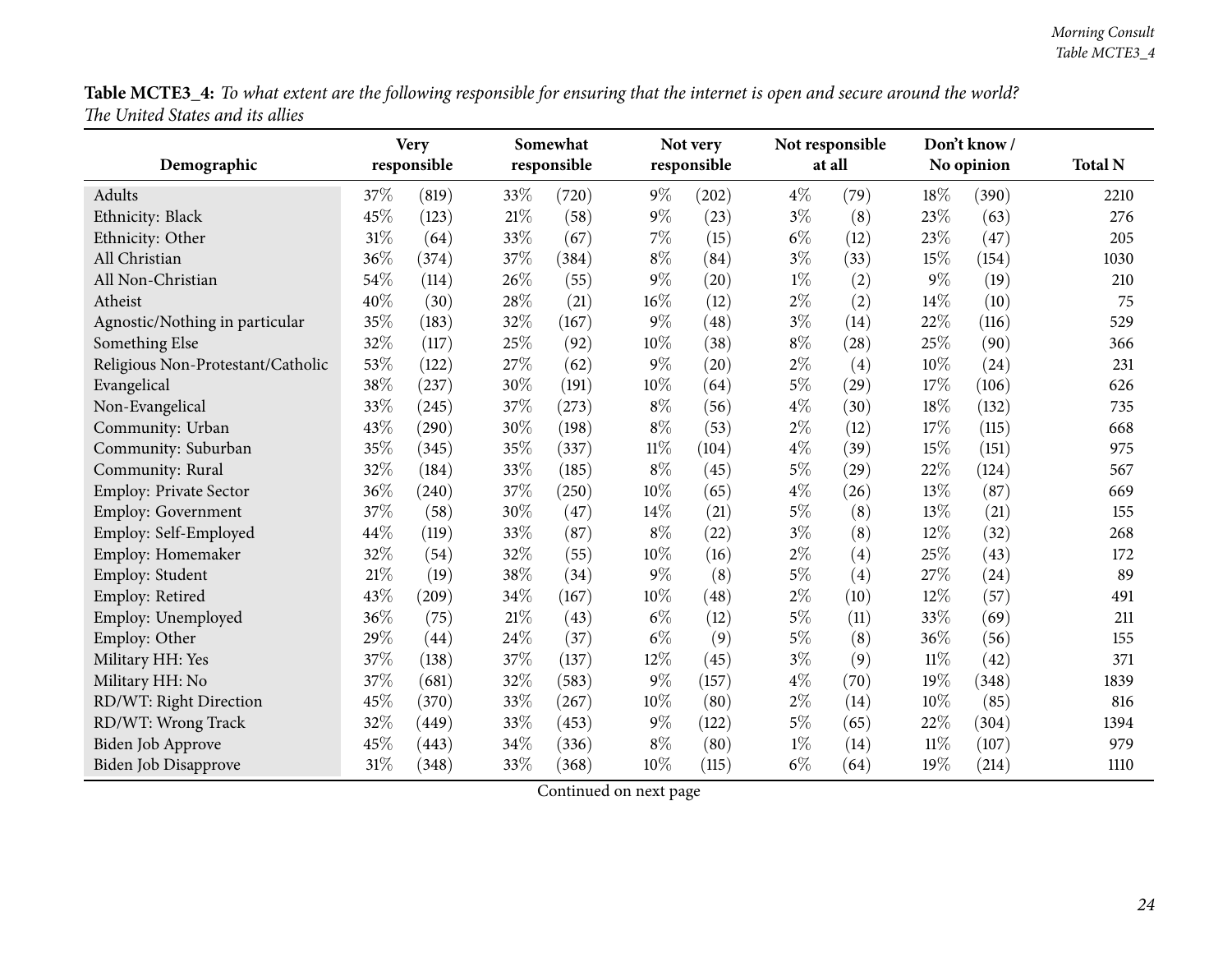Table MCTE3\_4: To what extent are the following responsible for ensuring that the internet is open and secure around the world? *The United States and its allies*

|                                      |        | <b>Very</b> | Somewhat |             |        | Not very    |       | Not responsible |        | Don't know/ |                |
|--------------------------------------|--------|-------------|----------|-------------|--------|-------------|-------|-----------------|--------|-------------|----------------|
| Demographic                          |        | responsible |          | responsible |        | responsible |       | at all          |        | No opinion  | <b>Total N</b> |
| Adults                               | 37%    | (819)       | 33%      | (720)       | $9\%$  | (202)       | $4\%$ | (79)            | 18%    | (390)       | 2210           |
| <b>Biden Job Strongly Approve</b>    | 60%    | (279)       | 25%      | (117)       | 7%     | (30)        | $1\%$ | (6)             | 7%     | (31)        | 464            |
| Biden Job Somewhat Approve           | 32%    | (164)       | 42%      | (219)       | 10%    | (50)        | $1\%$ | (8)             | 15%    | (75)        | 515            |
| Biden Job Somewhat Disapprove        | 34%    | (103)       | 31%      | (95)        | 10%    | (30)        | $4\%$ | (12)            | 21%    | (64)        | 303            |
| Biden Job Strongly Disapprove        | 30%    | (245)       | 34%      | (273)       | $11\%$ | (85)        | $6\%$ | (52)            | 19%    | (150)       | 806            |
| Favorable of Biden                   | 46%    | (442)       | 33%      | (321)       | $8\%$  | (78)        | $1\%$ | (11)            | 12%    | (117)       | 969            |
| Unfavorable of Biden                 | 31%    | (349)       | 33%      | (367)       | $11\%$ | (118)       | $6\%$ | (67)            | 19%    | (211)       | 1112           |
| Very Favorable of Biden              | 61\%   | (283)       | 24%      | (112)       | $7\%$  | (31)        | $2\%$ | (8)             | $6\%$  | (29)        | 463            |
| Somewhat Favorable of Biden          | 31%    | (159)       | 41\%     | (210)       | $9\%$  | (47)        | $1\%$ | (3)             | 17%    | (88)        | 506            |
| Somewhat Unfavorable of Biden        | 35%    | (99)        | 33%      | (95)        | $11\%$ | (31)        | $3\%$ | (10)            | 17\%   | (50)        | 285            |
| Very Unfavorable of Biden            | 30%    | (250)       | 33%      | (272)       | $11\%$ | (87)        | 7%    | (57)            | 19%    | (161)       | 827            |
| #1 Issue: Economy                    | 35%    | (279)       | 33%      | (266)       | 10%    | (77)        | $4\%$ | (33)            | 18%    | (141)       | 797            |
| #1 Issue: Security                   | 34%    | (120)       | 31%      | (111)       | 12%    | (43)        | $4\%$ | (13)            | 19%    | (67)        | 355            |
| #1 Issue: Health Care                | 38%    | (105)       | 29%      | (81)        | 12%    | (33)        | $2\%$ | (6)             | 19%    | (52)        | 277            |
| #1 Issue: Medicare / Social Security | 44%    | (105)       | 33%      | (80)        | $8\%$  | (19)        | $2\%$ | (5)             | 13%    | (32)        | 241            |
| #1 Issue: Women's Issues             | 45%    | (53)        | 24%      | (27)        | $5\%$  | (5)         | $2\%$ | (3)             | 24\%   | (28)        | 116            |
| #1 Issue: Education                  | 40%    | (47)        | 36%      | (43)        | 7%     | (8)         | $4\%$ | (5)             | 13%    | (15)        | 119            |
| #1 Issue: Energy                     | 39%    | (69)        | 39%      | (70)        | $6\%$  | (11)        | $4\%$ | (7)             | 12%    | (22)        | 177            |
| #1 Issue: Other                      | 32%    | (41)        | 33%      | (42)        | $4\%$  | (5)         | $6\%$ | (8)             | 25%    | (32)        | 127            |
| 2020 Vote: Joe Biden                 | 47\%   | (434)       | 32%      | (297)       | $8\%$  | (70)        | $1\%$ | (13)            | 12%    | (109)       | 922            |
| 2020 Vote: Donald Trump              | 32%    | (247)       | 36%      | (272)       | 10%    | (73)        | 7%    | (50)            | 16%    | (123)       | 765            |
| 2020 Vote: Other                     | 28%    | (22)        | 27%      | (21)        | 12%    | (9)         | $1\%$ | (1)             | 33%    | (26)        | 79             |
| 2020 Vote: Didn't Vote               | 26%    | (115)       | 29%      | (131)       | $11\%$ | (50)        | $4\%$ | (16)            | 30%    | (133)       | 445            |
| 2018 House Vote: Democrat            | 49%    | (353)       | 34%      | (243)       | $6\%$  | (47)        | $2\%$ | (11)            | $9\%$  | (65)        | 719            |
| 2018 House Vote: Republican          | 34%    | (219)       | 35%      | (227)       | 10%    | (65)        | $6\%$ | (41)            | 14%    | (90)        | 642            |
| 2018 House Vote: Someone else        | 25%    | (13)        | 26%      | (14)        | 13%    | (7)         | $6\%$ | (3)             | 30%    | (16)        | 52             |
| 2016 Vote: Hillary Clinton           | 48%    | (319)       | 32%      | (215)       | 7%     | (49)        | $1\%$ | (10)            | $12\%$ | (77)        | 670            |
| 2016 Vote: Donald Trump              | 35%    | (237)       | 35%      | (242)       | 10%    | (71)        | $5\%$ | (37)            | 14%    | (97)        | 684            |
| 2016 Vote: Other                     | 26%    | (23)        | 41\%     | (37)        | $11\%$ | (10)        | $6\%$ | (6)             | 16%    | (14)        | 90             |
| 2016 Vote: Didn't Vote               | $31\%$ | (237)       | 30%      | (226)       | $9\%$  | (72)        | $4\%$ | (27)            | 26\%   | (199)       | 761            |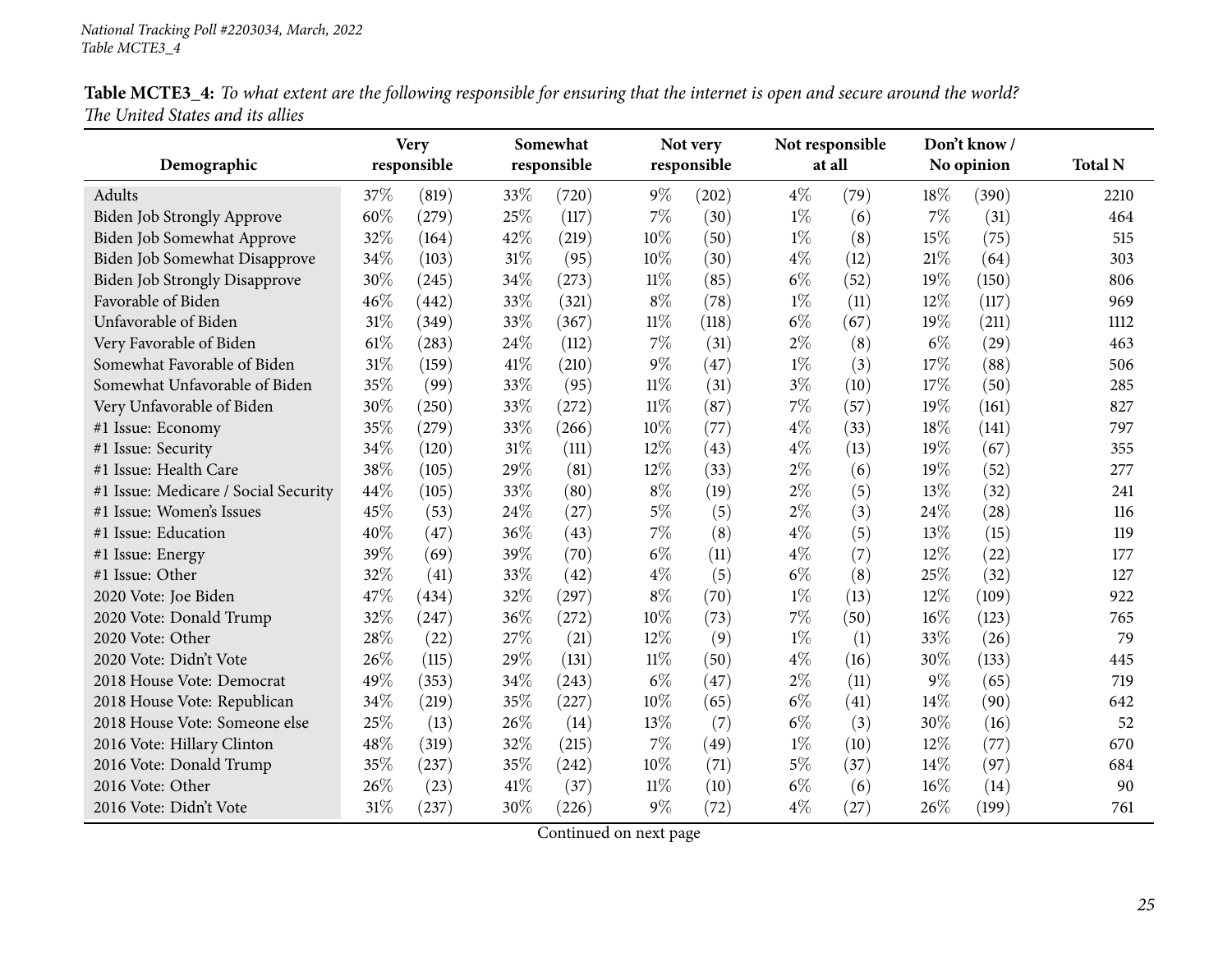| Demographic         | <b>Very</b><br>responsible |            | Somewhat<br>responsible |       | Not very<br>responsible |           | Not responsible<br>at all |                | Don't know /<br>No opinion |            | <b>Total N</b> |
|---------------------|----------------------------|------------|-------------------------|-------|-------------------------|-----------|---------------------------|----------------|----------------------------|------------|----------------|
| Adults              | 37%                        | (819)      | 33%                     | (720) | $9\%$                   | (202)     | $4\%$                     | $^{\prime}79)$ | 18\%                       | (390)      | 2210           |
| Voted in 2014: Yes  | 42%                        | (530)      | 33\%                    | (419) | $9\%$                   | (108)     | $4\%$                     | (47)           | $12\%$                     | (155)      | 1260           |
| Voted in 2014: No   | $30\%$                     | (288)      | 32\%                    | (300) | $10\%$                  | (94)      | $3\%$                     | (33)           | 25\%                       | $^{'}235)$ | 950            |
| 4-Region: Northeast | 41\%                       | (162)      | 32%                     | (128) | $7\%$                   | $^{'}29)$ | $2\%$                     | (9)            | $17\%$                     | (68)       | 395            |
| 4-Region: Midwest   | 37%                        | (170)      | 30%                     | (138) | $9\%$                   | (41)      | $4\%$                     | (18)           | 21%                        | (98)       | 464            |
| 4-Region: South     | $36\%$                     | $^{(294)}$ | 34\%                    | (278) | $10\%$                  | (84)      | $4\%$                     | (35)           | $16\%$                     | (136)      | 828            |
| 4-Region: West      | 37%                        | (193)      | $34\%$                  | (176) | $9\%$                   | (48)      | $3\%$                     | (18)           | $17\%$                     | (87)       | 522            |

Table MCTE3\_4: To what extent are the following responsible for ensuring that the internet is open and secure around the world? *The United States and its allies*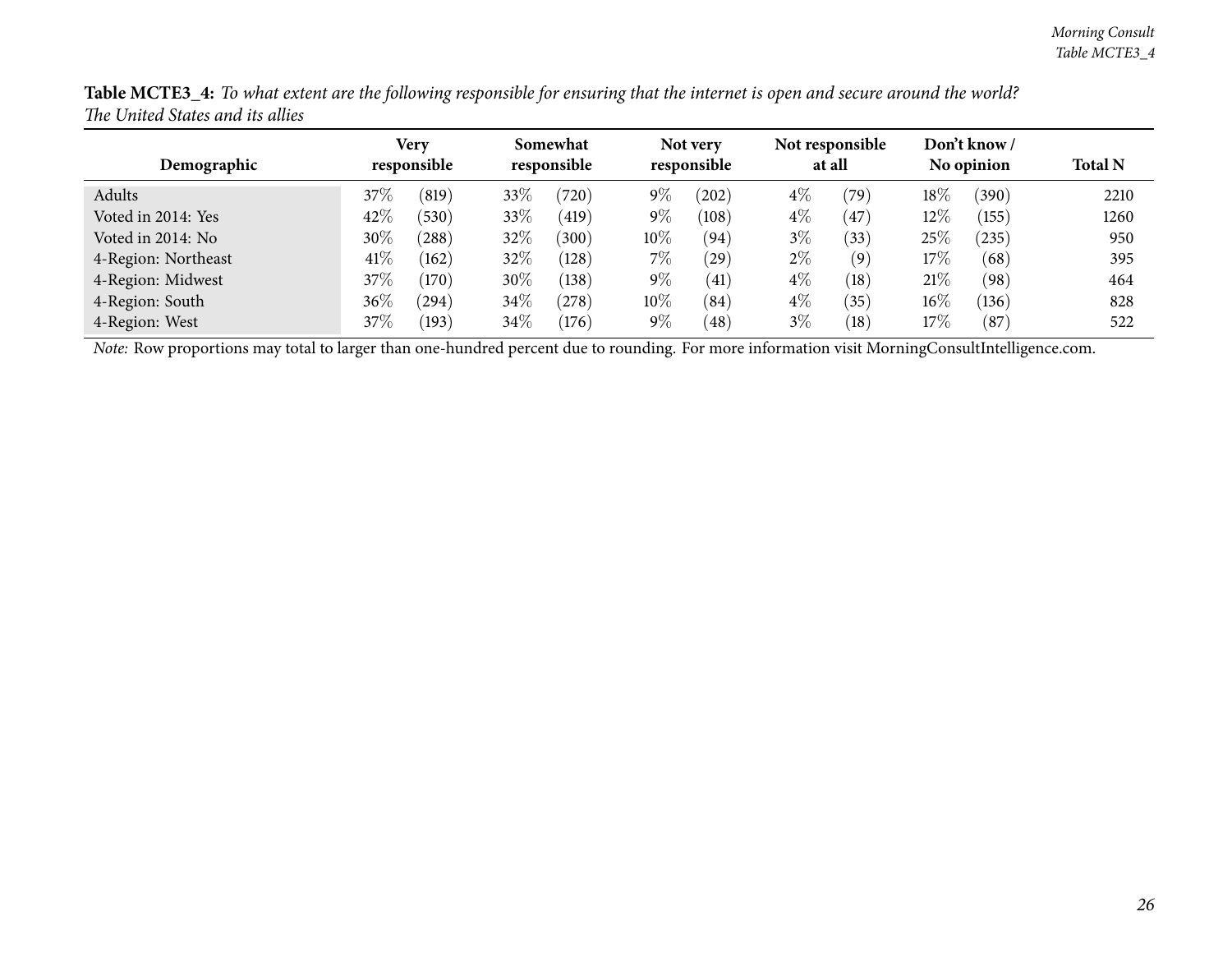| Table MCTE3_5: To what extent are the following responsible for ensuring that the internet is open and secure around the world? |  |
|---------------------------------------------------------------------------------------------------------------------------------|--|
| Global governing agencies                                                                                                       |  |

<span id="page-26-0"></span>

|                          | <b>Very</b> |             |        | Somewhat    |        | Not very    | Not responsible |        | Don't know / |       |                |
|--------------------------|-------------|-------------|--------|-------------|--------|-------------|-----------------|--------|--------------|-------|----------------|
| Demographic              |             | responsible |        | responsible |        | responsible |                 | at all | No opinion   |       | <b>Total N</b> |
| Adults                   | 29%         | (641)       | 33\%   | (736)       | 10%    | (225)       | $5\%$           | (117)  | 22%          | (491) | 2210           |
| Gender: Male             | 34%         | (358)       | 35%    | (370)       | $11\%$ | (115)       | $6\%$           | (64)   | 15%          | (159) | 1067           |
| Gender: Female           | 25%         | (283)       | 32%    | (367)       | 10%    | (110)       | $5\%$           | (52)   | 29%          | (332) | 1143           |
| Age: 18-34               | 28%         | (185)       | 35%    | (233)       | $9\%$  | (59)        | $5\%$           | (33)   | 23%          | (149) | 658            |
| Age: 35-44               | 30%         | (107)       | $34\%$ | (124)       | $9\%$  | (32)        | $6\%$           | (21)   | $21\%$       | (75)  | 359            |
| Age: 45-64               | 26%         | (199)       | $31\%$ | (233)       | $11\%$ | (79)        | $6\%$           | (43)   | 26%          | (200) | 754            |
| Age: 65+                 | 34%         | (150)       | 33%    | (146)       | 12%    | (54)        | $4\%$           | (19)   | 15%          | (68)  | 438            |
| GenZers: 1997-2012       | 25%         | (55)        | 30%    | (66)        | $11\%$ | (24)        | $5\%$           | (10)   | 29%          | (64)  | 219            |
| Millennials: 1981-1996   | 31%         | (221)       | 36%    | (253)       | 9%     | (62)        | $5\%$           | (39)   | 19%          | (137) | 713            |
| GenXers: 1965-1980       | 26%         | (140)       | 33%    | (176)       | 10%    | (52)        | $4\%$           | (23)   | 27%          | (148) | 538            |
| Baby Boomers: 1946-1964  | 30%         | (205)       | 33%    | (219)       | 12%    | (78)        | $6\%$           | (43)   | 19%          | (127) | 672            |
| PID: Dem (no lean)       | 36%         | (320)       | 34%    | (299)       | $8\%$  | (69)        | $3\%$           | (27)   | 18%          | (162) | 877            |
| PID: Ind (no lean)       | 22%         | (153)       | 33%    | (226)       | $9\%$  | (65)        | $5\%$           | (35)   | 30%          | (205) | 684            |
| PID: Rep (no lean)       | 26%         | (168)       | 33%    | (211)       | 14%    | (91)        | $8\%$           | (54)   | 19%          | (124) | 649            |
| PID/Gender: Dem Men      | 43%         | (203)       | 34%    | (159)       | $8\%$  | (38)        | $2\%$           | (11)   | 12%          | (58)  | 469            |
| PID/Gender: Dem Women    | 29%         | (117)       | 34%    | (140)       | $8\%$  | (31)        | $4\%$           | (16)   | 25%          | (104) | 408            |
| PID/Gender: Ind Men      | 22%         | (72)        | 38%    | (123)       | $10\%$ | (32)        | $8\%$           | (27)   | $21\%$       | (66)  | 320            |
| PID/Gender: Ind Women    | 22%         | (81)        | 28\%   | (103)       | 9%     | (33)        | $2\%$           | (9)    | 38%          | (139) | 364            |
| PID/Gender: Rep Men      | 30%         | (84)        | 32%    | (88)        | 16%    | (45)        | $10\%$          | (27)   | $12\%$       | (34)  | 277            |
| PID/Gender: Rep Women    | 23%         | (85)        | 33%    | (124)       | 12%    | (46)        | $7\%$           | (28)   | 24%          | (89)  | 372            |
| Ideo: Liberal (1-3)      | 41\%        | (257)       | 34%    | (212)       | $8\%$  | (51)        | $3\%$           | (17)   | 15%          | (94)  | 631            |
| Ideo: Moderate (4)       | 28%         | (161)       | 37%    | (212)       | $9\%$  | (52)        | $4\%$           | (22)   | 22%          | (129) | 575            |
| Ideo: Conservative (5-7) | 24\%        | (181)       | 33%    | (247)       | 13%    | (99)        | $9\%$           | (64)   | $21\%$       | (156) | 747            |
| Educ: < College          | 25%         | (386)       | 32%    | (482)       | $11\%$ | (166)       | $6\%$           | (85)   | 26%          | (400) | 1519           |
| Educ: Bachelors degree   | 35%         | (155)       | 37%    | (164)       | 9%     | (38)        | $5\%$           | (23)   | 15%          | (66)  | 446            |
| Educ: Post-grad          | 41\%        | (100)       | 37%    | (90)        | $8\%$  | (21)        | $4\%$           | (9)    | 10%          | (25)  | 245            |
| Income: Under 50k        | 25%         | (278)       | 30%    | (325)       | 10%    | (111)       | $6\%$           | (70)   | 29%          | (313) | 1097           |
| Income: 50k-100k         | 32%         | (224)       | 35%    | (250)       | $11\%$ | (76)        | $4\%$           | (31)   | 18%          | (129) | 710            |
| Income: 100k+            | 35%         | (140)       | 40%    | (161)       | 9%     | (38)        | $4\%$           | (16)   | 12%          | (49)  | 403            |
| Ethnicity: White         | 29%         | (497)       | 35%    | (604)       | $11\%$ | (187)       | $5\%$           | (90)   | 20%          | (352) | 1730           |
| Ethnicity: Hispanic      | 24%         | (84)        | 37%    | (130)       | 10%    | (34)        | $5\%$           | (19)   | 24%          | (85)  | 351            |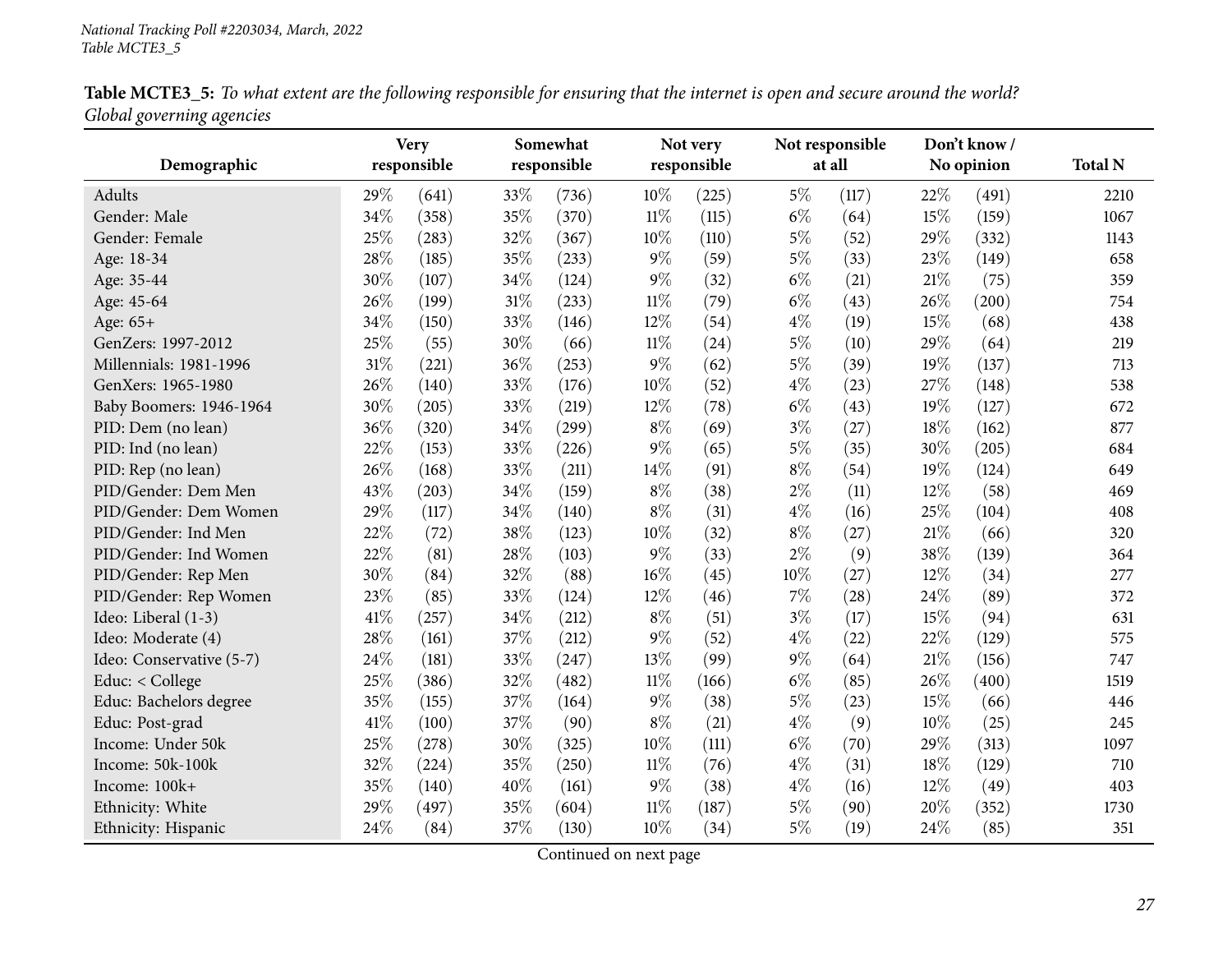Table MCTE3\_5: To what extent are the following responsible for ensuring that the internet is open and secure around the world? *Global governing agencies*

|                                   |     | <b>Very</b><br>responsible | Somewhat<br>responsible |       |        | Not very<br>responsible |       | Not responsible<br>at all |        | Don't know/<br>No opinion | <b>Total N</b> |
|-----------------------------------|-----|----------------------------|-------------------------|-------|--------|-------------------------|-------|---------------------------|--------|---------------------------|----------------|
| Demographic                       |     |                            |                         |       |        |                         |       |                           |        |                           |                |
| Adults                            | 29% | (641)                      | 33%                     | (736) | 10%    | (225)                   | $5\%$ | (117)                     | 22%    | (491)                     | 2210           |
| Ethnicity: Black                  | 35% | (97)                       | 24%                     | (66)  | $8\%$  | (21)                    | $3\%$ | (9)                       | 30%    | (82)                      | 276            |
| Ethnicity: Other                  | 23% | (47)                       | 32%                     | (66)  | $8\%$  | (16)                    | 9%    | (18)                      | 28%    | (57)                      | 205            |
| All Christian                     | 31% | (322)                      | 36%                     | (374) | 10%    | (104)                   | 5%    | (48)                      | 18%    | (182)                     | 1030           |
| All Non-Christian                 | 50% | (104)                      | 25%                     | (52)  | $9\%$  | (20)                    | $3\%$ | (6)                       | 13%    | (28)                      | 210            |
| Atheist                           | 32% | (24)                       | 37%                     | (28)  | $9\%$  | (7)                     | $8\%$ | (6)                       | 14%    | (11)                      | 75             |
| Agnostic/Nothing in particular    | 20% | (105)                      | 35%                     | (183) | $9\%$  | (47)                    | $5\%$ | (26)                      | 32%    | (169)                     | 529            |
| Something Else                    | 24% | (86)                       | 27%                     | (100) | $13\%$ | (48)                    | $8\%$ | (31)                      | 28%    | (101)                     | 366            |
| Religious Non-Protestant/Catholic | 48% | (112)                      | 25%                     | (57)  | $9\%$  | (21)                    | $4\%$ | (8)                       | 14\%   | (33)                      | 231            |
| Evangelical                       | 31% | (191)                      | 31%                     | (197) | 14%    | (87)                    | $5\%$ | (34)                      | 19%    | (117)                     | 626            |
| Non-Evangelical                   | 28% | (204)                      | 36%                     | (266) | $8\%$  | (62)                    | $6\%$ | (42)                      | 22%    | (161)                     | 735            |
| Community: Urban                  | 38% | (252)                      | 30%                     | (201) | $8\%$  | (56)                    | $3\%$ | (18)                      | 21%    | (141)                     | 668            |
| Community: Suburban               | 28% | (274)                      | 33%                     | (325) | 12%    | (113)                   | $6\%$ | (62)                      | $21\%$ | (200)                     | 975            |
| Community: Rural                  | 20% | (115)                      | 37%                     | (210) | 10%    | (56)                    | $6\%$ | (36)                      | 26%    | (149)                     | 567            |
| Employ: Private Sector            | 31% | (207)                      | 37%                     | (249) | 9%     | (60)                    | $5\%$ | (35)                      | 18%    | (118)                     | 669            |
| <b>Employ: Government</b>         | 27% | (43)                       | 44%                     | (68)  | $11\%$ | (17)                    | $4\%$ | (6)                       | 14%    | (22)                      | 155            |
| Employ: Self-Employed             | 37% | (98)                       | 34%                     | (91)  | 10%    | (27)                    | $6\%$ | (16)                      | 14%    | (37)                      | 268            |
| Employ: Homemaker                 | 23% | (39)                       | 35%                     | (60)  | $8\%$  | (14)                    | $4\%$ | (7)                       | 30%    | (51)                      | 172            |
| Employ: Student                   | 21% | (19)                       | 29%                     | (25)  | 12%    | (11)                    | 7%    | (6)                       | 31%    | (27)                      | 89             |
| Employ: Retired                   | 31% | (155)                      | 31%                     | (150) | 13%    | (62)                    | $5\%$ | (24)                      | 20%    | (100)                     | 491            |
| Employ: Unemployed                | 23% | (49)                       | 27%                     | (57)  | $7\%$  | (14)                    | $7\%$ | (15)                      | 35%    | (74)                      | 211            |
| Employ: Other                     | 20% | (31)                       | 23%                     | (35)  | 13%    | (21)                    | $4\%$ | (6)                       | 40%    | (61)                      | 155            |
| Military HH: Yes                  | 32% | (118)                      | 35%                     | (131) | 9%     | (35)                    | $5\%$ | (17)                      | 19%    | (70)                      | 371            |
| Military HH: No                   | 28% | (523)                      | 33%                     | (605) | 10%    | (190)                   | $5\%$ | (99)                      | 23%    | (422)                     | 1839           |
| RD/WT: Right Direction            | 39% | (316)                      | 37%                     | (306) | $8\%$  | (63)                    | $2\%$ | (16)                      | 14%    | (116)                     | 816            |
| RD/WT: Wrong Track                | 23% | (325)                      | 31%                     | (430) | $12\%$ | (162)                   | $7\%$ | (100)                     | 27%    | (376)                     | 1394           |
| Biden Job Approve                 | 39% | (380)                      | 37%                     | (364) | $7\%$  | (70)                    | $2\%$ | (18)                      | 15%    | (147)                     | 979            |
| <b>Biden Job Disapprove</b>       | 22% | (245)                      | 32%                     | (352) | 13%    | (145)                   | $9\%$ | (95)                      | 25%    | (274)                     | 1110           |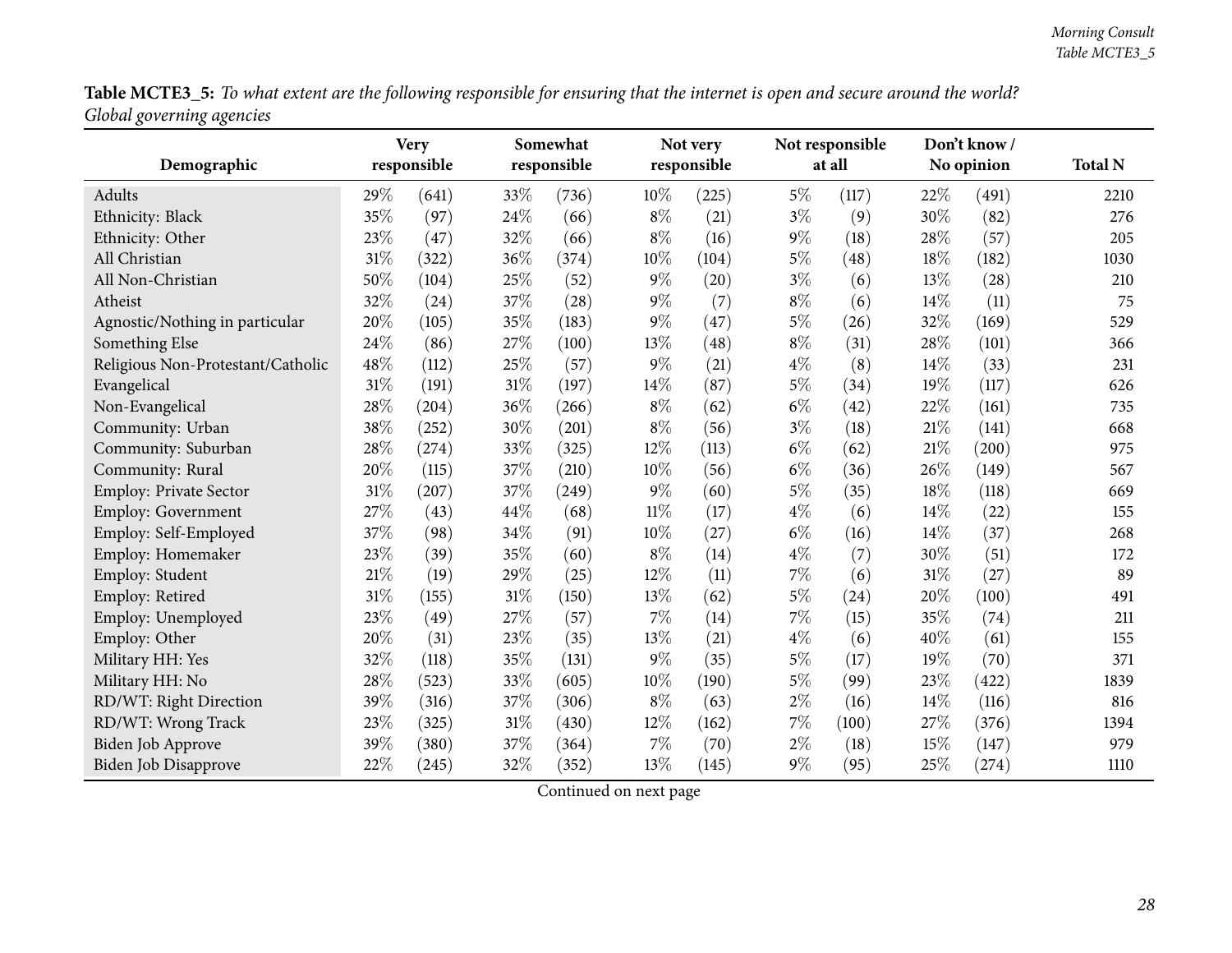| Table MCTE3_5: To what extent are the following responsible for ensuring that the internet is open and secure around the world? |  |
|---------------------------------------------------------------------------------------------------------------------------------|--|
| Global governing agencies                                                                                                       |  |

|                                      |     | <b>Very</b> |        | Somewhat    |        | Not very    |        | Not responsible |      | Don't know / |                |
|--------------------------------------|-----|-------------|--------|-------------|--------|-------------|--------|-----------------|------|--------------|----------------|
| Demographic                          |     | responsible |        | responsible |        | responsible |        | at all          |      | No opinion   | <b>Total N</b> |
| Adults                               | 29% | (641)       | 33\%   | (736)       | 10%    | (225)       | $5\%$  | (117)           | 22%  | (491)        | 2210           |
| Biden Job Strongly Approve           | 51% | (235)       | 29%    | (135)       | $7\%$  | (31)        | $2\%$  | (8)             | 12%  | (54)         | 464            |
| Biden Job Somewhat Approve           | 28% | (144)       | 44\%   | (229)       | $8\%$  | (39)        | $2\%$  | (10)            | 18%  | (93)         | 515            |
| Biden Job Somewhat Disapprove        | 20% | (60)        | 36%    | (108)       | 10%    | (30)        | $5\%$  | (17)            | 29%  | (89)         | 303            |
| <b>Biden Job Strongly Disapprove</b> | 23% | (185)       | 30%    | (244)       | 14%    | (114)       | $10\%$ | (78)            | 23%  | (185)        | 806            |
| Favorable of Biden                   | 38% | (370)       | 36%    | (346)       | $7\%$  | (68)        | $2\%$  | (21)            | 17%  | (164)        | 969            |
| Unfavorable of Biden                 | 23% | (252)       | 32%    | (357)       | 13%    | (148)       | $8\%$  | (91)            | 24%  | (265)        | 1112           |
| Very Favorable of Biden              | 49% | (228)       | 29%    | (134)       | $8\%$  | (36)        | $2\%$  | (8)             | 12%  | (57)         | 463            |
| Somewhat Favorable of Biden          | 28% | (142)       | 42%    | (212)       | $6\%$  | (32)        | $3\%$  | (13)            | 21%  | (107)        | 506            |
| Somewhat Unfavorable of Biden        | 23% | (66)        | 40%    | (113)       | 13%    | (36)        | $2\%$  | (6)             | 23%  | (65)         | 285            |
| Very Unfavorable of Biden            | 23% | (186)       | 29%    | (244)       | 14%    | (112)       | 10%    | (85)            | 24%  | (200)        | 827            |
| #1 Issue: Economy                    | 28% | (220)       | 36%    | (284)       | $11\%$ | (85)        | $6\%$  | (44)            | 20%  | (163)        | 797            |
| #1 Issue: Security                   | 24% | (84)        | 32%    | (114)       | 15%    | (53)        | $8\%$  | (27)            | 22%  | (76)         | 355            |
| #1 Issue: Health Care                | 27% | (74)        | 37%    | (102)       | 10%    | (28)        | $3\%$  | (8)             | 24\% | (65)         | 277            |
| #1 Issue: Medicare / Social Security | 35% | (83)        | 32%    | (78)        | $8\%$  | (18)        | $3\%$  | (7)             | 23%  | (54)         | 241            |
| #1 Issue: Women's Issues             | 32% | (37)        | 27%    | (31)        | $8\%$  | (9)         | $1\%$  | (1)             | 33%  | (38)         | 116            |
| #1 Issue: Education                  | 36% | (43)        | 30%    | (35)        | $9\%$  | (11)        | $7\%$  | (9)             | 18%  | (21)         | 119            |
| #1 Issue: Energy                     | 34% | (61)        | 32%    | (57)        | $8\%$  | (14)        | $6\%$  | (12)            | 19%  | (34)         | 177            |
| #1 Issue: Other                      | 30% | (38)        | 27%    | (34)        | $6\%$  | (7)         | $7\%$  | (9)             | 30%  | (39)         | 127            |
| 2020 Vote: Joe Biden                 | 38% | (348)       | 36%    | (329)       | 7%     | (63)        | $3\%$  | (29)            | 17%  | (152)        | 922            |
| 2020 Vote: Donald Trump              | 24% | (183)       | 33%    | (251)       | 15%    | (114)       | $8\%$  | (62)            | 20%  | (155)        | 765            |
| 2020 Vote: Other                     | 23% | (18)        | 29%    | (23)        | 14%    | (11)        | $5\%$  | (4)             | 29%  | (23)         | 79             |
| 2020 Vote: Didn't Vote               | 21% | (92)        | 30%    | (133)       | $8\%$  | (37)        | $5\%$  | (21)            | 36%  | (161)        | 445            |
| 2018 House Vote: Democrat            | 39% | (281)       | 37%    | (267)       | $7\%$  | (51)        | $3\%$  | (22)            | 14%  | (98)         | 719            |
| 2018 House Vote: Republican          | 25% | (161)       | 33%    | (212)       | 14%    | (92)        | $8\%$  | (53)            | 19%  | (124)        | 642            |
| 2018 House Vote: Someone else        | 12% | (6)         | 38%    | (20)        | 7%     | (4)         | $9\%$  | (5)             | 34%  | (18)         | 52             |
| 2016 Vote: Hillary Clinton           | 37% | (250)       | 35%    | (236)       | $7\%$  | (48)        | $3\%$  | (18)            | 18%  | (117)        | 670            |
| 2016 Vote: Donald Trump              | 26% | (177)       | 33%    | (227)       | 14%    | (97)        | $7\%$  | (51)            | 19%  | (132)        | 684            |
| 2016 Vote: Other                     | 17% | (15)        | 40%    | (36)        | 13%    | (12)        | 13%    | (12)            | 17%  | (15)         | 90             |
| 2016 Vote: Didn't Vote               | 26% | (196)       | $31\%$ | (237)       | $9\%$  | (68)        | $5\%$  | (36)            | 29%  | (224)        | 761            |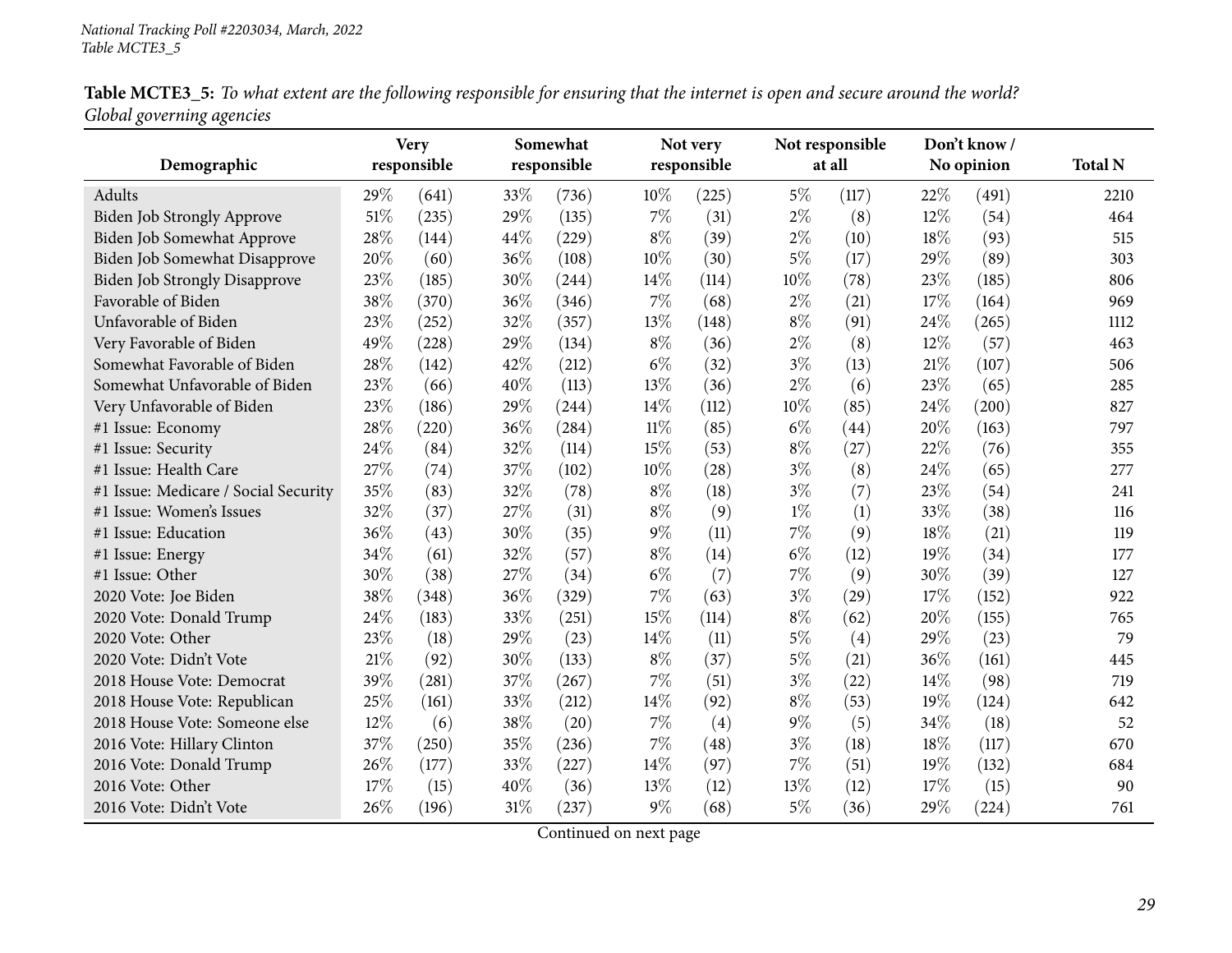| ັ<br>ັັ             |                            |               |                         |            |                         |                 |       |                           |        |                           |                |
|---------------------|----------------------------|---------------|-------------------------|------------|-------------------------|-----------------|-------|---------------------------|--------|---------------------------|----------------|
| Demographic         | <b>Very</b><br>responsible |               | Somewhat<br>responsible |            | Not very<br>responsible |                 |       | Not responsible<br>at all |        | Don't know/<br>No opinion | <b>Total N</b> |
| Adults              | 29 $\%$<br>(641)           | 33\%          |                         | (736)      | $10\%$                  | (225)           | $5\%$ | (117)                     | 22%    | (491)                     | 2210           |
| Voted in 2014: Yes  | 32%<br>(398)               |               | $34\%$                  | (429)      | $11\%$                  | $^{\prime}141)$ | $6\%$ | (79)                      | 17%    | (214)                     | 1260           |
| Voted in 2014: No   | 26%<br>(243)               | 32\%          |                         | (308)      | $9\%$                   | (84)            | $4\%$ | (37)                      | 29%    | $^{'}277)$                | 950            |
| 4-Region: Northeast | 36%<br>(142)               |               | $31\%$                  | (123)      | $9\%$                   | (36)            | $4\%$ | (14)                      | $20\%$ | (80)                      | 395            |
| 4-Region: Midwest   | 25%                        | 34\%<br>(114) |                         | (158)      | $9\%$                   | (44)            | $6\%$ | (27)                      | $26\%$ | (121)                     | 464            |
| 4-Region: South     | 26%                        | 35\%<br>(212) |                         | $^{(293)}$ | $12\%$                  | (101)           | $5\%$ | (44)                      | 22\%   | (178)                     | 828            |
| 4-Region: West      | 33%                        | (173)         | $31\%$                  | (162)      | $8\%$                   | 44              | $6\%$ | (31)                      | 21%    | (112)                     | 522            |

Table MCTE3\_5: To what extent are the following responsible for ensuring that the internet is open and secure around the world? *Global governing agencies*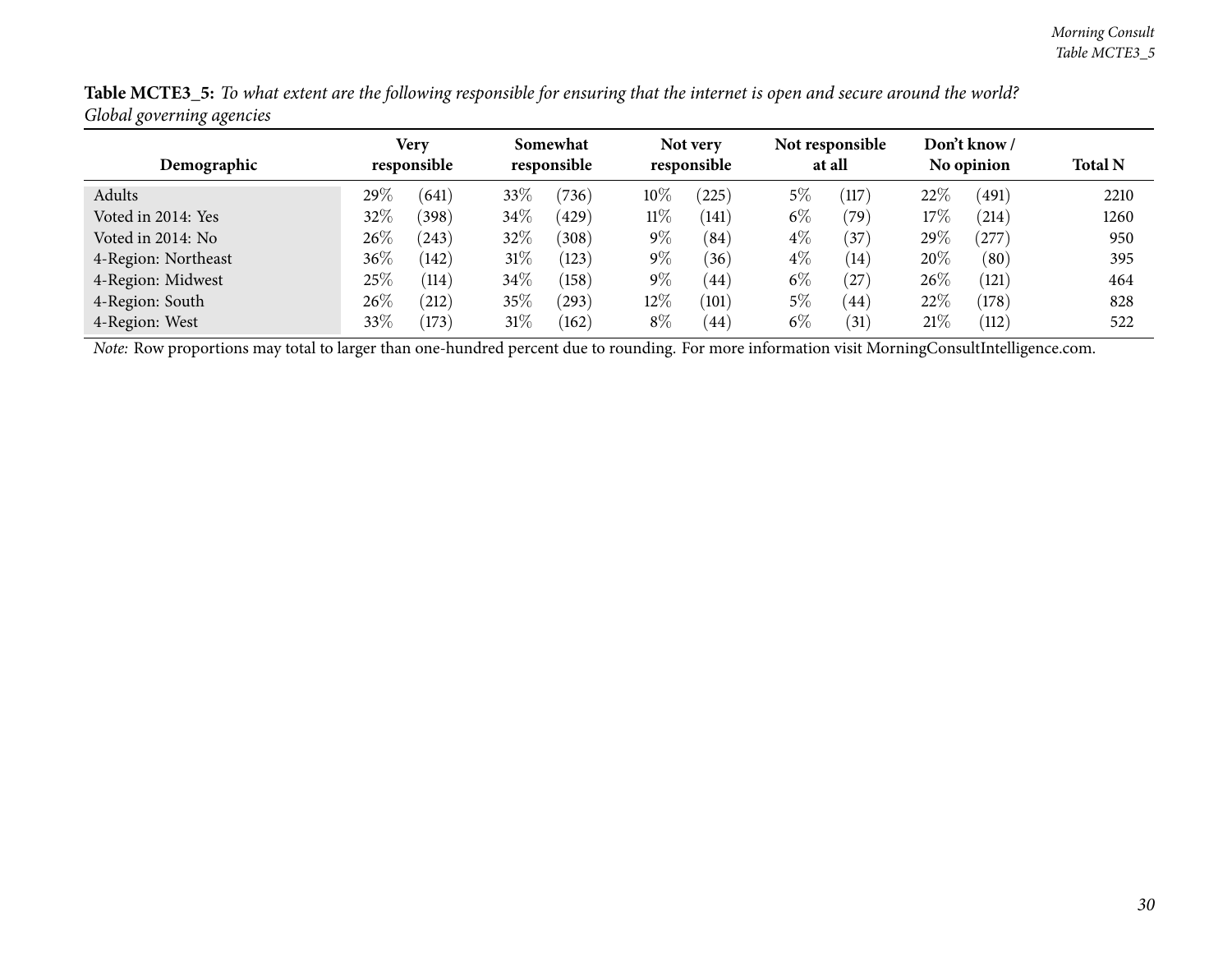Table MCTE4: Would you support or oppose a law in your country that would set up rules and norms for ensuring that the internet is open and *secure?*

<span id="page-30-0"></span>

|                          |        | <b>Strongly</b> |        | Somewhat |       | Somewhat |       | <b>Strongly</b> |     | Don't know/ |                |
|--------------------------|--------|-----------------|--------|----------|-------|----------|-------|-----------------|-----|-------------|----------------|
| Demographic              |        | support         |        | support  |       | oppose   |       | oppose          |     | No opinion  | <b>Total N</b> |
| Adults                   | $31\%$ | (694)           | 40%    | (878)    | $6\%$ | (124)    | $4\%$ | (88)            | 19% | (427)       | 2210           |
| Gender: Male             | 37%    | (395)           | 38%    | (403)    | 7%    | (76)     | $5\%$ | (58)            | 13% | (134)       | 1067           |
| Gender: Female           | 26%    | (298)           | 42%    | (475)    | $4\%$ | (48)     | $3\%$ | (30)            | 26% | (292)       | 1143           |
| Age: 18-34               | 26%    | (170)           | 36%    | (238)    | $9\%$ | (58)     | $4\%$ | (29)            | 25% | (162)       | 658            |
| Age: 35-44               | 37%    | (132)           | 33%    | (119)    | $6\%$ | (20)     | $8\%$ | (27)            | 17% | (61)        | 359            |
| Age: 45-64               | 30%    | (228)           | 43%    | (321)    | $3\%$ | (25)     | $3\%$ | (22)            | 21% | (158)       | 754            |
| Age: 65+                 | 37%    | (164)           | 45%    | (199)    | $4\%$ | (20)     | $2\%$ | (9)             | 10% | (46)        | 438            |
| GenZers: 1997-2012       | 18%    | (39)            | 42%    | (91)     | $8\%$ | (17)     | $3\%$ | (7)             | 29% | (64)        | 219            |
| Millennials: 1981-1996   | 34%    | (245)           | 32%    | (225)    | $8\%$ | (57)     | $6\%$ | (45)            | 20% | (141)       | 713            |
| GenXers: 1965-1980       | 28%    | (150)           | 44%    | (236)    | $4\%$ | (24)     | $3\%$ | (15)            | 21% | (112)       | 538            |
| Baby Boomers: 1946-1964  | 34%    | (231)           | 44%    | (295)    | $3\%$ | (21)     | $3\%$ | (20)            | 16% | (106)       | 672            |
| PID: Dem (no lean)       | 43%    | (376)           | 37%    | (320)    | $5\%$ | (41)     | $3\%$ | (24)            | 13% | (116)       | 877            |
| PID: Ind (no lean)       | 21%    | (142)           | 41%    | (283)    | 7%    | (48)     | $4\%$ | (26)            | 27% | (185)       | 684            |
| PID: Rep (no lean)       | 27%    | (176)           | 42%    | (275)    | $5\%$ | (35)     | $6\%$ | (38)            | 19% | (126)       | 649            |
| PID/Gender: Dem Men      | 50%    | (233)           | $31\%$ | (147)    | $6\%$ | (30)     | $4\%$ | (17)            | 9%  | (42)        | 469            |
| PID/Gender: Dem Women    | 35%    | (144)           | 43%    | (173)    | $3\%$ | (11)     | $2\%$ | (6)             | 18% | (74)        | 408            |
| PID/Gender: Ind Men      | 24%    | (76)            | 42%    | (133)    | 10%   | (32)     | $4\%$ | (14)            | 20% | (65)        | 320            |
| PID/Gender: Ind Women    | 18%    | (66)            | 41%    | (150)    | $5\%$ | (17)     | $3\%$ | (12)            | 33% | (119)       | 364            |
| PID/Gender: Rep Men      | 31%    | (87)            | 44%    | (123)    | $5\%$ | (14)     | $9\%$ | (26)            | 10% | (27)        | 277            |
| PID/Gender: Rep Women    | 24%    | (89)            | 41\%   | (152)    | $6\%$ | (21)     | $3\%$ | (11)            | 27% | (99)        | 372            |
| Ideo: Liberal (1-3)      | 44%    | (280)           | 36%    | (228)    | $5\%$ | (34)     | $4\%$ | (24)            | 10% | (65)        | 631            |
| Ideo: Moderate (4)       | 29%    | (166)           | 46%    | (263)    | $4\%$ | (26)     | $2\%$ | (11)            | 19% | (109)       | 575            |
| Ideo: Conservative (5-7) | 28%    | (211)           | 43%    | (322)    | $6\%$ | (46)     | $5\%$ | (37)            | 18% | (131)       | 747            |
| Educ: < College          | 28%    | (425)           | 39%    | (599)    | 7%    | (100)    | $4\%$ | (58)            | 22% | (337)       | 1519           |
| Educ: Bachelors degree   | 37%    | (164)           | 40%    | (180)    | $3\%$ | (14)     | $5\%$ | (21)            | 15% | (66)        | 446            |
| Educ: Post-grad          | 43%    | (105)           | 41%    | (99)     | $4\%$ | (10)     | $3\%$ | (8)             | 10% | (24)        | 245            |
| Income: Under 50k        | 26%    | (287)           | 37%    | (405)    | $7\%$ | (76)     | $5\%$ | (50)            | 26% | (280)       | 1097           |
| Income: 50k-100k         | 34%    | (243)           | 44%    | (309)    | $5\%$ | (34)     | $3\%$ | (24)            | 14% | (100)       | 710            |
| Income: 100k+            | 41%    | (164)           | 41\%   | (164)    | $4\%$ | (15)     | $3\%$ | (14)            | 12% | (47)        | 403            |
| Ethnicity: White         | 32%    | (554)           | 40%    | (694)    | $6\%$ | (98)     | $4\%$ | (74)            | 18% | (309)       | 1730           |
| Ethnicity: Hispanic      | 26%    | (93)            | 42%    | (148)    | 10%   | (35)     | $6\%$ | (20)            | 16% | (56)        | 351            |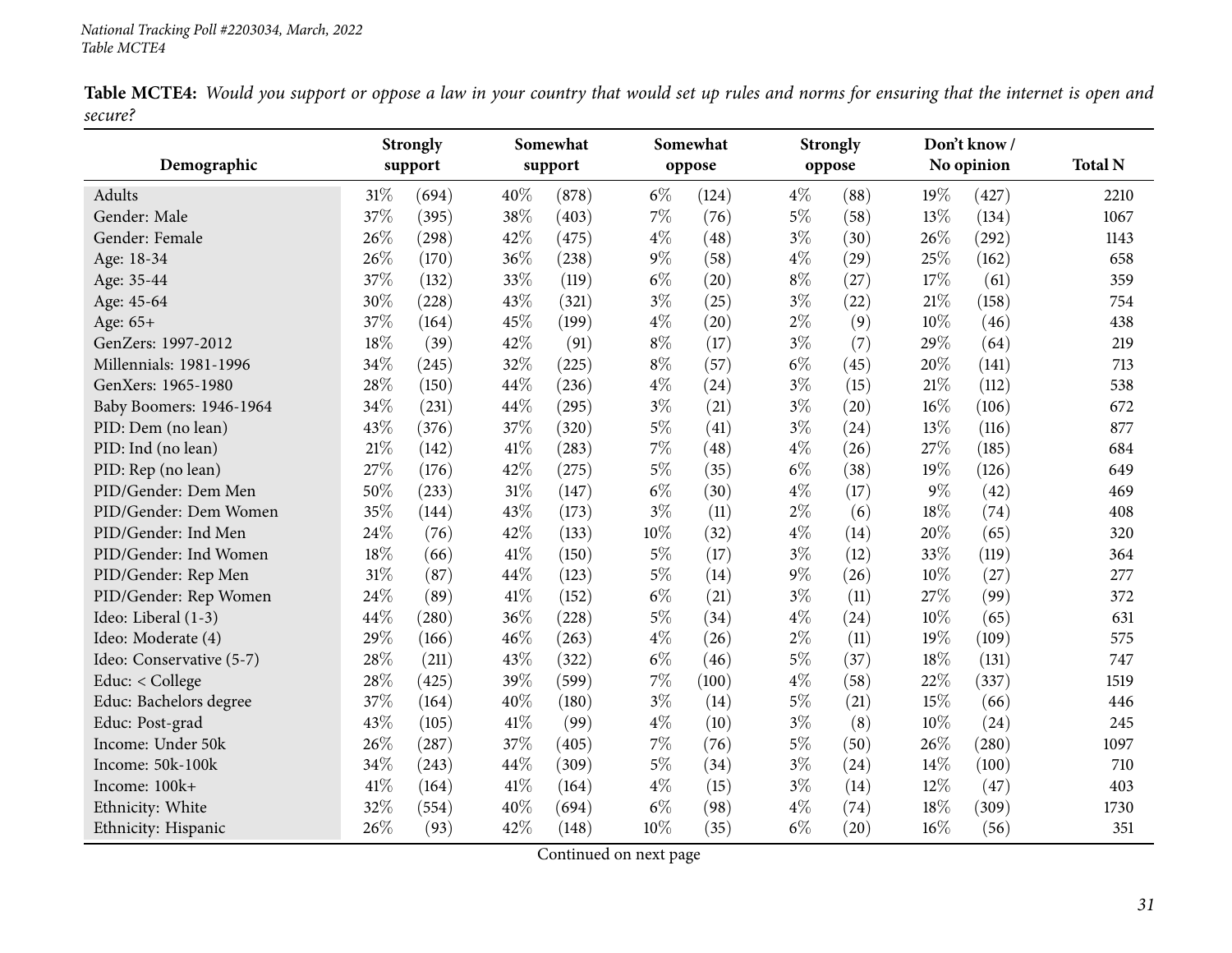Table MCTE4: Would you support or oppose a law in your country that would set up rules and norms for ensuring that the internet is open and *secure?* $\overline{\phantom{0}}$ 

| Demographic                       | <b>Strongly</b><br>support |       |        | Somewhat<br>support |       | Somewhat<br>oppose |       | <b>Strongly</b><br>oppose |       | Don't know/<br>No opinion | <b>Total N</b> |
|-----------------------------------|----------------------------|-------|--------|---------------------|-------|--------------------|-------|---------------------------|-------|---------------------------|----------------|
|                                   |                            |       |        |                     |       |                    |       |                           |       |                           |                |
| Adults                            | 31%                        | (694) | 40%    | (878)               | $6\%$ | (124)              | $4\%$ | (88)                      | 19%   | (427)                     | 2210           |
| Ethnicity: Black                  | 38%                        | (104) | 34%    | (94)                | $5\%$ | (14)               | $3\%$ | (7)                       | 20%   | (56)                      | 276            |
| Ethnicity: Other                  | 17%                        | (35)  | 44%    | (91)                | $6\%$ | (12)               | $3\%$ | (6)                       | 30%   | (61)                      | 205            |
| All Christian                     | 31%                        | (318) | 45%    | (465)               | $5\%$ | (47)               | $3\%$ | (30)                      | 17%   | (170)                     | 1030           |
| All Non-Christian                 | 53%                        | (112) | 25%    | (53)                | $8\%$ | (17)               | $6\%$ | (13)                      | 7%    | (14)                      | 210            |
| Atheist                           | 28%                        | (21)  | 48%    | (36)                | $7\%$ | (5)                | $2\%$ | (1)                       | 16%   | (12)                      | 75             |
| Agnostic/Nothing in particular    | 23%                        | (120) | $37\%$ | (197)               | 7%    | (35)               | $5\%$ | (24)                      | 29%   | (153)                     | 529            |
| Something Else                    | 33%                        | (122) | 35%    | (128)               | $5\%$ | (19)               | $5\%$ | (19)                      | 21%   | (78)                      | 366            |
| Religious Non-Protestant/Catholic | 51%                        | (117) | 26%    | (60)                | $8\%$ | (19)               | 7%    | (16)                      | $8\%$ | (19)                      | 231            |
| Evangelical                       | 36%                        | (228) | 41%    | (258)               | $4\%$ | (26)               | $3\%$ | (22)                      | 15%   | (93)                      | 626            |
| Non-Evangelical                   | 27%                        | (201) | 44%    | (327)               | $5\%$ | (38)               | $3\%$ | (24)                      | 20%   | (145)                     | 735            |
| Community: Urban                  | 41\%                       | (271) | 32%    | (216)               | $5\%$ | (34)               | $4\%$ | (29)                      | 18%   | (117)                     | 668            |
| Community: Suburban               | 29%                        | (282) | 44%    | (431)               | $6\%$ | (54)               | $4\%$ | (36)                      | 18%   | (172)                     | 975            |
| Community: Rural                  | 25%                        | (141) | 41\%   | (231)               | $6\%$ | (35)               | $4\%$ | (22)                      | 24%   | (137)                     | 567            |
| <b>Employ: Private Sector</b>     | 30%                        | (203) | 45%    | (304)               | $5\%$ | (36)               | $4\%$ | (27)                      | 15%   | (100)                     | 669            |
| <b>Employ: Government</b>         | 36%                        | (56)  | 36%    | (55)                | $8\%$ | (13)               | $6\%$ | (9)                       | 14%   | (22)                      | 155            |
| Employ: Self-Employed             | 44%                        | (117) | 32%    | (86)                | $5\%$ | (14)               | $6\%$ | (16)                      | 13%   | (35)                      | 268            |
| Employ: Homemaker                 | 28%                        | (47)  | 35%    | (61)                | $4\%$ | (7)                | $2\%$ | (4)                       | 30%   | (52)                      | 172            |
| Employ: Student                   | 18%                        | (16)  | 43%    | (38)                | $8\%$ | (7)                | $1\%$ | (1)                       | 31%   | (27)                      | 89             |
| Employ: Retired                   | 38%                        | (185) | 45%    | (219)               | $4\%$ | (19)               | $2\%$ | (10)                      | 12%   | (57)                      | 491            |
| Employ: Unemployed                | 18%                        | (39)  | $29\%$ | (62)                | $6\%$ | (13)               | $6\%$ | (13)                      | 39%   | (83)                      | 211            |
| Employ: Other                     | 20%                        | (31)  | 34%    | (53)                | $9\%$ | (14)               | $4\%$ | (6)                       | 33%   | (51)                      | 155            |
| Military HH: Yes                  | 33%                        | (121) | 43%    | (158)               | $7\%$ | (27)               | $4\%$ | (15)                      | 13%   | (49)                      | 371            |
| Military HH: No                   | 31%                        | (573) | 39%    | (720)               | $5\%$ | (97)               | $4\%$ | (73)                      | 21%   | (377)                     | 1839           |
| RD/WT: Right Direction            | 46%                        | (379) | 36%    | (295)               | $4\%$ | (34)               | $3\%$ | (27)                      | 10%   | (81)                      | 816            |
| RD/WT: Wrong Track                | 23%                        | (315) | 42%    | (584)               | $6\%$ | (90)               | $4\%$ | (60)                      | 25%   | (345)                     | 1394           |
| <b>Biden Job Approve</b>          | 43%                        | (424) | 40%    | (393)               | $3\%$ | (32)               | $3\%$ | (28)                      | 10%   | (102)                     | 979            |
| <b>Biden Job Disapprove</b>       | 23%                        | (260) | 41\%   | (460)               | $8\%$ | (85)               | $5\%$ | (54)                      | 23%   | (251)                     | 1110           |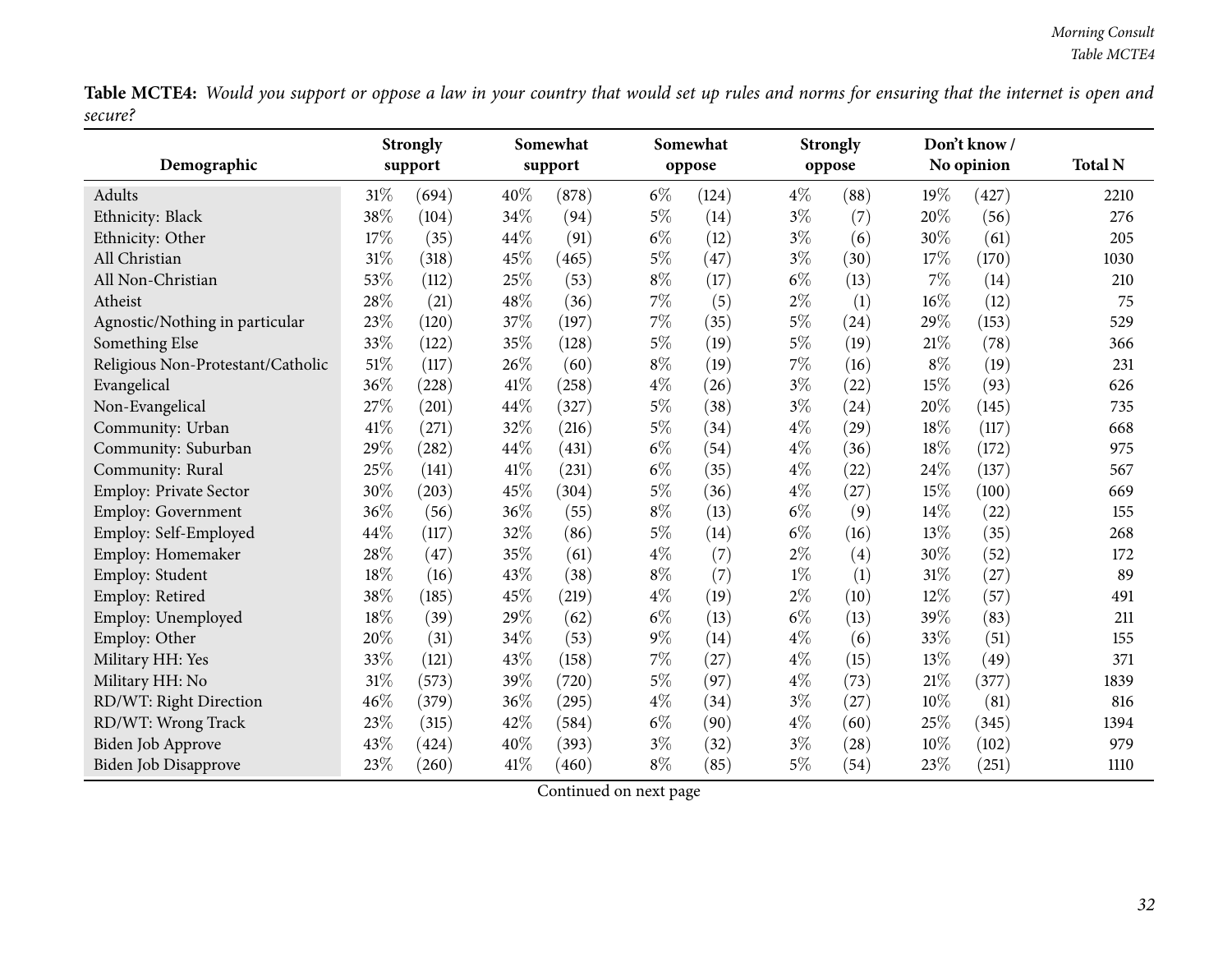Table MCTE4: Would you support or oppose a law in your country that would set up rules and norms for ensuring that the internet is open and *secure?* $\overline{\phantom{0}}$ 

|                                      |        | Strongly |      | Somewhat |       | Somewhat |       | <b>Strongly</b> |       | Don't know / |                |
|--------------------------------------|--------|----------|------|----------|-------|----------|-------|-----------------|-------|--------------|----------------|
| Demographic                          |        | support  |      | support  |       | oppose   |       | oppose          |       | No opinion   | <b>Total N</b> |
| Adults                               | $31\%$ | (694)    | 40%  | (878)    | $6\%$ | (124)    | $4\%$ | (88)            | 19%   | (427)        | 2210           |
| Biden Job Strongly Approve           | 63%    | (293)    | 23%  | (108)    | $4\%$ | (20)     | $4\%$ | (20)            | $5\%$ | (23)         | 464            |
| Biden Job Somewhat Approve           | 26%    | (132)    | 55%  | (284)    | $2\%$ | (12)     | $2\%$ | (8)             | 15%   | (79)         | 515            |
| Biden Job Somewhat Disapprove        | 23%    | (70)     | 45%  | (136)    | $5\%$ | (15)     | $3\%$ | (9)             | 24\%  | (74)         | 303            |
| <b>Biden Job Strongly Disapprove</b> | 24%    | (190)    | 40%  | (324)    | $9\%$ | (69)     | $6\%$ | (46)            | 22%   | (177)        | 806            |
| Favorable of Biden                   | 44%    | (423)    | 41\% | (396)    | $3\%$ | (27)     | $3\%$ | (24)            | 10%   | (100)        | 969            |
| Unfavorable of Biden                 | 23%    | (256)    | 42%  | (462)    | 7%    | (81)     | $5\%$ | (57)            | 23%   | (256)        | 1112           |
| Very Favorable of Biden              | 61\%   | (281)    | 28%  | (130)    | $3\%$ | (14)     | $3\%$ | (12)            | $6\%$ | (26)         | 463            |
| Somewhat Favorable of Biden          | 28%    | (142)    | 52%  | (266)    | $2\%$ | (13)     | $2\%$ | (12)            | 15%   | (74)         | 506            |
| Somewhat Unfavorable of Biden        | 23%    | (65)     | 46%  | (131)    | $6\%$ | (16)     | $2\%$ | (5)             | 24%   | (68)         | 285            |
| Very Unfavorable of Biden            | 23%    | (191)    | 40%  | (331)    | $8\%$ | (65)     | $6\%$ | (52)            | 23%   | (188)        | 827            |
| #1 Issue: Economy                    | 27%    | (217)    | 44\% | (352)    | $6\%$ | (44)     | $5\%$ | (39)            | 18%   | (145)        | 797            |
| #1 Issue: Security                   | 25%    | (90)     | 40%  | (144)    | $7\%$ | (24)     | $5\%$ | (16)            | 23%   | (80)         | 355            |
| #1 Issue: Health Care                | 36%    | (100)    | 35%  | (98)     | 7%    | (20)     | $2\%$ | (7)             | 19%   | (52)         | 277            |
| #1 Issue: Medicare / Social Security | 37%    | (90)     | 42%  | (101)    | $6\%$ | (14)     | $2\%$ | (4)             | 13%   | (32)         | 241            |
| #1 Issue: Women's Issues             | 32%    | (37)     | 35%  | (40)     | $3\%$ | (3)      | $3\%$ | (3)             | 27%   | (32)         | 116            |
| #1 Issue: Education                  | 28%    | (33)     | 45%  | (53)     | $5\%$ | (6)      | $4\%$ | (5)             | 19%   | (22)         | 119            |
| #1 Issue: Energy                     | 47%    | (83)     | 33%  | (59)     | $5\%$ | (8)      | $3\%$ | (6)             | 12%   | (21)         | 177            |
| #1 Issue: Other                      | 34%    | (43)     | 24\% | (30)     | $3\%$ | (4)      | $6\%$ | (7)             | 34%   | (43)         | 127            |
| 2020 Vote: Joe Biden                 | 43%    | (399)    | 39%  | (357)    | $4\%$ | (36)     | $2\%$ | (17)            | 12%   | (114)        | 922            |
| 2020 Vote: Donald Trump              | 24%    | (187)    | 44\% | (340)    | $6\%$ | (44)     | $6\%$ | (47)            | 19%   | (146)        | 765            |
| 2020 Vote: Other                     | 14\%   | (11)     | 38%  | (30)     | $6\%$ | (5)      | $3\%$ | (2)             | 38%   | (30)         | 79             |
| 2020 Vote: Didn't Vote               | 22%    | (97)     | 34%  | (151)    | $9\%$ | (39)     | 5%    | (22)            | 30%   | (136)        | 445            |
| 2018 House Vote: Democrat            | 44%    | (319)    | 39%  | (284)    | $3\%$ | (19)     | $2\%$ | (14)            | 12%   | (83)         | 719            |
| 2018 House Vote: Republican          | 29%    | (183)    | 43%  | (275)    | $5\%$ | (34)     | $6\%$ | (35)            | 18%   | (114)        | 642            |
| 2018 House Vote: Someone else        | 17%    | (9)      | 36%  | (19)     | $5\%$ | (3)      | $3\%$ | (2)             | 38%   | (20)         | 52             |
| 2016 Vote: Hillary Clinton           | 44%    | (294)    | 40%  | (271)    | $3\%$ | (17)     | $1\%$ | (8)             | 12%   | (80)         | 670            |
| 2016 Vote: Donald Trump              | 28%    | (190)    | 43%  | (297)    | $5\%$ | (35)     | $5\%$ | (36)            | 18%   | (126)        | 684            |
| 2016 Vote: Other                     | 20%    | (18)     | 50%  | (45)     | $5\%$ | (4)      | $6\%$ | (5)             | 19%   | (17)         | 90             |
| 2016 Vote: Didn't Vote               | 25%    | (189)    | 35%  | (264)    | $9\%$ | (68)     | $5\%$ | (39)            | 26%   | (201)        | 761            |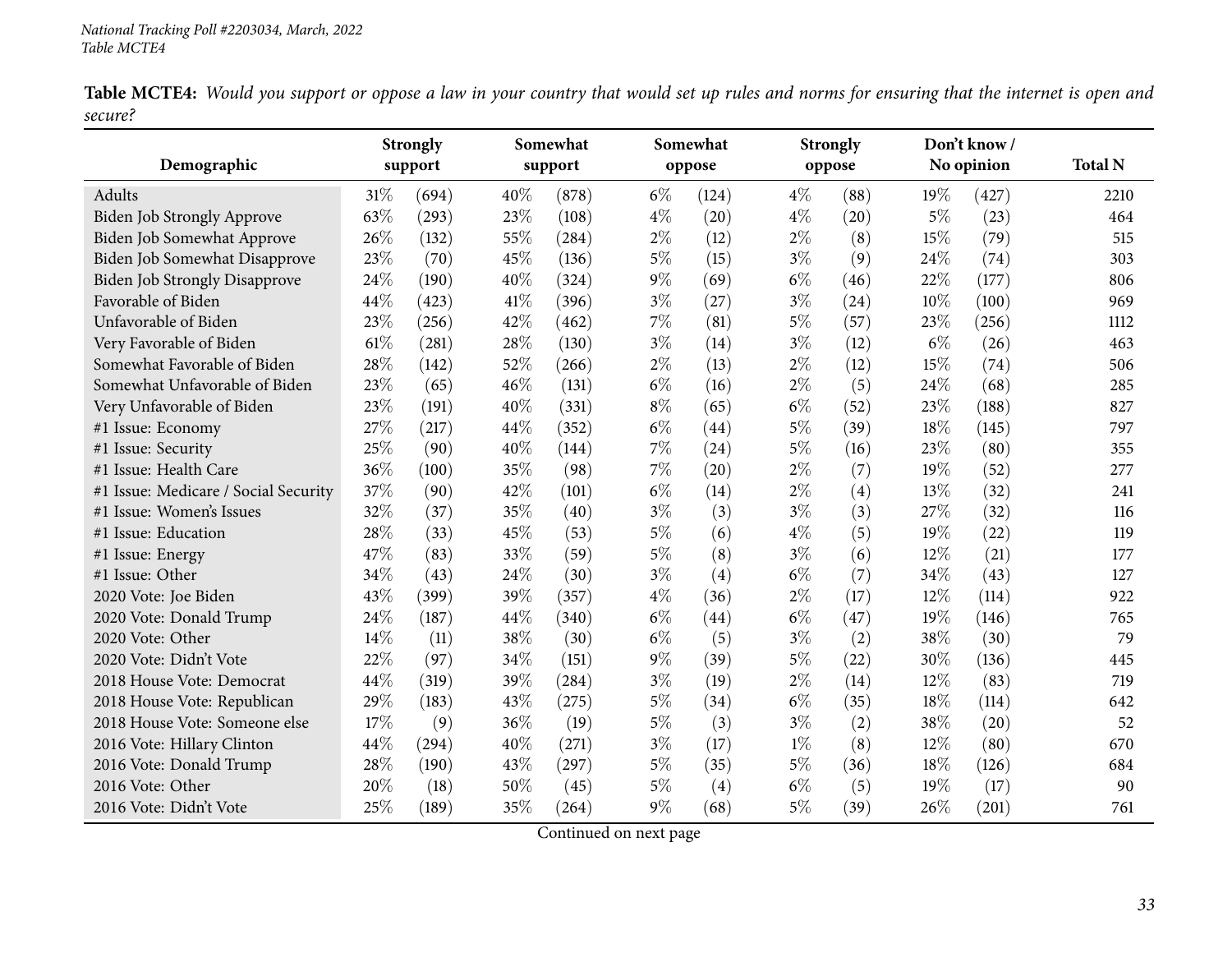Table MCTE4: Would you support or oppose a law in your country that would set up rules and norms for ensuring that the internet is open and *secure?*

|                     | <b>Strongly</b>   | Somewhat         | Somewhat       | <b>Strongly</b>         | Don't know /    |                |
|---------------------|-------------------|------------------|----------------|-------------------------|-----------------|----------------|
| Demographic         | support           | support          | oppose         | oppose                  | No opinion      | <b>Total N</b> |
| Adults              | 31%<br>(694)      | 40%<br>(878)     | $6\%$<br>(124) | $4\%$<br>(88)           | $19\%$<br>(427) | 2210           |
| Voted in 2014: Yes  | $36\%$<br>(458)   | 42%<br>(525)     | $4\%$<br>(48)  | $4\%$<br>47             | $14\%$<br>(182) | 1260           |
| Voted in 2014: No   | 25%<br>$^{'}236)$ | 37%<br>(353)     | $8\%$<br>(76)  | $4\%$<br>$^{'}40$       | $26\%$<br>(245) | 950            |
| 4-Region: Northeast | $35\%$<br>(137)   | $34\%$<br>(136)  | $4\%$<br>(17)  | $8\%$<br>(31)           | $19\%$<br>(74)  | 395            |
| 4-Region: Midwest   | $30\%$<br>(140)   | 39 $\%$<br>(182) | $6\%$<br>(30)  | $3\%$<br>(14)           | 21%<br>(99)     | 464            |
| 4-Region: South     | $30\%$<br>245     | 42%<br>(345)     | $5\%$<br>(41)  | $3\%$<br>$^{'}28)$      | 20%<br>(170)    | 828            |
| 4-Region: West      | 33\%<br>(171)     | 41\%<br>216      | $7\%$<br>(36)  | 3%<br>$\left(15\right)$ | $16\%$<br>(84)  | 522            |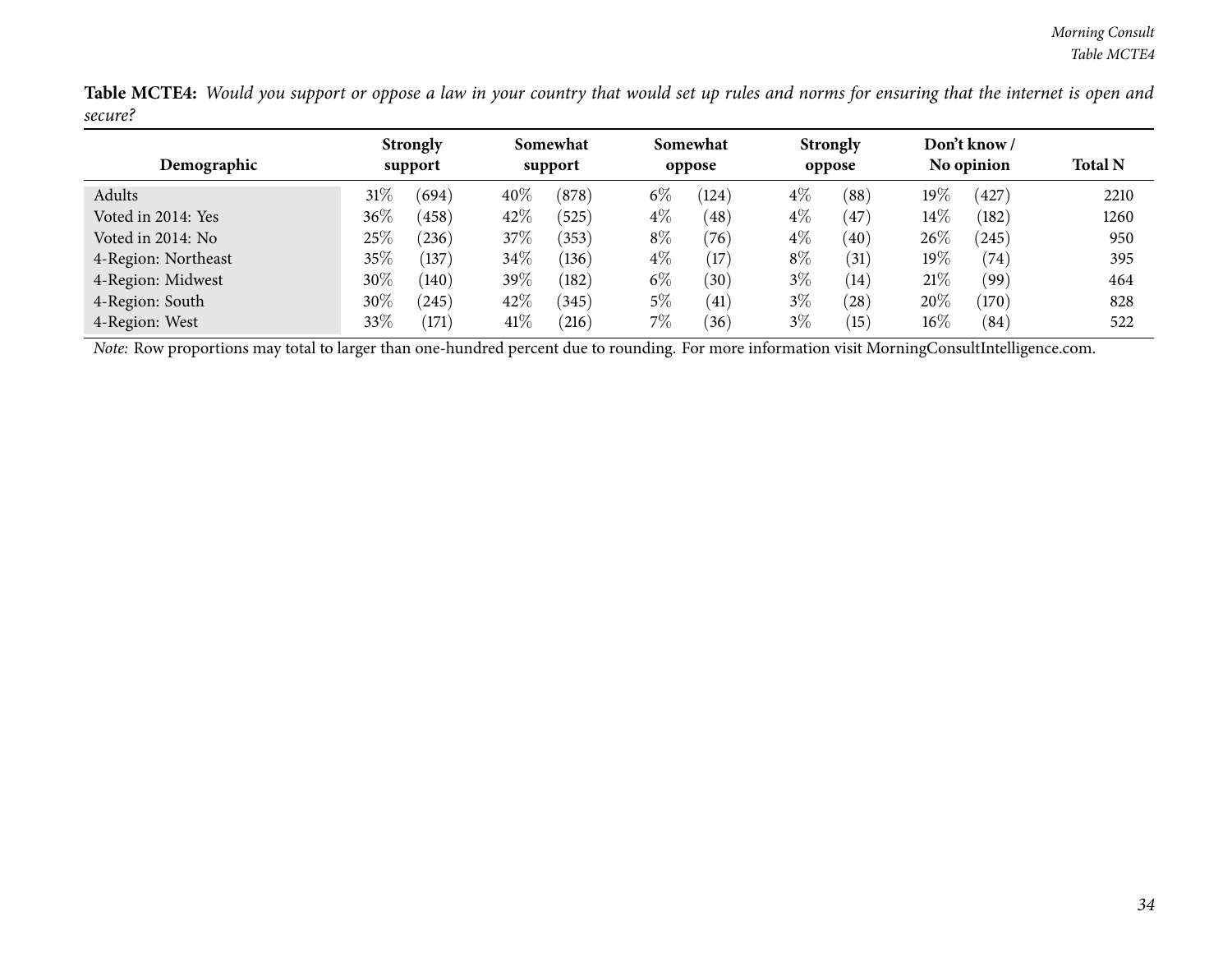Table MCTE5: Would you support or oppose the creation of a global agency that would set up international rules and norms for ensuring that the *internet is open and secure?*

<span id="page-34-0"></span>

|                          |     | <b>Strongly</b> |        | Somewhat |        | Somewhat |        | <b>Strongly</b> |      | Don't know/ |                |
|--------------------------|-----|-----------------|--------|----------|--------|----------|--------|-----------------|------|-------------|----------------|
| Demographic              |     | support         |        | support  |        | oppose   |        | oppose          |      | No opinion  | <b>Total N</b> |
| Adults                   | 23% | (499)           | 33%    | (738)    | 11%    | (243)    | 10%    | (225)           | 23\% | (504)       | 2210           |
| Gender: Male             | 28% | (295)           | 32%    | (344)    | 12%    | (124)    | 13%    | (141)           | 15%  | (163)       | 1067           |
| Gender: Female           | 18% | (204)           | 34%    | (394)    | 10%    | (119)    | 7%     | (84)            | 30%  | (342)       | 1143           |
| Age: 18-34               | 22% | (145)           | $31\%$ | (203)    | 14%    | (92)     | $8\%$  | (55)            | 25%  | (163)       | 658            |
| Age: 35-44               | 30% | (107)           | $31\%$ | (111)    | $9\%$  | (32)     | 9%     | (33)            | 21%  | (75)        | 359            |
| Age: 45-64               | 19% | (147)           | 35%    | (268)    | 10%    | (74)     | $11\%$ | (81)            | 25%  | (186)       | 754            |
| Age: 65+                 | 23% | (100)           | 36%    | (157)    | 10%    | (46)     | 13%    | (56)            | 18%  | (80)        | 438            |
| GenZers: 1997-2012       | 14% | (31)            | $31\%$ | (68)     | 15%    | (33)     | $11\%$ | (24)            | 29%  | (64)        | 219            |
| Millennials: 1981-1996   | 29% | (204)           | 30%    | (212)    | 12%    | (85)     | 9%     | (63)            | 21%  | (149)       | 713            |
| GenXers: 1965-1980       | 19% | (104)           | 37%    | (197)    | $9\%$  | (47)     | 10%    | (53)            | 26%  | (137)       | 538            |
| Baby Boomers: 1946-1964  | 22% | (145)           | 36%    | (243)    | $11\%$ | (73)     | $11\%$ | (75)            | 20%  | (136)       | 672            |
| PID: Dem (no lean)       | 32% | (284)           | 35%    | (308)    | 10%    | (86)     | $4\%$  | (38)            | 18%  | (161)       | 877            |
| PID: Ind (no lean)       | 14% | (94)            | 33%    | (228)    | $11\%$ | (73)     | 12%    | (80)            | 31%  | (210)       | 684            |
| PID: Rep (no lean)       | 19% | (122)           | $31\%$ | (202)    | 13%    | (85)     | 16%    | (107)           | 21%  | (133)       | 649            |
| PID/Gender: Dem Men      | 40% | (188)           | 30%    | (143)    | $11\%$ | (53)     | $6\%$  | (27)            | 12%  | (58)        | 469            |
| PID/Gender: Dem Women    | 23% | (96)            | 40%    | (165)    | $8\%$  | (32)     | $3\%$  | (12)            | 25%  | (104)       | 408            |
| PID/Gender: Ind Men      | 15% | (48)            | 35%    | (110)    | 12%    | (38)     | 16%    | (51)            | 23%  | (73)        | 320            |
| PID/Gender: Ind Women    | 13% | (46)            | 32%    | (118)    | 10%    | (35)     | $8\%$  | (29)            | 38%  | (137)       | 364            |
| PID/Gender: Rep Men      | 21% | (59)            | 33%    | (90)     | 12%    | (33)     | 23%    | (63)            | 12%  | (32)        | 277            |
| PID/Gender: Rep Women    | 17% | (63)            | 30%    | (112)    | 14%    | (52)     | 12%    | (43)            | 27%  | (101)       | 372            |
| Ideo: Liberal (1-3)      | 34% | (212)           | 37%    | (234)    | $8\%$  | (52)     | $5\%$  | (34)            | 16%  | (98)        | 631            |
| Ideo: Moderate (4)       | 20% | (117)           | 39%    | (226)    | 14%    | (80)     | $5\%$  | (31)            | 21%  | (122)       | 575            |
| Ideo: Conservative (5-7) | 19% | (143)           | 30%    | (227)    | 12%    | (91)     | 19%    | (142)           | 19%  | (145)       | 747            |
| Educ: < College          | 19% | (292)           | 32%    | (481)    | 12%    | (186)    | $11\%$ | (160)           | 26%  | (400)       | 1519           |
| Educ: Bachelors degree   | 28% | (125)           | 37%    | (166)    | $8\%$  | (37)     | 10%    | (43)            | 17%  | (75)        | 446            |
| Educ: Post-grad          | 33% | (82)            | 37%    | (91)     | $8\%$  | (21)     | $9\%$  | (22)            | 12%  | (30)        | 245            |
| Income: Under 50k        | 19% | (205)           | 29%    | (320)    | $11\%$ | (123)    | 10%    | (115)           | 31%  | (335)       | 1097           |
| Income: 50k-100k         | 25% | (177)           | 38%    | (267)    | $11\%$ | (80)     | $11\%$ | (76)            | 16%  | (110)       | 710            |
| Income: 100k+            | 29% | (118)           | 38%    | (151)    | 10%    | (40)     | 9%     | (35)            | 15%  | (59)        | 403            |
| Ethnicity: White         | 23% | (401)           | 34%    | (582)    | $11\%$ | (184)    | $11\%$ | (195)           | 21%  | (367)       | 1730           |
| Ethnicity: Hispanic      | 21% | (73)            | 34%    | (118)    | 15%    | (53)     | 13%    | (44)            | 18%  | (63)        | 351            |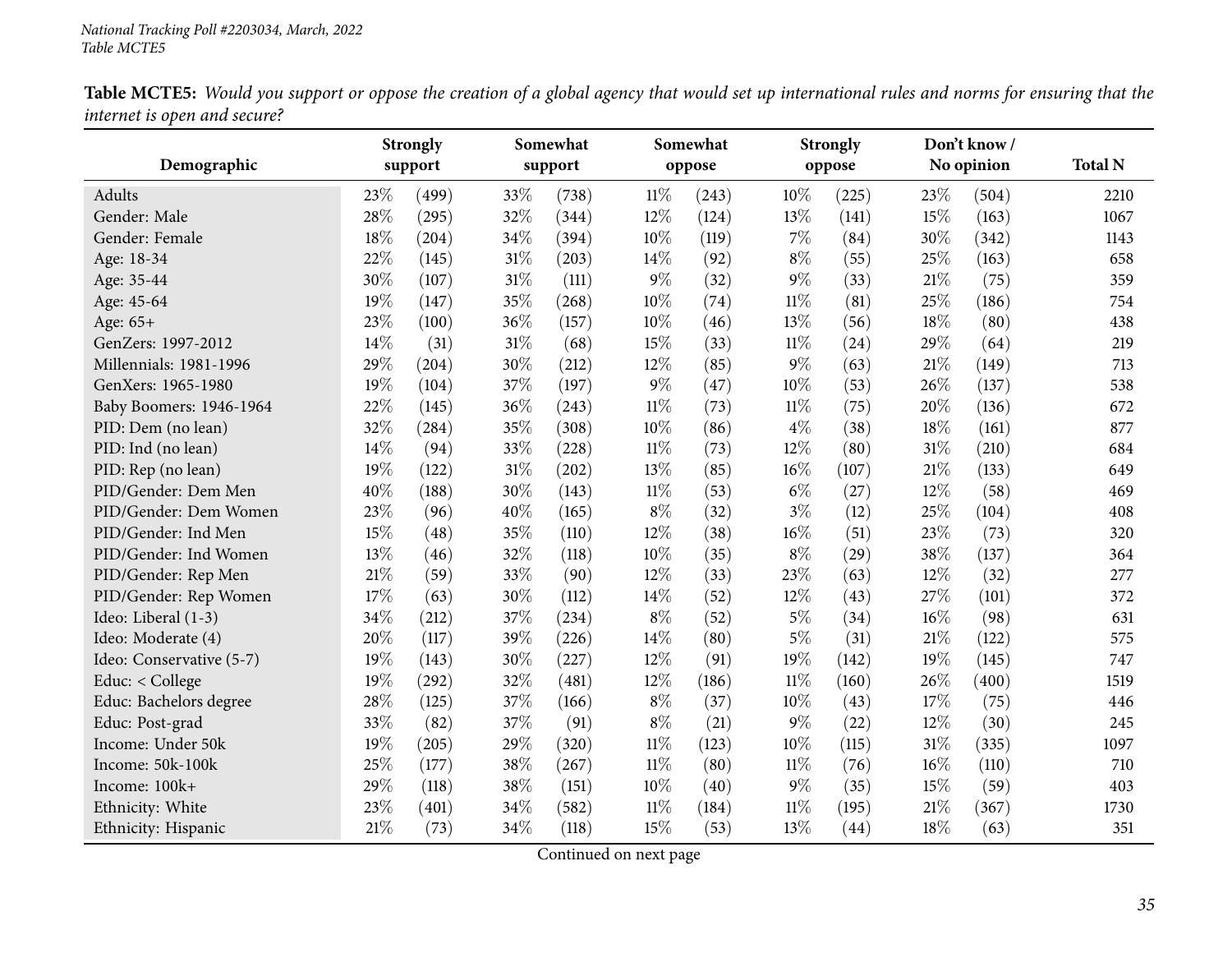Table MCTE5: Would you support or oppose the creation of a global agency that would set up international rules and norms for ensuring that the *internet is open and secure?* L.

| Demographic                       | <b>Strongly</b><br>support |       | Somewhat<br>Somewhat<br>support<br>oppose |                    |        | <b>Strongly</b> |        | Don't know/<br>No opinion | <b>Total N</b> |       |      |
|-----------------------------------|----------------------------|-------|-------------------------------------------|--------------------|--------|-----------------|--------|---------------------------|----------------|-------|------|
|                                   |                            |       |                                           |                    |        |                 |        | oppose                    |                |       |      |
| Adults                            | 23%                        | (499) | 33%                                       | (738)              | $11\%$ | (243)           | 10%    | (225)                     | 23%            | (504) | 2210 |
| Ethnicity: Black                  | 25%                        | (70)  | 31%                                       | (86)               | 10%    | (27)            | $4\%$  | (10)                      | 30%            | (82)  | 276  |
| Ethnicity: Other                  | 14%                        | (28)  | 34%                                       | (70)               | 16%    | (32)            | $9\%$  | (19)                      | 27%            | (55)  | 205  |
| All Christian                     | 24%                        | (249) | 35%                                       | (361)              | 12%    | (124)           | 11%    | (109)                     | 18%            | (186) | 1030 |
| All Non-Christian                 | 44%                        | (92)  | 28%                                       | (60)               | $11\%$ | (22)            | $8\%$  | (17)                      | 9%             | (20)  | 210  |
| Atheist                           | 14%                        | (11)  | 48%                                       | (36)               | $4\%$  | (3)             | $6\%$  | (4)                       | 28%            | (21)  | 75   |
| Agnostic/Nothing in particular    | 15%                        | (80)  | 30%                                       | (160)              | $11\%$ | (59)            | 9%     | (50)                      | 34%            | (180) | 529  |
| Something Else                    | 18%                        | (68)  | 33%                                       | (121)              | 10%    | (35)            | 12%    | (45)                      | 27%            | (98)  | 366  |
| Religious Non-Protestant/Catholic | 41\%                       | (96)  | 28%                                       | (64)               | $11\%$ | (26)            | $9\%$  | (22)                      | 10%            | (23)  | 231  |
| Evangelical                       | 25%                        | (157) | 32%                                       | (202)              | 12%    | (77)            | $11\%$ | (67)                      | 20%            | (123) | 626  |
| Non-Evangelical                   | 21%                        | (153) | 37%                                       | (271)              | $11\%$ | (78)            | $11\%$ | (78)                      | 21%            | (155) | 735  |
| Community: Urban                  | 32%                        | (217) | 31%                                       | (206)              | $9\%$  | (57)            | 7%     | (50)                      | 21%            | (139) | 668  |
| Community: Suburban               | 20%                        | (195) | 35%                                       | (340)              | 12%    | (122)           | 10%    | (101)                     | 22%            | (217) | 975  |
| Community: Rural                  | 15%                        | (87)  | 34%                                       | (192)              | $11\%$ | (65)            | 13%    | (74)                      | 26%            | (149) | 567  |
| <b>Employ: Private Sector</b>     | 23%                        | (154) | $37\%$                                    | (247)              | $11\%$ | (70)            | 12%    | (80)                      | 18%            | (118) | 669  |
| <b>Employ: Government</b>         | 31%                        | (48)  | 30%                                       | (47)               | 12%    | (19)            | $8\%$  | (12)                      | 19%            | (29)  | 155  |
| Employ: Self-Employed             | 31%                        | (82)  | 35%                                       | (93)               | 10%    | (26)            | 13%    | (34)                      | 13%            | (34)  | 268  |
| Employ: Homemaker                 | 26%                        | (44)  | 26%                                       | $\left( 44\right)$ | $11\%$ | (20)            | $4\%$  | (7)                       | 34%            | (58)  | 172  |
| Employ: Student                   | 17%                        | (15)  | 29%                                       | (26)               | $9\%$  | (8)             | 14%    | (12)                      | 32%            | (28)  | 89   |
| Employ: Retired                   | 24%                        | (116) | 36%                                       | (178)              | $11\%$ | (53)            | 10%    | (52)                      | 19%            | (93)  | 491  |
| Employ: Unemployed                | $11\%$                     | (23)  | 25%                                       | (54)               | 15%    | (31)            | $9\%$  | (18)                      | 40%            | (84)  | 211  |
| Employ: Other                     | $11\%$                     | (18)  | 32%                                       | (50)               | $11\%$ | (17)            | $6\%$  | (10)                      | 39%            | (61)  | 155  |
| Military HH: Yes                  | 20%                        | (76)  | 34%                                       | (128)              | 13%    | (47)            | 17%    | (63)                      | 15%            | (57)  | 371  |
| Military HH: No                   | 23%                        | (424) | 33%                                       | (611)              | $11\%$ | (196)           | $9\%$  | (161)                     | 24%            | (447) | 1839 |
| RD/WT: Right Direction            | 37%                        | (303) | 37%                                       | (302)              | 7%     | (59)            | $5\%$  | (39)                      | 14%            | (114) | 816  |
| RD/WT: Wrong Track                | 14%                        | (196) | 31%                                       | (437)              | 13%    | (185)           | 13%    | (186)                     | 28%            | (390) | 1394 |
| <b>Biden Job Approve</b>          | 34%                        | (338) | 38%                                       | (370)              | $8\%$  | (75)            | $4\%$  | (38)                      | 16%            | (159) | 979  |
| <b>Biden Job Disapprove</b>       | 14%                        | (154) | 31%                                       | (344)              | 15%    | (164)           | 16%    | (181)                     | 24%            | (267) | 1110 |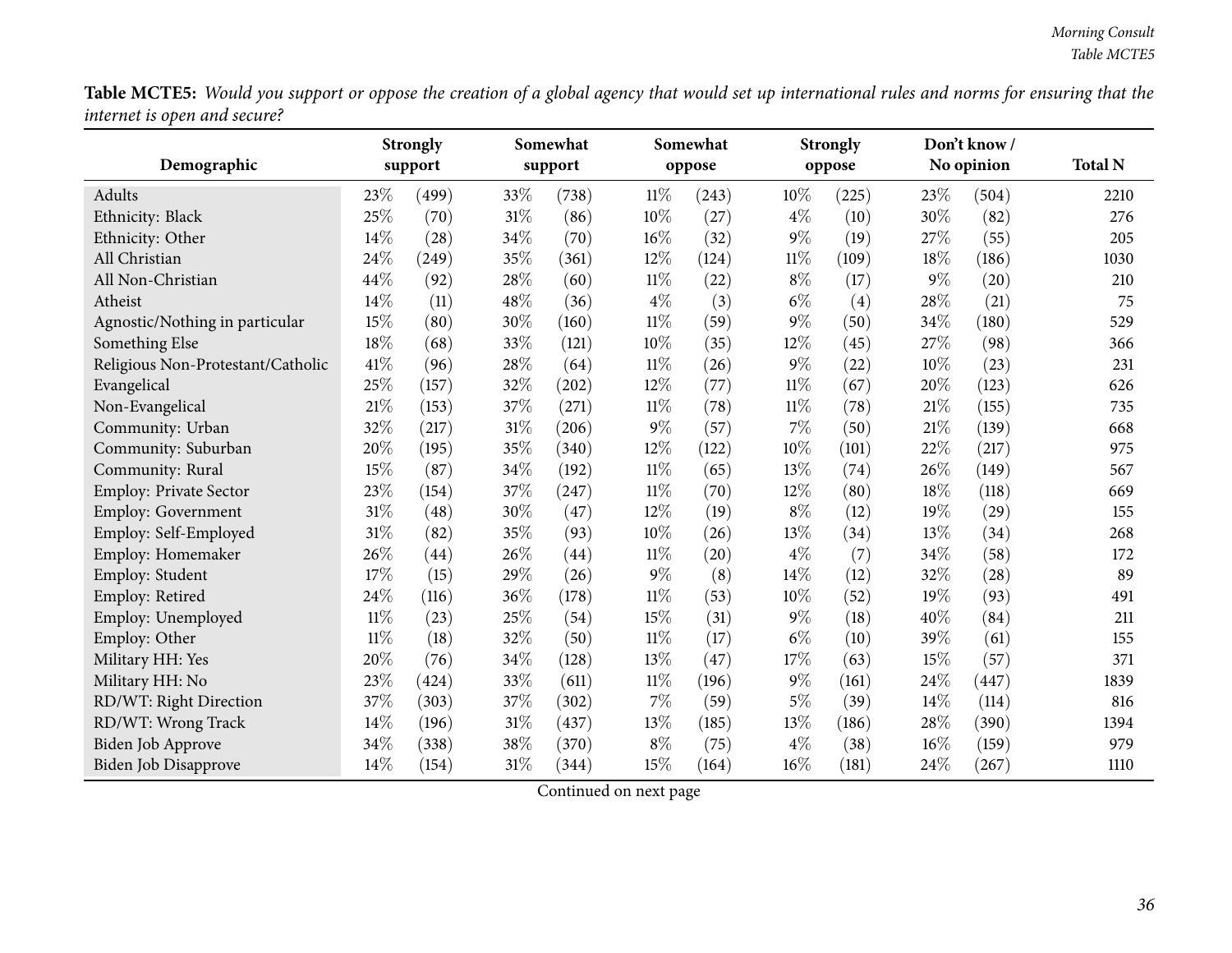Table MCTE5: Would you support or oppose the creation of a global agency that would set up international rules and norms for ensuring that the *internet is open and secure?*

|                                      |        | <b>Strongly</b> |        | Somewhat |        | Somewhat |        | <b>Strongly</b> |       | Don't know/ |                |
|--------------------------------------|--------|-----------------|--------|----------|--------|----------|--------|-----------------|-------|-------------|----------------|
| Demographic                          |        | support         |        | support  |        | oppose   |        | oppose          |       | No opinion  | <b>Total N</b> |
| Adults                               | 23%    | (499)           | 33%    | (738)    | $11\%$ | (243)    | 10%    | (225)           | 23\%  | (504)       | 2210           |
| Biden Job Strongly Approve           | 51%    | (234)           | 30%    | (140)    | $7\%$  | (31)     | 5%     | (23)            | $8\%$ | (35)        | 464            |
| Biden Job Somewhat Approve           | 20%    | (103)           | 45%    | (230)    | $9\%$  | (44)     | $3\%$  | (14)            | 24%   | (123)       | 515            |
| Biden Job Somewhat Disapprove        | 13%    | (39)            | 43%    | (131)    | 14%    | (41)     | $6\%$  | (19)            | 24%   | (73)        | 303            |
| <b>Biden Job Strongly Disapprove</b> | 14%    | (115)           | 26%    | (214)    | 15%    | (122)    | 20%    | (162)           | 24%   | (194)       | 806            |
| Favorable of Biden                   | 34%    | (325)           | 38%    | (370)    | $7\%$  | (73)     | $4\%$  | (40)            | 17\%  | (162)       | 969            |
| Unfavorable of Biden                 | 14\%   | (160)           | 32%    | (353)    | 14%    | (157)    | 15%    | (169)           | 24%   | (272)       | 1112           |
| Very Favorable of Biden              | 47%    | (219)           | 33%    | (155)    | $6\%$  | (26)     | $4\%$  | (17)            | 10%   | (46)        | 463            |
| Somewhat Favorable of Biden          | 21%    | (106)           | 42%    | (215)    | $9\%$  | (47)     | $5\%$  | (23)            | 23%   | (116)       | 506            |
| Somewhat Unfavorable of Biden        | 14%    | (40)            | 46%    | (131)    | $11\%$ | (31)     | $4\%$  | (12)            | 25%   | (71)        | 285            |
| Very Unfavorable of Biden            | 15%    | (120)           | 27%    | (223)    | 15%    | (127)    | 19%    | (157)           | 24%   | (201)       | 827            |
| #1 Issue: Economy                    | 20%    | (158)           | 37%    | (293)    | 12%    | (94)     | 12%    | (94)            | 20%   | (157)       | 797            |
| #1 Issue: Security                   | 16%    | (55)            | 28\%   | (98)     | 15%    | (53)     | 15%    | (52)            | 27%   | (96)        | 355            |
| #1 Issue: Health Care                | 23%    | (63)            | 43%    | (118)    | $8\%$  | (22)     | $3\%$  | (9)             | 24%   | (65)        | 277            |
| #1 Issue: Medicare / Social Security | 26%    | (64)            | 34%    | (82)     | 7%     | (17)     | $9\%$  | (21)            | 24%   | (58)        | 241            |
| #1 Issue: Women's Issues             | 25%    | (29)            | 32%    | (37)     | $5\%$  | (6)      | 7%     | (8)             | 31%   | (35)        | 116            |
| #1 Issue: Education                  | 28%    | (33)            | 28%    | (34)     | 19%    | (23)     | 9%     | (10)            | 16%   | (19)        | 119            |
| #1 Issue: Energy                     | 37%    | (65)            | 28%    | (49)     | 10%    | (18)     | 7%     | (13)            | 18%   | (31)        | 177            |
| #1 Issue: Other                      | 26%    | (33)            | 21%    | (27)     | $8\%$  | (10)     | 13%    | (16)            | 33%   | (41)        | 127            |
| 2020 Vote: Joe Biden                 | 33%    | (305)           | 37%    | (346)    | $9\%$  | (80)     | $3\%$  | (29)            | 18%   | (163)       | 922            |
| 2020 Vote: Donald Trump              | $16\%$ | (123)           | 30%    | (228)    | 15%    | (116)    | 18%    | (138)           | 21%   | (160)       | 765            |
| 2020 Vote: Other                     | $3\%$  | (2)             | 30%    | (24)     | 12%    | (10)     | 14%    | (11)            | 40%   | (32)        | 79             |
| 2020 Vote: Didn't Vote               | $16\%$ | (70)            | 32%    | (141)    | $9\%$  | (38)     | $11\%$ | (47)            | 34%   | (149)       | 445            |
| 2018 House Vote: Democrat            | 33%    | (235)           | 39%    | (284)    | $8\%$  | (56)     | $3\%$  | (23)            | 17%   | (121)       | 719            |
| 2018 House Vote: Republican          | 19%    | (125)           | 30%    | (194)    | 14%    | (92)     | 16%    | (104)           | 20%   | (128)       | 642            |
| 2018 House Vote: Someone else        | $4\%$  | (2)             | 27\%   | (14)     | 13%    | (7)      | 17%    | (9)             | 38%   | (20)        | 52             |
| 2016 Vote: Hillary Clinton           | 33%    | (223)           | 38%    | (254)    | 7%     | (49)     | $3\%$  | (17)            | 19%   | (126)       | 670            |
| 2016 Vote: Donald Trump              | 19%    | (127)           | $31\%$ | (213)    | 14%    | (97)     | 16%    | (112)           | 20%   | (136)       | 684            |
| 2016 Vote: Other                     | $9\%$  | (8)             | 37%    | (33)     | 12%    | (11)     | 20%    | (18)            | 22%   | (20)        | 90             |
| 2016 Vote: Didn't Vote               | 18%    | (139)           | $31\%$ | (238)    | $11\%$ | (86)     | 10%    | (78)            | 29%   | (221)       | 761            |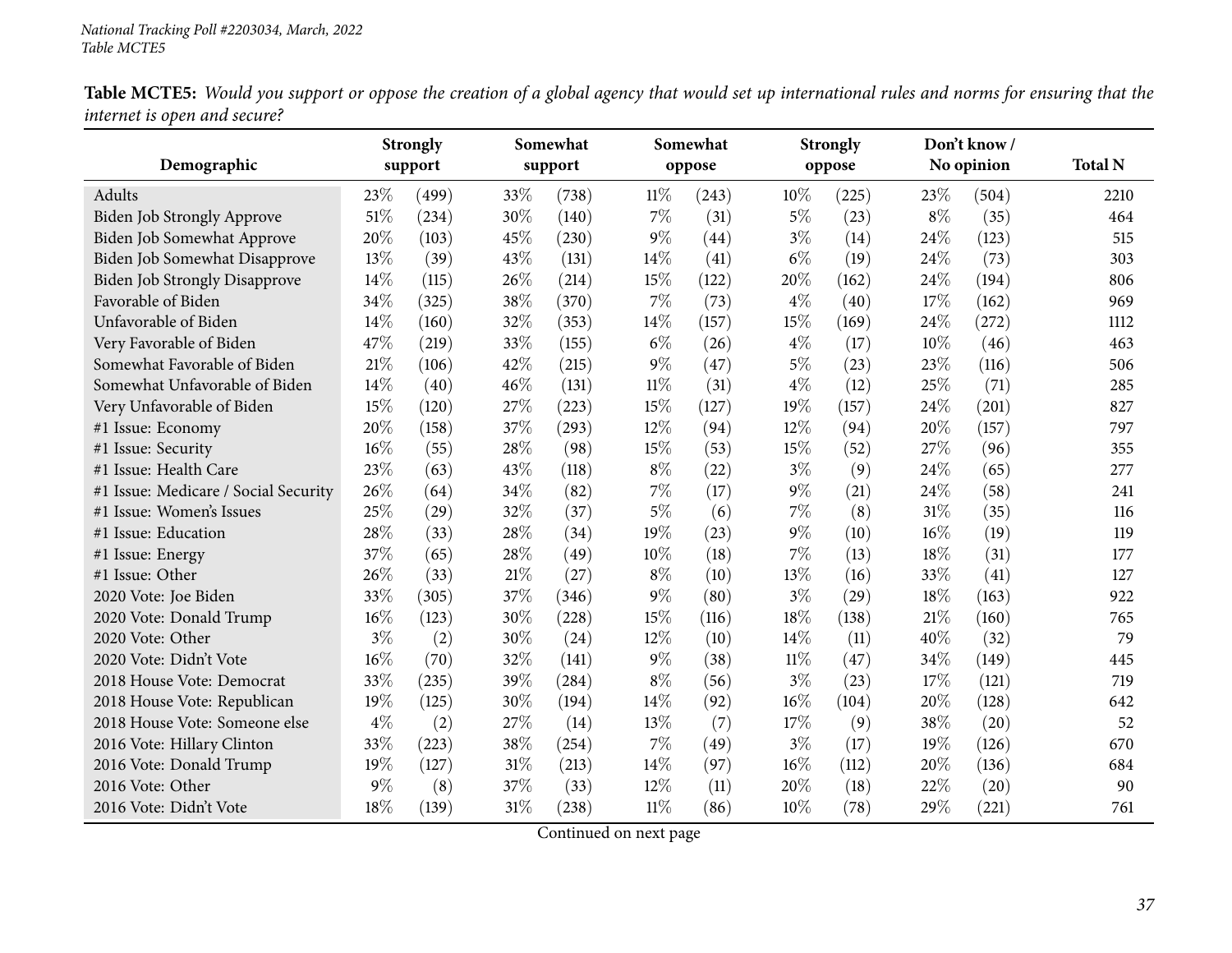Table MCTE5: Would you support or oppose the creation of a global agency that would set up international rules and norms for ensuring that the *internet is open and secure?*

| Demographic         |         | <b>Strongly</b><br>support |      | Somewhat<br>support |        | Somewhat<br>oppose |        | <b>Strongly</b><br>oppose |        | Don't know /<br>No opinion | <b>Total N</b> |
|---------------------|---------|----------------------------|------|---------------------|--------|--------------------|--------|---------------------------|--------|----------------------------|----------------|
| Adults              | $23\%$  | (499)                      | 33\% | (738)               | $11\%$ | (243)              | $10\%$ | (225)                     | 23\%   | (504)                      | 2210           |
| Voted in 2014: Yes  | $25\%$  | (318)                      | 35%  | (437)               | $11\%$ | (140)              | $10\%$ | (126)                     | $19\%$ | (240)                      | 1260           |
| Voted in 2014: No   | $19\%$  | (182)                      | 32%  | (301)               | $11\%$ | (103)              | $10\%$ | (99)                      | 28\%   | $^{(265)}$                 | 950            |
| 4-Region: Northeast | 28%     | (109)                      | 32%  | (126)               | $10\%$ | (41)               | $10\%$ | (41)                      | 20%    | (78)                       | 395            |
| 4-Region: Midwest   | 19 $\%$ | (90)                       | 32%  | (147)               | $11\%$ | (50)               | $11\%$ | (49)                      | $28\%$ | (128)                      | 464            |
| 4-Region: South     | 21%     | (172)                      | 35\% | (292)               | $10\%$ | (84)               | $9\%$  | (76)                      | 25\%   | $^{(204)}$                 | 828            |
| 4-Region: West      | 24\%    | (128)                      | 33\% | (172)               | $13\%$ | (69)               | $11\%$ | (59)                      | $18\%$ | (95)                       | 522            |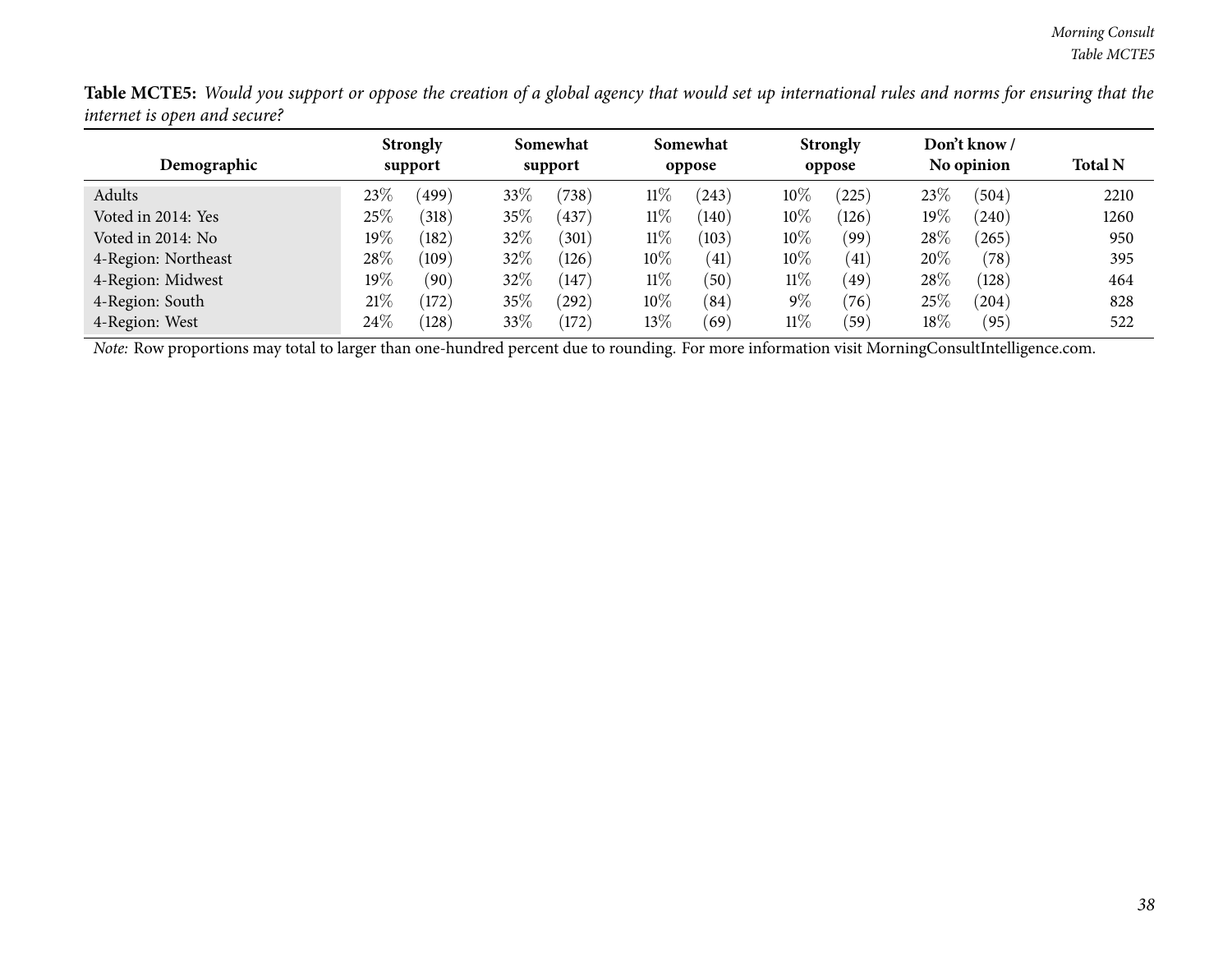Table MCTE6: Would you support or oppose an effort led by the United States to set up rules and norms for ensuring that the internet is open and *secure?*

<span id="page-38-0"></span>

|                          |        | <b>Strongly</b> |      | Somewhat |        | Somewhat |       | <b>Strongly</b> |       | Don't know/ |                |
|--------------------------|--------|-----------------|------|----------|--------|----------|-------|-----------------|-------|-------------|----------------|
| Demographic              |        | support         |      | support  |        | oppose   |       | oppose          |       | No opinion  | <b>Total N</b> |
| Adults                   | 28%    | (627)           | 39%  | (861)    | $8\%$  | (187)    | $6\%$ | (124)           | 19%   | (411)       | 2210           |
| Gender: Male             | 34%    | (361)           | 38%  | (403)    | $8\%$  | (91)     | $8\%$ | (83)            | 12%   | (128)       | 1067           |
| Gender: Female           | 23%    | (266)           | 40%  | (457)    | $8\%$  | (97)     | $4\%$ | (41)            | 25%   | (282)       | 1143           |
| Age: 18-34               | 23%    | (151)           | 36%  | (236)    | 12%    | (82)     | $5\%$ | (35)            | 23%   | (153)       | 658            |
| Age: 35-44               | 34%    | (122)           | 35%  | (127)    | $8\%$  | (29)     | $8\%$ | (29)            | 14%   | (52)        | 359            |
| Age: 45-64               | 28%    | (210)           | 40%  | (299)    | $6\%$  | (43)     | $6\%$ | (44)            | 21%   | (160)       | 754            |
| Age: 65+                 | 33%    | (144)           | 45%  | (199)    | $8\%$  | (34)     | $4\%$ | (16)            | 10%   | (46)        | 438            |
| GenZers: 1997-2012       | 13%    | (27)            | 38%  | (82)     | $15\%$ | (32)     | $6\%$ | (13)            | 29%   | (64)        | 219            |
| Millennials: 1981-1996   | $32\%$ | (231)           | 33%  | (233)    | $10\%$ | (70)     | $7\%$ | (49)            | 18%   | (129)       | 713            |
| GenXers: 1965-1980       | 26%    | (141)           | 42%  | (228)    | 7%     | (35)     | $5\%$ | (28)            | 20%   | (107)       | 538            |
| Baby Boomers: 1946-1964  | 31%    | (205)           | 42%  | (281)    | $7\%$  | (48)     | $5\%$ | (32)            | 16%   | (106)       | 672            |
| PID: Dem (no lean)       | 39%    | (346)           | 39%  | (346)    | $5\%$  | (48)     | $4\%$ | (32)            | 12%   | (105)       | 877            |
| PID: Ind (no lean)       | 18%    | (124)           | 37%  | (250)    | 10%    | (70)     | 7%    | (45)            | 29%   | (195)       | 684            |
| PID: Rep (no lean)       | 24%    | (157)           | 41\% | (265)    | $11\%$ | (70)     | 7%    | (47)            | 17%   | (110)       | 649            |
| PID/Gender: Dem Men      | 47%    | (218)           | 36%  | (167)    | $5\%$  | (25)     | $5\%$ | (22)            | $8\%$ | (37)        | 469            |
| PID/Gender: Dem Women    | $31\%$ | (128)           | 44%  | (179)    | $6\%$  | (23)     | $2\%$ | (10)            | 17%   | (68)        | 408            |
| PID/Gender: Ind Men      | 21\%   | (66)            | 38%  | (120)    | $11\%$ | (36)     | 10%   | (32)            | 21%   | (66)        | 320            |
| PID/Gender: Ind Women    | 16%    | (58)            | 36%  | (130)    | $9\%$  | (34)     | $4\%$ | (13)            | 36%   | (129)       | 364            |
| PID/Gender: Rep Men      | 28%    | (77)            | 42%  | (116)    | $11\%$ | (30)     | 10%   | (29)            | 9%    | (25)        | 277            |
| PID/Gender: Rep Women    | 22%    | (80)            | 40%  | (148)    | $11\%$ | (40)     | $5\%$ | (18)            | 23%   | (85)        | 372            |
| Ideo: Liberal (1-3)      | 40%    | (251)           | 38%  | (242)    | $7\%$  | (46)     | $5\%$ | (30)            | 10%   | (62)        | 631            |
| Ideo: Moderate (4)       | 27%    | (152)           | 44%  | (254)    | $8\%$  | (43)     | $4\%$ | (26)            | 17%   | (99)        | 575            |
| Ideo: Conservative (5-7) | 26%    | (197)           | 41\% | (305)    | 10%    | (73)     | $7\%$ | (49)            | 16%   | (123)       | 747            |
| Educ: < College          | 25%    | (379)           | 38%  | (575)    | 10%    | (147)    | $6\%$ | (85)            | 22%   | (333)       | 1519           |
| Educ: Bachelors degree   | 33%    | (147)           | 42%  | (188)    | $6\%$  | (25)     | $6\%$ | (28)            | 13%   | (57)        | 446            |
| Educ: Post-grad          | 41%    | (101)           | 40%  | (97)     | $6\%$  | (14)     | $5\%$ | (12)            | $8\%$ | (21)        | 245            |
| Income: Under 50k        | 23%    | (250)           | 36%  | (398)    | 9%     | (104)    | $6\%$ | (69)            | 25%   | (276)       | 1097           |
| Income: 50k-100k         | 32%    | (225)           | 43%  | (303)    | $8\%$  | (56)     | $5\%$ | (37)            | 12%   | (88)        | 710            |
| Income: 100k+            | 38%    | (151)           | 40%  | (160)    | 7%     | (27)     | $5\%$ | (19)            | 12%   | (46)        | 403            |
| Ethnicity: White         | 28%    | (487)           | 40%  | (700)    | $8\%$  | (137)    | $6\%$ | (106)           | 17%   | (299)       | 1730           |
| Ethnicity: Hispanic      | 27%    | (93)            | 43%  | (149)    | 10%    | (36)     | $8\%$ | (29)            | 12%   | (43)        | 351            |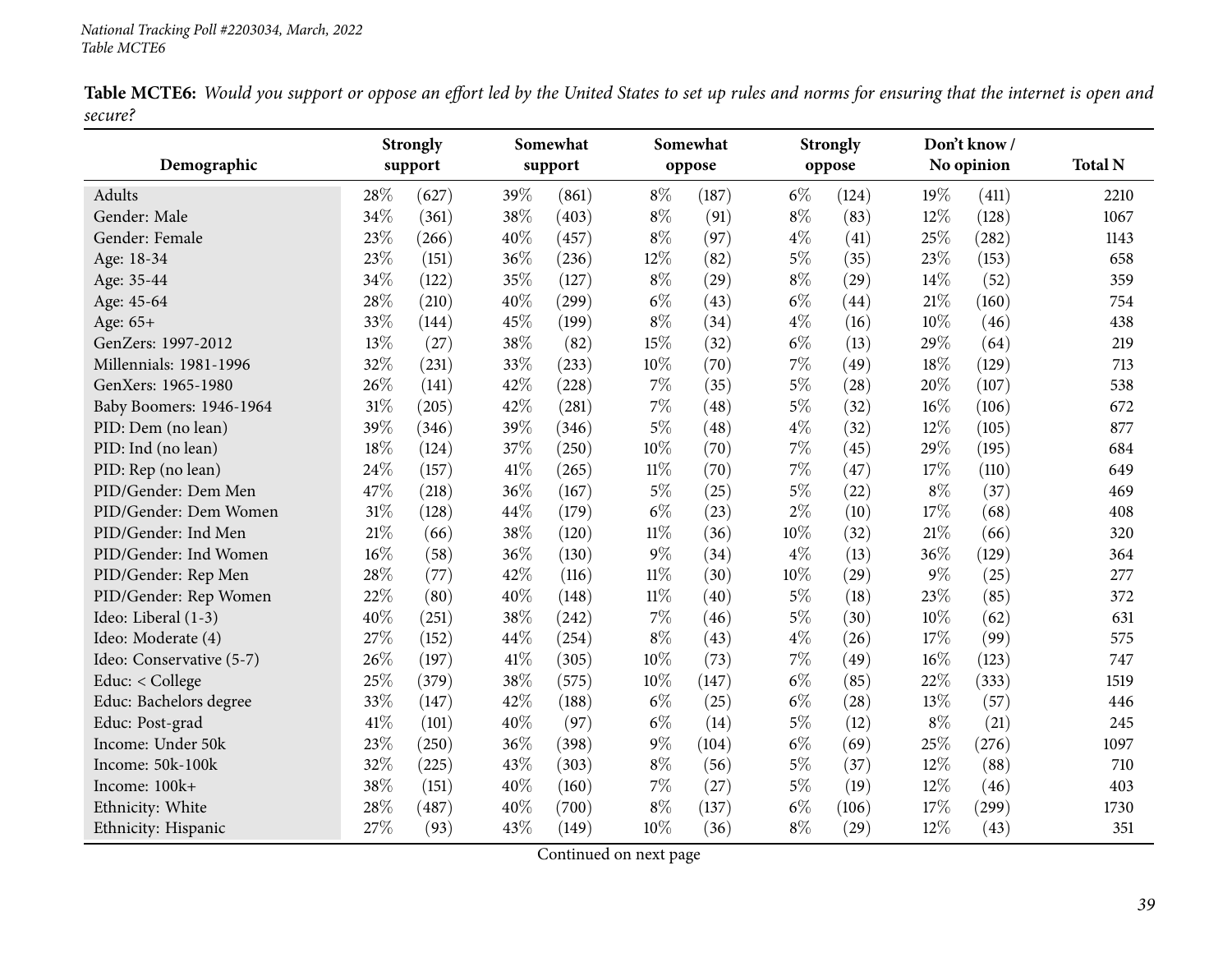Table MCTE6: Would you support or oppose an effort led by the United States to set up rules and norms for ensuring that the internet is open and *secure?* $\overline{\phantom{0}}$ 

| Demographic                       |      | <b>Strongly</b><br>support |        | Somewhat<br>support |        | Somewhat<br>oppose |       | <b>Strongly</b><br>oppose |       | Don't know/<br>No opinion | <b>Total N</b> |
|-----------------------------------|------|----------------------------|--------|---------------------|--------|--------------------|-------|---------------------------|-------|---------------------------|----------------|
| Adults                            | 28%  |                            | 39%    |                     | $8\%$  |                    | $6\%$ |                           | 19%   |                           |                |
|                                   | 36%  | (627)<br>(100)             | 30%    | (861)               | 10%    | (187)              | $3\%$ | (124)                     | 21%   | (411)                     | 2210<br>276    |
| Ethnicity: Black                  |      |                            |        | (82)                |        | (26)               |       | (10)                      |       | (58)                      |                |
| Ethnicity: Other                  | 20%  | (41)                       | 38%    | (78)                | 12%    | (24)               | $4\%$ | (9)                       | 26%   | (53)                      | 205            |
| All Christian                     | 29%  | (301)                      | 43%    | (438)               | $8\%$  | (86)               | $4\%$ | (44)                      | 16%   | (160)                     | 1030           |
| All Non-Christian                 | 51\% | (107)                      | 29%    | (61)                | $6\%$  | (12)               | $8\%$ | (17)                      | $6\%$ | (13)                      | 210            |
| Atheist                           | 19%  | (14)                       | 45%    | (34)                | $8\%$  | (6)                | 10%   | (8)                       | 17%   | (13)                      | 75             |
| Agnostic/Nothing in particular    | 21%  | (109)                      | 36%    | (192)               | $9\%$  | (48)               | $6\%$ | (31)                      | 28%   | (149)                     | 529            |
| Something Else                    | 26%  | (96)                       | 37%    | (135)               | $9\%$  | (35)               | 7%    | (24)                      | 21%   | (76)                      | 366            |
| Religious Non-Protestant/Catholic | 48%  | (111)                      | 30%    | (70)                | $6\%$  | (14)               | $8\%$ | (19)                      | 7%    | (17)                      | 231            |
| Evangelical                       | 32%  | (201)                      | 40%    | (248)               | $9\%$  | (58)               | $5\%$ | (30)                      | 14%   | (89)                      | 626            |
| Non-Evangelical                   | 26%  | (188)                      | 42%    | (311)               | $8\%$  | (60)               | $5\%$ | (34)                      | 19%   | (141)                     | 735            |
| Community: Urban                  | 38%  | (256)                      | 34%    | (227)               | $6\%$  | (39)               | $5\%$ | (34)                      | 17%   | (113)                     | 668            |
| Community: Suburban               | 25%  | (245)                      | 42%    | (410)               | 10%    | (98)               | $5\%$ | (53)                      | 17%   | (169)                     | 975            |
| Community: Rural                  | 22%  | (126)                      | 40%    | (224)               | $9\%$  | (50)               | 7%    | (38)                      | 23%   | (129)                     | 567            |
| <b>Employ: Private Sector</b>     | 29%  | (196)                      | 43%    | (286)               | $7\%$  | (49)               | $6\%$ | (41)                      | 15%   | (98)                      | 669            |
| <b>Employ: Government</b>         | 33%  | (51)                       | 40%    | (62)                | $11\%$ | (16)               | $3\%$ | (5)                       | 14%   | (21)                      | 155            |
| Employ: Self-Employed             | 38%  | (101)                      | 38%    | (101)               | $6\%$  | (17)               | 10%   | (28)                      | $8\%$ | (21)                      | 268            |
| Employ: Homemaker                 | 30%  | (52)                       | 28%    | (49)                | $9\%$  | (16)               | $2\%$ | (3)                       | 31%   | (53)                      | 172            |
| Employ: Student                   | 13%  | (11)                       | 43%    | (38)                | 14%    | (13)               | $2\%$ | (2)                       | 28%   | (25)                      | 89             |
| Employ: Retired                   | 34%  | (164)                      | 41%    | (202)               | $8\%$  | (40)               | $5\%$ | (26)                      | 12%   | (58)                      | 491            |
| Employ: Unemployed                | 15%  | (32)                       | $29\%$ | (61)                | $9\%$  | (19)               | $8\%$ | (18)                      | 38%   | (81)                      | 211            |
| Employ: Other                     | 13%  | (20)                       | 39%    | (61)                | $11\%$ | (17)               | $2\%$ | (3)                       | 35%   | (54)                      | 155            |
| Military HH: Yes                  | 29%  | (106)                      | 42%    | (155)               | $11\%$ | (42)               | $6\%$ | (21)                      | 12%   | (46)                      | 371            |
| Military HH: No                   | 28%  | (521)                      | 38%    | (705)               | $8\%$  | (145)              | $6\%$ | (103)                     | 20%   | (365)                     | 1839           |
| RD/WT: Right Direction            | 44%  | (357)                      | 37%    | (301)               | $5\%$  | (39)               | $5\%$ | (38)                      | 10%   | (82)                      | 816            |
| RD/WT: Wrong Track                | 19%  | (271)                      | 40%    | (560)               | $11\%$ | (148)              | $6\%$ | (87)                      | 24%   | (329)                     | 1394           |
| <b>Biden Job Approve</b>          | 41\% | (400)                      | 41%    | (399)               | $5\%$  | (48)               | $4\%$ | (39)                      | 9%    | (92)                      | 979            |
| <b>Biden Job Disapprove</b>       | 20%  | (220)                      | 39%    | (437)               | 12%    | (134)              | $7\%$ | (79)                      | 22%   | (240)                     | 1110           |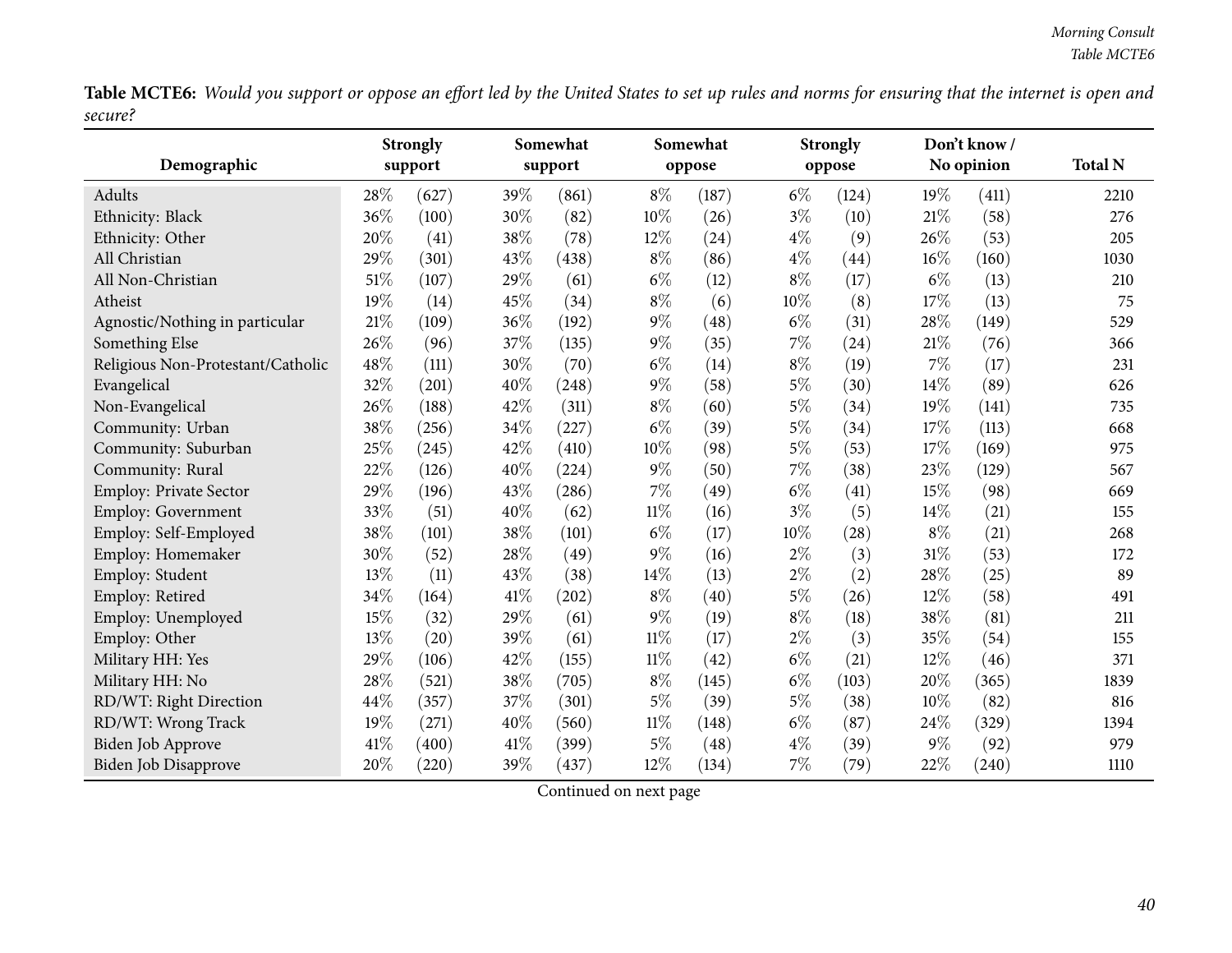Table MCTE6: Would you support or oppose an effort led by the United States to set up rules and norms for ensuring that the internet is open and *secure?*

|                                      |       | <b>Strongly</b>   |      | Somewhat |        | Somewhat |       | <b>Strongly</b> |        | Don't know/ |                |
|--------------------------------------|-------|-------------------|------|----------|--------|----------|-------|-----------------|--------|-------------|----------------|
| Demographic                          |       | support           |      | support  |        | oppose   |       | oppose          |        | No opinion  | <b>Total N</b> |
| Adults                               | 28\%  | (627)             | 39%  | (861)    | $8\%$  | (187)    | $6\%$ | (124)           | 19%    | (411)       | 2210           |
| Biden Job Strongly Approve           | 59%   | (272)             | 28%  | (128)    | $3\%$  | (13)     | $6\%$ | (28)            | $5\%$  | (22)        | 464            |
| Biden Job Somewhat Approve           | 25%   | (128)             | 53%  | (271)    | 7%     | (35)     | $2\%$ | (11)            | 14%    | (70)        | 515            |
| Biden Job Somewhat Disapprove        | 18%   | (54)              | 48%  | (147)    | $9\%$  | (28)     | $3\%$ | (10)            | 22%    | (66)        | 303            |
| <b>Biden Job Strongly Disapprove</b> | 21%   | (167)             | 36%  | (290)    | 13%    | (106)    | $9\%$ | (70)            | 22%    | (174)       | 806            |
| Favorable of Biden                   | 40%   | (383)             | 42%  | (404)    | $5\%$  | (50)     | $4\%$ | (36)            | 10%    | (97)        | 969            |
| Unfavorable of Biden                 | 20%   | (222)             | 39%  | (432)    | 12%    | (132)    | 7%    | (81)            | 22%    | (245)       | 1112           |
| Very Favorable of Biden              | 56%   | (261)             | 31%  | (141)    | $3\%$  | (13)     | $5\%$ | (22)            | 5%     | (25)        | 463            |
| Somewhat Favorable of Biden          | 24%   | (122)             | 52%  | (263)    | 7%     | (36)     | $3\%$ | (14)            | 14%    | (72)        | 506            |
| Somewhat Unfavorable of Biden        | 19%   | (55)              | 46%  | (131)    | $9\%$  | (26)     | 4%    | (11)            | 22%    | (62)        | 285            |
| Very Unfavorable of Biden            | 20%   | (168)             | 36%  | (301)    | 13%    | (106)    | $8\%$ | (70)            | 22%    | (183)       | 827            |
| #1 Issue: Economy                    | 24%   | (195)             | 42%  | (337)    | 10%    | (81)     | $5\%$ | (41)            | 18%    | (143)       | 797            |
| #1 Issue: Security                   | 23%   | (81)              | 37%  | (133)    | 10%    | (36)     | $8\%$ | (28)            | 22%    | (77)        | 355            |
| #1 Issue: Health Care                | 33%   | (90)              | 39%  | (108)    | $6\%$  | (16)     | $2\%$ | (6)             | 21%    | (58)        | 277            |
| #1 Issue: Medicare / Social Security | 37%   | (89)              | 40%  | (97)     | 7%     | (16)     | 2%    | (6)             | 14%    | (35)        | 241            |
| #1 Issue: Women's Issues             | 30%   | (34)              | 41\% | (48)     | $4\%$  | (4)      | $3\%$ | (4)             | 22%    | (26)        | 116            |
| #1 Issue: Education                  | 28%   | (33)              | 33%  | (39)     | 12%    | (15)     | 14%   | (16)            | 13%    | (16)        | 119            |
| #1 Issue: Energy                     | 38%   | (68)              | 39%  | (69)     | $5\%$  | (9)      | 5%    | (9)             | 13%    | (22)        | 177            |
| #1 Issue: Other                      | 29%   | (37)              | 25%  | (31)     | $7\%$  | (9)      | 12%   | (15)            | 27%    | (35)        | 127            |
| 2020 Vote: Joe Biden                 | 40%   | (367)             | 40%  | (368)    | $6\%$  | (53)     | $3\%$ | (27)            | 12%    | (108)       | 922            |
| 2020 Vote: Donald Trump              | 21%   | (161)             | 42%  | (321)    | $11\%$ | (83)     | $8\%$ | (58)            | 18%    | (141)       | 765            |
| 2020 Vote: Other                     | $9\%$ | (7)               | 39%  | (31)     | 12%    | (9)      | $4\%$ | (3)             | 36%    | (28)        | 79             |
| 2020 Vote: Didn't Vote               | 21%   | (92)              | 32%  | (140)    | $9\%$  | (42)     | $8\%$ | (36)            | 30%    | (134)       | 445            |
| 2018 House Vote: Democrat            | 39%   | (283)             | 43\% | (310)    | $5\%$  | (36)     | $3\%$ | (20)            | 10%    | (69)        | 719            |
| 2018 House Vote: Republican          | 26%   | (169)             | 39%  | (251)    | 10%    | (63)     | $6\%$ | (41)            | 18%    | (118)       | 642            |
| 2018 House Vote: Someone else        | $9\%$ | $\left( 4\right)$ | 38%  | (20)     | 14%    | (7)      | $4\%$ | (2)             | 36%    | (19)        | 52             |
| 2016 Vote: Hillary Clinton           | 39%   | (264)             | 43%  | (286)    | $4\%$  | (27)     | $3\%$ | (19)            | $11\%$ | (74)        | 670            |
| 2016 Vote: Donald Trump              | 26%   | (180)             | 39%  | (268)    | 10%    | (70)     | 7%    | (45)            | 18%    | (122)       | 684            |
| 2016 Vote: Other                     | 13%   | (12)              | 49%  | (44)     | 15%    | (13)     | $6\%$ | (5)             | 18%    | (16)        | 90             |
| 2016 Vote: Didn't Vote               | 22%   | (169)             | 34%  | (262)    | 10%    | (78)     | 7%    | (56)            | 26%    | (196)       | 761            |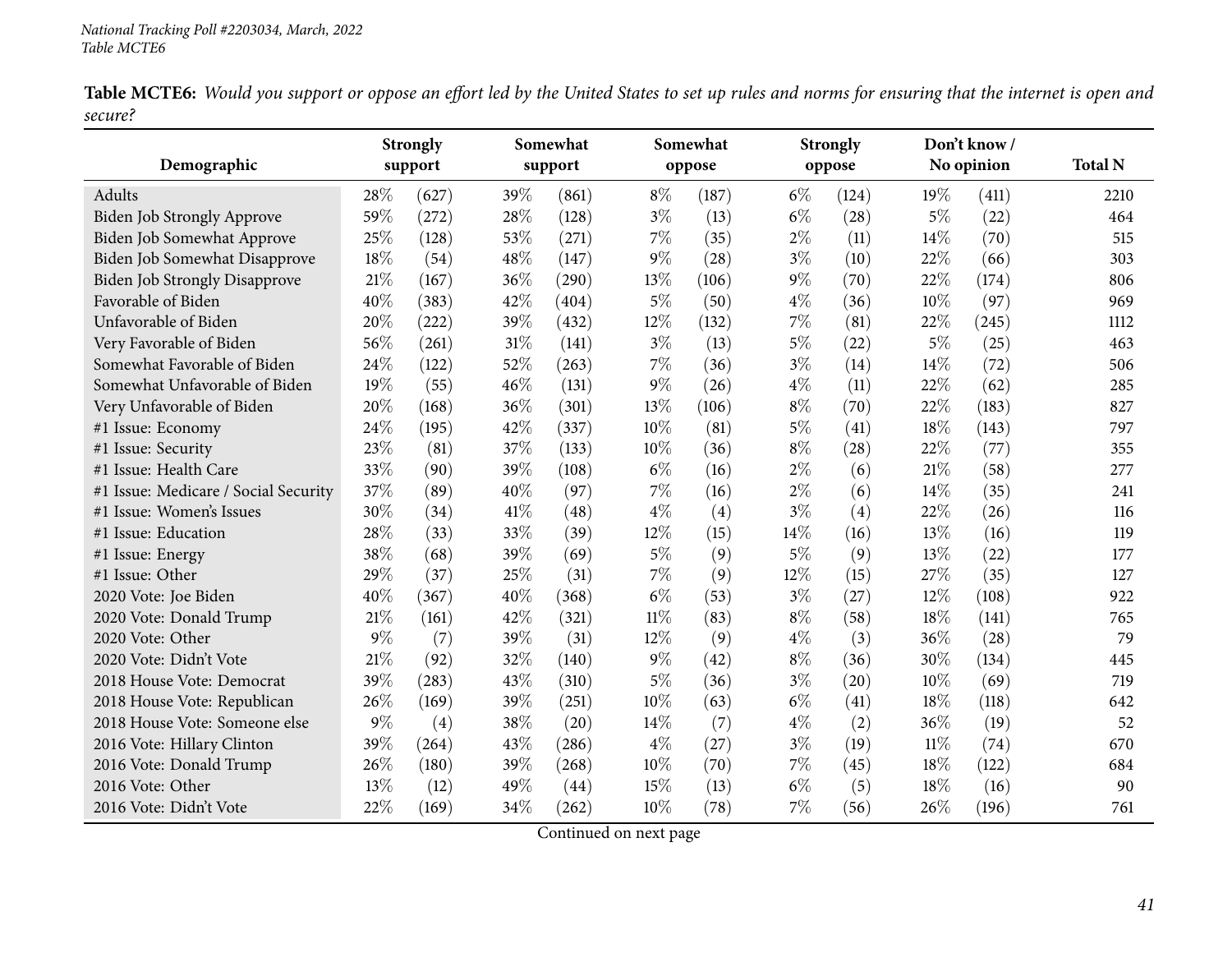Table MCTE6: Would you support or oppose an effort led by the United States to set up rules and norms for ensuring that the internet is open and *secure?*

|                     |        | <b>Strongly</b> |        | Somewhat |        | Somewhat       |       | <b>Strongly</b> |        | Don't know / |                |
|---------------------|--------|-----------------|--------|----------|--------|----------------|-------|-----------------|--------|--------------|----------------|
| Demographic         |        | support         |        | support  |        | oppose         |       | oppose          |        | No opinion   | <b>Total N</b> |
| Adults              | 28\%   | (627)           | 39\%   | (861)    | $8\%$  | 187            | $6\%$ | (124)           | $19\%$ | (411)        | 2210           |
| Voted in 2014: Yes  | 33%    | (412)           | 41\%   | (521)    | $7\%$  | (93)           | $4\%$ | (53)            | $14\%$ | (181)        | 1260           |
| Voted in 2014: No   | 23\%   | (215)           | $36\%$ | 339)     | $10\%$ | (94)           | $8\%$ | (72)            | 24\%   | $^{'}229)$   | 950            |
| 4-Region: Northeast | $34\%$ | (135)           | $35\%$ | (139)    | $8\%$  | (32)           | $7\%$ | (28)            | $15\%$ | (61)         | 395            |
| 4-Region: Midwest   | $26\%$ | (121)           | 37\%   | (173)    | $9\%$  | (40)           | $5\%$ | (23)            | 23\%   | (107)        | 464            |
| 4-Region: South     | $26\%$ | (219)           | $40\%$ | (333)    | $9\%$  | $^{\prime}70)$ | $5\%$ | (42)            | 20%    | (163)        | 828            |
| 4-Region: West      | 29%    | (152)           | 41\%   | 215      | $9\%$  | (45)           | $6\%$ | $^{\prime}31)$  | $15\%$ | (79)         | 522            |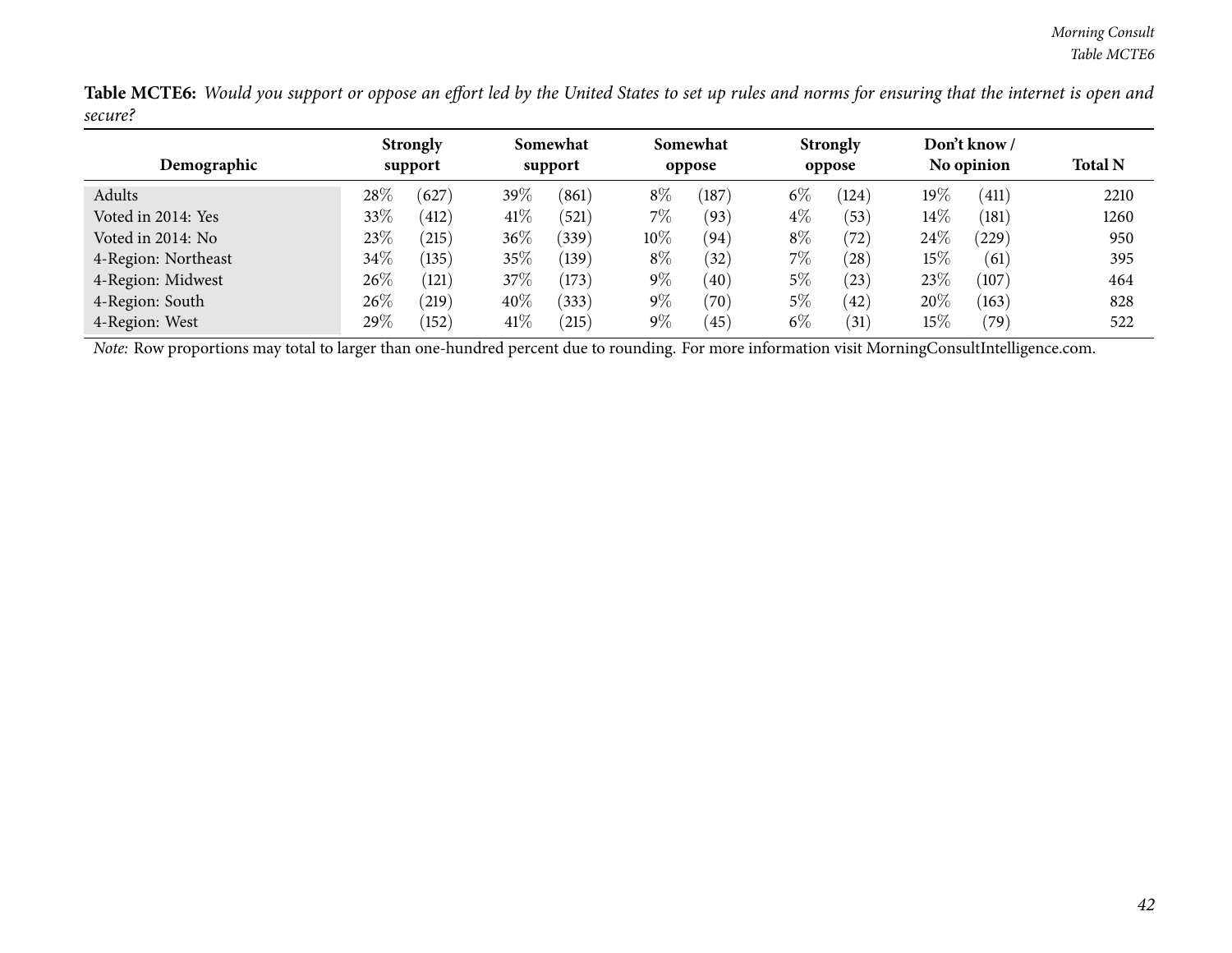| Table MCTE7: Which of the following comes closest to your opinion, even if none is exactly right? |
|---------------------------------------------------------------------------------------------------|
|---------------------------------------------------------------------------------------------------|

<span id="page-42-0"></span>

|                          |        | There is a need for a    |        | There is not a need for a |                 |       |                |
|--------------------------|--------|--------------------------|--------|---------------------------|-----------------|-------|----------------|
|                          |        | global agency to set up  |        | global agency to set up   |                 |       |                |
|                          |        | international rules and  |        | international rules and   |                 |       |                |
|                          |        | norms for ensuring that  |        | norms for ensuring that   |                 |       |                |
|                          |        | the internet is open and |        | the internet is open and  | Don't know / No |       | <b>Total N</b> |
| Demographic              |        | secure                   | secure |                           | opinion         |       |                |
| Adults                   | 49%    | (1086)                   | $21\%$ | (460)                     | 30%             | (664) | 2210           |
| Gender: Male             | 54%    | (576)                    | 24\%   | (258)                     | 22%             | (233) | 1067           |
| Gender: Female           | 45%    | (510)                    | 18%    | (202)                     | 38%             | (431) | 1143           |
| Age: 18-34               | 48%    | (319)                    | 22%    | (146)                     | 29%             | (193) | 658            |
| Age: 35-44               | 52%    | (187)                    | 20%    | (73)                      | 28\%            | (100) | 359            |
| Age: 45-64               | 45%    | (342)                    | 20%    | (153)                     | 34%             | (259) | 754            |
| Age: 65+                 | 54%    | (239)                    | 20%    | (88)                      | 26%             | (112) | 438            |
| GenZers: 1997-2012       | 37%    | (82)                     | 23%    | (52)                      | 39%             | (86)  | 219            |
| Millennials: 1981-1996   | 54%    | (384)                    | 22%    | (156)                     | 24\%            | (172) | 713            |
| GenXers: 1965-1980       | 44%    | (239)                    | 20%    | (105)                     | 36%             | (194) | 538            |
| Baby Boomers: 1946-1964  | 52%    | (350)                    | 19%    | (131)                     | 28\%            | (191) | 672            |
| PID: Dem (no lean)       | $61\%$ | (538)                    | 15%    | (129)                     | 24%             | (210) | 877            |
| PID: Ind (no lean)       | 39%    | (268)                    | $21\%$ | (147)                     | 39%             | (270) | 684            |
| PID: Rep (no lean)       | 43%    | (280)                    | 28\%   | (184)                     | 29%             | (185) | 649            |
| PID/Gender: Dem Men      | 67%    | (316)                    | 15%    | (73)                      | 17%             | (80)  | 469            |
| PID/Gender: Dem Women    | 54%    | (222)                    | 14\%   | (56)                      | 32%             | (130) | 408            |
| PID/Gender: Ind Men      | 41\%   | (133)                    | 27\%   | (88)                      | $31\%$          | (100) | 320            |
| PID/Gender: Ind Women    | 37%    | (135)                    | $16\%$ | (59)                      | 47%             | (170) | 364            |
| PID/Gender: Rep Men      | 46%    | (126)                    | 35%    | (97)                      | 19%             | (54)  | 277            |
| PID/Gender: Rep Women    | 41\%   | (153)                    | 23%    | (87)                      | 35%             | (132) | 372            |
| Ideo: Liberal (1-3)      | 65%    | (412)                    | 15%    | (95)                      | 20%             | (124) | 631            |
| Ideo: Moderate (4)       | 50%    | (285)                    | 19%    | (107)                     | 32%             | (182) | 575            |
| Ideo: Conservative (5-7) | 44\%   | (328)                    | 29%    | (219)                     | 27%             | (200) | 747            |
| Educ: < College          | 44\%   | (663)                    | 22%    | (328)                     | 35%             | (529) | 1519           |
| Educ: Bachelors degree   | 58%    | (260)                    | $21\%$ | (93)                      | $21\%$          | (93)  | 446            |
| Educ: Post-grad          | 66%    | (163)                    | $16\%$ | (40)                      | 17%             | (43)  | 245            |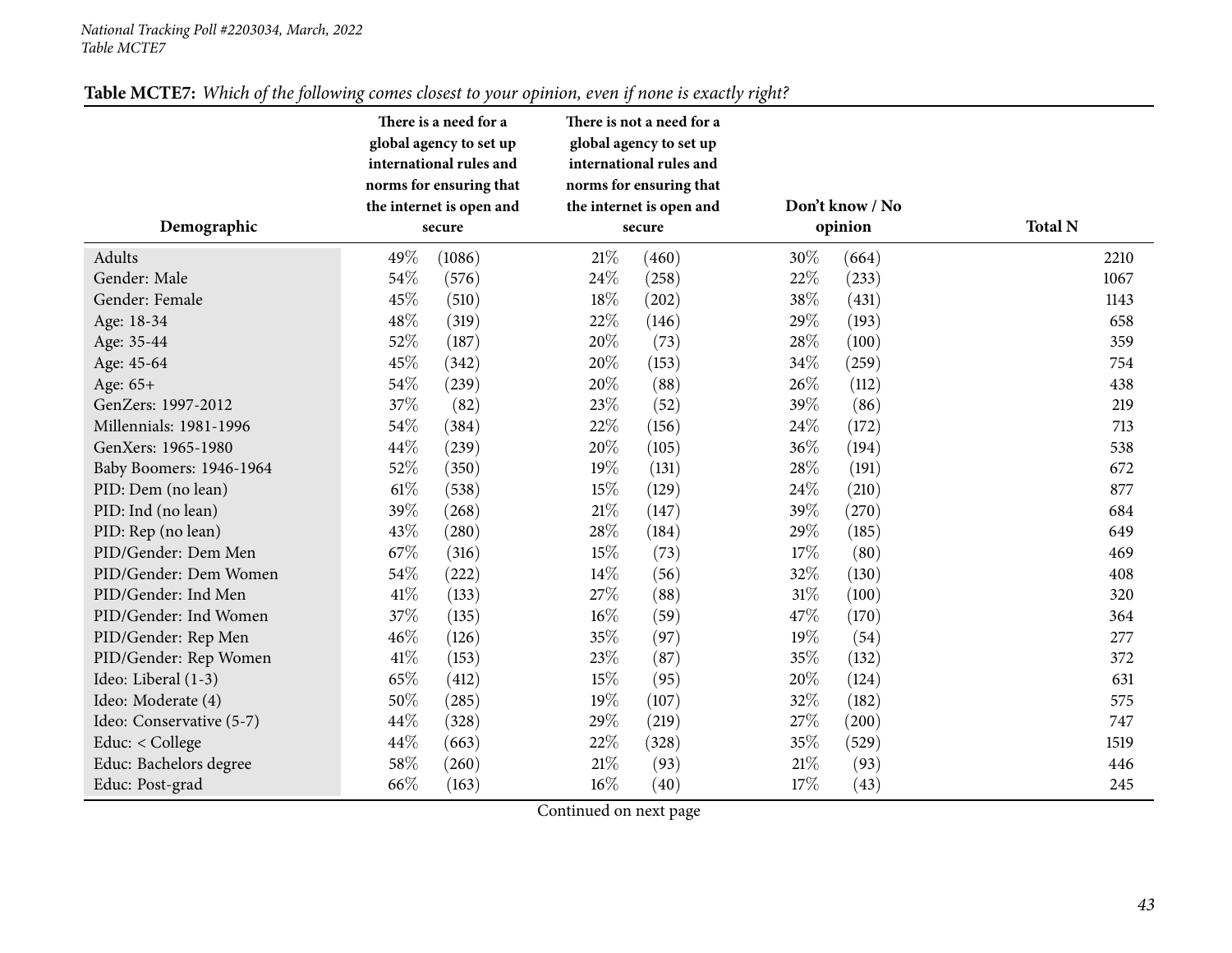| global agency to set up<br>global agency to set up<br>international rules and<br>international rules and<br>norms for ensuring that<br>norms for ensuring that<br>Don't know / No<br>the internet is open and<br>the internet is open and<br><b>Total N</b><br>Demographic<br>opinion<br>secure<br>secure<br>30%<br>49%<br>21%<br>Adults<br>(1086)<br>(460)<br>2210<br>(664)<br>41%<br>$21\%$<br>38%<br>Income: Under 50k<br>(231)<br>(419)<br>1097<br>(448)<br>55%<br>Income: 50k-100k<br>21%<br>24\%<br>(393)<br>(147)<br>(170)<br>710<br>$61\%$<br>20%<br>19%<br>Income: 100k+<br>(245)<br>(82)<br>(76)<br>403<br>50%<br>$21\%$<br>29%<br>(371)<br>(496)<br>1730<br>Ethnicity: White<br>(862)<br>$51\%$<br>26\%<br>23%<br>(180)<br>(79)<br>(92)<br>351<br>Ethnicity: Hispanic<br>$51\%$<br>12%<br>37%<br>Ethnicity: Black<br>(141)<br>(33)<br>(102)<br>276<br>40%<br>27%<br>32%<br>Ethnicity: Other<br>(83)<br>(66)<br>205<br>(56)<br>52%<br>$21\%$<br>27%<br>All Christian<br>(538)<br>1030<br>(214)<br>(278)<br>70%<br>17%<br>13%<br>All Non-Christian<br>(148)<br>(36)<br>(26)<br>210<br>44%<br>18%<br>(13)<br>39%<br>Atheist<br>(33)<br>(29)<br>75<br>39%<br>23%<br>38%<br>Agnostic/Nothing in particular<br>(206)<br>(202)<br>529<br>(121)<br>44%<br>$21\%$<br>35%<br>Something Else<br>(161)<br>(75)<br>(130)<br>366<br>67%<br>19%<br>14\%<br>Religious Non-Protestant/Catholic<br>(155)<br>(44)<br>(32)<br>231<br>50%<br>$21\%$<br>29%<br>(315)<br>(131)<br>Evangelical<br>(180)<br>626<br>$51\%$<br>20%<br>30%<br>Non-Evangelical<br>(371)<br>(218)<br>(146)<br>735<br>57%<br>17%<br>26%<br>(381)<br>(177)<br>Community: Urban<br>(111)<br>668<br>50%<br>$21\%$<br>29%<br>Community: Suburban<br>(487)<br>975<br>(207)<br>(281)<br>38%<br>25%<br>36%<br>Community: Rural<br>(142)<br>567<br>(218)<br>(207)<br>52%<br>24\%<br>24%<br>Employ: Private Sector<br>(347)<br>(162)<br>(160)<br>669<br>59%<br>17%<br>23%<br>Employ: Government<br>(92)<br>(27)<br>(36)<br>155<br>57%<br>23%<br>19%<br>Employ: Self-Employed<br>(154)<br>(63)<br>(52)<br>268<br>48%<br>$16\%$<br>36%<br>Employ: Homemaker<br>(83)<br>(28)<br>(62)<br>172<br>40%<br>22%<br>38%<br>Employ: Student<br>89<br>(36)<br>(20)<br>(33)<br>53%<br>19%<br>28\%<br>Employ: Retired<br>(259)<br>(93)<br>(139)<br>491<br>33%<br>22%<br>45%<br>Employ: Unemployed<br>(69)<br>(47)<br>(95)<br>211<br>14\%<br>30%<br>56%<br>Employ: Other<br>(47)<br>(21)<br>(87)<br>155<br>$Contimed$ and not now |  | There is a need for a | There is not a need for a |  |  |  |  |
|-----------------------------------------------------------------------------------------------------------------------------------------------------------------------------------------------------------------------------------------------------------------------------------------------------------------------------------------------------------------------------------------------------------------------------------------------------------------------------------------------------------------------------------------------------------------------------------------------------------------------------------------------------------------------------------------------------------------------------------------------------------------------------------------------------------------------------------------------------------------------------------------------------------------------------------------------------------------------------------------------------------------------------------------------------------------------------------------------------------------------------------------------------------------------------------------------------------------------------------------------------------------------------------------------------------------------------------------------------------------------------------------------------------------------------------------------------------------------------------------------------------------------------------------------------------------------------------------------------------------------------------------------------------------------------------------------------------------------------------------------------------------------------------------------------------------------------------------------------------------------------------------------------------------------------------------------------------------------------------------------------------------------------------------------------------------------------------------------------------------------------------------------------------------------------------------------------------------------------------------------------------------------------------------------------------------------------------------------------------------------------------------------------------------------------------------------------------------------|--|-----------------------|---------------------------|--|--|--|--|
|                                                                                                                                                                                                                                                                                                                                                                                                                                                                                                                                                                                                                                                                                                                                                                                                                                                                                                                                                                                                                                                                                                                                                                                                                                                                                                                                                                                                                                                                                                                                                                                                                                                                                                                                                                                                                                                                                                                                                                                                                                                                                                                                                                                                                                                                                                                                                                                                                                                                       |  |                       |                           |  |  |  |  |
|                                                                                                                                                                                                                                                                                                                                                                                                                                                                                                                                                                                                                                                                                                                                                                                                                                                                                                                                                                                                                                                                                                                                                                                                                                                                                                                                                                                                                                                                                                                                                                                                                                                                                                                                                                                                                                                                                                                                                                                                                                                                                                                                                                                                                                                                                                                                                                                                                                                                       |  |                       |                           |  |  |  |  |
|                                                                                                                                                                                                                                                                                                                                                                                                                                                                                                                                                                                                                                                                                                                                                                                                                                                                                                                                                                                                                                                                                                                                                                                                                                                                                                                                                                                                                                                                                                                                                                                                                                                                                                                                                                                                                                                                                                                                                                                                                                                                                                                                                                                                                                                                                                                                                                                                                                                                       |  |                       |                           |  |  |  |  |
|                                                                                                                                                                                                                                                                                                                                                                                                                                                                                                                                                                                                                                                                                                                                                                                                                                                                                                                                                                                                                                                                                                                                                                                                                                                                                                                                                                                                                                                                                                                                                                                                                                                                                                                                                                                                                                                                                                                                                                                                                                                                                                                                                                                                                                                                                                                                                                                                                                                                       |  |                       |                           |  |  |  |  |
|                                                                                                                                                                                                                                                                                                                                                                                                                                                                                                                                                                                                                                                                                                                                                                                                                                                                                                                                                                                                                                                                                                                                                                                                                                                                                                                                                                                                                                                                                                                                                                                                                                                                                                                                                                                                                                                                                                                                                                                                                                                                                                                                                                                                                                                                                                                                                                                                                                                                       |  |                       |                           |  |  |  |  |
|                                                                                                                                                                                                                                                                                                                                                                                                                                                                                                                                                                                                                                                                                                                                                                                                                                                                                                                                                                                                                                                                                                                                                                                                                                                                                                                                                                                                                                                                                                                                                                                                                                                                                                                                                                                                                                                                                                                                                                                                                                                                                                                                                                                                                                                                                                                                                                                                                                                                       |  |                       |                           |  |  |  |  |
|                                                                                                                                                                                                                                                                                                                                                                                                                                                                                                                                                                                                                                                                                                                                                                                                                                                                                                                                                                                                                                                                                                                                                                                                                                                                                                                                                                                                                                                                                                                                                                                                                                                                                                                                                                                                                                                                                                                                                                                                                                                                                                                                                                                                                                                                                                                                                                                                                                                                       |  |                       |                           |  |  |  |  |
|                                                                                                                                                                                                                                                                                                                                                                                                                                                                                                                                                                                                                                                                                                                                                                                                                                                                                                                                                                                                                                                                                                                                                                                                                                                                                                                                                                                                                                                                                                                                                                                                                                                                                                                                                                                                                                                                                                                                                                                                                                                                                                                                                                                                                                                                                                                                                                                                                                                                       |  |                       |                           |  |  |  |  |
|                                                                                                                                                                                                                                                                                                                                                                                                                                                                                                                                                                                                                                                                                                                                                                                                                                                                                                                                                                                                                                                                                                                                                                                                                                                                                                                                                                                                                                                                                                                                                                                                                                                                                                                                                                                                                                                                                                                                                                                                                                                                                                                                                                                                                                                                                                                                                                                                                                                                       |  |                       |                           |  |  |  |  |
|                                                                                                                                                                                                                                                                                                                                                                                                                                                                                                                                                                                                                                                                                                                                                                                                                                                                                                                                                                                                                                                                                                                                                                                                                                                                                                                                                                                                                                                                                                                                                                                                                                                                                                                                                                                                                                                                                                                                                                                                                                                                                                                                                                                                                                                                                                                                                                                                                                                                       |  |                       |                           |  |  |  |  |
|                                                                                                                                                                                                                                                                                                                                                                                                                                                                                                                                                                                                                                                                                                                                                                                                                                                                                                                                                                                                                                                                                                                                                                                                                                                                                                                                                                                                                                                                                                                                                                                                                                                                                                                                                                                                                                                                                                                                                                                                                                                                                                                                                                                                                                                                                                                                                                                                                                                                       |  |                       |                           |  |  |  |  |
|                                                                                                                                                                                                                                                                                                                                                                                                                                                                                                                                                                                                                                                                                                                                                                                                                                                                                                                                                                                                                                                                                                                                                                                                                                                                                                                                                                                                                                                                                                                                                                                                                                                                                                                                                                                                                                                                                                                                                                                                                                                                                                                                                                                                                                                                                                                                                                                                                                                                       |  |                       |                           |  |  |  |  |
|                                                                                                                                                                                                                                                                                                                                                                                                                                                                                                                                                                                                                                                                                                                                                                                                                                                                                                                                                                                                                                                                                                                                                                                                                                                                                                                                                                                                                                                                                                                                                                                                                                                                                                                                                                                                                                                                                                                                                                                                                                                                                                                                                                                                                                                                                                                                                                                                                                                                       |  |                       |                           |  |  |  |  |
|                                                                                                                                                                                                                                                                                                                                                                                                                                                                                                                                                                                                                                                                                                                                                                                                                                                                                                                                                                                                                                                                                                                                                                                                                                                                                                                                                                                                                                                                                                                                                                                                                                                                                                                                                                                                                                                                                                                                                                                                                                                                                                                                                                                                                                                                                                                                                                                                                                                                       |  |                       |                           |  |  |  |  |
|                                                                                                                                                                                                                                                                                                                                                                                                                                                                                                                                                                                                                                                                                                                                                                                                                                                                                                                                                                                                                                                                                                                                                                                                                                                                                                                                                                                                                                                                                                                                                                                                                                                                                                                                                                                                                                                                                                                                                                                                                                                                                                                                                                                                                                                                                                                                                                                                                                                                       |  |                       |                           |  |  |  |  |
|                                                                                                                                                                                                                                                                                                                                                                                                                                                                                                                                                                                                                                                                                                                                                                                                                                                                                                                                                                                                                                                                                                                                                                                                                                                                                                                                                                                                                                                                                                                                                                                                                                                                                                                                                                                                                                                                                                                                                                                                                                                                                                                                                                                                                                                                                                                                                                                                                                                                       |  |                       |                           |  |  |  |  |
|                                                                                                                                                                                                                                                                                                                                                                                                                                                                                                                                                                                                                                                                                                                                                                                                                                                                                                                                                                                                                                                                                                                                                                                                                                                                                                                                                                                                                                                                                                                                                                                                                                                                                                                                                                                                                                                                                                                                                                                                                                                                                                                                                                                                                                                                                                                                                                                                                                                                       |  |                       |                           |  |  |  |  |
|                                                                                                                                                                                                                                                                                                                                                                                                                                                                                                                                                                                                                                                                                                                                                                                                                                                                                                                                                                                                                                                                                                                                                                                                                                                                                                                                                                                                                                                                                                                                                                                                                                                                                                                                                                                                                                                                                                                                                                                                                                                                                                                                                                                                                                                                                                                                                                                                                                                                       |  |                       |                           |  |  |  |  |
|                                                                                                                                                                                                                                                                                                                                                                                                                                                                                                                                                                                                                                                                                                                                                                                                                                                                                                                                                                                                                                                                                                                                                                                                                                                                                                                                                                                                                                                                                                                                                                                                                                                                                                                                                                                                                                                                                                                                                                                                                                                                                                                                                                                                                                                                                                                                                                                                                                                                       |  |                       |                           |  |  |  |  |
|                                                                                                                                                                                                                                                                                                                                                                                                                                                                                                                                                                                                                                                                                                                                                                                                                                                                                                                                                                                                                                                                                                                                                                                                                                                                                                                                                                                                                                                                                                                                                                                                                                                                                                                                                                                                                                                                                                                                                                                                                                                                                                                                                                                                                                                                                                                                                                                                                                                                       |  |                       |                           |  |  |  |  |
|                                                                                                                                                                                                                                                                                                                                                                                                                                                                                                                                                                                                                                                                                                                                                                                                                                                                                                                                                                                                                                                                                                                                                                                                                                                                                                                                                                                                                                                                                                                                                                                                                                                                                                                                                                                                                                                                                                                                                                                                                                                                                                                                                                                                                                                                                                                                                                                                                                                                       |  |                       |                           |  |  |  |  |
|                                                                                                                                                                                                                                                                                                                                                                                                                                                                                                                                                                                                                                                                                                                                                                                                                                                                                                                                                                                                                                                                                                                                                                                                                                                                                                                                                                                                                                                                                                                                                                                                                                                                                                                                                                                                                                                                                                                                                                                                                                                                                                                                                                                                                                                                                                                                                                                                                                                                       |  |                       |                           |  |  |  |  |
|                                                                                                                                                                                                                                                                                                                                                                                                                                                                                                                                                                                                                                                                                                                                                                                                                                                                                                                                                                                                                                                                                                                                                                                                                                                                                                                                                                                                                                                                                                                                                                                                                                                                                                                                                                                                                                                                                                                                                                                                                                                                                                                                                                                                                                                                                                                                                                                                                                                                       |  |                       |                           |  |  |  |  |
|                                                                                                                                                                                                                                                                                                                                                                                                                                                                                                                                                                                                                                                                                                                                                                                                                                                                                                                                                                                                                                                                                                                                                                                                                                                                                                                                                                                                                                                                                                                                                                                                                                                                                                                                                                                                                                                                                                                                                                                                                                                                                                                                                                                                                                                                                                                                                                                                                                                                       |  |                       |                           |  |  |  |  |
|                                                                                                                                                                                                                                                                                                                                                                                                                                                                                                                                                                                                                                                                                                                                                                                                                                                                                                                                                                                                                                                                                                                                                                                                                                                                                                                                                                                                                                                                                                                                                                                                                                                                                                                                                                                                                                                                                                                                                                                                                                                                                                                                                                                                                                                                                                                                                                                                                                                                       |  |                       |                           |  |  |  |  |
|                                                                                                                                                                                                                                                                                                                                                                                                                                                                                                                                                                                                                                                                                                                                                                                                                                                                                                                                                                                                                                                                                                                                                                                                                                                                                                                                                                                                                                                                                                                                                                                                                                                                                                                                                                                                                                                                                                                                                                                                                                                                                                                                                                                                                                                                                                                                                                                                                                                                       |  |                       |                           |  |  |  |  |
|                                                                                                                                                                                                                                                                                                                                                                                                                                                                                                                                                                                                                                                                                                                                                                                                                                                                                                                                                                                                                                                                                                                                                                                                                                                                                                                                                                                                                                                                                                                                                                                                                                                                                                                                                                                                                                                                                                                                                                                                                                                                                                                                                                                                                                                                                                                                                                                                                                                                       |  |                       |                           |  |  |  |  |
|                                                                                                                                                                                                                                                                                                                                                                                                                                                                                                                                                                                                                                                                                                                                                                                                                                                                                                                                                                                                                                                                                                                                                                                                                                                                                                                                                                                                                                                                                                                                                                                                                                                                                                                                                                                                                                                                                                                                                                                                                                                                                                                                                                                                                                                                                                                                                                                                                                                                       |  |                       |                           |  |  |  |  |
|                                                                                                                                                                                                                                                                                                                                                                                                                                                                                                                                                                                                                                                                                                                                                                                                                                                                                                                                                                                                                                                                                                                                                                                                                                                                                                                                                                                                                                                                                                                                                                                                                                                                                                                                                                                                                                                                                                                                                                                                                                                                                                                                                                                                                                                                                                                                                                                                                                                                       |  |                       |                           |  |  |  |  |
|                                                                                                                                                                                                                                                                                                                                                                                                                                                                                                                                                                                                                                                                                                                                                                                                                                                                                                                                                                                                                                                                                                                                                                                                                                                                                                                                                                                                                                                                                                                                                                                                                                                                                                                                                                                                                                                                                                                                                                                                                                                                                                                                                                                                                                                                                                                                                                                                                                                                       |  |                       |                           |  |  |  |  |
|                                                                                                                                                                                                                                                                                                                                                                                                                                                                                                                                                                                                                                                                                                                                                                                                                                                                                                                                                                                                                                                                                                                                                                                                                                                                                                                                                                                                                                                                                                                                                                                                                                                                                                                                                                                                                                                                                                                                                                                                                                                                                                                                                                                                                                                                                                                                                                                                                                                                       |  |                       |                           |  |  |  |  |
|                                                                                                                                                                                                                                                                                                                                                                                                                                                                                                                                                                                                                                                                                                                                                                                                                                                                                                                                                                                                                                                                                                                                                                                                                                                                                                                                                                                                                                                                                                                                                                                                                                                                                                                                                                                                                                                                                                                                                                                                                                                                                                                                                                                                                                                                                                                                                                                                                                                                       |  |                       |                           |  |  |  |  |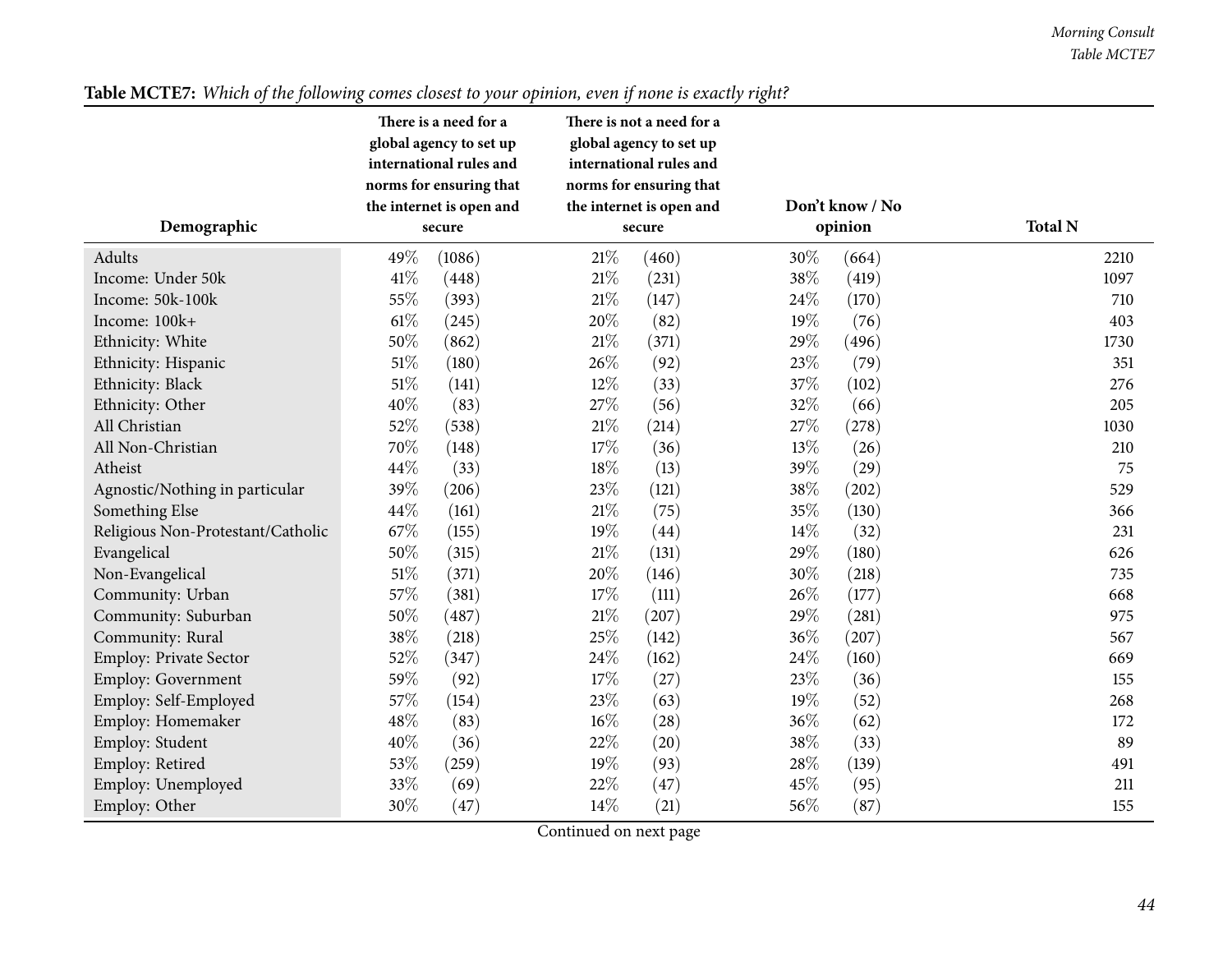| Demographic                          | There is a need for a<br>global agency to set up<br>international rules and<br>norms for ensuring that<br>the internet is open and<br>secure |        |        | There is not a need for a<br>global agency to set up<br>international rules and<br>norms for ensuring that<br>the internet is open and<br>secure |        | Don't know / No<br>opinion | <b>Total N</b> |
|--------------------------------------|----------------------------------------------------------------------------------------------------------------------------------------------|--------|--------|--------------------------------------------------------------------------------------------------------------------------------------------------|--------|----------------------------|----------------|
| Adults                               | 49%                                                                                                                                          | (1086) | 21\%   | (460)                                                                                                                                            | 30%    | (664)                      | 2210           |
| Military HH: Yes                     | 54%                                                                                                                                          | (199)  | 25%    | (93)                                                                                                                                             | $21\%$ | (79)                       | 371            |
| Military HH: No                      | 48%                                                                                                                                          | (887)  | 20%    | (367)                                                                                                                                            | 32%    | (586)                      | 1839           |
| RD/WT: Right Direction               | 68\%                                                                                                                                         | (556)  | 11%    | (93)                                                                                                                                             | 21%    | (168)                      | 816            |
| RD/WT: Wrong Track                   | 38%                                                                                                                                          | (530)  | 26%    | (367)                                                                                                                                            | 36%    | (497)                      | 1394           |
| Biden Job Approve                    | 67%                                                                                                                                          | (654)  | $12\%$ | (113)                                                                                                                                            | 22%    | (213)                      | 979            |
| <b>Biden Job Disapprove</b>          | 37%                                                                                                                                          | (412)  | 30%    | (336)                                                                                                                                            | 33%    | (362)                      | 1110           |
| <b>Biden Job Strongly Approve</b>    | 75%                                                                                                                                          | (348)  | $9\%$  | (41)                                                                                                                                             | $16\%$ | (75)                       | 464            |
| Biden Job Somewhat Approve           | 59%                                                                                                                                          | (306)  | 14\%   | (72)                                                                                                                                             | 27%    | (138)                      | 515            |
| Biden Job Somewhat Disapprove        | 41\%                                                                                                                                         | (126)  | 25%    | (76)                                                                                                                                             | 34%    | (102)                      | 303            |
| <b>Biden Job Strongly Disapprove</b> | 36%                                                                                                                                          | (287)  | 32%    | (260)                                                                                                                                            | 32%    | (260)                      | 806            |
| Favorable of Biden                   | 66%                                                                                                                                          | (638)  | $11\%$ | (109)                                                                                                                                            | $23\%$ | (222)                      | 969            |
| Unfavorable of Biden                 | 38%                                                                                                                                          | (418)  | 30%    | (329)                                                                                                                                            | 33%    | (365)                      | 1112           |
| Very Favorable of Biden              | 73%                                                                                                                                          | (338)  | $9\%$  | (39)                                                                                                                                             | 18%    | (85)                       | 463            |
| Somewhat Favorable of Biden          | 59%                                                                                                                                          | (300)  | 14\%   | (70)                                                                                                                                             | 27%    | (137)                      | 506            |
| Somewhat Unfavorable of Biden        | 44%                                                                                                                                          | (125)  | 23%    | (66)                                                                                                                                             | 33%    | (93)                       | 285            |
| Very Unfavorable of Biden            | 35%                                                                                                                                          | (293)  | 32%    | (262)                                                                                                                                            | 33%    | (272)                      | 827            |
| #1 Issue: Economy                    | 47%                                                                                                                                          | (371)  | 24\%   | (191)                                                                                                                                            | 29%    | (234)                      | 797            |
| #1 Issue: Security                   | 44%                                                                                                                                          | (158)  | 23%    | (83)                                                                                                                                             | 32%    | (114)                      | 355            |
| #1 Issue: Health Care                | 53%                                                                                                                                          | (148)  | 15%    | (43)                                                                                                                                             | $31\%$ | (87)                       | 277            |
| #1 Issue: Medicare / Social Security | 51%                                                                                                                                          | (124)  | $16\%$ | (39)                                                                                                                                             | 32%    | (78)                       | 241            |
| #1 Issue: Women's Issues             | 57%                                                                                                                                          | (66)   | $10\%$ | (12)                                                                                                                                             | 32%    | (37)                       | 116            |
| #1 Issue: Education                  | 56%                                                                                                                                          | (67)   | $21\%$ | (25)                                                                                                                                             | 23%    | (28)                       | 119            |
| #1 Issue: Energy                     | 56%                                                                                                                                          | (100)  | 18%    | (32)                                                                                                                                             | 26\%   | (45)                       | 177            |
| #1 Issue: Other                      | 41\%                                                                                                                                         | (52)   | 28%    | (35)                                                                                                                                             | $31\%$ | (40)                       | 127            |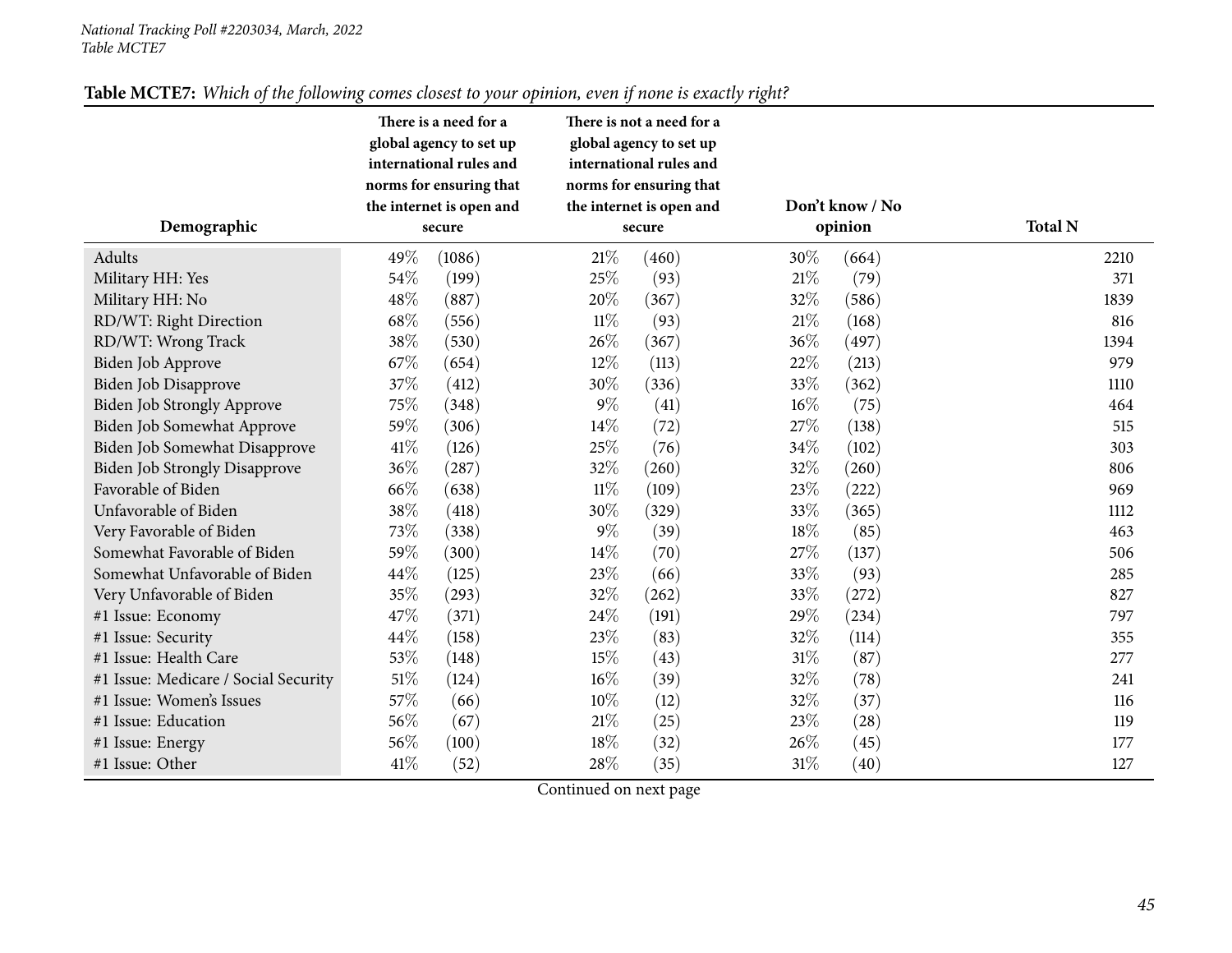|                               | There is a need for a<br>global agency to set up<br>international rules and<br>norms for ensuring that<br>the internet is open and | There is not a need for a<br>global agency to set up<br>international rules and<br>norms for ensuring that<br>the internet is open and | Don't know / No |                |
|-------------------------------|------------------------------------------------------------------------------------------------------------------------------------|----------------------------------------------------------------------------------------------------------------------------------------|-----------------|----------------|
| Demographic                   | secure                                                                                                                             | secure                                                                                                                                 | opinion         | <b>Total N</b> |
| Adults                        | 49\%<br>(1086)                                                                                                                     | 21%<br>(460)                                                                                                                           | $30\%$<br>(664) | 2210           |
| 2020 Vote: Joe Biden          | 64\%<br>(591)                                                                                                                      | 13\%<br>(119)                                                                                                                          | 23\%<br>(212)   | 922            |
| 2020 Vote: Donald Trump       | 40%<br>(304)                                                                                                                       | $31\%$<br>(235)                                                                                                                        | 30\%<br>(226)   | 765            |
| 2020 Vote: Other              | 34\%<br>(27)                                                                                                                       | 27\%<br>(21)                                                                                                                           | $39\%$<br>(30)  | 79             |
| 2020 Vote: Didn't Vote        | 37\%<br>(164)                                                                                                                      | $19\%$<br>(85)                                                                                                                         | 44\%<br>(196)   | 445            |
| 2018 House Vote: Democrat     | 66\%<br>(476)                                                                                                                      | $12\%$<br>(89)                                                                                                                         | 21%<br>(154)    | 719            |
| 2018 House Vote: Republican   | 43\%<br>(275)                                                                                                                      | 29\%<br>(187)                                                                                                                          | 28\%<br>(180)   | 642            |
| 2018 House Vote: Someone else | $28\%$<br>(14)                                                                                                                     | 25\%<br>(13)                                                                                                                           | $48\%$<br>(25)  | 52             |
| 2016 Vote: Hillary Clinton    | $65\%$<br>(436)                                                                                                                    | $11\%$<br>(75)                                                                                                                         | 24\%<br>(159)   | 670            |
| 2016 Vote: Donald Trump       | $44\%$<br>(301)                                                                                                                    | 27\%<br>(186)                                                                                                                          | $29\%$<br>(197) | 684            |
| 2016 Vote: Other              | 39\%<br>(35)                                                                                                                       | 29\%<br>(26)                                                                                                                           | 33\%<br>(29)    | 90             |
| 2016 Vote: Didn't Vote        | 41\%<br>(311)                                                                                                                      | 23\%<br>(172)                                                                                                                          | $36\%$<br>(278) | 761            |
| Voted in 2014: Yes            | $54\%$<br>(686)                                                                                                                    | 19%<br>(245)                                                                                                                           | 26\%<br>(330)   | 1260           |
| Voted in 2014: No             | 42%<br>(400)                                                                                                                       | 23\%<br>(215)                                                                                                                          | 35%<br>(335)    | 950            |
| 4-Region: Northeast           | $56\%$<br>(221)                                                                                                                    | 17%<br>(65)                                                                                                                            | 28\%<br>(109)   | 395            |
| 4-Region: Midwest             | $42\%$<br>(194)                                                                                                                    | 22%<br>(101)                                                                                                                           | $36\%$<br>(169) | 464            |
| 4-Region: South               | $48\%$<br>(396)                                                                                                                    | 21%<br>(176)                                                                                                                           | 31%<br>(256)    | 828            |
| 4-Region: West                | 53\%<br>(275)                                                                                                                      | 23%<br>(118)                                                                                                                           | 25%<br>(130)    | 522            |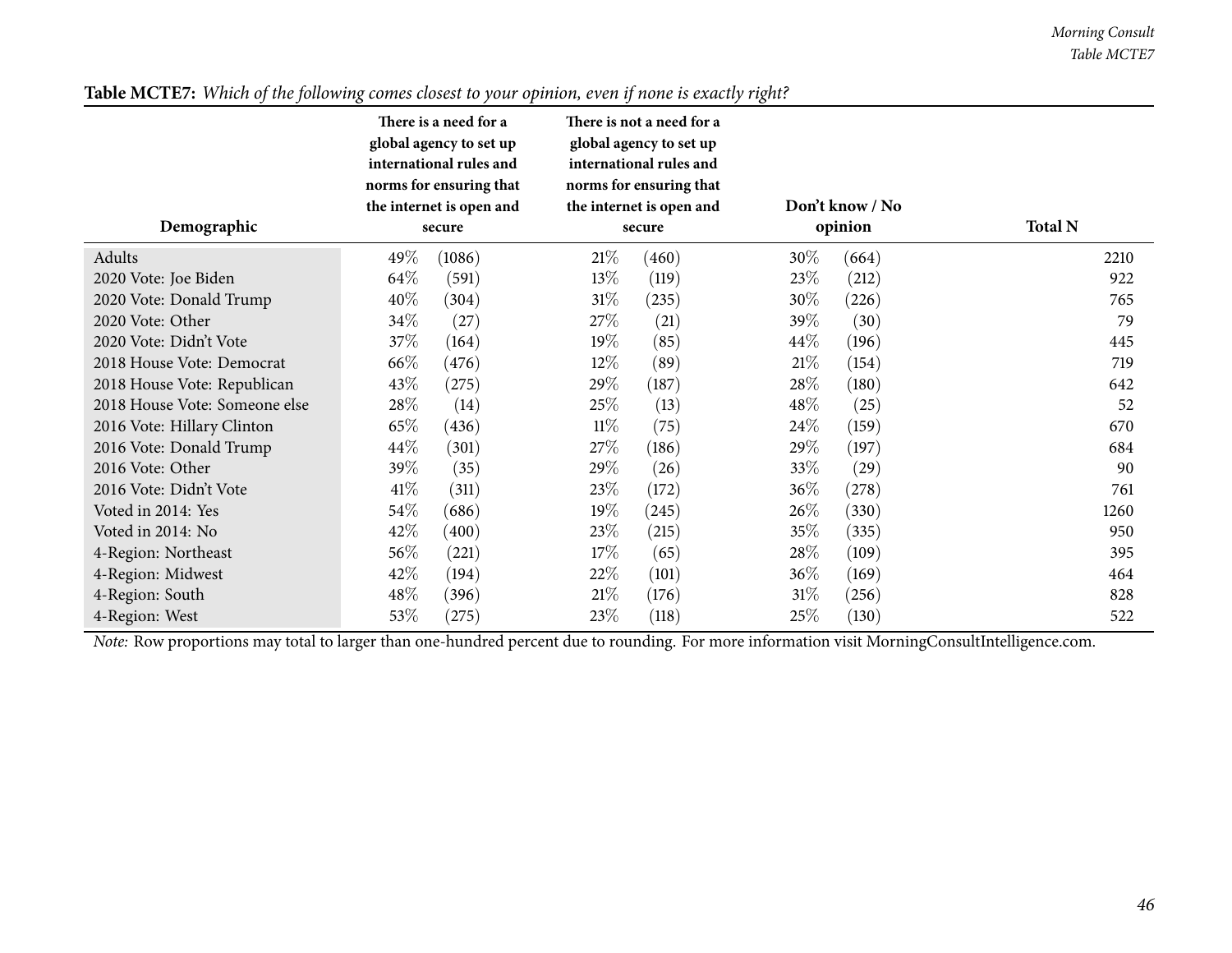<span id="page-46-0"></span>

| Demographic              |        | If the United States was to<br>lead the effort to set up<br>rules and norms for<br>ensuring that the internet<br>is open and secure, it<br>would promote the right<br>values |        | If the United States was to<br>lead the effort to set up<br>rules and norms for<br>ensuring that the internet<br>is open and secure, it<br>would promote the wrong<br>values | Don't know / No<br>opinion |       | <b>Total N</b> |
|--------------------------|--------|------------------------------------------------------------------------------------------------------------------------------------------------------------------------------|--------|------------------------------------------------------------------------------------------------------------------------------------------------------------------------------|----------------------------|-------|----------------|
| Adults                   | $51\%$ | (1135)                                                                                                                                                                       | 14%    | (300)                                                                                                                                                                        | 35\%                       | (775) | 2210           |
| Gender: Male             | 55%    | (585)                                                                                                                                                                        | 18%    | (187)                                                                                                                                                                        | 28%                        | (295) | 1067           |
| Gender: Female           | 48\%   | (551)                                                                                                                                                                        | $10\%$ | (112)                                                                                                                                                                        | 42%                        | (480) | 1143           |
| Age: 18-34               | 47%    | (308)                                                                                                                                                                        | $21\%$ | (135)                                                                                                                                                                        | 33\%                       | (215) | 658            |
| Age: 35-44               | 48\%   | (173)                                                                                                                                                                        | 17\%   | (61)                                                                                                                                                                         | 35%                        | (125) | 359            |
| Age: 45-64               | 52%    | (392)                                                                                                                                                                        | $9\%$  | (69)                                                                                                                                                                         | 39%                        | (293) | 754            |
| Age: 65+                 | 60%    | (262)                                                                                                                                                                        | $8\%$  | (34)                                                                                                                                                                         | 32%                        | (142) | 438            |
| GenZers: 1997-2012       | 37%    | (80)                                                                                                                                                                         | 22%    | (48)                                                                                                                                                                         | 41%                        | (91)  | 219            |
| Millennials: 1981-1996   | 51\%   | (361)                                                                                                                                                                        | 20%    | (143)                                                                                                                                                                        | 29\%                       | (209) | 713            |
| GenXers: 1965-1980       | 50%    | (271)                                                                                                                                                                        | $8\%$  | (45)                                                                                                                                                                         | 41%                        | (222) | 538            |
| Baby Boomers: 1946-1964  | 56%    | (378)                                                                                                                                                                        | $9\%$  | (62)                                                                                                                                                                         | 35\%                       | (233) | 672            |
| PID: Dem (no lean)       | $61\%$ | (531)                                                                                                                                                                        | 12%    | (103)                                                                                                                                                                        | 28%                        | (243) | 877            |
| PID: Ind (no lean)       | 42%    | (288)                                                                                                                                                                        | $14\%$ | (95)                                                                                                                                                                         | 44\%                       | (301) | 684            |
| PID: Rep (no lean)       | 49%    | (316)                                                                                                                                                                        | $16\%$ | (101)                                                                                                                                                                        | 36\%                       | (232) | 649            |
| PID/Gender: Dem Men      | 63%    | (296)                                                                                                                                                                        | 17\%   | (79)                                                                                                                                                                         | 20%                        | (94)  | 469            |
| PID/Gender: Dem Women    | 58\%   | (235)                                                                                                                                                                        | $6\%$  | (24)                                                                                                                                                                         | 36\%                       | (148) | 408            |
| PID/Gender: Ind Men      | 48%    | (153)                                                                                                                                                                        | 18%    | (56)                                                                                                                                                                         | 35%                        | (110) | 320            |
| PID/Gender: Ind Women    | 37%    | (135)                                                                                                                                                                        | $11\%$ | (39)                                                                                                                                                                         | 52%                        | (190) | 364            |
| PID/Gender: Rep Men      | 49%    | (136)                                                                                                                                                                        | 19%    | (51)                                                                                                                                                                         | 32%                        | (90)  | 277            |
| PID/Gender: Rep Women    | 49%    | (180)                                                                                                                                                                        | 13%    | (49)                                                                                                                                                                         | 38%                        | (142) | 372            |
| Ideo: Liberal (1-3)      | 64\%   | (404)                                                                                                                                                                        | 13%    | (80)                                                                                                                                                                         | 23%                        | (147) | 631            |
| Ideo: Moderate (4)       | $51\%$ | (295)                                                                                                                                                                        | 12%    | (67)                                                                                                                                                                         | 37%                        | (213) | 575            |
| Ideo: Conservative (5-7) | $51\%$ | (383)                                                                                                                                                                        | 15%    | (115)                                                                                                                                                                        | 33%                        | (249) | 747            |
| Educ: < College          | 48\%   | (726)                                                                                                                                                                        | 13%    | (191)                                                                                                                                                                        | 40%                        | (602) | 1519           |
| Educ: Bachelors degree   | 56%    | (251)                                                                                                                                                                        | 17%    | (76)                                                                                                                                                                         | 27%                        | (119) | 446            |
| Educ: Post-grad          | 65%    | (158)                                                                                                                                                                        | 13%    | (32)                                                                                                                                                                         | 22%                        | (54)  | 245            |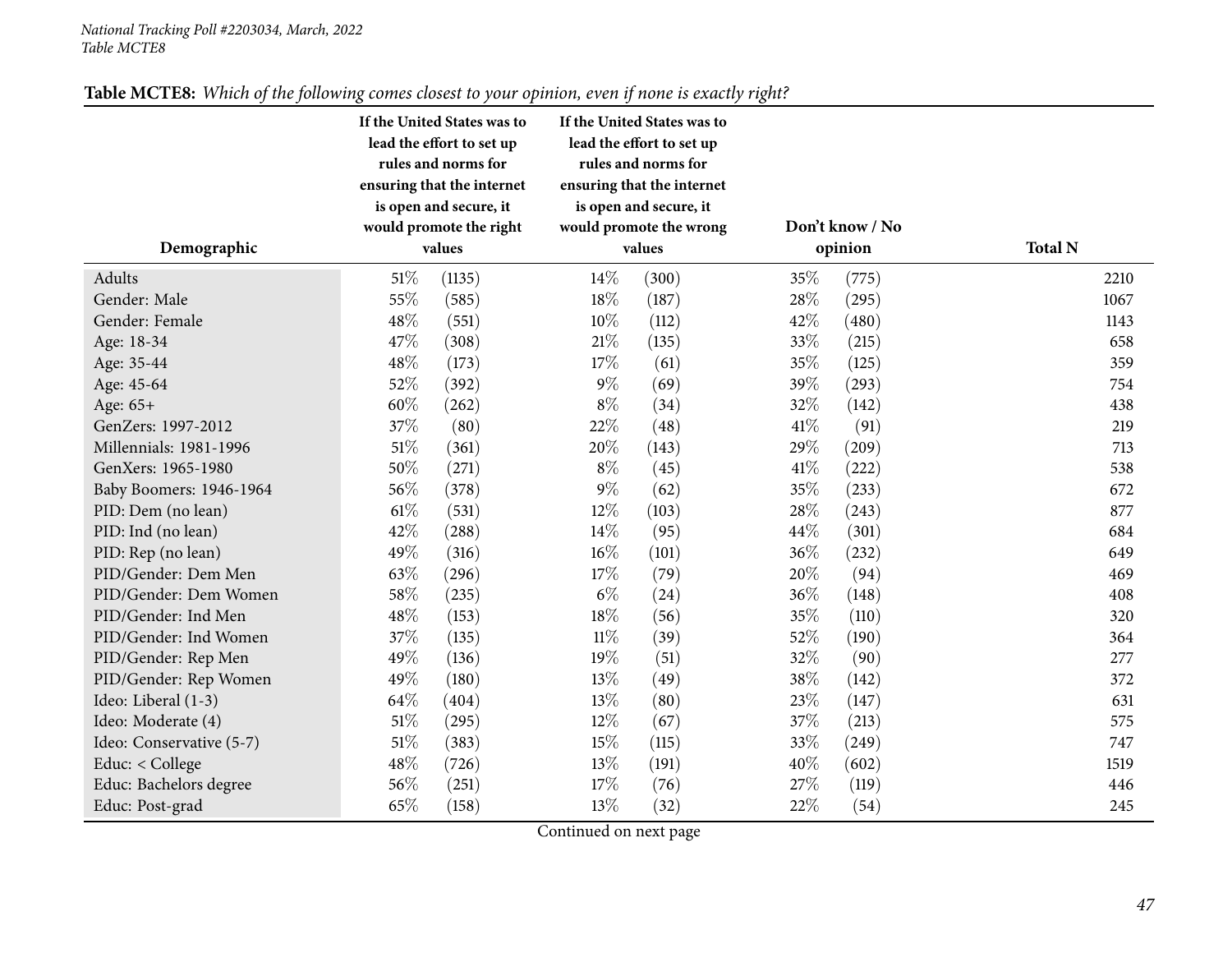|                                   |        | If the United States was to<br>lead the effort to set up<br>rules and norms for<br>ensuring that the internet<br>is open and secure, it<br>would promote the right | If the United States was to<br>lead the effort to set up<br>rules and norms for<br>ensuring that the internet<br>is open and secure, it<br>would promote the wrong |        | Don't know / No |         |                |  |  |
|-----------------------------------|--------|--------------------------------------------------------------------------------------------------------------------------------------------------------------------|--------------------------------------------------------------------------------------------------------------------------------------------------------------------|--------|-----------------|---------|----------------|--|--|
| Demographic                       |        | values                                                                                                                                                             |                                                                                                                                                                    | values |                 | opinion | <b>Total N</b> |  |  |
| Adults                            | 51\%   | (1135)                                                                                                                                                             | 14\%                                                                                                                                                               | (300)  | 35%             | (775)   | 2210           |  |  |
| Income: Under 50k                 | 44\%   | (483)                                                                                                                                                              | 14\%                                                                                                                                                               | (150)  | 42%             | (464)   | 1097           |  |  |
| Income: 50k-100k                  | 58%    | (413)                                                                                                                                                              | 13%                                                                                                                                                                | (93)   | 29%             | (203)   | 710            |  |  |
| Income: 100k+                     | 59%    | (239)                                                                                                                                                              | 14%                                                                                                                                                                | (56)   | 27%             | (109)   | 403            |  |  |
| Ethnicity: White                  | 53%    | (919)                                                                                                                                                              | 14\%                                                                                                                                                               | (243)  | $33\%$          | (567)   | 1730           |  |  |
| Ethnicity: Hispanic               | 50%    | (176)                                                                                                                                                              | $21\%$                                                                                                                                                             | (73)   | 29%             | (102)   | 351            |  |  |
| Ethnicity: Black                  | 52%    | (143)                                                                                                                                                              | $7\%$                                                                                                                                                              | (20)   | 41%             | (112)   | 276            |  |  |
| Ethnicity: Other                  | 36%    | (73)                                                                                                                                                               | $18\%$                                                                                                                                                             | (36)   | 47%             | (96)    | 205            |  |  |
| All Christian                     | 55%    | (571)                                                                                                                                                              | $12\%$                                                                                                                                                             | (128)  | 32%             | (330)   | 1030           |  |  |
| All Non-Christian                 | 70%    | (147)                                                                                                                                                              | $16\%$                                                                                                                                                             | (34)   | 14%             | (30)    | 210            |  |  |
| Atheist                           | 49%    | (37)                                                                                                                                                               | 13%                                                                                                                                                                | (10)   | 38%             | (28)    | 75             |  |  |
| Agnostic/Nothing in particular    | 40%    | (210)                                                                                                                                                              | 14\%                                                                                                                                                               | (72)   | 47%             | (247)   | 529            |  |  |
| Something Else                    | 46%    | (170)                                                                                                                                                              | 15%                                                                                                                                                                | (56)   | 38%             | (140)   | 366            |  |  |
| Religious Non-Protestant/Catholic | 65%    | (150)                                                                                                                                                              | 18%                                                                                                                                                                | (41)   | 17%             | (39)    | 231            |  |  |
| Evangelical                       | 53%    | (332)                                                                                                                                                              | 16%                                                                                                                                                                | (99)   | $31\%$          | (195)   | 626            |  |  |
| Non-Evangelical                   | 54%    | (400)                                                                                                                                                              | $10\%$                                                                                                                                                             | (75)   | 35%             | (261)   | 735            |  |  |
| Community: Urban                  | 54%    | (362)                                                                                                                                                              | 14\%                                                                                                                                                               | (95)   | 32%             | (211)   | 668            |  |  |
| Community: Suburban               | 53%    | (512)                                                                                                                                                              | 12%                                                                                                                                                                | (118)  | 35%             | (345)   | 975            |  |  |
| Community: Rural                  | 46%    | (261)                                                                                                                                                              | 15%                                                                                                                                                                | (87)   | 39%             | (219)   | 567            |  |  |
| Employ: Private Sector            | 52\%   | (351)                                                                                                                                                              | 18%                                                                                                                                                                | (118)  | 30%             | (200)   | 669            |  |  |
| Employ: Government                | 57\%   | (88)                                                                                                                                                               | $16\%$                                                                                                                                                             | (25)   | 27%             | (41)    | 155            |  |  |
| Employ: Self-Employed             | 62%    | (167)                                                                                                                                                              | 14\%                                                                                                                                                               | (37)   | 24%             | (65)    | 268            |  |  |
| Employ: Homemaker                 | 49%    | (84)                                                                                                                                                               | 13%                                                                                                                                                                | (23)   | 38%             | (65)    | 172            |  |  |
| Employ: Student                   | 43%    | (38)                                                                                                                                                               | 13%                                                                                                                                                                | (11)   | 45%             | (40)    | 89             |  |  |
| Employ: Retired                   | $57\%$ | (281)                                                                                                                                                              | $8\%$                                                                                                                                                              | (39)   | 35%             | (170)   | 491            |  |  |
| Employ: Unemployed                | 36\%   | (75)                                                                                                                                                               | $11\%$                                                                                                                                                             | (24)   | $53\%$          | (112)   | 211            |  |  |
| Employ: Other                     | 33%    | (51)                                                                                                                                                               | $14\%$<br>$\mathbf{1}$<br>$\sim$ $\sim$                                                                                                                            | (22)   | 53%             | (82)    | 155            |  |  |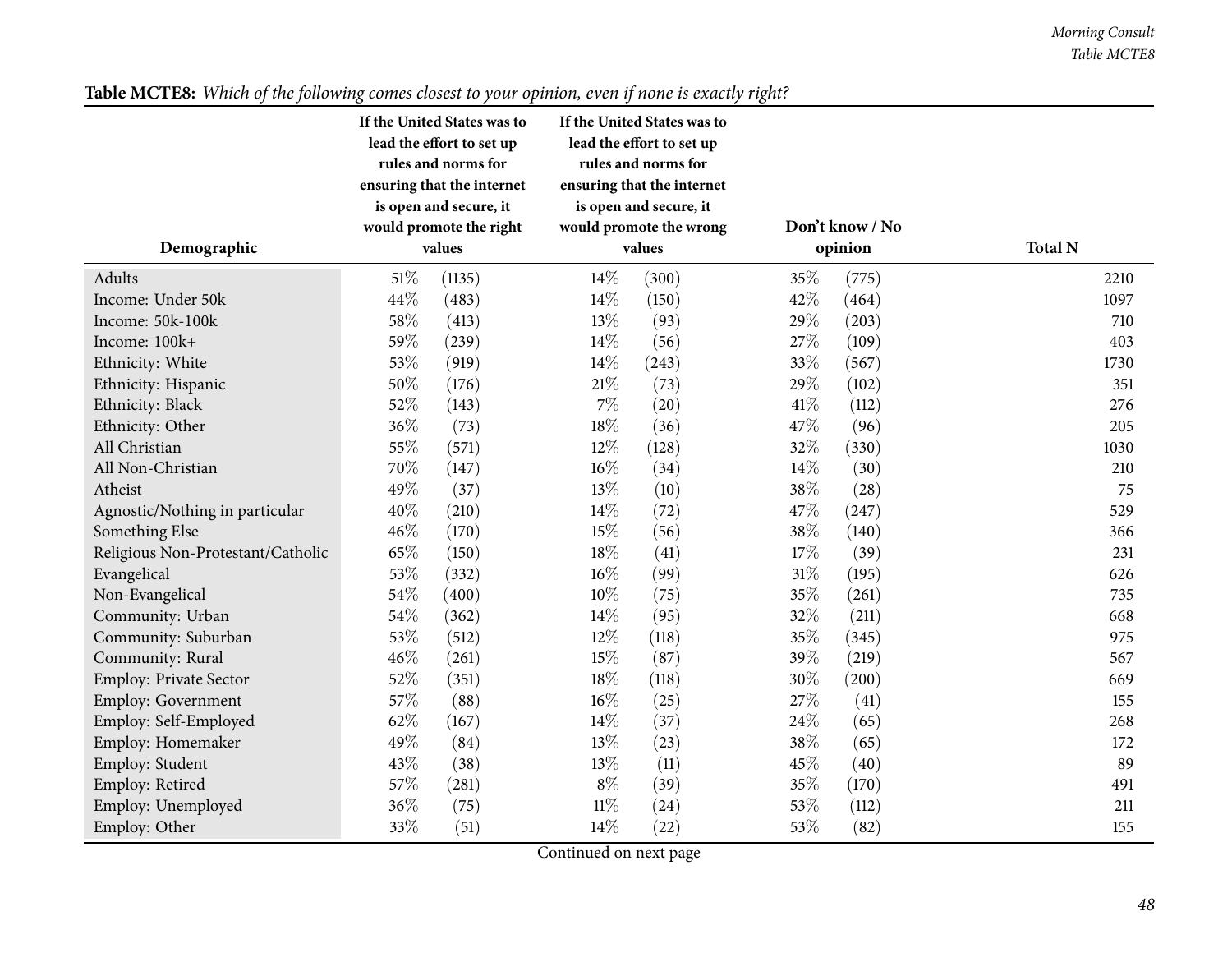| Demographic                          |        | If the United States was to<br>lead the effort to set up<br>rules and norms for<br>ensuring that the internet<br>is open and secure, it<br>would promote the right<br>values |        | If the United States was to<br>lead the effort to set up<br>rules and norms for<br>ensuring that the internet<br>is open and secure, it<br>would promote the wrong<br>values |      | Don't know / No<br>opinion | <b>Total N</b> |
|--------------------------------------|--------|------------------------------------------------------------------------------------------------------------------------------------------------------------------------------|--------|------------------------------------------------------------------------------------------------------------------------------------------------------------------------------|------|----------------------------|----------------|
| Adults                               | $51\%$ | (1135)                                                                                                                                                                       | $14\%$ | (300)                                                                                                                                                                        | 35\% | (775)                      | 2210           |
| Military HH: Yes                     | 54\%   | (199)                                                                                                                                                                        | 18\%   | (66)                                                                                                                                                                         | 29%  | (106)                      | 371            |
| Military HH: No                      | $51\%$ | (937)                                                                                                                                                                        | 13%    | (234)                                                                                                                                                                        | 36%  | (669)                      | 1839           |
| RD/WT: Right Direction               | 66%    | (543)                                                                                                                                                                        | 11%    | (90)                                                                                                                                                                         | 23%  | (184)                      | 816            |
| RD/WT: Wrong Track                   | 43%    | (593)                                                                                                                                                                        | 15%    | (210)                                                                                                                                                                        | 42%  | (591)                      | 1394           |
| Biden Job Approve                    | 65%    | (634)                                                                                                                                                                        | $11\%$ | (110)                                                                                                                                                                        | 24\% | (235)                      | 979            |
| <b>Biden Job Disapprove</b>          | 43%    | (481)                                                                                                                                                                        | 16%    | (182)                                                                                                                                                                        | 40%  | (446)                      | 1110           |
| Biden Job Strongly Approve           | 73%    | (338)                                                                                                                                                                        | 12%    | (56)                                                                                                                                                                         | 15%  | (69)                       | 464            |
| Biden Job Somewhat Approve           | 57%    | (296)                                                                                                                                                                        | $11\%$ | (54)                                                                                                                                                                         | 32%  | (165)                      | 515            |
| Biden Job Somewhat Disapprove        | 46%    | (141)                                                                                                                                                                        | $11\%$ | (32)                                                                                                                                                                         | 43%  | (131)                      | 303            |
| <b>Biden Job Strongly Disapprove</b> | 42%    | (340)                                                                                                                                                                        | 19%    | (150)                                                                                                                                                                        | 39%  | (316)                      | 806            |
| Favorable of Biden                   | 64%    | (616)                                                                                                                                                                        | 10%    | (101)                                                                                                                                                                        | 26%  | (252)                      | 969            |
| Unfavorable of Biden                 | 44\%   | (488)                                                                                                                                                                        | $16\%$ | (180)                                                                                                                                                                        | 40%  | (443)                      | 1112           |
| Very Favorable of Biden              | 73%    | (336)                                                                                                                                                                        | $10\%$ | (46)                                                                                                                                                                         | 17\% | (81)                       | 463            |
| Somewhat Favorable of Biden          | 55%    | (280)                                                                                                                                                                        | 11%    | (55)                                                                                                                                                                         | 34\% | (172)                      | 506            |
| Somewhat Unfavorable of Biden        | 52%    | (149)                                                                                                                                                                        | $9\%$  | (26)                                                                                                                                                                         | 38%  | (109)                      | 285            |
| Very Unfavorable of Biden            | 41\%   | (339)                                                                                                                                                                        | 19%    | (154)                                                                                                                                                                        | 40%  | (334)                      | 827            |
| #1 Issue: Economy                    | 50%    | (398)                                                                                                                                                                        | 15%    | (117)                                                                                                                                                                        | 35%  | (282)                      | 797            |
| #1 Issue: Security                   | 47%    | (167)                                                                                                                                                                        | 13%    | (45)                                                                                                                                                                         | 40%  | (143)                      | 355            |
| #1 Issue: Health Care                | 55%    | (152)                                                                                                                                                                        | 13\%   | (35)                                                                                                                                                                         | 32%  | (90)                       | 277            |
| #1 Issue: Medicare / Social Security | 66%    | (160)                                                                                                                                                                        | $6\%$  | (14)                                                                                                                                                                         | 28%  | (68)                       | 241            |
| #1 Issue: Women's Issues             | 47%    | (55)                                                                                                                                                                         | $9\%$  | (10)                                                                                                                                                                         | 44%  | (51)                       | 116            |
| #1 Issue: Education                  | 42%    | (50)                                                                                                                                                                         | 29%    | (35)                                                                                                                                                                         | 29%  | (34)                       | 119            |
| #1 Issue: Energy                     | 56%    | (99)                                                                                                                                                                         | 13%    | (24)                                                                                                                                                                         | 31%  | (55)                       | 177            |
| #1 Issue: Other                      | 43%    | (55)                                                                                                                                                                         | 16%    | (21)                                                                                                                                                                         | 41\% | (52)                       | 127            |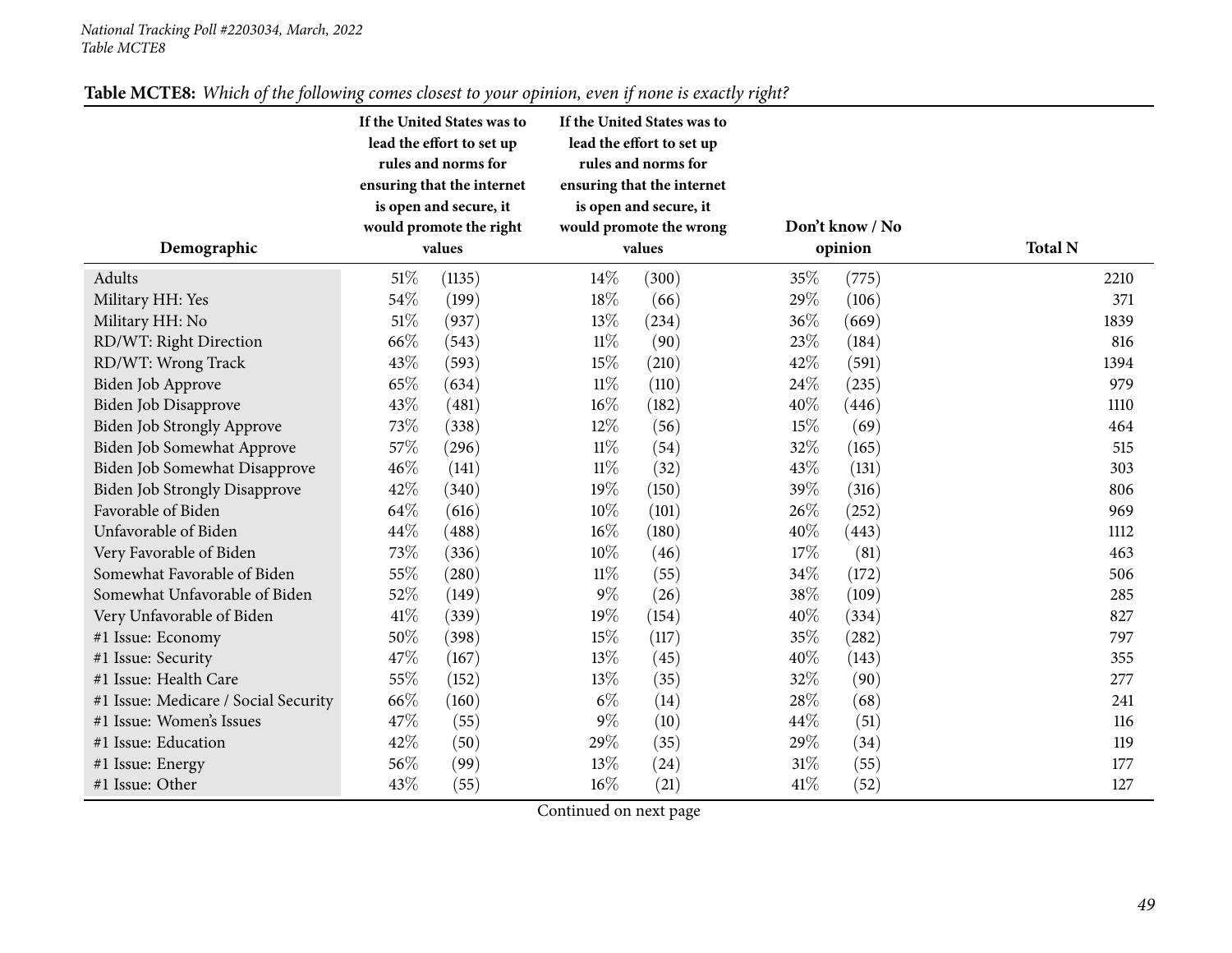|                               |        | If the United States was to<br>lead the effort to set up<br>rules and norms for<br>ensuring that the internet<br>is open and secure, it<br>would promote the right |        | If the United States was to<br>lead the effort to set up<br>rules and norms for<br>ensuring that the internet<br>is open and secure, it<br>would promote the wrong |         | Don't know / No |                |
|-------------------------------|--------|--------------------------------------------------------------------------------------------------------------------------------------------------------------------|--------|--------------------------------------------------------------------------------------------------------------------------------------------------------------------|---------|-----------------|----------------|
| Demographic                   |        | values                                                                                                                                                             |        | values                                                                                                                                                             | opinion |                 | <b>Total N</b> |
| Adults                        | 51%    | (1135)                                                                                                                                                             | $14\%$ | (300)                                                                                                                                                              | 35\%    | (775)           | 2210           |
| 2020 Vote: Joe Biden          | $61\%$ | (565)                                                                                                                                                              | $12\%$ | (108)                                                                                                                                                              | 27\%    | (249)           | 922            |
| 2020 Vote: Donald Trump       | 48\%   | (363)                                                                                                                                                              | $16\%$ | (123)                                                                                                                                                              | $36\%$  | (278)           | 765            |
| 2020 Vote: Other              | 32%    | (25)                                                                                                                                                               | $16\%$ | (13)                                                                                                                                                               | 52\%    | (41)            | 79             |
| 2020 Vote: Didn't Vote        | 41\%   | (182)                                                                                                                                                              | $12\%$ | (55)                                                                                                                                                               | $47\%$  | (207)           | 445            |
| 2018 House Vote: Democrat     | 63\%   | (456)                                                                                                                                                              | $12\%$ | (87)                                                                                                                                                               | 25\%    | (176)           | 719            |
| 2018 House Vote: Republican   | 49\%   | (318)                                                                                                                                                              | 15%    | (96)                                                                                                                                                               | 36\%    | (228)           | 642            |
| 2018 House Vote: Someone else | 26\%   | (14)                                                                                                                                                               | 15%    | (8)                                                                                                                                                                | 59\%    | (31)            | 52             |
| 2016 Vote: Hillary Clinton    | 63\%   | (419)                                                                                                                                                              | $11\%$ | (71)                                                                                                                                                               | 27\%    | (180)           | 670            |
| 2016 Vote: Donald Trump       | $50\%$ | (343)                                                                                                                                                              | $14\%$ | (98)                                                                                                                                                               | $36\%$  | (244)           | 684            |
| 2016 Vote: Other              | 38\%   | (34)                                                                                                                                                               | 17%    | (15)                                                                                                                                                               | $45\%$  | (40)            | 90             |
| 2016 Vote: Didn't Vote        | 44\%   | (337)                                                                                                                                                              | 15%    | (115)                                                                                                                                                              | 41%     | (309)           | 761            |
| Voted in 2014: Yes            | 57\%   | (712)                                                                                                                                                              | $12\%$ | (156)                                                                                                                                                              | $31\%$  | (392)           | 1260           |
| Voted in 2014: No             | 45\%   | (423)                                                                                                                                                              | 15%    | (144)                                                                                                                                                              | $40\%$  | (383)           | 950            |
| 4-Region: Northeast           | 54\%   | (213)                                                                                                                                                              | 15%    | (59)                                                                                                                                                               | 31%     | (123)           | 395            |
| 4-Region: Midwest             | 48\%   | (221)                                                                                                                                                              | $11\%$ | (51)                                                                                                                                                               | 41%     | (192)           | 464            |
| 4-Region: South               | 53\%   | (438)                                                                                                                                                              | $12\%$ | (96)                                                                                                                                                               | $35\%$  | (293)           | 828            |
| 4-Region: West                | $50\%$ | (262)                                                                                                                                                              | 18\%   | (93)                                                                                                                                                               | $32\%$  | (167)           | 522            |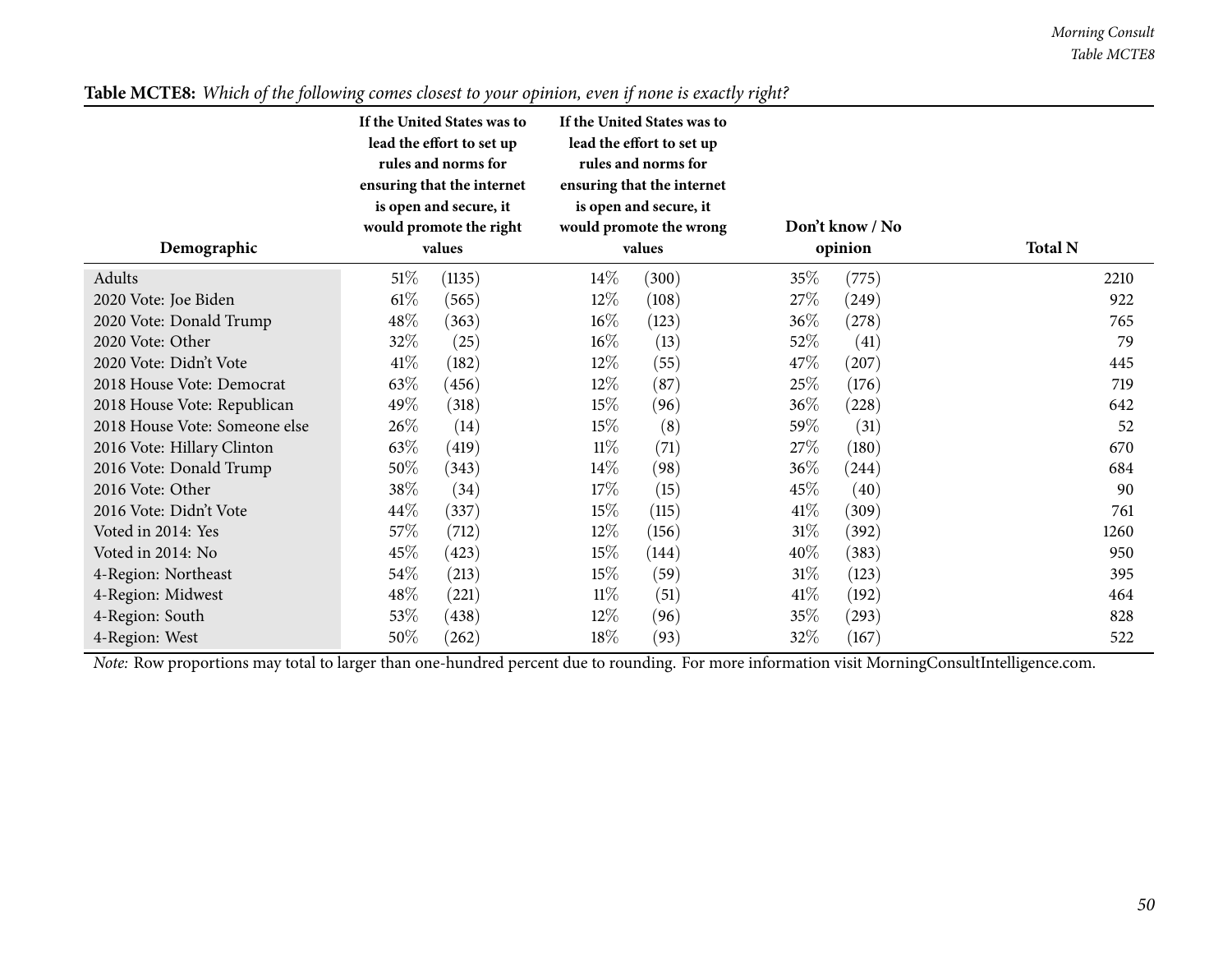# **Respondent Demographics Summary**

| Demographic      | Group                                                                                                                                                          | Frequency                                      | Percentage                                |
|------------------|----------------------------------------------------------------------------------------------------------------------------------------------------------------|------------------------------------------------|-------------------------------------------|
| xdemAll          | Adults                                                                                                                                                         | 2210                                           | $100\%$                                   |
| xdemGender       | Gender: Male<br>Gender: Female<br>$\boldsymbol{N}$                                                                                                             | 1067<br>1143<br>2210                           | 48\%<br>52%                               |
| age              | Age: 18-34<br>Age: 35-44<br>Age: 45-64<br>Age: 65+<br>$\boldsymbol{N}$                                                                                         | 658<br>359<br>754<br>438<br>2210               | $30\%$<br>$16\%$<br>34%<br>20%            |
| demAgeGeneration | GenZers: 1997-2012<br>Millennials: 1981-1996<br>GenXers: 1965-1980<br>Baby Boomers: 1946-1964<br>$\boldsymbol{N}$                                              | 219<br>713<br>538<br>672<br>2142               | 10%<br>32%<br>24\%<br>30%                 |
| xpid3            | PID: Dem (no lean)<br>PID: Ind (no lean)<br>PID: Rep (no lean)<br>$\overline{N}$                                                                               | 877<br>684<br>649<br>2210                      | 40%<br>31%<br>29%                         |
| xpidGender       | PID/Gender: Dem Men<br>PID/Gender: Dem Women<br>PID/Gender: Ind Men<br>PID/Gender: Ind Women<br>PID/Gender: Rep Men<br>PID/Gender: Rep Women<br>$\overline{N}$ | 469<br>408<br>320<br>364<br>277<br>372<br>2210 | 21%<br>18%<br>14%<br>$16\%$<br>13%<br>17% |
| xdemIdeo3        | Ideo: Liberal (1-3)<br>Ideo: Moderate (4)<br>Ideo: Conservative (5-7)<br>$\boldsymbol{N}$                                                                      | 631<br>575<br>747<br>1953                      | 29%<br>26%<br>34%                         |
| xeduc3           | Educ: < College<br>Educ: Bachelors degree<br>Educ: Post-grad<br>$\boldsymbol{N}$                                                                               | 1519<br>446<br>245<br>2210                     | 69%<br>20%<br>11%                         |

# <span id="page-50-0"></span>**Summary Statistics of Survey Respondent Demographics**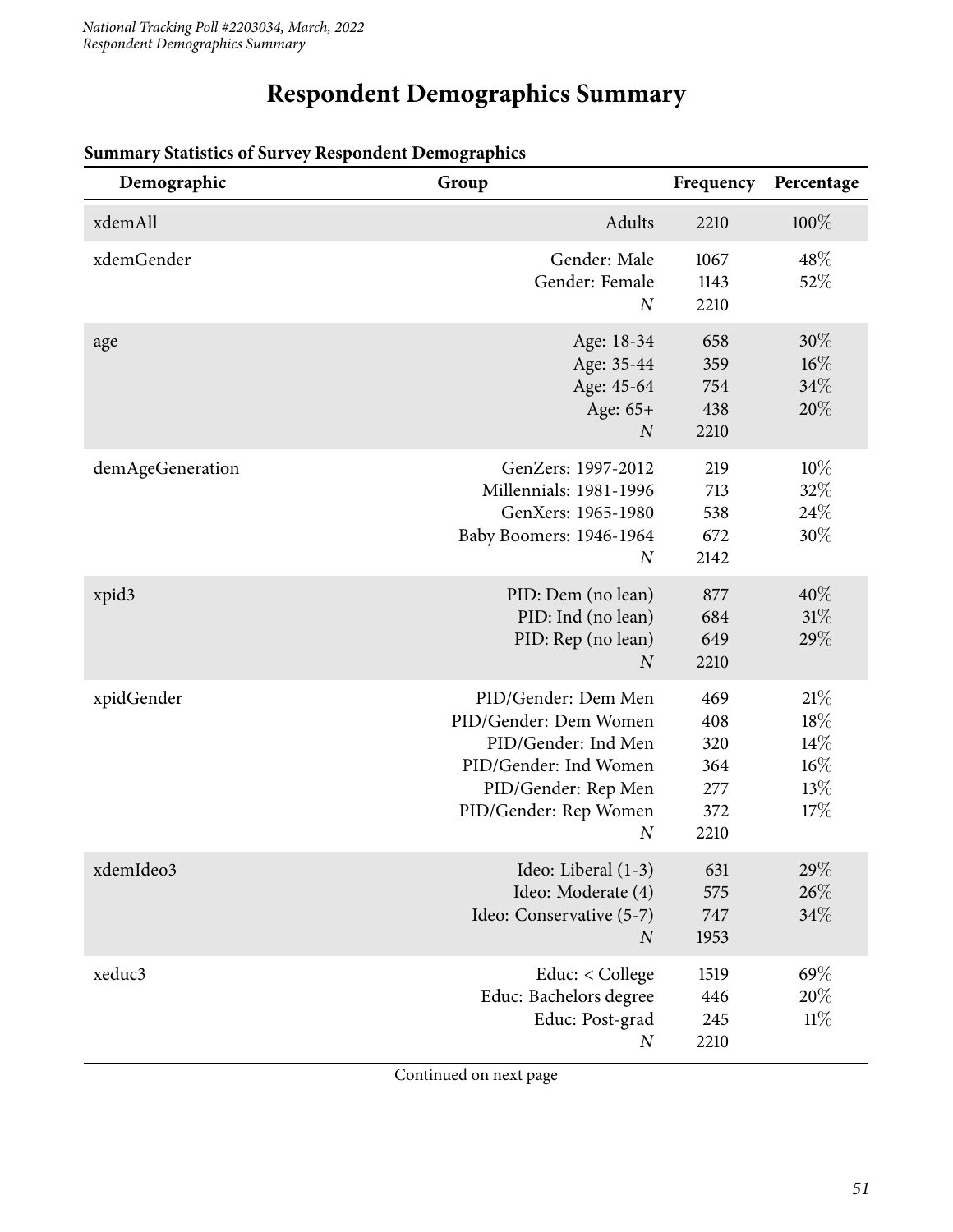| Demographic    | Group                                                                                                                                                                                                     | Frequency                                                   | Percentage                                                         |
|----------------|-----------------------------------------------------------------------------------------------------------------------------------------------------------------------------------------------------------|-------------------------------------------------------------|--------------------------------------------------------------------|
| xdemInc3       | Income: Under 50k<br>Income: 50k-100k<br>Income: 100k+<br>$\overline{N}$                                                                                                                                  | 1097<br>710<br>403<br>2210                                  | 50%<br>32%<br>18%                                                  |
| xdemWhite      | Ethnicity: White                                                                                                                                                                                          | 1730                                                        | 78%                                                                |
| xdemHispBin    | Ethnicity: Hispanic                                                                                                                                                                                       | 351                                                         | $16\%$                                                             |
| demBlackBin    | Ethnicity: Black                                                                                                                                                                                          | 276                                                         | $12\%$                                                             |
| demRaceOther   | Ethnicity: Other                                                                                                                                                                                          | 205                                                         | $9\%$                                                              |
| xdemReligion   | All Christian<br>All Non-Christian<br>Atheist<br>Agnostic/Nothing in particular<br>Something Else<br>$\boldsymbol{N}$                                                                                     | 1030<br>210<br>75<br>529<br>366<br>2210                     | 47\%<br>10%<br>$3\%$<br>24%<br>17%                                 |
| xdemReligOther | Religious Non-Protestant/Catholic                                                                                                                                                                         | 231                                                         | 10%                                                                |
| xdemEvang      | Evangelical<br>Non-Evangelical<br>$\boldsymbol{N}$                                                                                                                                                        | 626<br>735<br>1361                                          | 28%<br>33%                                                         |
| xdemUsr        | Community: Urban<br>Community: Suburban<br>Community: Rural<br>$\boldsymbol{N}$                                                                                                                           | 668<br>975<br>567<br>2210                                   | 30%<br>44%<br>26%                                                  |
| xdemEmploy     | <b>Employ: Private Sector</b><br><b>Employ: Government</b><br>Employ: Self-Employed<br>Employ: Homemaker<br>Employ: Student<br>Employ: Retired<br>Employ: Unemployed<br>Employ: Other<br>$\boldsymbol{N}$ | 669<br>155<br>268<br>172<br>89<br>491<br>211<br>155<br>2210 | 30%<br>$7\%$<br>$12\%$<br>$8\%$<br>$4\%$<br>$22\%$<br>10%<br>$7\%$ |
| xdemMilHH1     | Military HH: Yes<br>Military HH: No<br>$\boldsymbol{N}$                                                                                                                                                   | 371<br>1839<br>2210                                         | 17%<br>83%                                                         |

### **Summary Statistics of Survey Respondent Demographics**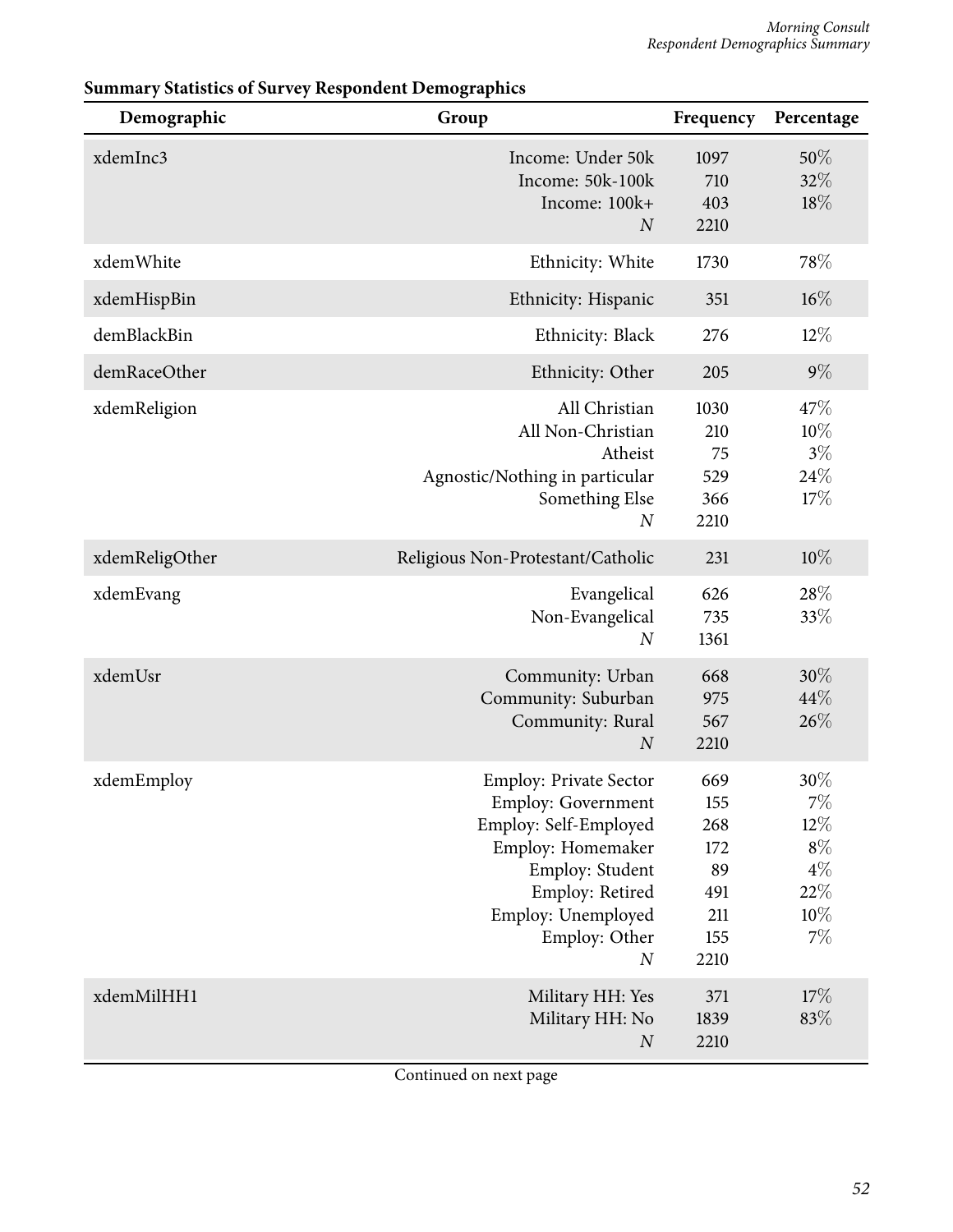| Demographic       | Group                                                                                                                                                                                                                  | Frequency                                                    | Percentage                                                   |
|-------------------|------------------------------------------------------------------------------------------------------------------------------------------------------------------------------------------------------------------------|--------------------------------------------------------------|--------------------------------------------------------------|
| xnrl              | RD/WT: Right Direction<br>RD/WT: Wrong Track<br>$\boldsymbol{N}$                                                                                                                                                       | 816<br>1394<br>2210                                          | 37%<br>63\%                                                  |
| xdemBidenApprove  | Biden Job Approve<br>Biden Job Disapprove<br>$\boldsymbol{N}$                                                                                                                                                          | 979<br>1110<br>2089                                          | 44%<br>50%                                                   |
| xdemBidenApprove2 | <b>Biden Job Strongly Approve</b><br>Biden Job Somewhat Approve<br>Biden Job Somewhat Disapprove<br><b>Biden Job Strongly Disapprove</b><br>$\boldsymbol{N}$                                                           | 464<br>515<br>303<br>806<br>2089                             | 21%<br>23\%<br>14%<br>36%                                    |
| xdemBidenFav      | Favorable of Biden<br>Unfavorable of Biden<br>$\boldsymbol{N}$                                                                                                                                                         | 969<br>1112<br>2081                                          | 44%<br>50%                                                   |
| xdemBidenFavFull  | Very Favorable of Biden<br>Somewhat Favorable of Biden<br>Somewhat Unfavorable of Biden<br>Very Unfavorable of Biden<br>$\boldsymbol{N}$                                                                               | 463<br>506<br>285<br>827<br>2081                             | 21%<br>23%<br>13%<br>37%                                     |
| xnr3              | #1 Issue: Economy<br>#1 Issue: Security<br>#1 Issue: Health Care<br>#1 Issue: Medicare / Social Security<br>#1 Issue: Women's Issues<br>#1 Issue: Education<br>#1 Issue: Energy<br>#1 Issue: Other<br>$\boldsymbol{N}$ | 797<br>355<br>277<br>241<br>116<br>119<br>177<br>127<br>2210 | 36%<br>$16\%$<br>13%<br>11%<br>5%<br>$5\%$<br>$8\%$<br>$6\%$ |
| xsubVote20O       | 2020 Vote: Joe Biden<br>2020 Vote: Donald Trump<br>2020 Vote: Other<br>2020 Vote: Didn't Vote<br>$\boldsymbol{N}$                                                                                                      | 922<br>765<br>79<br>445<br>2210                              | 42%<br>35%<br>$4\%$<br>20%                                   |
| xsubVote18O       | 2018 House Vote: Democrat<br>2018 House Vote: Republican<br>2018 House Vote: Someone else<br>$\boldsymbol{N}$                                                                                                          | 719<br>642<br>52<br>1412                                     | 33\%<br>29%<br>$2\%$                                         |

### **Summary Statistics of Survey Respondent Demographics**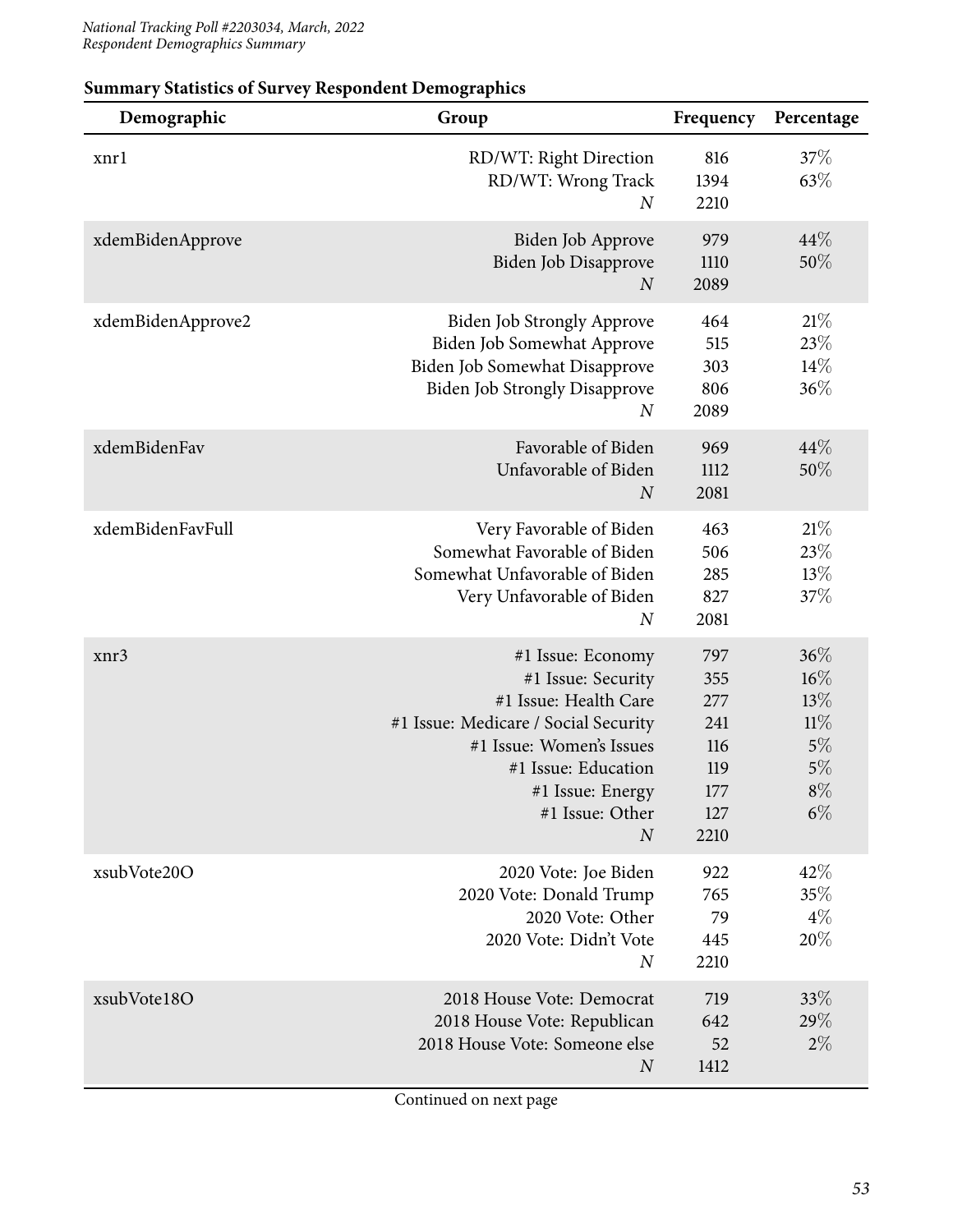| Demographic | Group                                                                                                                 | Frequency                        | Percentage                        |
|-------------|-----------------------------------------------------------------------------------------------------------------------|----------------------------------|-----------------------------------|
| xsubVote16O | 2016 Vote: Hillary Clinton<br>2016 Vote: Donald Trump<br>2016 Vote: Other<br>2016 Vote: Didn't Vote<br>$\overline{N}$ | 670<br>684<br>90<br>761<br>2205  | $30\%$<br>$31\%$<br>$4\%$<br>34\% |
| xsubVote14O | Voted in 2014: Yes<br>Voted in 2014: No<br>$\overline{N}$                                                             | 1260<br>950<br>2210              | 57%<br>43\%                       |
| xreg4       | 4-Region: Northeast<br>4-Region: Midwest<br>4-Region: South<br>4-Region: West<br>$\overline{N}$                       | 395<br>464<br>828<br>522<br>2210 | 18\%<br>21%<br>37\%<br>24\%       |

### **Summary Statistics of Survey Respondent Demographics**

*Note:* Group proportions may total to larger than one-hundred percent due to rounding. All statistics are calculated with demographic post-stratification weights applied.